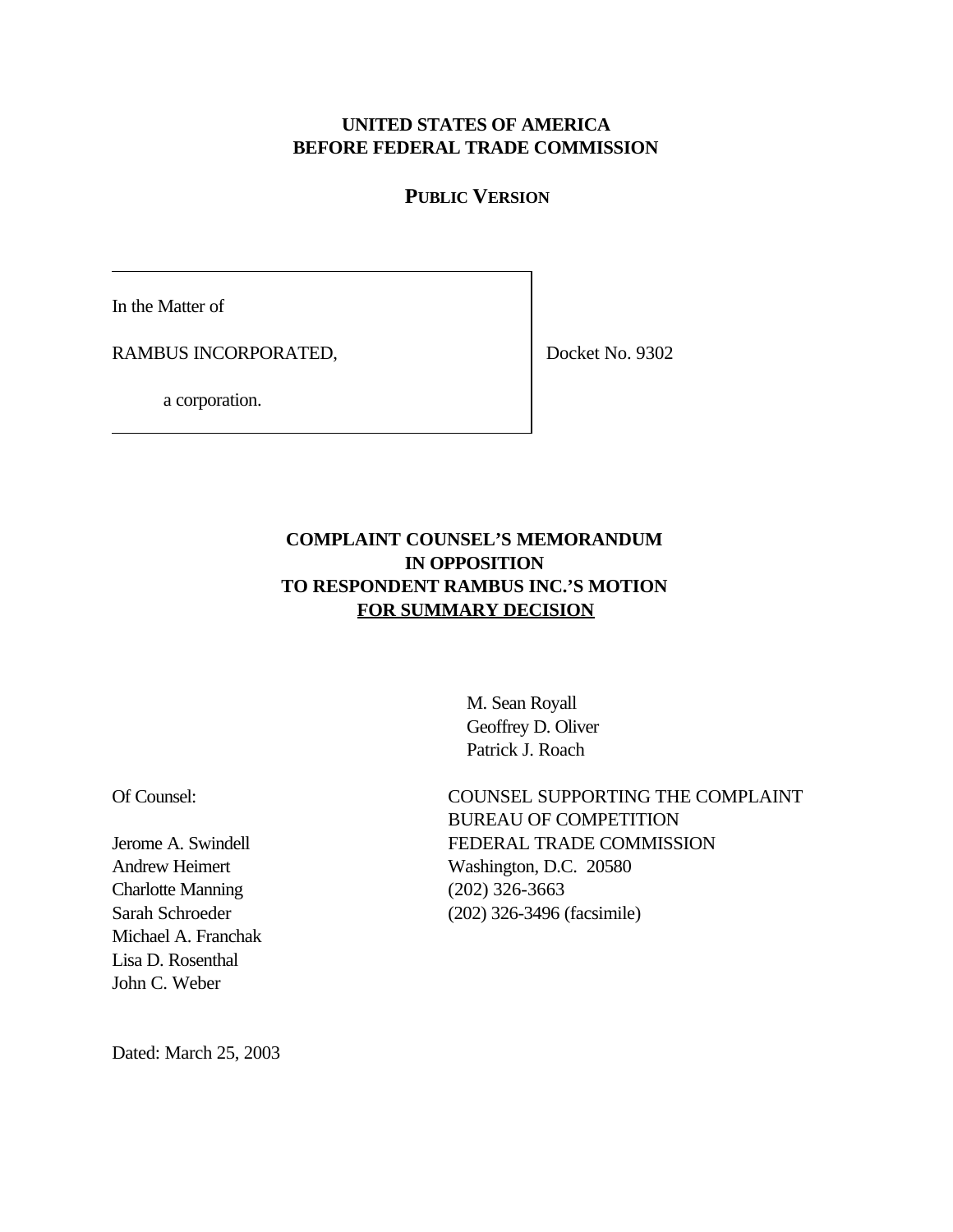# **TABLE OF CONTENTS**

| I. |           |    | Rambus's Motion Is Founded Upon an Erroneous Characterization of the Commission's                                                                                                                                                               |
|----|-----------|----|-------------------------------------------------------------------------------------------------------------------------------------------------------------------------------------------------------------------------------------------------|
|    | A.        |    | This Case Challenges a Pattern of Deceptive, Exclusionary Conduct Through Which<br>Rambus Consciously Subverted an Open Standards Process and Thereby Captured a                                                                                |
|    |           | 1. | JEDEC Is Committed to Developing "Open Standards," Avoiding Patents<br>Wherever Possible, and JEDEC's Patent Disclosure Rules Are Only Part of a<br>Broader Collection of Policies, Rules, and Procedures Designed to Achieve                   |
|    |           | 2. | JEDEC's Rules Require Members to Act in Good Faith. 16                                                                                                                                                                                          |
|    |           | 3. | By Concealing Relevant Patent Information, Rambus Not Only Violated<br>JEDEC's Disclosure Rules But Also Violated and Subverted JEDEC's                                                                                                         |
|    |           | 4. | Rambus Engaged in Affirmatively Misleading Conduct, Both During and After                                                                                                                                                                       |
|    | <b>B.</b> |    | Rambus's Challenged Conduct Plainly Violates Well-Established Principles of Antitrust                                                                                                                                                           |
|    |           | 1. | The Elements of Proof Required by Complaint Counsel's Antitrust                                                                                                                                                                                 |
|    |           | 2. | It Is Well Established That Manipulation of a Standard-Setting Process in<br>Order to Restrict Competition or Attain a Monopoly Can Violate the Antitrust                                                                                       |
|    |           | 3. | Rambus and Its Experts Are Well Aware That Conduct of the Type Alleged<br>Here Can Properly Be Subjected to Liability Under the                                                                                                                 |
|    |           | 4. | $\ldots$ 36<br>Well-Established Case Law Holds That Where a Firm Consciously Subverts<br>the Purposes of a Standard-Setting Organization, This Can Lead to Antitrust<br>Liability, and "Literal Compliance" with the Organization's Rules Is No |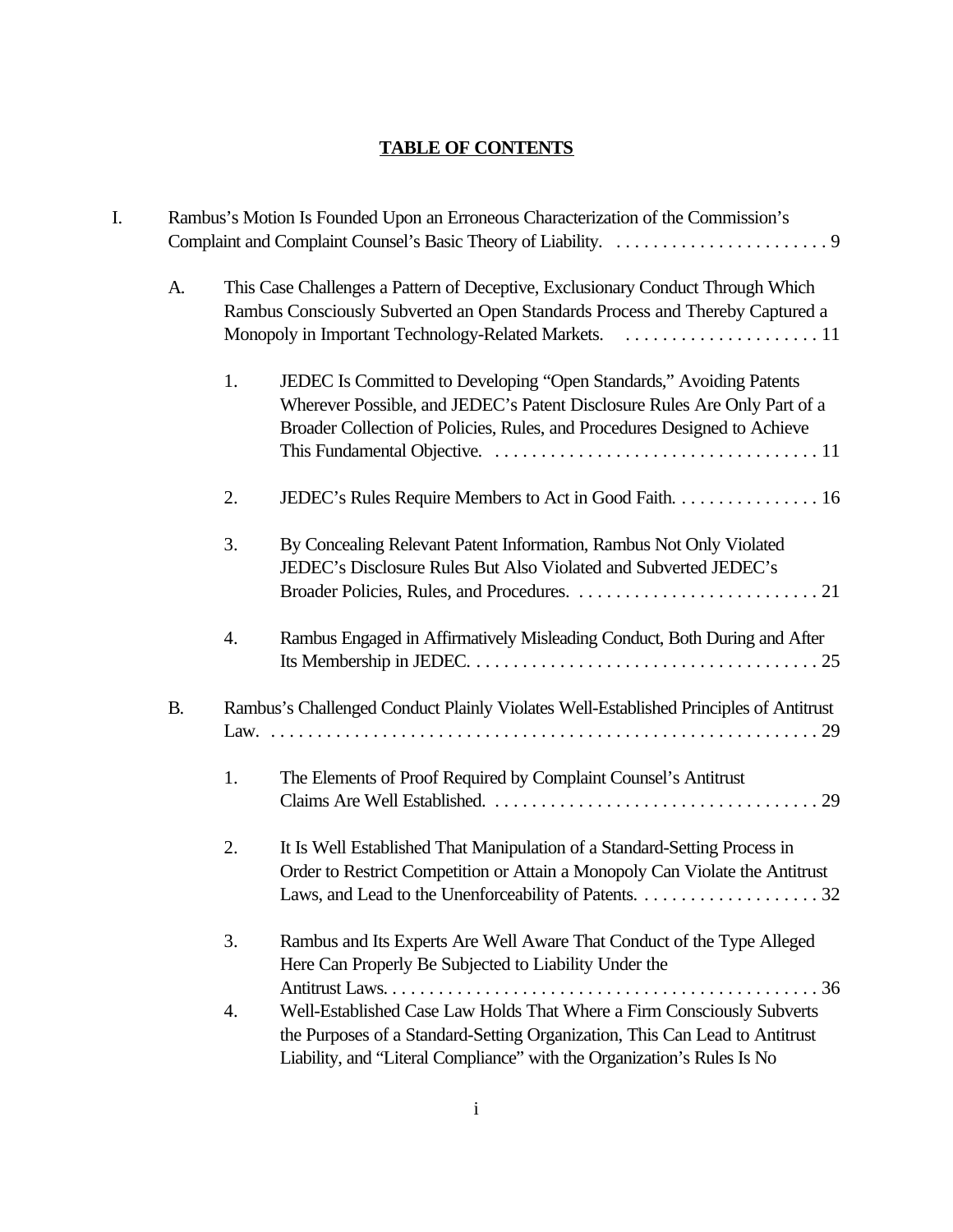| Π. | The Federal Circuit's Split Decision in <i>Infineon</i> Contradicts Many of Rambus's Arguments<br>and, Unless Vacated En Banc, Should Preclude Summary Decision. 44 |    |                                                                                                                                                                      |  |  |
|----|---------------------------------------------------------------------------------------------------------------------------------------------------------------------|----|----------------------------------------------------------------------------------------------------------------------------------------------------------------------|--|--|
|    | A.                                                                                                                                                                  |    | Rambus's Summary Decision Arguments Conflict With Many Aspects of the Federal                                                                                        |  |  |
|    |                                                                                                                                                                     | 1. | Rambus's Motion Contradicts the Federal Circuit Majority on the Question of<br>Whether JEDEC's Rules Impose a Mandatory Patent Disclosure Duty. 46                   |  |  |
|    |                                                                                                                                                                     | 2. | Rambus's Motion Contradicts the Federal Circuit Majority on the Question of<br>Whether JEDEC's Members Understood the Organization's Rules to Impose a               |  |  |
|    |                                                                                                                                                                     | 4. | Rambus's Motion Contradicts Federal Circuit Majority on the Question of<br>Whether JEDEC's Rules Require Disclosure of All Patents and Applications                  |  |  |
|    |                                                                                                                                                                     | 5. | Rambus's Motion Contradicts the Federal Circuit Majority on the Question of<br>Whether JEDEC's Disclosure Rules Applied to All Members, Including                    |  |  |
|    | <b>B.</b>                                                                                                                                                           |    | Rambus's Summary Decision Arguments Conflict With Many Aspects of the Federal                                                                                        |  |  |
| Ш. |                                                                                                                                                                     |    | Rambus's First Summary Decision Point, Relating to the "Clarity" of JEDEC's Disclosure<br>Rules, Is Invalid as a Matter of Law and Raises Numerous Fact Disputes. 54 |  |  |
|    | A.                                                                                                                                                                  |    | Rambus Fails to Set Forth Even a Colorable Basis in Law for Its Argument that Lack<br>of Clarity in the JEDEC Rules Would Preclude Antitrust Liability. 54           |  |  |
|    | <b>B.</b>                                                                                                                                                           |    | The Rambus Request for Summary Decision on This Ground Raises Numerous Issues                                                                                        |  |  |
|    |                                                                                                                                                                     | 1. | JEDEC Members Were Informed or Reminded of their Obligations Under the<br>JEDEC Disclosure Policy on Multiple Occasions by a Variety of Different                    |  |  |
|    |                                                                                                                                                                     | 2. | JEDEC Members Clearly Understood the Obligations Imposed by JEDEC's                                                                                                  |  |  |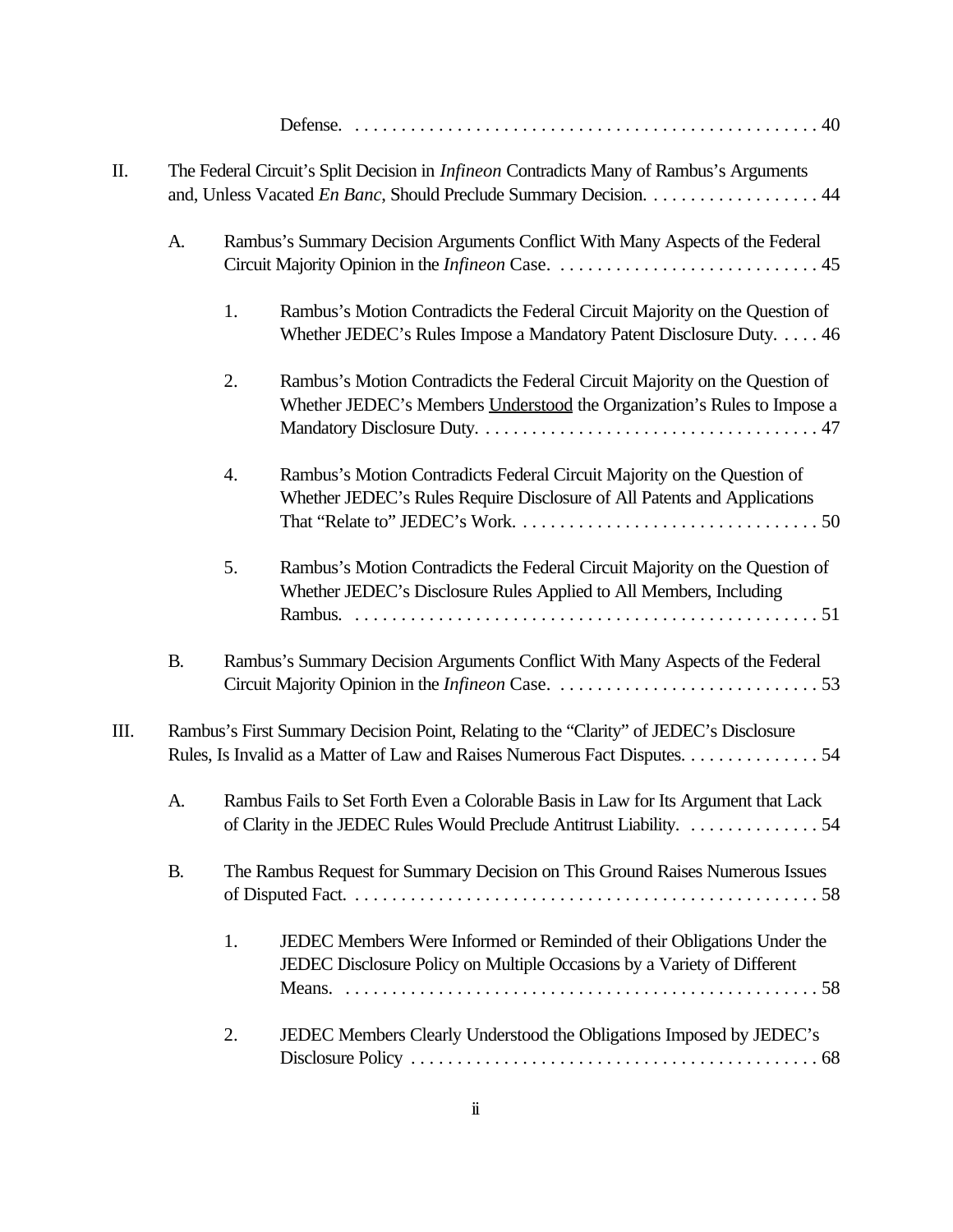|     |           | 3.<br>Rambus Understood the Obligations Imposed by the JEDEC                                                                                                                         |
|-----|-----------|--------------------------------------------------------------------------------------------------------------------------------------------------------------------------------------|
| IV. |           | Rambus's Second Summary Decision Point, Relating to JEDEC's "Reliance" on Rambus's                                                                                                   |
|     | A.        | Rambus Fundamentally Misapplies the Law of Causation in Antitrust Cases. 95                                                                                                          |
|     | <b>B.</b> | Rambus's Request for Summary Decision on This Ground Raises Numerous Issues of                                                                                                       |
| V.  |           | Rambus's Final Summary Decision Point, Seeking Partial Summary Decision With Respect to                                                                                              |
|     | A.        | JEDEC Was Engaged in Ongoing Standard-Development Work for a Future<br>Generation of Memory Technology Long Before Rambus                                                            |
|     | <b>B.</b> | Rambus Itself Admits That The DDR Standard Embodies Proprietary Technologies<br>Considered and Adopted by JEDEC During the Period When Rambus Was a JEDEC                            |
|     | C.        | Contrary to Rambus's Assertions, All of the Relevant Technologies Contained in the<br>DDR Standard Were Considered by JEDEC as Part of Its Standards Work During the                 |
|     | D.        | The Decision on This Issue in the <i>Infineon</i> Litigation, Which Involved a Different Issue<br>of Law, a More Limited Factual Record, and a Different Standard of Proof, Does Not |
| VI. |           | Judge Timony's Recent Rulings Concerning Rambus's "Spoliation of Evidence" and "Ongoing<br>Fraud" Further Underscore the Appropriateness of                                          |
|     |           |                                                                                                                                                                                      |
|     | A.        | Judge Timony's Crime-Fraud Ruling Prevents the Entry of                                                                                                                              |
|     | <b>B.</b> | Judge Timony's Rulings Concerning Rambus's Spoliation of Evidence Likewise                                                                                                           |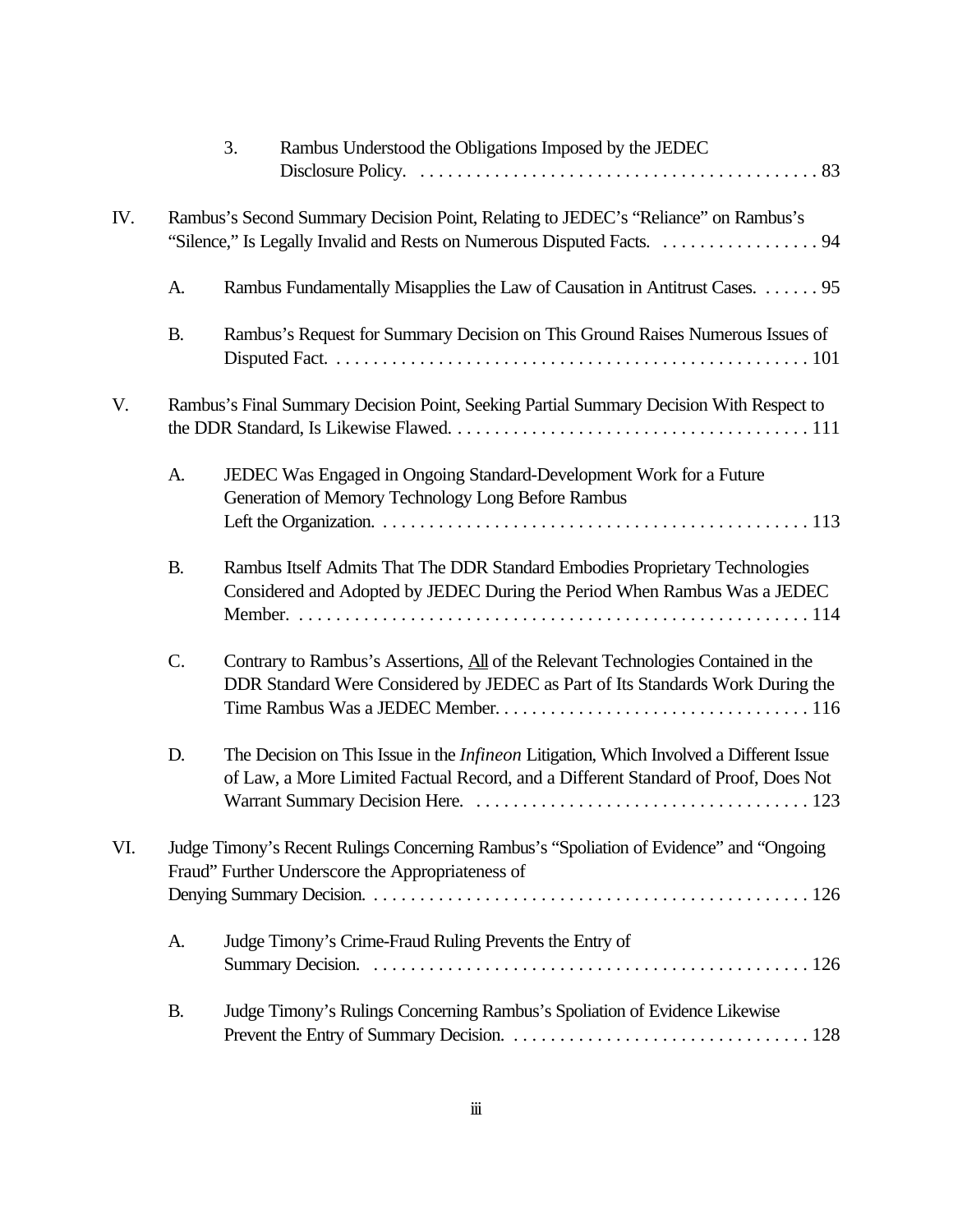# **TABLE OF AUTHORITIES**

## **Federal Cases**

| American Soc'y of Mech. Eng'rs, Inc. v. Hydrolevel Corp., 456 U.S. 556 (1982)  34, 35, 55 |
|-------------------------------------------------------------------------------------------|
| Andrx Pharmaceuticals, Inc. v. Biovail Corp., 256 F.3d 799 (D.C. Cir. 2001) 98            |
| Aspen Skiing Co. v. Aspen Highlands Skiing Corp., 472 U.S. 585 (1985) 30                  |
|                                                                                           |
| Bank of Montreal v. Signet Bank, 193 F.3d 818 (4th Cir. 1999)  96, 98, 99                 |
| Boise Cascade Corp. v. Federal Trade Comm'n, 637 F.2d 573 (9th Cir. 1980) 32              |
|                                                                                           |
| Caribbean Broadcasting System, Ltd. v. Cable & Wireless PLC, 148 F.3d 1080                |
|                                                                                           |
| Conwood Co. v. United States Tobacco Co., 290 F.3d 768 (6th Cir. 2002) 36                 |
| E.I. Du Pont de Nemours & Co. v. Federal Trade Comm'n, 729 F.2d 128                       |
|                                                                                           |
| Federal Trade Comm'n v. Indiana Federation of Dentists, 476 U.S. 447 (1986)  29           |
|                                                                                           |
| Fernandez v. Bankers Nat. Life Ins. Co., 906 F.2d 559 (11 <sup>th</sup> Cir. 1990) 128    |
| Grand Union Co. v. Federal Trade Comm'n, 300 F.2d 92 (2d Cir. 1962) 30                    |
|                                                                                           |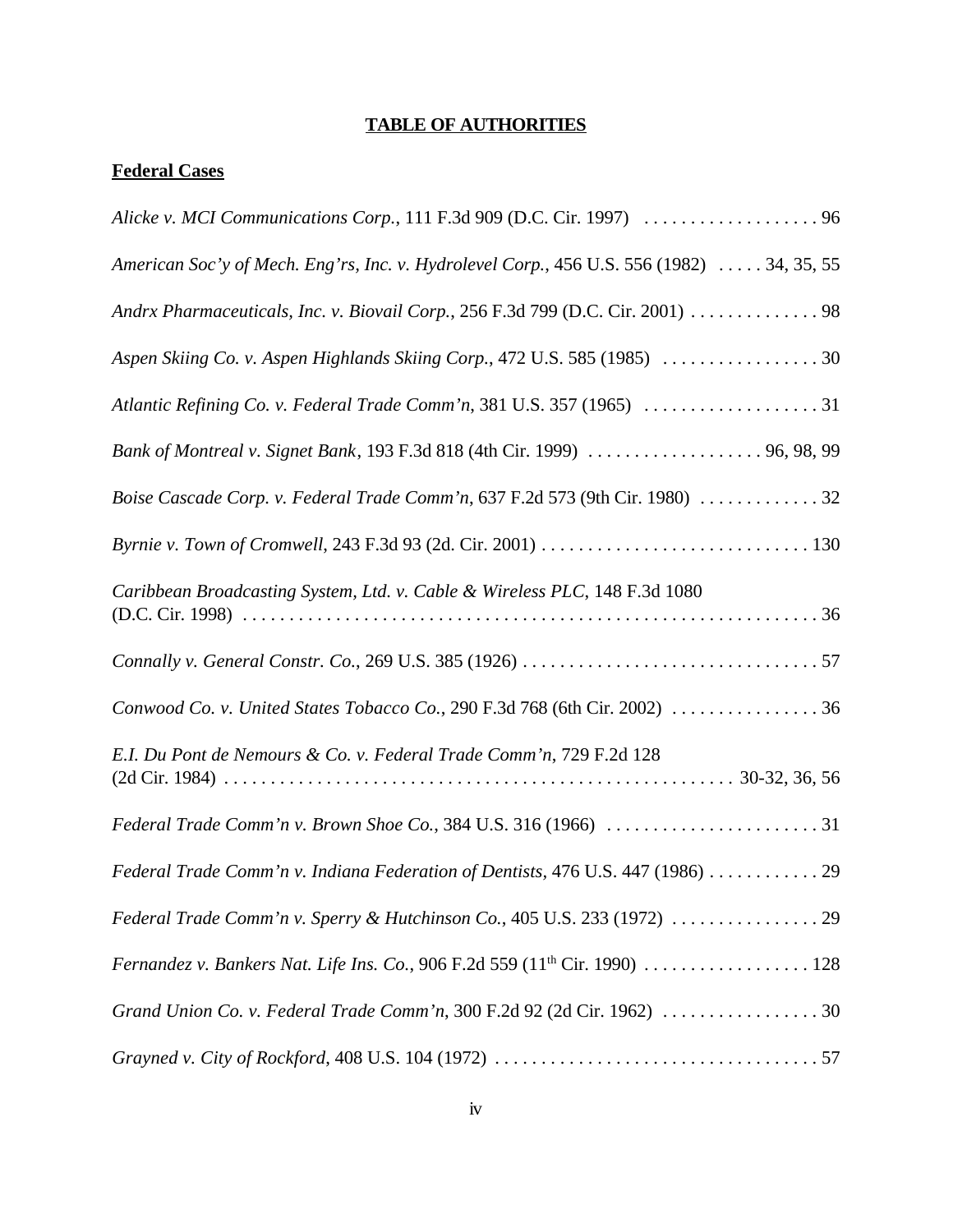| High-Technology Careers v. San Jose Mercury News, 1995 WL 115480 (N.D. Cal. 1994)  56        |
|----------------------------------------------------------------------------------------------|
| Hitachi Credit America Corp. v. Signet Bank, 166 F.3d 614 (4th Cir. 1999)  99, 100           |
| In re Dell Computer Corporation, 121 F.T.C. 616 (Dkt. No. C-3658, 1996)  22, 35, 39, 40, 43  |
|                                                                                              |
|                                                                                              |
| Indian Head, Inc. v. Allied Tube & Conduit Corp., 486 U.S. 492 (1988)  6, 34, 35, 43, 44, 55 |
| Indian Head, Inc. v. Allied Tube & Conduit Corp., 817 F.2d 938 (2d Cir. 1987)  6, 41-43, 55  |
| Kuehne & Nagel, Inc. v. Betterfield, Inc., 1987 U.S. Dist. LEXIS 1516 (N.D. Ill. 1987) 10    |
| Law v. National Collegiate Athletic Ass'n, 5 F. Supp. 2d 921 (D. Kan. 1998)  95              |
|                                                                                              |
|                                                                                              |
| Mitchell v. White Motor Credit Corp., 627 F. Supp. 1241 (M.D. Tenn. 1986)  10                |
| National Ass'n of Pharmaceutical Manufacturers, Inc. v. Ayerst Labs., 850 F.2d 904 (2d Cir.  |
| Nobelpharma AB v. Implant Innovations, Inc., 141 F.3d 1059 (Fed. Cir. 1998) 96               |
|                                                                                              |
|                                                                                              |
| Radiant Burners, Inc. v. Peoples Gas, Light and Coke Co., 364 U.S. 656 (1961)  34            |
| Rambus Inc. v. Infineon Technologies AG, 318 F.3d 1081                                       |

*Rambus, Inc.. v. Infineon Techs., AG,* 164 F.Supp.2d 743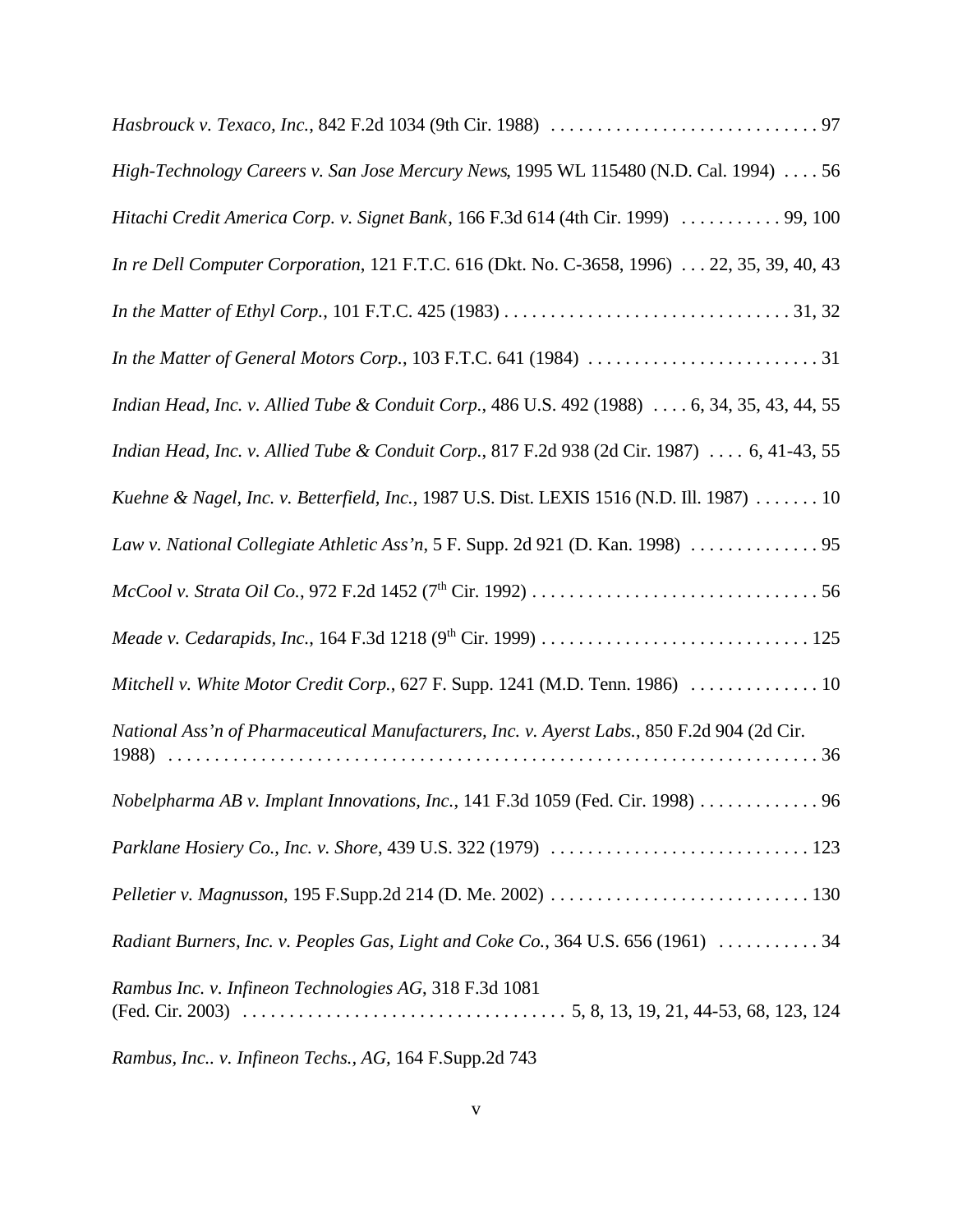| Snook v. Trust Co. of Georgia Bank of Savannah, N.A., 859 F.2d 865 (11 <sup>th</sup> Cir. 1988) 127                          |
|------------------------------------------------------------------------------------------------------------------------------|
|                                                                                                                              |
| Stambler v. Diebold, Inc., 11 U.S.P.Q.2d 1709, 1988 WL 95479                                                                 |
| Stearns Airport Equip. Co. v. FMC Corp., 170 F.3d 518 (5th Cir. 1999)  44                                                    |
|                                                                                                                              |
|                                                                                                                              |
|                                                                                                                              |
| The Bohack Corp. v. Iowa Beef Processors, Inc., 715 F.2d 703 (2d Cir. 1983)  96                                              |
| Town of Concord v. Boston Edison Co., 915 F.2d 17 (1 <sup>st</sup> Cir. 1990) $\ldots \ldots \ldots \ldots \ldots \ldots 56$ |
| Trist v. First Federal Sav. & Loan Ass'n of Chester, 466 F. Supp. 578 (E.D. Pa. 1979)  131                                   |
|                                                                                                                              |
|                                                                                                                              |
|                                                                                                                              |
|                                                                                                                              |
|                                                                                                                              |
| United States v. Microsoft Corp., 253 F.3d 34 (D.C. Cir.),                                                                   |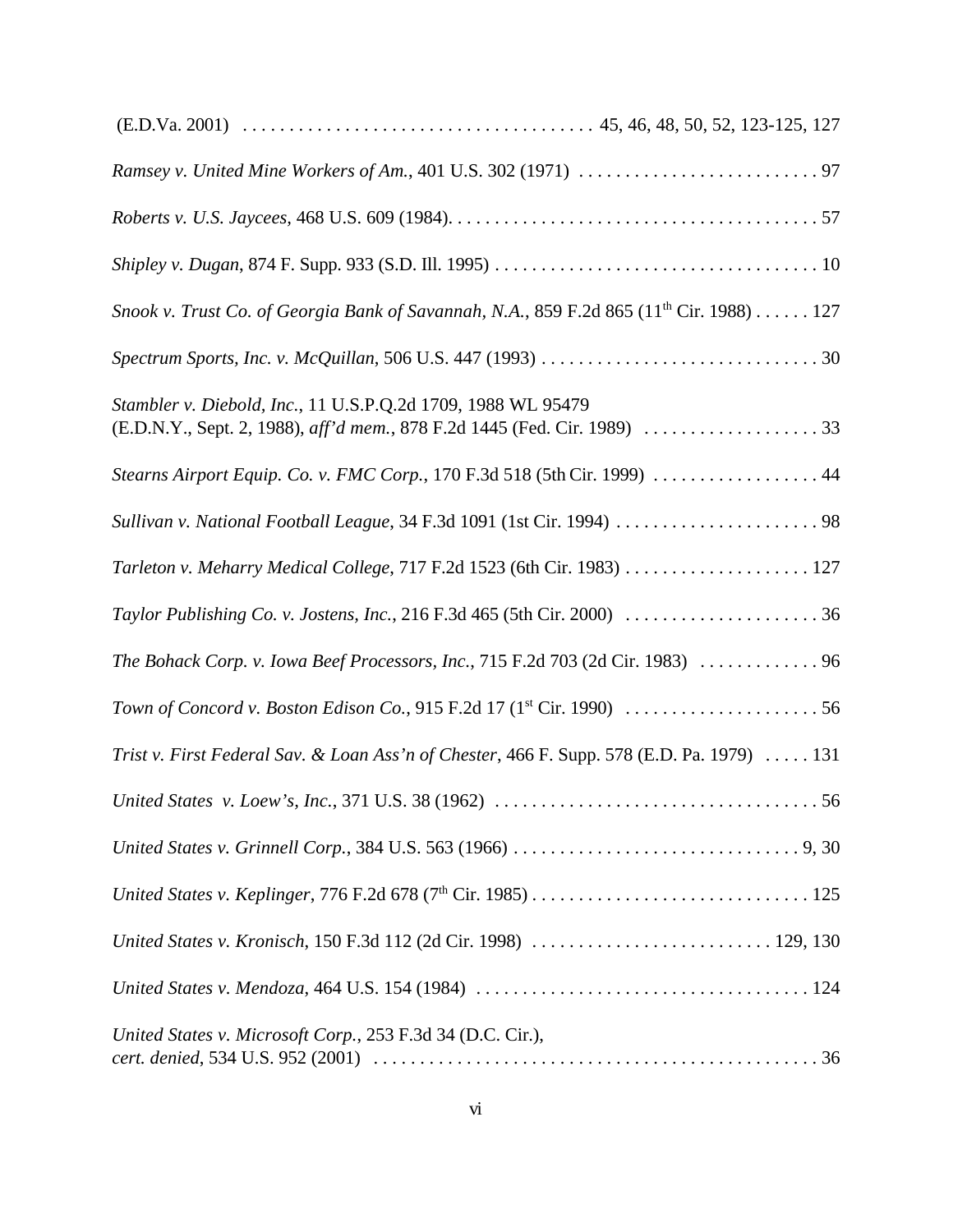| Walker Process Equipment v. Food Machine & Chemical Corp., 382 U.S. 172 (1965)  97      |
|-----------------------------------------------------------------------------------------|
| Wang Laboratories, Inc. v. Mitsubishi Electronics America, Inc., 103 F.3d 1571          |
| Westman Comm'n Co. v. Hobart Int'l, Inc., 796 F.2d 1216 (10 <sup>th</sup> Cir. 1986) 56 |
| William Inglis & Sons Baking Co. v. Continental Baking Co., 942 F.2d 1332               |
|                                                                                         |

# **State Cases**

| Gregory v. Novak, 121 Ore. App. 651, 855 P.2d 1142 (Or. Ct. App. 1993) 125 |
|----------------------------------------------------------------------------|
|                                                                            |
|                                                                            |
|                                                                            |
|                                                                            |
|                                                                            |
|                                                                            |
| Wilkins v. National Broadcasting Corp., 71 Cal.App.4th 1066 (1999)  99     |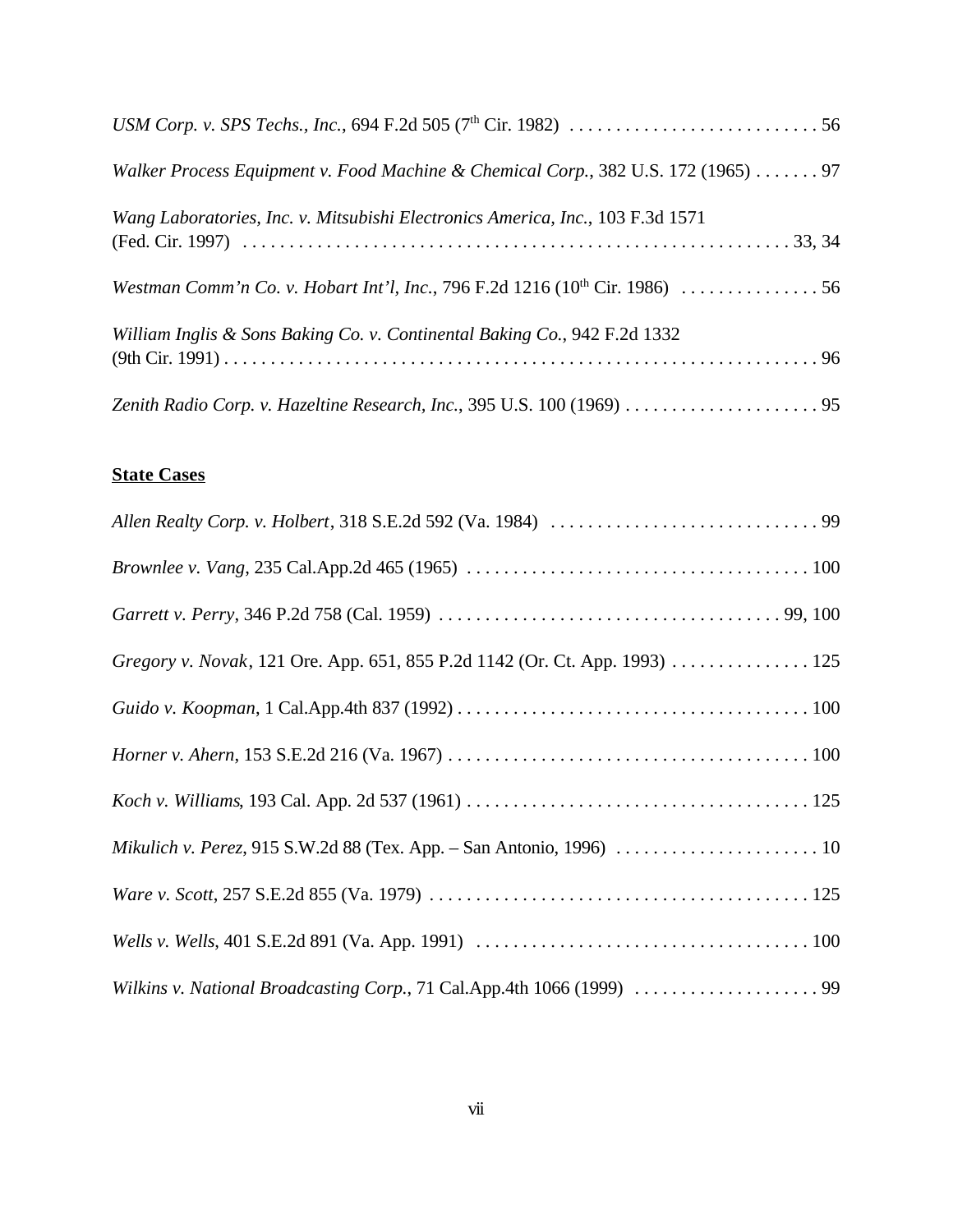# **Statutes**

# **Other Authorities**

| A. Douglas Melamed, Network Industries and Antitrust, Address Before The Federalist Society       |
|---------------------------------------------------------------------------------------------------|
|                                                                                                   |
|                                                                                                   |
| Brief of the United States and Federal Trade Commission as Amici Curiae in Ryan v. Telemarketing  |
| HERBERT HOVENKAMP, FEDERAL ANTITRUST POLICY: THE LAW OF COMPETITION AND ITS                       |
| Mark A. Lemley, Intellectual Property Rights and Standard-Setting Organizations, 90 Cal. L.       |
| Mark R. Patterson, Antitrust Liability for Collective Speech: Medical Society Practice Standards, |
|                                                                                                   |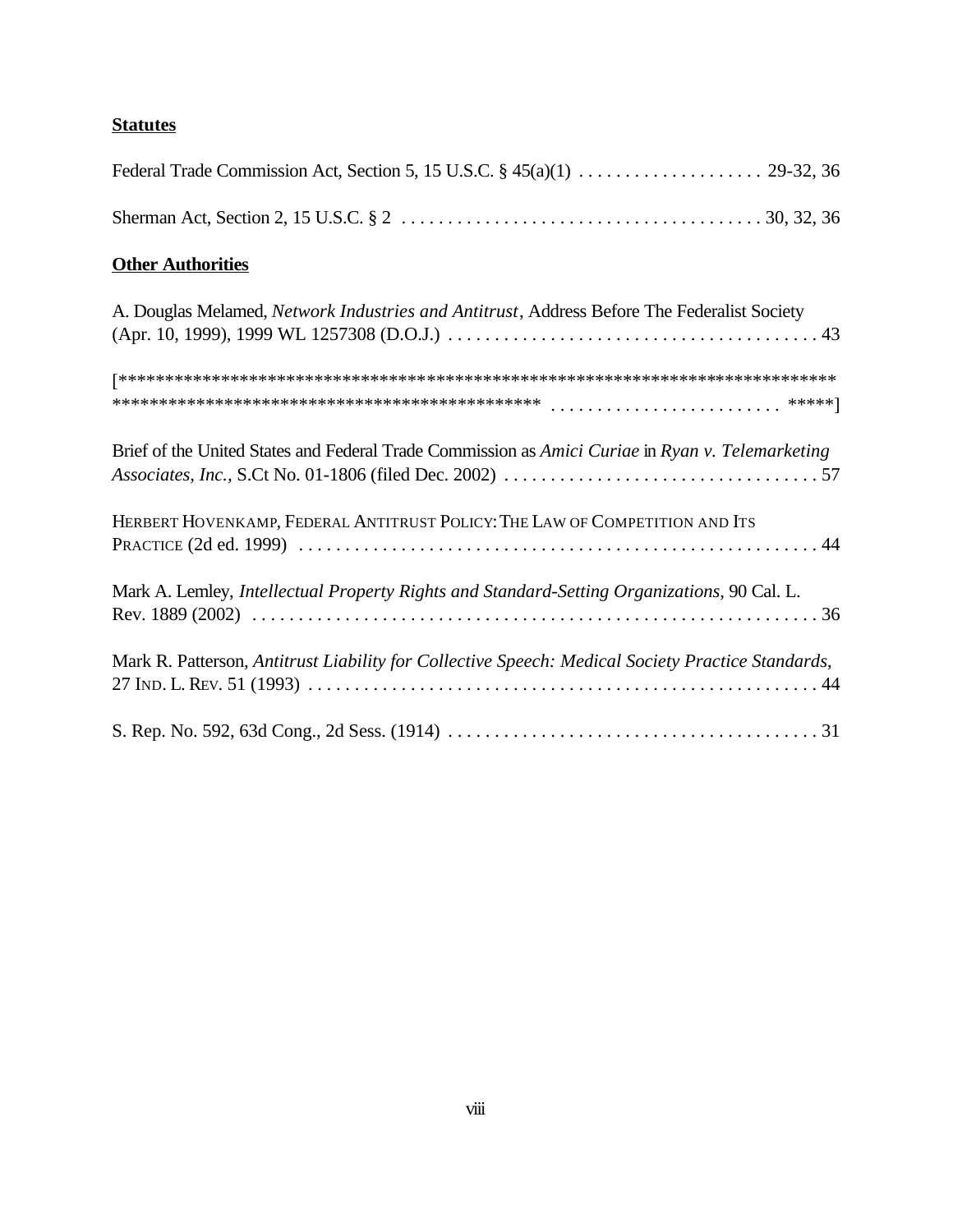### **UNITED STATES OF AMERICA BEFORE FEDERAL TRADE COMMISSION**

#### **PUBLIC VERSION**

In the Matter of

RAMBUS INCORPORATED,

Docket No. 9302

a corporation.

## **COMPLAINT COUNSEL'S MEMORANDUM IN OPPOSITION TO RESPONDENT RAMBUS INC.'S MOTION FOR SUMMARY DECISION**

In a motion filed February 27, 2003, Respondent Rambus Inc. ("Rambus") has asked for summary decision on three grounds. As is virtually self-evident, but will nonetheless be thoroughly demonstrated herein, Rambus's stated grounds for summary decision each raise a variety of genuine disputes of material fact, which in themselves require the denial of the motion. Yet the flaws in Rambus's motion extend well beyond the existence of fact disputes. An even more fundamental problem is that Rambus's motion is predicated upon an erroneous characterization of the Commission's Complaint. This is apparent from the very first paragraph of Rambus's supporting memorandum, which states:

> The Complaint alleges that, through its silence at JEDEC meetings, Rambus "lulled" JEDEC members into believing that Rambus had no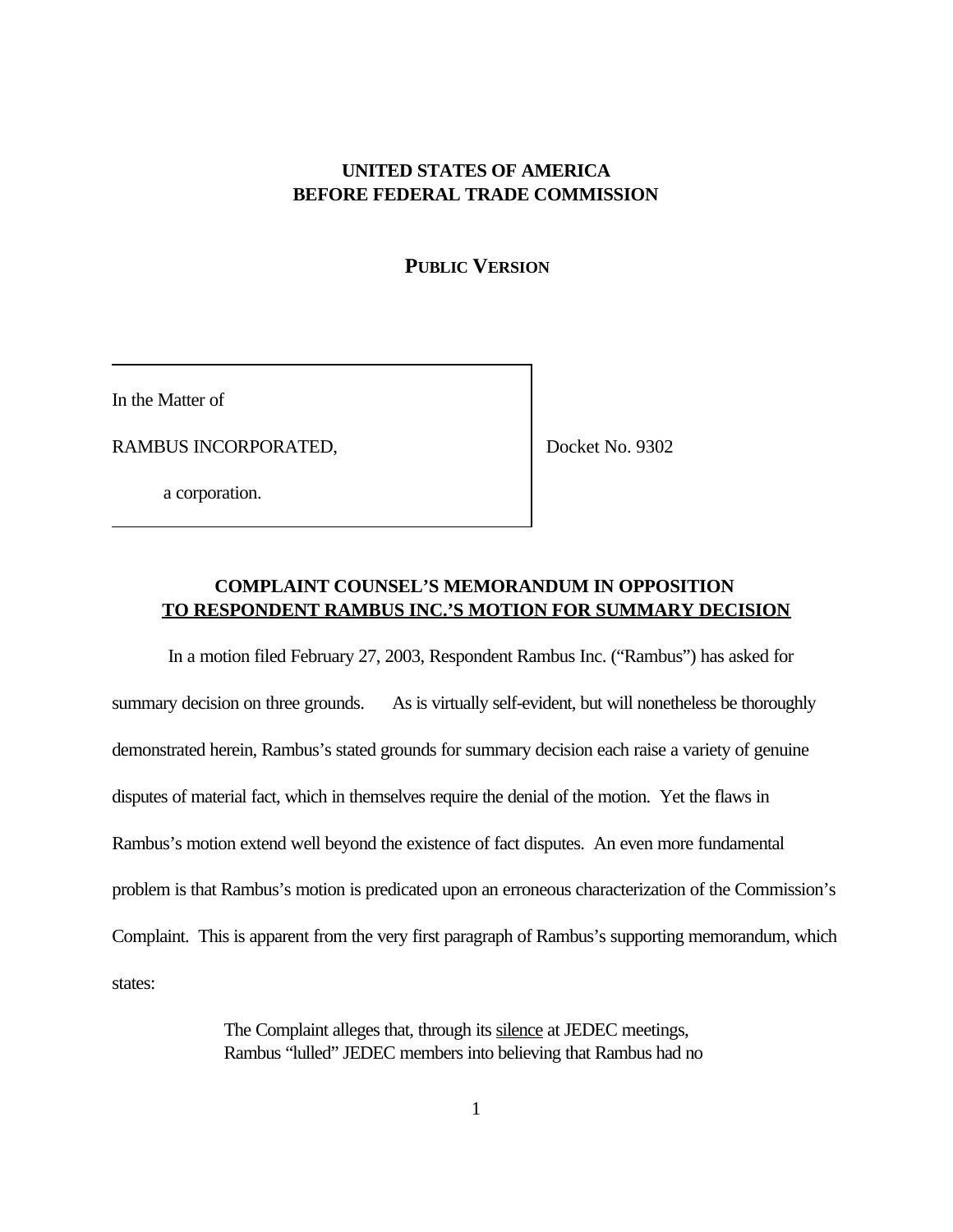patent interests in the technologies being considered for standardization and that, but for Rambus's silence, JEDEC would have incorporated alternative technologies into the standards at issue that avoid Rambus's patents.

Rambus Mem. at 1 (emphasis added). Rambus's motion thus hinges on the idea that this case is about only one thing: Rambus's failure to call relevant patents and patent applications to JEDEC's attention, in violation of the organization's patent disclosure rules.<sup>1</sup> This is far from an accurate reading of the Commission's Complaint, however. Nor is it an accurate description of the case that Complaint Counsel intends to present in the upcoming hearing.

As stated in the opening sentences of the Commission's Complaint, "[t]hrough this action, the Commission challenges a pattern of anticompetitive acts and practices" by Rambus, including Rambus's concealment of patent-related information "in violation of JEDEC's own operating rules and procedures," as well as "other bad-faith, deceptive conduct." Complaint,  $\P$ [1-2 (emphasis added). As Rambus is well aware, the pattern of bad-faith, deceptive acts at issue here encompasses much more than misleading "silence." It also includes, among other things, affirmatively misleading statements and actions through which Rambus (before and after withdrawing from JEDEC) purposefully sought to – and did – convey to JEDEC's members the false impression that it did not possess intellectual property rights that would, or might, be infringed by JEDEC's SDRAM and DDR SDRAM standards.<sup>2</sup>

<sup>&</sup>lt;sup>1</sup> See also Rambus Mem. at 59 ("the Complaint's allegations of anticompetitive conduct are predicated on Rambus's alleged breach of a disclosure duty, imposed by JEDEC's rules"); *id.* at 62 (arguing that "Rambus could not have breached any JEDEC disclosure duty, . . . and as a result Rambus cannot be found to have engaged in anticompetitive conduct").

 $2$  As an example, the expert report of Complaint Counsel's economic expert in this case, Professor Preston McAfee, contains an entire subsection discussing "affirmative conduct" through which Rambus "convey[ed] materially misleading messages to JEDEC and its members." Expert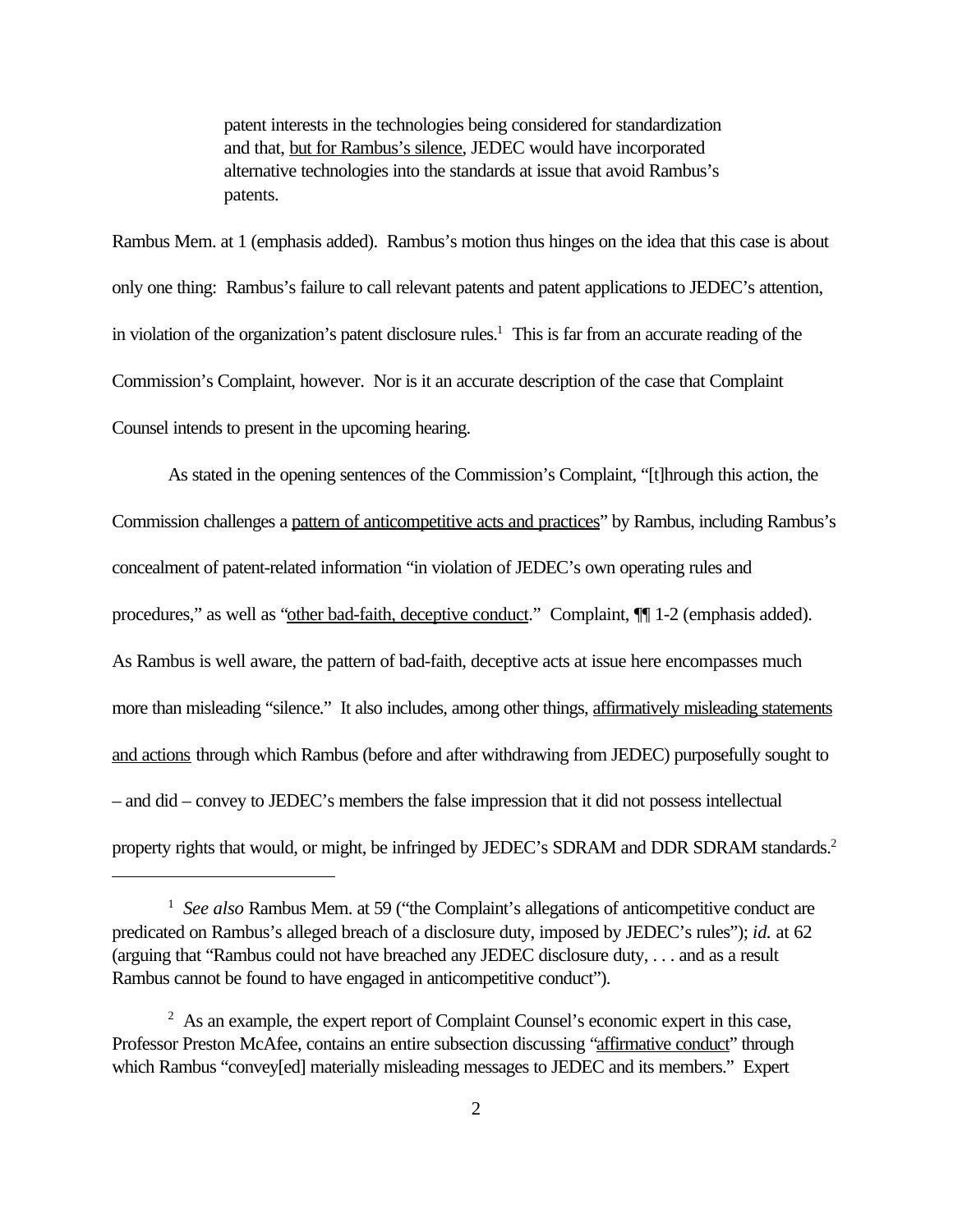Likewise, the pattern of anticompetitive acts challenged in this case did more than violate JEDEC's patent disclosure rules. As the Complaint explains, through its challenged conduct, Rambus also violated, undermined, and subverted other JEDEC rules and policies, including

- (1) JEDEC's "'basic rule' that standardization programs conducted by the organization 'shall not be proposed for or indirectly result in … restricting competition, giving a competitive advantage to any manufacturer, [or] excluding competitors from the market'" (Complaint, ¶ 19 (emphasis added; quoting EIA Legal Guides, March 14, 1983, JEDEC0009277 at 9282 **[Tab 3]**) 3 ); and
- (2) a variety of other policies, rules, and procedures through which JEDEC, at all relevant times, sought "to avoid, where possible, the incorporation of patented technologies into its published standards, or at a minimum to ensure that such technologies, if incorporated, will be available to be licensed on royalty-free or otherwise reasonable and non-discriminatory terms" (Complaint, ¶ 20).

This case simply does not turn, as erroneously assumed by Rambus's motion, on the narrow

<sup>3</sup> Although the quoted language comes the EIA Legal Guides, it reflects the stated policy of JEDEC during the relevant time period. As noted in Rambus's summary decision papers, "JEDEC was until 1998 an unincorporated division of the EIA [Electronics Industries Association]." Rambus Mem. at 17. JEDEC has since become separately incorporated, but it still maintains a close affiliation with its former patent organization, EIA. *See* Kelly 1/9/01 Dep. at 8 **[Tab 4]** ("JEDEC has been recently incorporated"; "before the first quarter of 2000 . . . JEDEC was an activity within the EIA engineering department"). Moreover, as stated in the Commission's Complaint, JEDEC's rules provide that "all JEDEC meetings 'shall comply with the current edition of EIA Legal Guides,'" and in fact those Legal Guides are "explicitly 'incorporated … by reference' into JEDEC's own governing rules." Complaint, ¶ 18 (quoting JEDEC Manual of Organization and Procedure JM21-K, February 2, 1999, JEDEC0012838 at 870 **[Tab 5]**).

Report of R. Preston McAfee at 148, ¶ 212 (emphasis added) **[Tab 1]**. *See also id.* at 155-156, ¶ 223 (noting ways in which, "[b]y virtue of its voluntary participation in JEDEC, . . . Rambus signaled to other JEDEC participants that it would willingly disclose any relevant IP"). Rambus not only is aware that Complaint Counsel and its economic expert have drawn attention to its affirmatively misleading statements and conduct, but in fact, in Professor McAfee's recent deposition in this case, Rambus's counsel spent a considerable amount of time covering these issues. *See, e.g.,* Rough Draft Tr. of McAfee 3/21/03 Dep. at 49 **[Tab 2]** (asking Professor McAfee to "identify" all "affirmative statements made by any employee of Rambus" that served to mislead JEDEC or JEDEC members).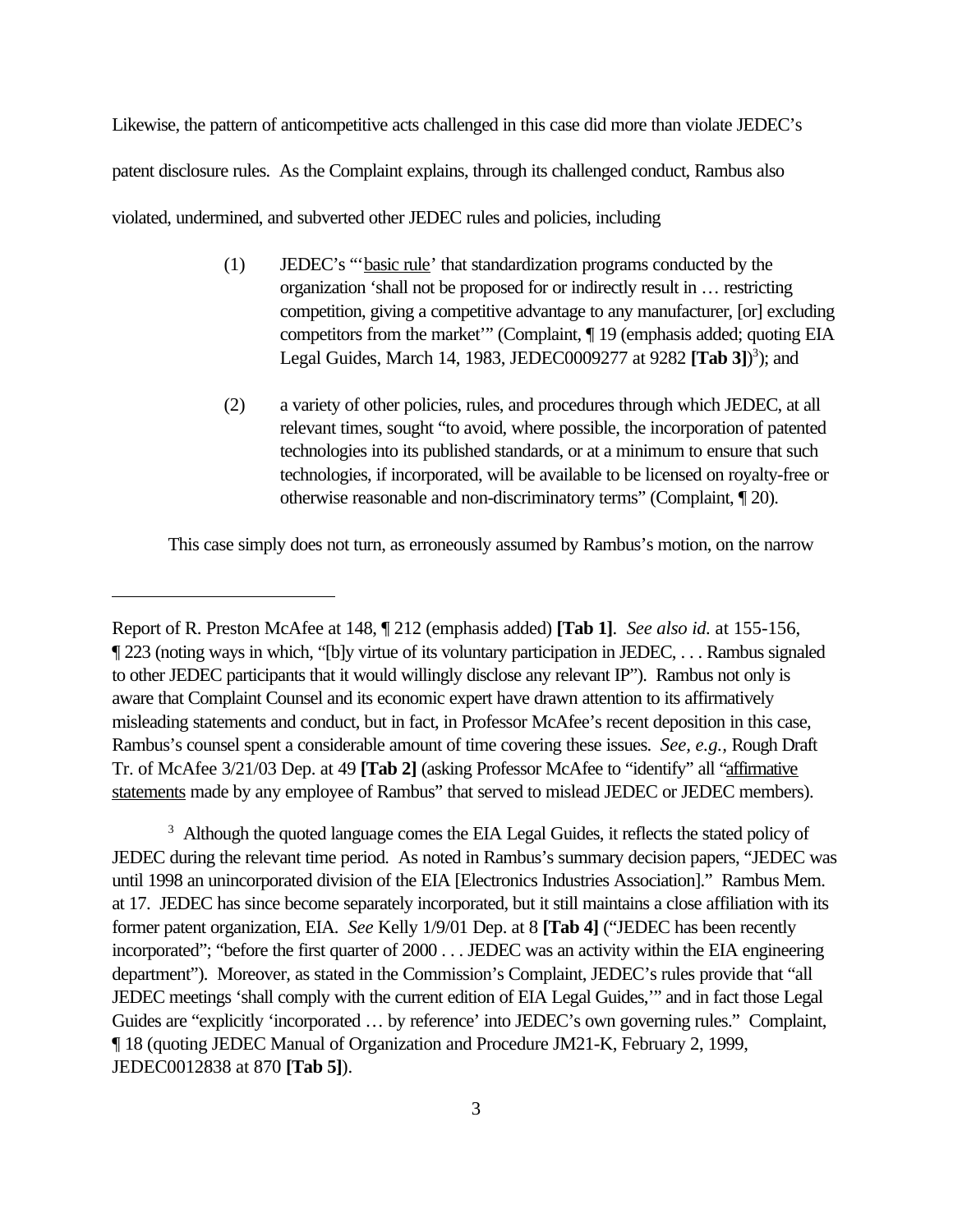question of whether Rambus's concealment of relevant patents and applications technically violated JEDEC's disclosure rules. Ultimately, the case turns on a much broader question: whether Rambus, through deceptive and exclusionary acts, "has illegally monopolized, attempted to monopolize, or otherwise engaged in unfair methods of competition in certain markets relating to technological features necessary for the design and manufacture of a common form of digital computer memory, known as dynamic random access memory, or 'DRAM.'" Complaint, ¶ 1. This question can and should be answered affirmatively, even in the unlikely event that Rambus could show that it technically did not violate JEDEC's patent disclosure rules.

Complaint Counsel fully intend to prove in the upcoming administrative hearing that Rambus did violate JEDEC's patent disclosure policy, as well other JEDEC policies, rules, and procedures.<sup>4</sup> Likewise, we will show in this memorandum that the question of Rambus's compliance with JEDEC's patent disclosure policy, at the very minimum, raises numerous genuine fact disputes, which preclude summary decision. Nevertheless, even if – contrary to overwhelming evidence – Rambus could demonstrate that it did not technically violate any JEDEC rule, this alone should not allow Rambus to escape liability under controlling case law.

Rambus, with the purpose of excluding competition, has engaged in a pattern of bad-faith, deceptive, and exclusionary acts. Through such acts, Rambus has caused substantial harm to several

<sup>&</sup>lt;sup>4</sup> In fact, Rambus itself concedes in its supporting memorandum that the conduct of its designated JEDEC representative, Richard Crisp, violated certain JEDEC rules. *See* Rambus Mem. at 40-42 & n.19 (acknowledging uncontradicted testimony that Mr. Crisp's refusal to respond to patentrelated questions posed at a JEDEC meeting, by the subcommittee chairman, "was a violation of the JEDEC patent policy") (emphasis added).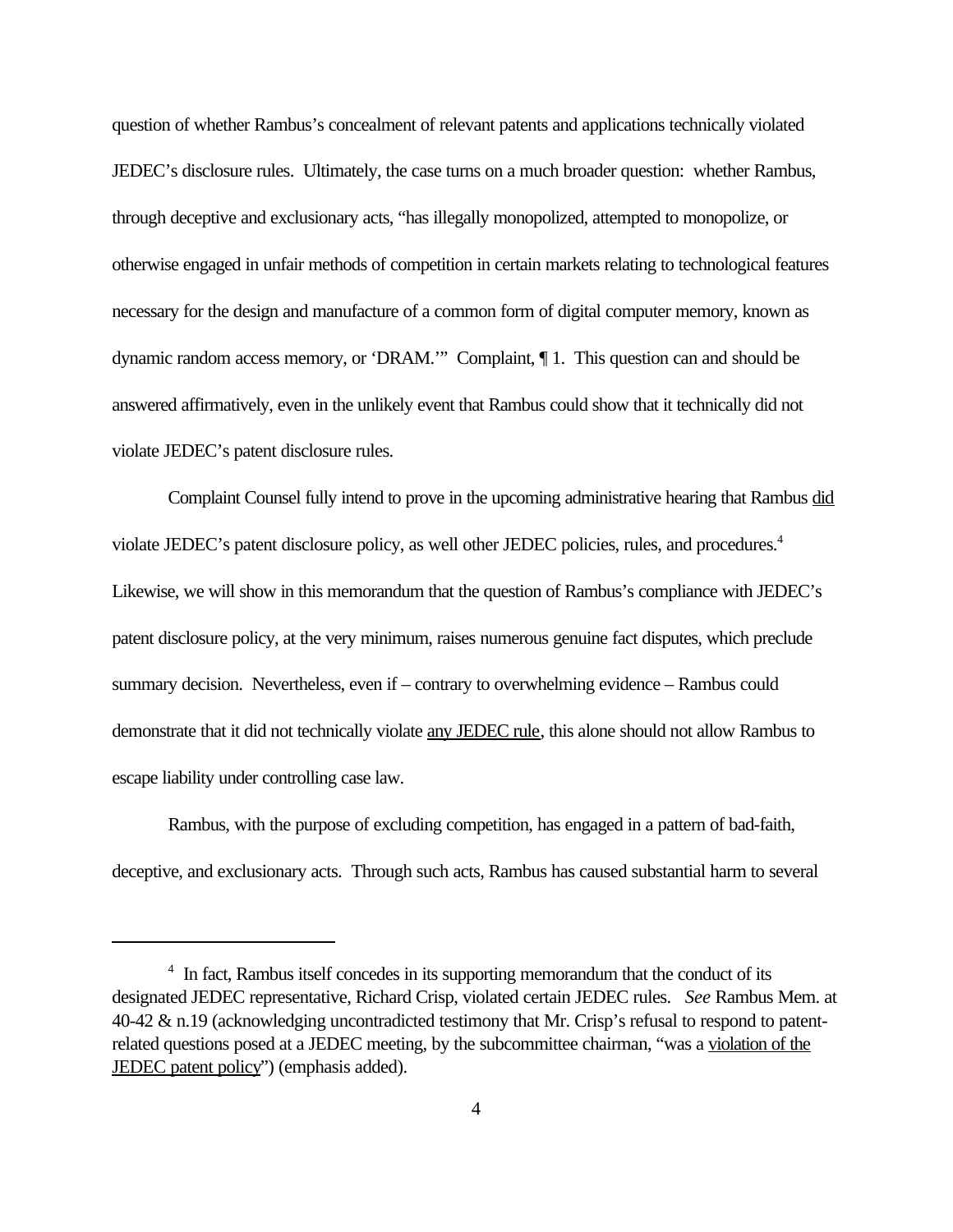well-defined technology markets<sup>5</sup> and ultimately threatens to cause hundreds of millions, if not billions, of dollars of harm to downstream consumers – *i.e.*, the businesses and individuals throughout this country and the world who buy DRAMs and products, such as personal computers and fax machines, that incorporate modern DRAM devices.<sup>6</sup> Whatever else may be said of Rambus's challenged conduct, it is clear beyond any reasonable dispute that Rambus's actions were unethical and deceptive, and through such actions Rambus consciously subverted, undermined, and violated the integrity of JEDEC's policies and procedures. Even the majority decision in *Rambus Inc. v. Infineon Technologies AG*, 318 F.3d 1081 (Fed. Cir. 2003) (petition for *en banc* rehearing pending) – on which Rambus's motion places considerable reliance (*see* Rambus Mem. at 1-2, 4, 16, 60) – seems to reach this very conclusion.<sup>7</sup>

<sup>&</sup>lt;sup>5</sup> In his recent deposition, one of Rambus's economic experts, Dr. Richard Rapp, explained that he essentially accepts, for purposes of conducting economic analysis relevant to this case, the five relevant markets identified in the Commission's Complaint and addressed in the expert report of Complaint Counsel's expert economist, Professor Preston McAfee. *See* Rapp 3/7/03 Dep. at 11 **[Tab 6]** ("although I might not agree with the particular wording of Professor McAfee's market definitions, I don't find the issue one that merits engagement"); *id.* at 70 ("Let us say that I am willing to go along with . . . the definitions proposed by Professor McAfee").

<sup>&</sup>lt;sup>6</sup> Rambus's other economic expert, Professor David Teece, has acknowledged the potential for Rambus's royalties to result in higher downstream prices being charged to the DRAM consumers. *See* Expert Report of Professor David J. Teece at 70, ¶ 306 **[Tab 7]** ("the positive royalty on DRAMs that embody Rambus's intellectual property could result in somewhat higher prices for those products").

<sup>7</sup> *See Infineon*, 318 F.3d at 1104 (noting that Rambus "wanted to obtain [patent] claims covering the SDRAM standard" and that it "tried to do so" while participating as a member JEDEC, "an open standards-setting committee"; and further concluding that "[s]uch actions" not only fail to "put Rambus in the best light," but indeed "impeach Rambus's business ethics") (emphasis added).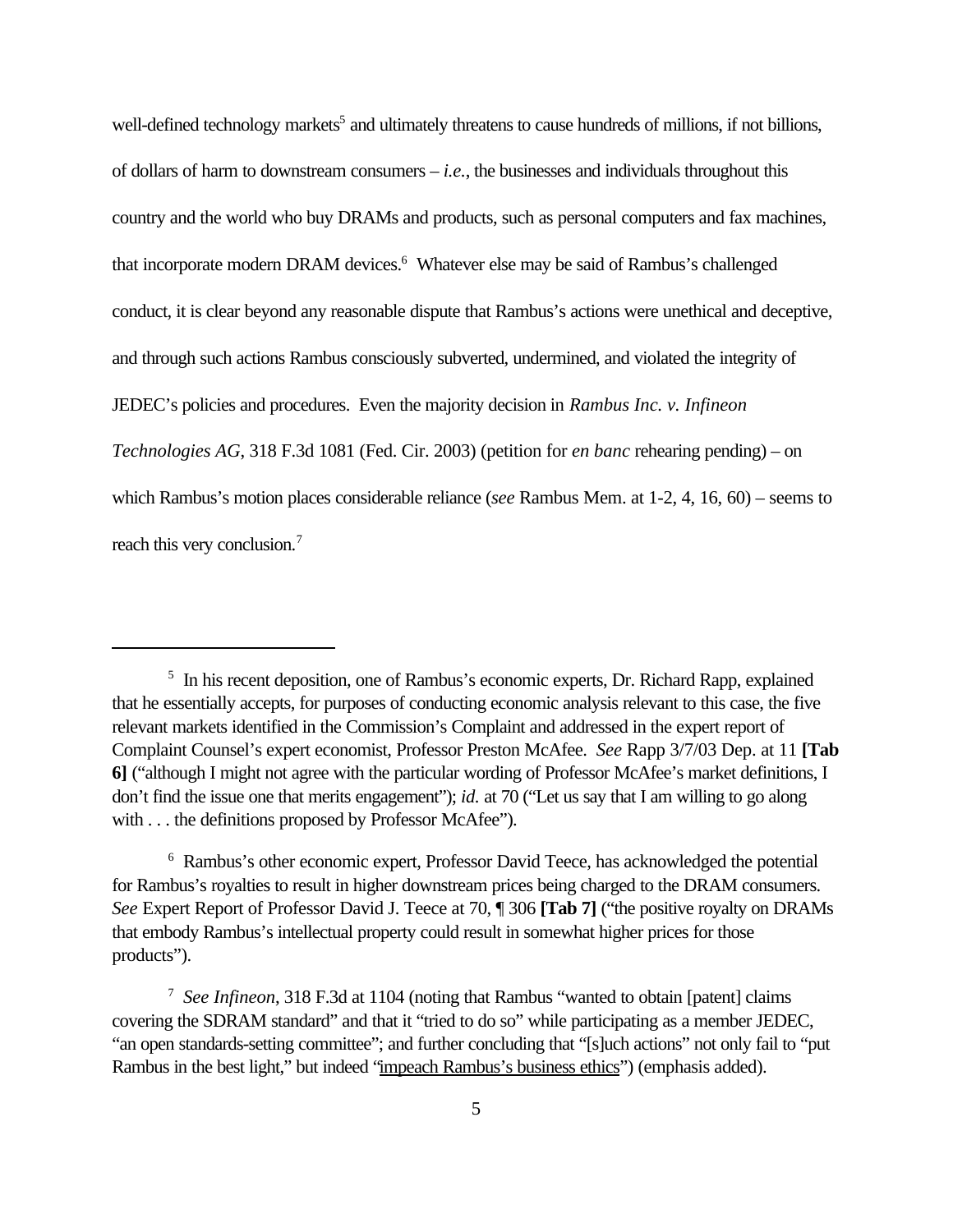Although Complaint Counsel intends to prove much more (including various violations of JEDEC policies and rules), assuming that the most that could be shown is that Rambus subverted JEDEC's "open standards" process through unethical and deceptive acts, Complaint Counsel submits that such proof alone would be sufficient grounds for imposing liability against Rambus under Section 5 of the FTC Act, as would be true, in the these circumstances, under the Sherman Act as well.While Rambus's motion makes no mention of the controlling legal authorities on this issue, the fact is that "literal compliance" with a standard-setting organization's rules will not, in circumstances such as those presented by this case, allow a defendant to escape antitrust liability. *See Indian Head, Inc. v. Allied Tube & Conduit Corp.*, 817 F.2d 938, 941 (2d Cir. 1987) (where defendant, with the purpose "of achieving an anticompetitive result," was found to have "subverted," "undermined," and "violated the integrity" of a standard-setting association's processes, the court held, "We refuse to permit a defendant to use its literal compliance with a standard-setting organization's rules as a shield to protect such conduct from antitrust liability.") (emphasis added), *aff'd*, 486 U.S. 492 (1988).<sup>8</sup>

Rambus asserts, in its supporting memorandum, that "[t]he Complaint does not allege that Rambus's JEDEC-related patent disclosure obligation "arises from antitrust law or from overriding principles of public policy." Rambus Mem. at 10. We do not quibble with this statement. Yet we do advance a somewhat different proposition – namely, that Rambus's challenged, bad-faith conduct

<sup>8</sup> *See also Allied Tube & Conduit Corp. v. Indian Head, Inc.*, 486 U.S. 492, 498 (1988) (on appeal from Second Circuit, noting that petitioner "did not violate any rules of the Association" but "nonetheless did 'subvert' the consensus standard-making process of the Association," "at least partially motivated by the desire to lessen competition," and concluding that "[t]he antitrust validity of these efforts is not established, without more, by petitioner's literal compliance with the rules") (emphasis added).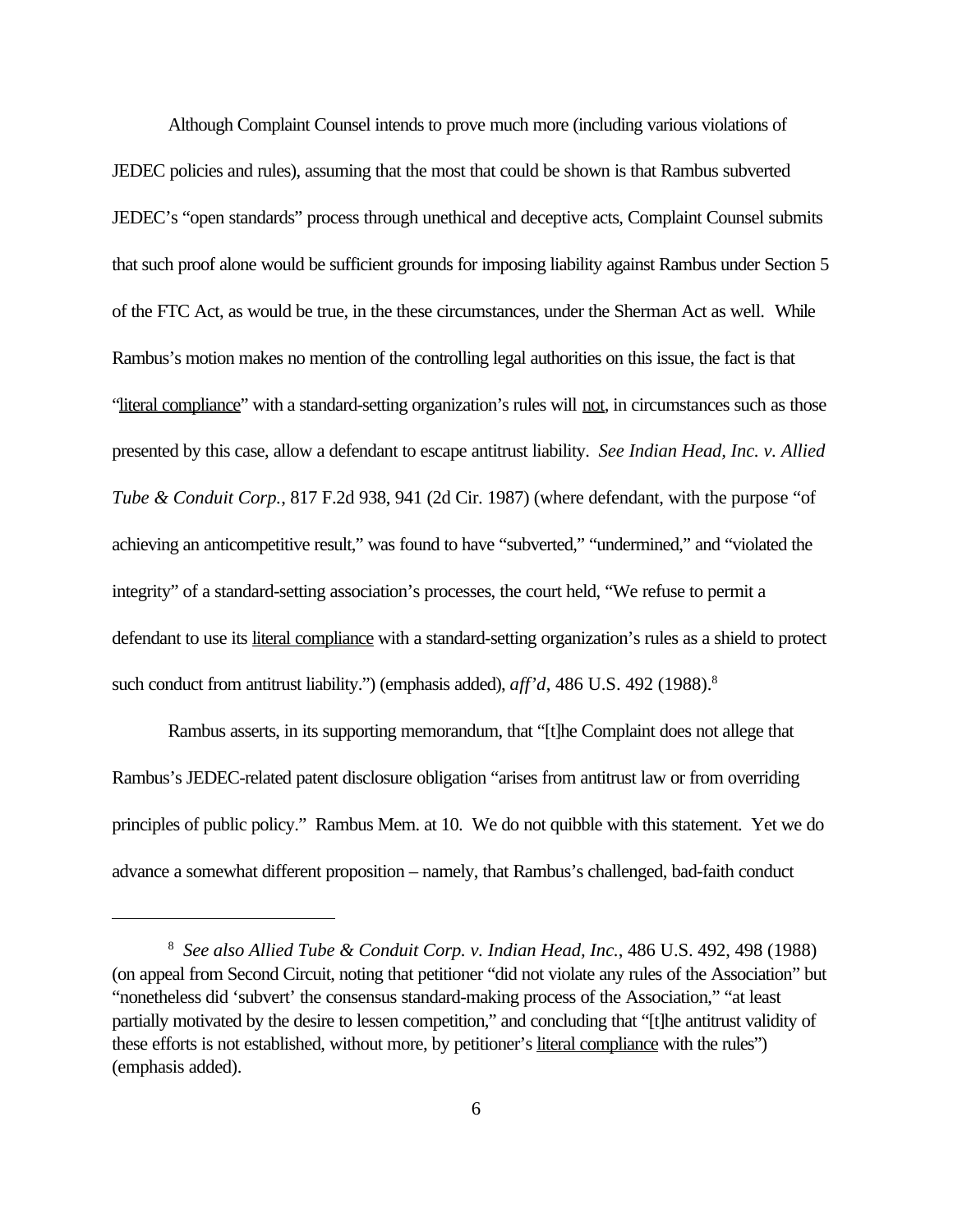subverted and undermined JEDEC's most basic purposes, rules, and procedures, and that this alone, even absent a showing that JEDEC's policies were literally violated, would, in light of all relevant facts, be a sufficient basis upon which to establish liability in this case. This proposition is supported by established case law; it is reflected in the allegations of the Commission's Complaint; and it has previously been highlighted by Complaint Counsel in oral arguments before Judge Timony.<sup>9</sup>

Rambus undoubtedly would prefer to litigate this case solely on the grounds of whether it technically violated JEDEC's patent disclosure rules, especially considering that Rambus seeks to construe those rules so narrowly as to deprive them of any substance or effect. Yet Rambus does not have that option. The issues here are much broader, and the law extends much further. In the end, this case is not about whether JEDEC's rules were technically violated. The issue here is whether a company that achieved its monopoly through a pattern of bad-faith, deceptive, and exclusionary acts – acts that, if they did not violate, plainly undermined and subverted, JEDEC's most basic purposes and policies – should be permitted to go on extracting millions upon millions of dollars in ill-gotten profits, to the detriment of competition and consumers.

 For present purposes, the key point is this: Even if the arguments framed by Rambus's motion had merit, they still would not be a valid basis upon which to grant summary decision, for they are

<sup>&</sup>lt;sup>9</sup> See Tr. of 8/2/02 Sched. Conf. at 28 ("Our concern here . . . is that the conduct at issue threatens the fundamental integrity of the JEDEC standard-setting process"); *id.* at 28 ("JEDEC, like many standards organizations, is built upon a foundation and, frankly, a presumption that its members will operate and participate in good faith"); *id.* at 28-29 ("Far from operating in good faith, Rambus knowingly and intentionally engaged in misleading practices in a manner that violated the most basic rules governing participation in this organization."); *id.* at 54 (this case involves conduct that "subverts" JEDEC's rules); *id.* at 67 (Rambus engaged "in clearly unethical and improper conduct") **[Tab 8]**.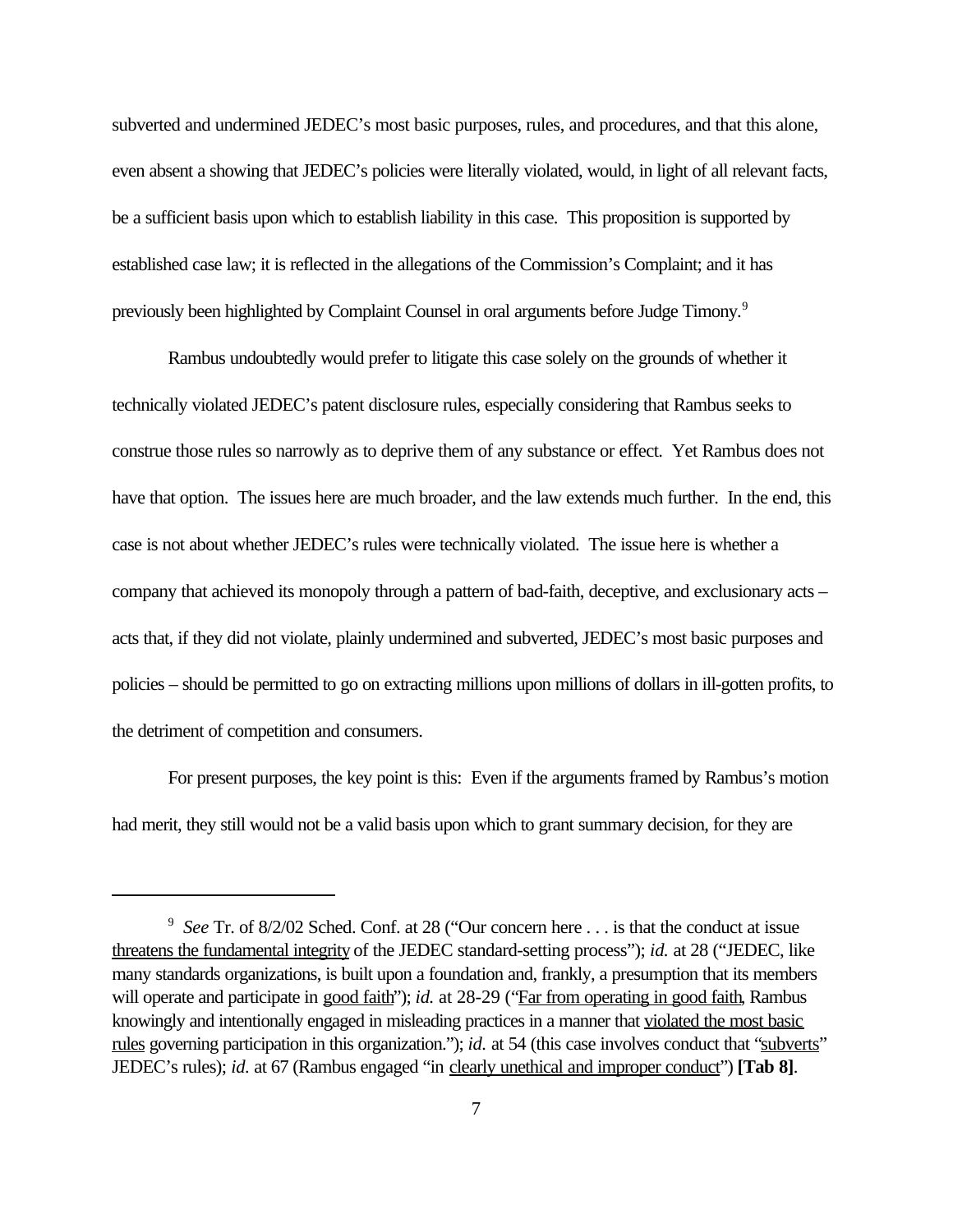predicated upon an exceedingly narrow, and plainly inaccurate, characterization of what this case is all about, and they utterly ignore controlling principles of antitrust law. As Rambus acknowledges, summary decision may only be entered "when 'there is no genuine issue as to any material fact and ... the moving party is entitled to such a decision as a matter of law.'" Rambus Mem. at 11 (emphasis added; quoting 16 C.F.R.  $\S 3.24(a)(2)$ ). We will demonstrate in this memorandum both (1) that every argument Rambus has made raises genuine disputes of material fact; and (2) that Rambus has not raised a single argument that, if meritorious, would entitle it to summary decision as a matter of law.

We have structured the remainder of this memorandum as follows: In Section I, we explain in more detail the true nature of the legal and factual issues in this case, correcting the substantial number of inaccuracies embodied in Rambus's motion. We then show that Rambus's motion fails to raise any issue that, even theoretically, could be grounds for summary decision. In Section II, we address the Federal Circuit's recent split decision in *Rambus v. Infineon*. As we explain, far from confirming the merits of the motion, the Federal Circuit's divided ruling in *Infineon* merely underscores the flaws in many of Rambus's summary decision arguments. Indeed, absent vacatur of the majority's opinion in response to the pending motion for *en banc* rehearing, certain findings contained in the Federal Circuit's *Infineon* decision, which are directly contrary to arguments made in Rambus's motion, should be given binding collateral estoppel effect in this case. In Sections III-V, we address, seriatim, the various factual and legal flaws associated with all three of Rambus's stated grounds for summary decision. Finally, in Section VI we discuss the ways in which Judge Timony's recent rulings relating to

8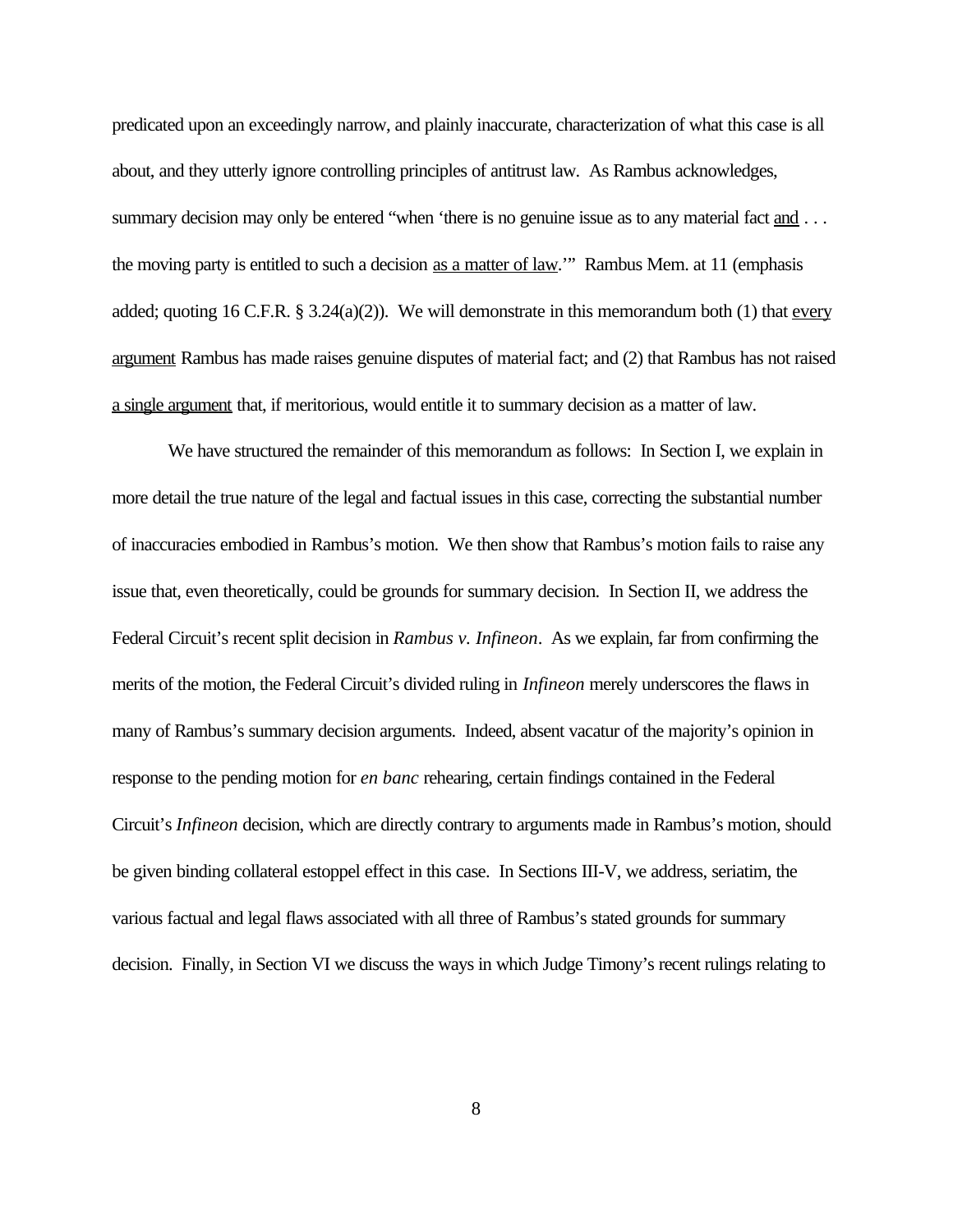Rambus's "spoliation of evidence"<sup>10</sup> and "ongoing fraud"<sup>11</sup> bear upon the present motion for summary decision.

For all of the reasons stated herein, Complaint Counsel respectfully submits that Rambus's motion for summary decision must be denied.<sup>12</sup>

## **I. Rambus's Motion Is Founded Upon an Erroneous Characterization of the Commission's Complaint and Complaint Counsel's Basic Theory of Liability.**

Rambus opens its motion for summary decision by characterizing this case as one based upon an "unprecedented theory of antitrust liability." Rambus Mem. at 1. Rambus then proceeds to outline no fewer than twelve "essential predicate[s]" that it claims "Complaint counsel will be required to establish" in order to prevail. *Id.* at 1, 3. As already discussed above, Rambus's conception of what

<sup>11</sup> See February 28, 2003, Order Concerning Complaint Counsel's Motion to Compel Discovery Relating to Subject Matters as to Which Rambus's Privilege Claims Were Invalidated on Crime-Fraud Grounds and Subsequently Waived at 3 **[Tab 11]** ("I conclude . . . that Rambus was involved in an <u>ongoing fraud</u> post-June 1996 concerning RAM patents it held and had applied for") (emphasis added).

<sup>12</sup> Many of the same points made herein also help to explain why, in Complaint Counsel's view, Your Honor should deny Rambus's recent Motion for Pre-Hearing Determination of Order of Issues to Be Tried. It simply is not true, as that motion erroneously presumes, that "Rambus's liability" in this case "stems" solely from its "intentional violation of [JEDEC's] patent disclosure policy." Memorandum in Support of Respondent Rambus Inc.'s Motion for Pre-Hearing Determination of Order of Issues to Be Tried at 2.

<sup>&</sup>lt;sup>10</sup> See February 26, 2003, Order on Complaint Counsel's Motion for Default Judgment and for Oral Argument at 4 **[Tab 9]** ("I conclude that Rambus's actions . . . amount to spoliation of evidence. Rambus destroyed or failed to preserve evidence for another's use . . . in reasonably foreseeable litigation.") (emphasis added). *See also* February 26, 2003, Order Granting Complaint Counsel's Motion for Collateral Estoppel at 2, 5 **[Tab 10]** (holding that "all of the bases for collateral estoppel warrant a conclusion that Rambus should be barred from relitigating the question of whether its admitted destruction of very large volumes of business records starting in mid-1998 was done 'in part, for the purpose of getting rid of documents that might be harmful' in future anticipated litigation" involving "'its JEDEC-related patents'").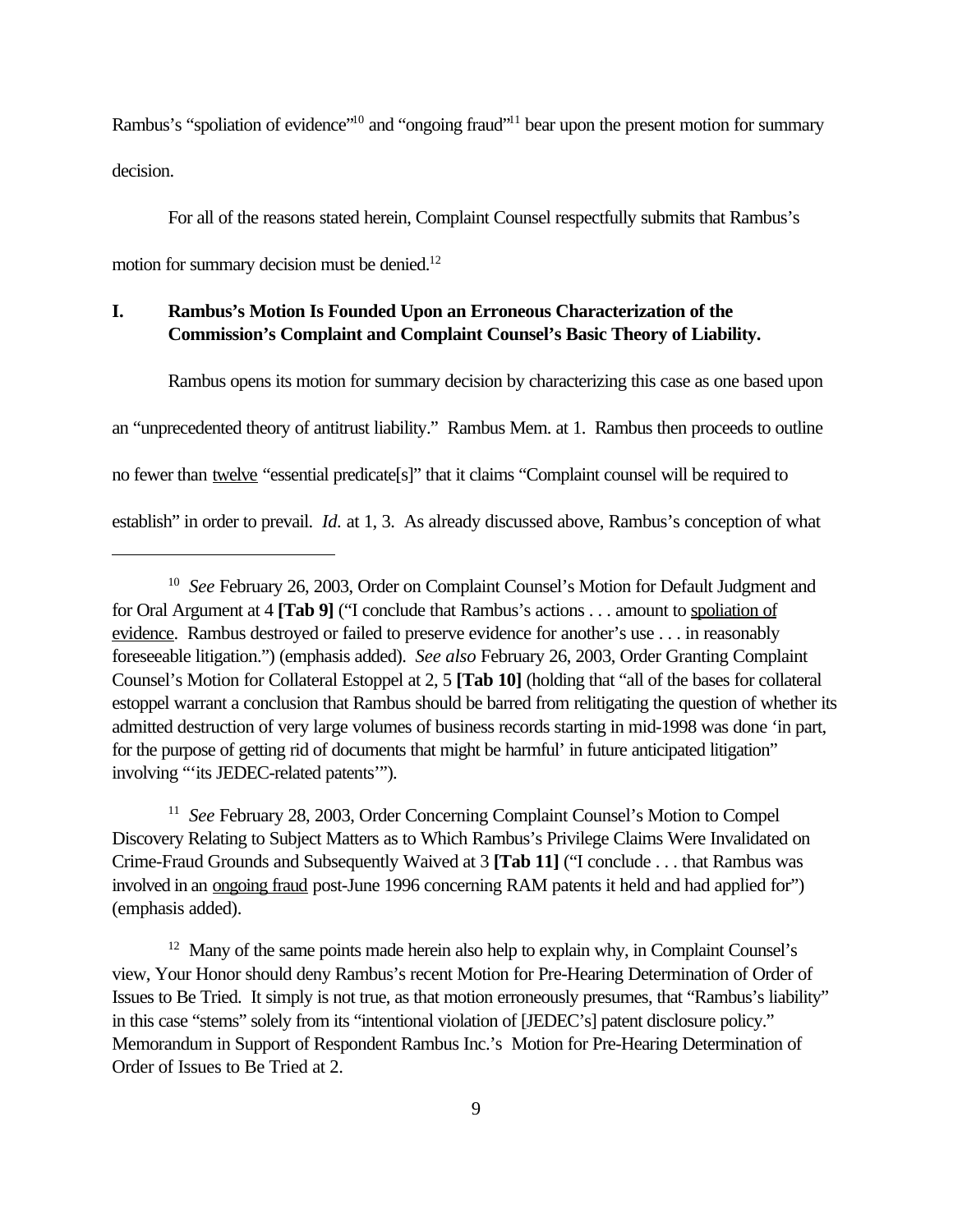this case is about, and what Complaint Counsel intends to prove, departs dramatically from the clear theory of liability that is spelled out in the Commission's Complaint. Rambus's twelve-point list of purported "essential elements" only confirms the extent to which Rambus's summary decision motion targets a case that the FTC did not bring.<sup>13</sup> This tack of manufacturing a "straw man" rendition of your opponent's case and then hurling criticisms at it in an effort to obtain summary adjudication has been tried before. It is not, however, a strategy that has often met with success. Nor should it be countenanced here. *See, e.g., Kuehne & Nagel, Inc. v. Betterfield, Inc.*, 1987 U.S. Dist. LEXIS 1516, at \*2 (N.D. Ill. 1987) ("The motion for summary judgment is utterly without merit. It seeks for its own purposes to characterize plaintiff's action as other than it is, and having erected the straw man, seeks to destroy it." $)^{14}$ 

In order for Rambus's summary decision arguments to be properly analyzed, it is therefore necessary to first clarify what this case does – and does not – involve, both in terms of the central factual allegations and the basic underlying legal theory. In this section, Complaint Counsel will attempt,

 $13$  As we explain below, the elements of proof required to establish antitrust liability are well established and bear no relation to Rambus's twelve-point list. Even the most demanding of Complaint Counsel's three claimed violations – the monopolization claim – only requires proof of two elements. *See United States v. Grinnell Corp.*, 384 U.S. 563, 570-71 (1966) ("The offense of monopoly under § 2 of the Sherman Act has two elements: (1) the possession of monopoly power in the relevant market and (2) the willful acquisition or maintenance of that power as distinguished from growth or development as a consequence of a superior product, business acumen, or historic accident.") (emphasis added).

<sup>14</sup> *See also Mikulich v. Perez*, 915 S.W.2d 88, 94 (Tex. App. – San Antonio, 1996) (finding that "summary judgment was not properly granted" where the arguments upon which summary judgment was sought "mischaracteriz[ed] appellant's claim"). *Accord Shipley v. Dugan*, 874 F. Supp. 933, 941 (S.D. Ill. 1995) (defendant cannot obtain summary judgment by mischaracterizing plaintiff's claims); *Mitchell v. White Motor Credit Corp.*, 627 F. Supp. 1241, 1251 (M.D. Tenn. 1986) (same).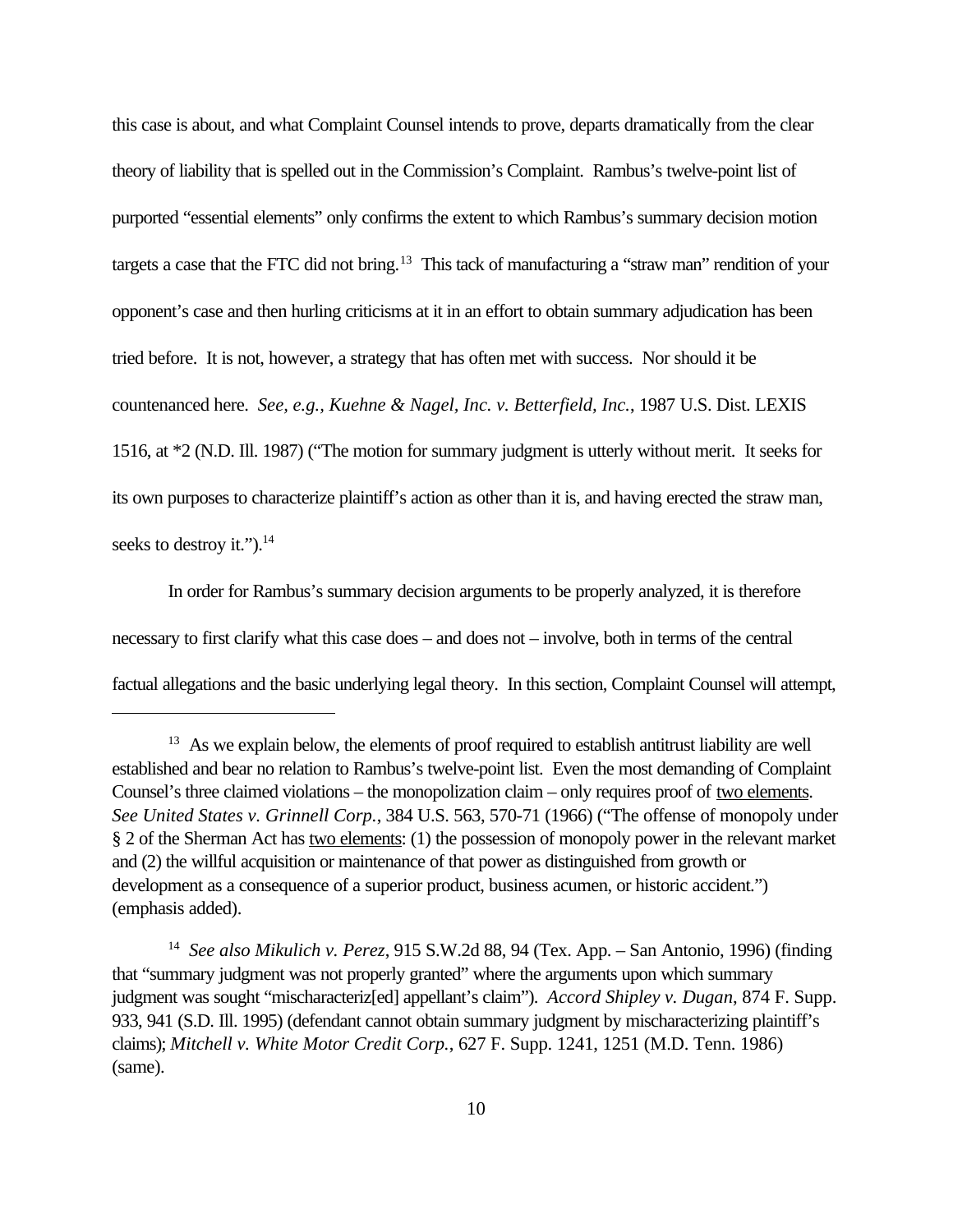consistent with space constraints, to provide such an overview, being careful to correct various misconceptions, or mischaracterizations, contained in Rambus's summary decision filings. We will start by summarizing, in condensed form, the nature of what we allege. We will then proceed to explain why – based on the conduct at issue here – our theory of liability is not, as Rambus works mightily to suggest, novel, unprecedented, or exceedingly complex. On the contrary, the legal theory underlying this case is both straightforward and firmly rooted in well-established legal precedents.

## **A. This Case Challenges a Pattern of Deceptive, Exclusionary Conduct Through Which Rambus Consciously Subverted an Open Standards Process and Thereby Captured a Monopoly in Important Technology-Related Markets.**

It would not be practical to attempt to set forth here a full statement of Complaint Counsel's case against Rambus and the substantial evidence on which it is based. The goal of this discussion is necessarily more modest. Specifically, we will summarize below some of the evidence underlying aspects of this case that have been ignored, or obscured, by Rambus's motion for summary decision. In the following section (I.B., *infra*), we will discuss various substantive legal principles that Rambus's motion likewise has ignored or obscured.

## **1. JEDEC Is Committed to Developing "Open Standards," Avoiding Patents Wherever Possible, and JEDEC's Patent Disclosure Rules Are Only Part of a Broader Collection of Policies, Rules, and Procedures Designed to Achieve This Fundamental Objective.**

Rambus's motion focuses considerable attention on the precise nature and scope of JEDEC's patent disclosure policy, but largely ignores the broader purpose of JEDEC, which the patent disclosure policy – along with many other JEDEC policies and principles – is designed to help facilitate. What is JEDEC's broader purpose? Rambus's own Richard Crisp, the company's designated JEDEC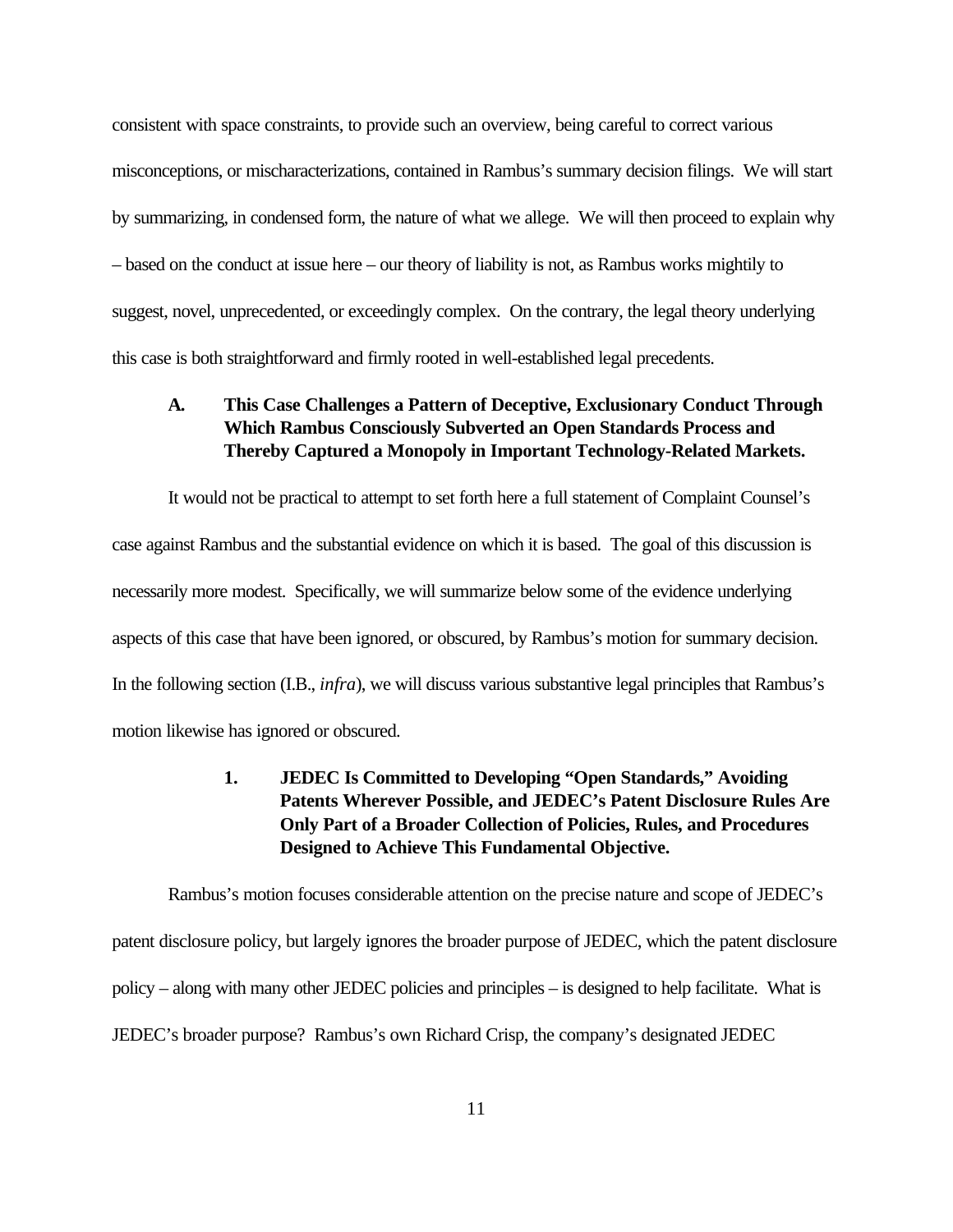representative, once described JEDEC's purpose in these succinct terms: "The job of JEDEC is to create standards which steer clear of patents which must be used to be in compliance with the standard whenever possible." Crisp 8/26/96 E-Mail (R208394 at 395) **[Tab 12]** (emphasis added). JEDEC very likely could not have stated it better. Creating "open" standards, free to be used by anyone, and unencumbered – whenever possible – by private patent rights, is what JEDEC is all about. Mr. Crisp plainly understood this, as would anyone who spent time attending JEDEC meetings or reviewing JEDEC's written policies.<sup>15</sup>

The Commission's Complaint in this case summarizes JEDEC's policies and procedures in

some detail. *See* Complaint, ¶¶ 17-24. Among other things, the Complaint notes

- C that JEDEC's governing rules provide that standardization programs must be "conducted under strict policies designed to promote and stimulate our free enterprise system and to make sure that laws for maintaining and preserving this system are vigorously followed" (Complaint, ¶ 18 (emphasis added));
- C that JEDEC observes a "basic rule" that standardization programs conducted by the organization "shall not be proposed for or indirectly result in … restricting competition, giving a competitive advantage to any manufacturer, [or] excluding competitors from the market" (Complaint, ¶ 19 (quoting EIA Legal Guides, March 14, 1983, JEDEC0009277 at 9282; emphasis added **[Tab 3]**));

<sup>&</sup>lt;sup>15</sup> Of course, this is not all that Richard Crisp understood about JEDEC's process and procedures. He also came to understand that JEDEC's rules "required disclosure of patent applications," as well as patents, whenever "a showing or a ballot comes to the floor" that raises "potential patent issues" or as to which "there may be patent activity." Crisp 5/2/01 Tr. at 57-58 **[Tab 13]** ("Q. As of September 1995 . . . did you understand the JEDEC patent policy also required disclosure of patent applications? A. I understood it to apply to applications as well, yes."); Crisp 12/5/95 E-Mail (R69697 at 698) **[Tab 14]** (explaining that Rambus would be fulfilling its patent disclosure duties under the JEDEC rules, "[a]s long as we mention that there are potential patent issues when a showing or a ballot comes to the floor"; "we can say when a showing is made that there may be patent activity in that area, etc.") (emphasis added).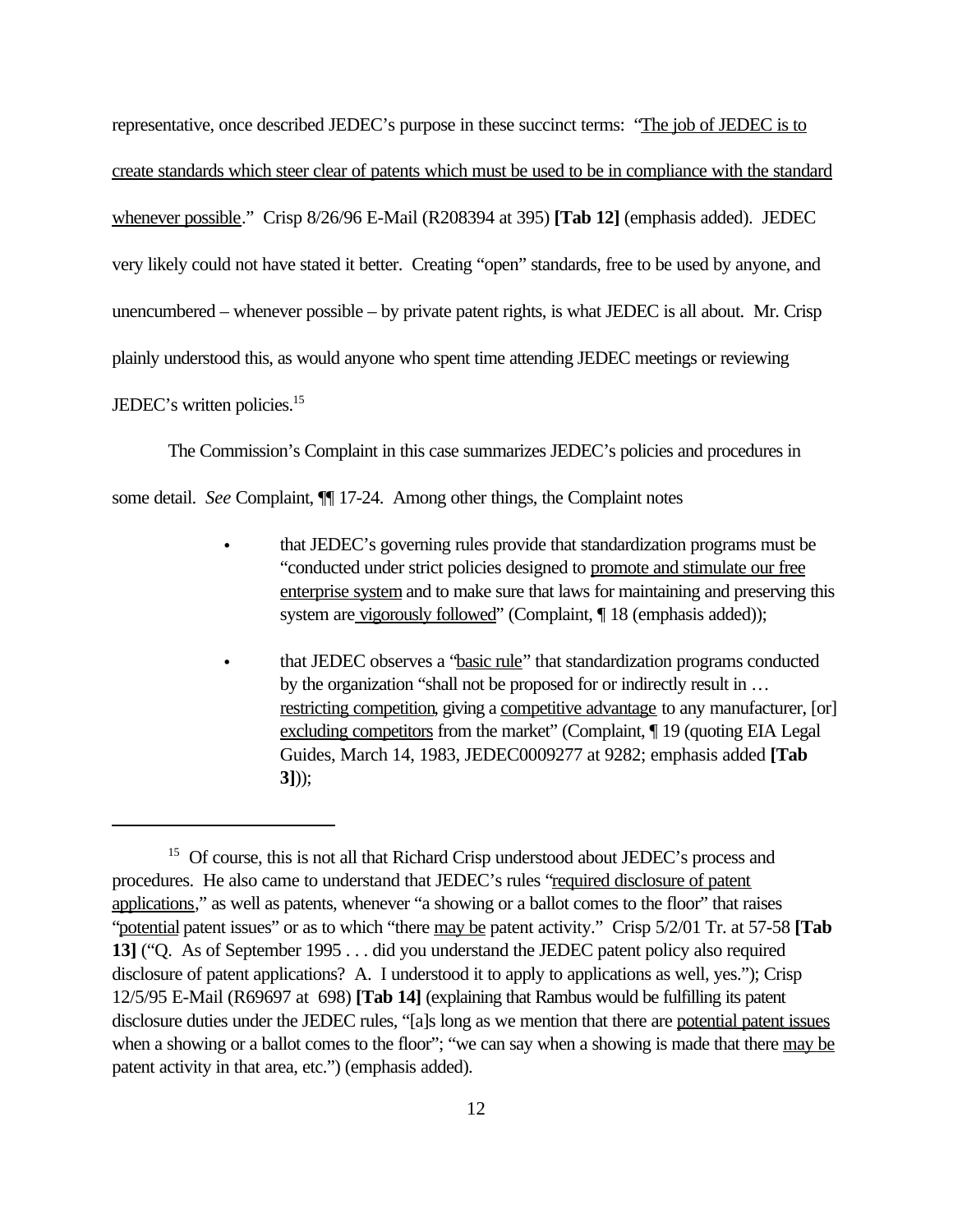- C that JEDEC at all times relevant herein has "maintained a commitment to avoid, where possible, the incorporation of patented technologies into its published standards, or at a minimum to ensure that such technologies, if incorporated, will be available to be licensed on royalty-free or otherwise reasonable and non-discriminatory terms" (Complaint, ¶ 20 (emphasis added));
- that JEDEC's rules mandate that the potential use of any "patented items"  $-$  or "items and processes for which a patent has been applied" – "be considered with great care" (Complaint,  $\P$  22 (quoting JEDEC Manual of Organization and Procedure JEP21-I, October 1993, JEDEC0009323 at 9341 **[Tab 15]**; emphasis added)); and
- that JEDEC's patent disclosure rules are designed to facilitate these broader purposes and objectives (Complaint, ¶ 20).

These very same principles are echoed in the *amicus curiae* brief that JEDEC recently filed

with the Federal Circuit in the *Infineon* case, endorsing reconsideration of the panel majority's opinion.

As JEDEC states in that brief,

The importance of <u>open standards</u>, to both the electronics industry and consumers, is well-documented. Standards permit interchangeability between manufacturers' products and increase competition. Because one of the goals of setting open standards is to prevent a single entity from stifling competition, standards setting organizations must be especially careful not to unintentionally standardize patented technology. Accordingly, JEDEC, like most standards setting organizations, has a policy prohibiting the incorporation of patented technology into a standard unless the patent owner is willing to grant a license on reasonable terms. To accomplish its goals, this policy necessarily requires JEDEC committee members to disclose, as early in the standard development process as possible, all patents and applications of which they are aware that might involve the committee's work.

*Amicus Curiae* Brief of JEDEC Solid State Technology Association in Support of Defendants-

Appellees' Petition for Rehearing and Rehearing *En Banc* ("JEDEC *Amicus* Br.") at 2-3 **[Tab 16]**

(record citations omitted; emphasis added).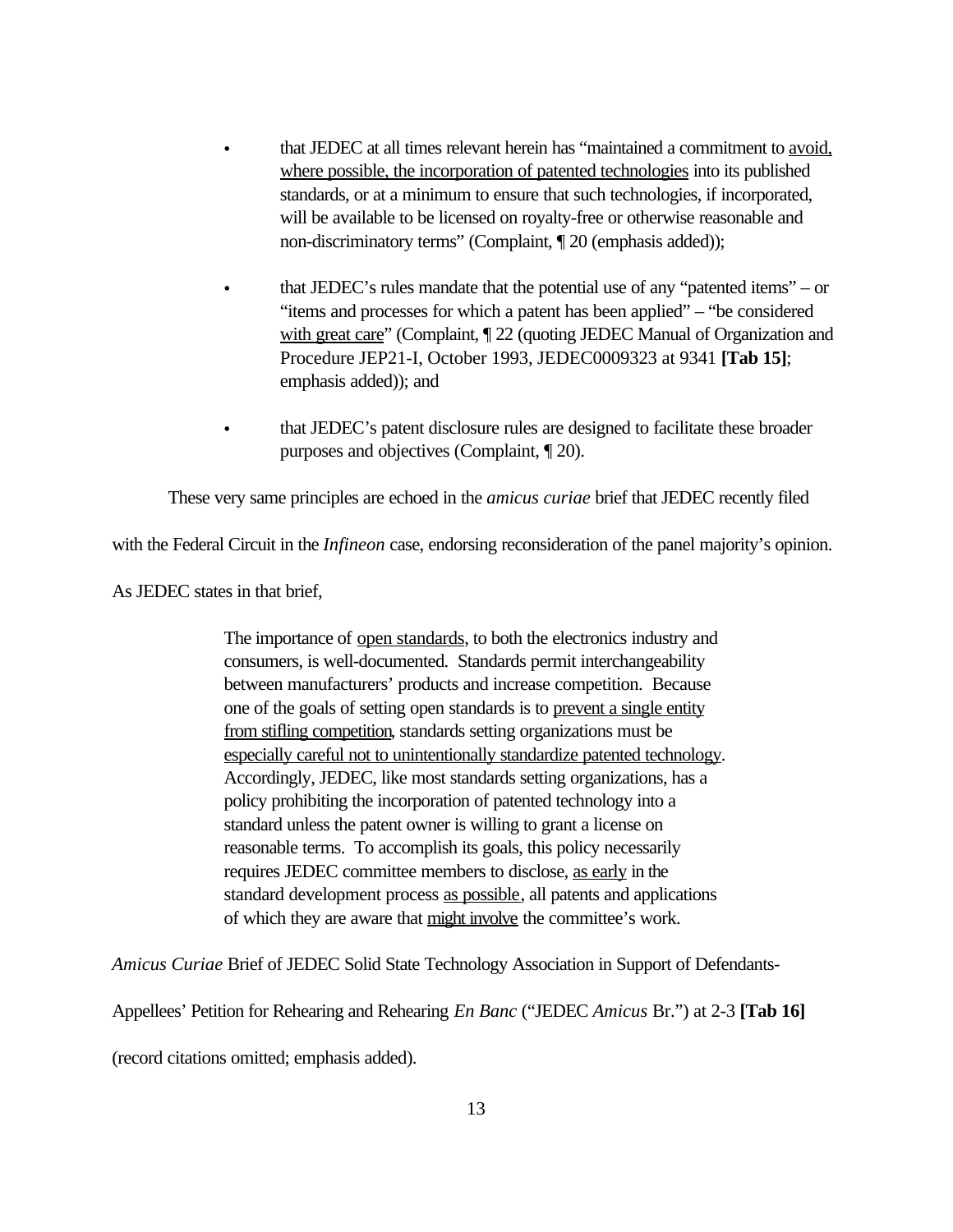As JEDEC's rules themselves make clear, and JEDEC's recent *Amicus* Brief serves to underscore, the organization's patent disclosure policy cannot be viewed in a vacuum. Rather, that policy is part of a broader scheme of rules and procedures through which JEDEC seeks to achieve a more fundamental set of purposes and objectives – namely,

- (1) "setting open standards";
- (2) preventing "a single entity from stifling competition";
- (3) being "especially careful not to unintentionally standardize patented technology";
- (4) "prohibiting the incorporation of patented technology into a standard unless the patent owner is willing to grant a license on reasonable terms"; and
- (5) requiring "JEDEC committee members to disclose, as early in the standard development process as possible."

*Id.*<sup>16</sup>

Anyone who spent time attending JEDEC meetings or reviewing JEDEC's written policies would understand that the organization is firmly committed to these core principles. We know that Mr. Crisp understood very well that "[t]he job of JEDEC is to create standards which steer clear of patents

<sup>&</sup>lt;sup>16</sup> JEDEC is by no means alone among standards organizations in its commitment to developing "open" standards, or its desire to avoid patented technologies where possible. Many standards organizations share these principles. In fact, six independent standards development organizations ("SDOs"), representing a broad range of different industries, recently joined together in filing their own *amicus* brief to the Federal Circuit endorsing reconsideration of the majority's decision in *Infineon*. *See Amicus* Brief of Global Platform, Inc., *et al.* in Support of Combined Petition for Panel Rehearing, and Rehearing *En Banc* ("SDO *Amicus* Br.") at 2 **[Tab 17]** ("It is a fundamental goal of each *amicus* to develop 'open' standards, *i.e.*, standards that are available to all industry participants and that are not subject to excessive or otherwise unreasonable licensing terms. In pursuit of that goal, each *amicus* has adopted an intellectual property rights ('IPR') policy that addresses the timely disclosure of relevant member-owned intellectual property.") (emphasis added).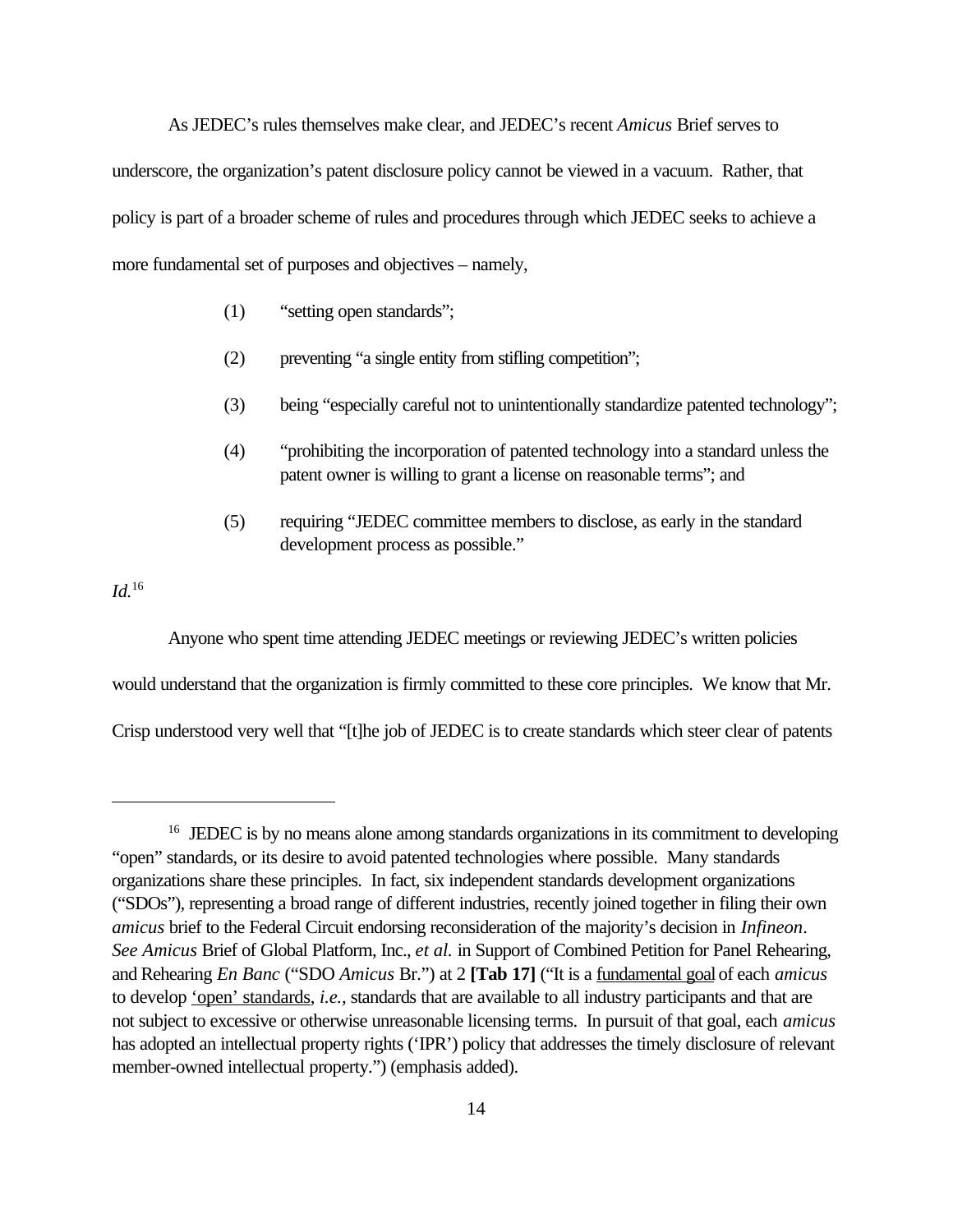which must be used to be in compliance with the standard whenever possible." Crisp 8/26/96 E-Mail (R208394 at 395) **[Tab 12]** (emphasis added). Yet Mr. Crisp was not the only one at Rambus who possessed such an understanding. Rambus's Vice President of Intellectual Property, Joel Karp, also fully appreciated the nature of JEDEC's process. In fact, before joining Rambus in 1997, Mr. Karp served as a JEDEC representative for his prior employer, Samsung, during roughly the same period (in Karp's case, 1990 through 1996) when Rambus was a JEDEC member.<sup>17</sup> Mr. Karp therefore witnessed many of the same DRAM-related presentations that Richard Crisp and others from Rambus observed.<sup>18</sup> Mr. Karp also witnessed first-hand the same internal discussions and activities that informed Richard Crisp's understandings of JEDEC's process and JEDEC's patent-disclosure rules<sup>19</sup> that is, the same discussions and activities – along with other information – that ultimately caused Mr. Crisp to conclude that JEDEC's rules "required disclosure of patent applications," as well as patents, whenever "a showing or a ballot comes to the floor" that raises "potential patent issues," or as to which

18 *See, e.g.,* [\*\*\*\*\*\*\*\*\*\*\*\*\*\*\*\*\*\*\*\*\*\*\*\*\*\*\*\*\*\*\*\*\*\*\*\*\*\*\*\*\*\*\*\*\*\*\*\*\*\*\*\***\***\*\*\*\*\*\*\*\* \*\*\*\*\*\*\*\*\*\*\*\*\*\*\*\*\*\*\*\*\*\*\*\*\*\*\*\*\*\*\*\*\*\*\*\*\*\*\*\*\*\*\*\*\*\*\*\*\*\*\*\*\*\*\*\*\*\*\*\*\*\*\*\*\*\*\*\*\*\*\*\*\*\*\*\*\*\* \*\*\*\*\*\*\*\*\*\*\*\*\*\*\*\*\*\*\*\*\*\*\*\*\*\*\*\*\*\*\*\*\*\*\*\*\*\*\*\*\*\*\*\*\*\*\*\*\*\*\*\*\*\*\*\*\*\*\*\*\*\*\*\*\*\*\*\*\*\*\*\*\*\*\*\*\*\* \*\*\*\*\*\*\*\*\*\*\*\*\*\*\*\*\*\*\*\*\*\*\*\*\*\*\*\*\*\*\*\*\*\*\*\*\*\*\*\*\*\*\*\*\*\*\*\*\*\*\*\*\*\*\*\*\*\*\*\*\*\*\*\*\*\*\*\*\*\*\*\*\*\*\*\*\*\* \*\*\*\*\*\*\*\*\*\*\*\*\*\*\*\*\*\*\*\*\*\*\*\*\*\*\*\*\*\*\*\*\*\*\*\*\*\*\*\*\*\*\*\*\*\*\*\*\*\*\*\*\*\*\*\*\*\*\*\*\*\*\*\*\*\*\*\*\*\*\*\*\*\*\*\*\*\* \*\*\*].

<sup>17</sup> *See* Karp 8/7/01 Dep. at 313, **[Tab 18]** (confirming that he participated in JEDEC from "December 1990 to March 1996").

<sup>19</sup> [\*\*\*\*\*\*\*\*\*\*\*\*\*\*\*\*\*\*\*\*\*\*\*\*\*\*\*\*\*\*\*\*\*\*\*\*\*\*\*\*\*\*\*\*\*\*\*\*\*\*\*\*\*\*\*\*\*\*\*\*\*\*\*\***\* \*\*\***\*\*\*\*\*\*\*\*\*\*\*\*\*\*\*\*\*\*\*\*\*\*\*\*\*\*\*\*\*\*\*\*\*\*\*\*\*\*\*\*\*\*\*\*\*\*\*\*\*\*\*\*\*\*\*\*\*\*\*\*\*\*\*\*\*\*\*\*\*\*\*\*\*\*\* \*\*\*\*\*\*\*\*\*\*\*\*\*\*\*\*\*\*\*\*\*\*\*\*\*\*\*\*\*\*\*\*\*\*\*\*\*\*\*\*\*\*].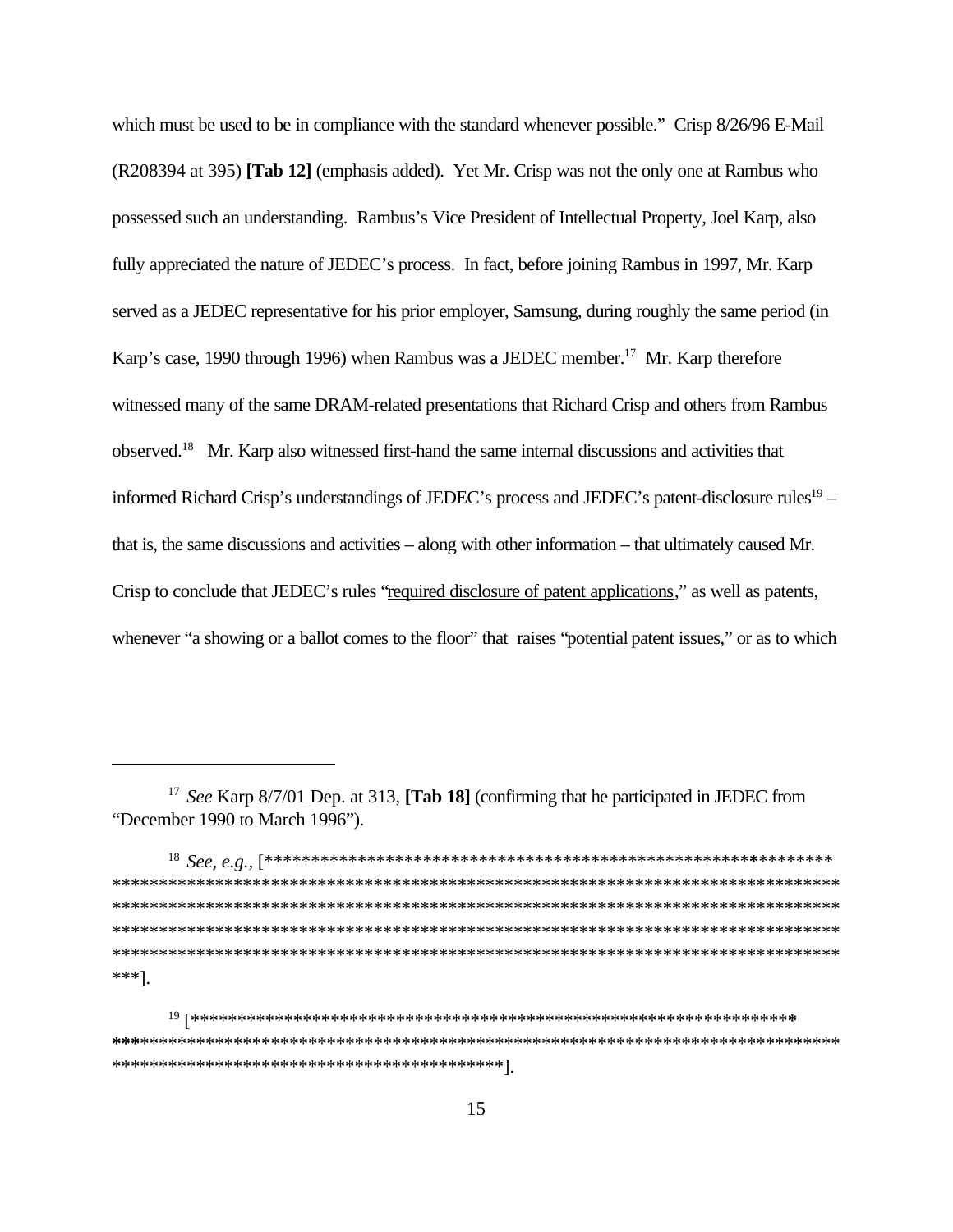"there  $\frac{\text{may}}{\text{be}}$  patent activity."<sup>20</sup>

Indeed, Mr. Karp not only was active in JEDEC as a Samsung employee, but also authored a sworn declaration commenting upon JEDEC's process and its disclosure requirements, which Samsung used in an effort to counter patent infringement claims filed against it by Texas Instruments. That suit, similar to this one, revolved around Texas Instruments' failure to disclose patent-related materials to JEDEC, and its subsequent effort to enforce such patents over JEDEC-standardized products. In his declaration, Mr. Karp stated:

> I am familiar with the EIA (Electronics Industry Association) patent policy and I understand that other standard-setting groups have similar policies. My understanding of the EIA patent policy is that standards promulgated by standard-setting groups are "open" standards, unless the holder of an intellectual property right has previously disclosed during the standard-setting process its property interest and agreed to license its intellectual property rights on reasonable and nondiscriminatory terms, or waive them altogether.  $\dots$  It is contrary to industry practice and understanding for an intellectual property owner to remain silent during the standard-setting process – and then after a standard has been adopted and implemented – later attempt to assert that its intellectual property covers the standard and allows it to exclude others from practicing the standard.

Declaration of Joel A. Karp, *In re Certain Electronic Products* (SEC00049 at SEC00050) **[Tab 20]**

(emphasis added).

#### **2. JEDEC's Rules Require Members to Act in Good Faith.**

<sup>&</sup>lt;sup>20</sup> Crisp 5/2/01 Tr. at 57-58, **[Tab 13]** ("Q. As of September 1995 . . . did you understand the JEDEC patent policy also required disclosure of patent applications? A. I understood it to apply to applications as well, yes."); Crisp 12/5/95 E-Mail (R69697 at 698) **[Tab 14]** (explaining that Rambus would be fulfilling its patent disclosure duties under the JEDEC rules, "[a]s long as we mention that there are potential patent issues when a showing or a ballot comes to the floor"; "we can say when a showing is made that there may be patent activity in that area, etc.") (emphasis added).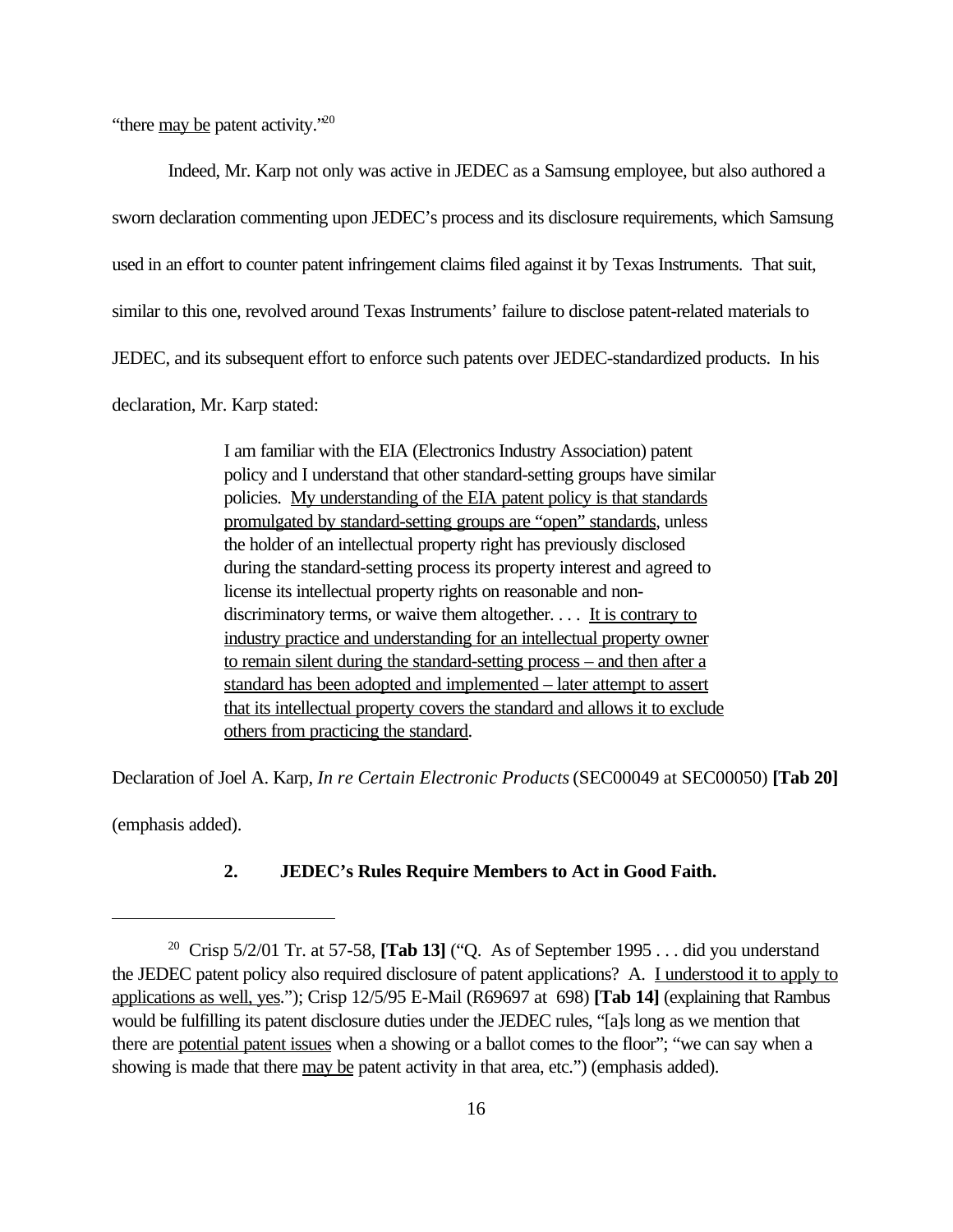Through its participation in JEDEC, Rambus not only violated and subverted JEDEC's rules – including but not limited to the patent disclosure rules – but also engaged in conduct that can fairly be characterized as exuding "bad faith." *See* Complaint, ¶¶ 2, 54. As we will explain below, the bad-faith nature of Rambus's conduct is relevant to the application of antitrust law in this setting. It is also relevant as a purely factual matter, however, for JEDEC's rules and procedures themselves create an expectation and duty requiring JEDEC members to act in good faith. Thus, by acting in bad faith – with the purpose of subverting JEDEC's open standards process – Rambus was violating an additional duty incumbent upon all JEDEC members.

There is abundant evidence establishing that JEDEC members, by virtue of their voluntary participation in the organization, commit themselves to comply in good faith with the organization's principles, rules, and procedures. Rambus's lead attorney in this case has acknowledged, for instance, that "it's only reasonable to expect all members of JEDEC to have acted in good faith." Tr. of 8/2/02 Sched. Conf. at 41 **[Tab 8]**. It is also apparent from documents written by Richard Crisp, Rambus's principal representative to JEDEC, that Rambus itself expected fellow JEDEC members to at all times comply with the organization's policies in good faith. *See* Crisp 6/13/95 E-Mail (R69613 at 14) **[Tab 21]** ("I think it is only fair to ask, in fact demand, that you and others play by the rules," referring to possible disclosure within JEDEC of statements made by Crisp within SyncLink). Joel Karp's declaration from the

Texas Instruments litigation also alludes to the requirement of good faith, stating that "[i]t is contrary to industry practice and understanding for an intellectual property owner to remain silent during the standardsetting process – and then after a standard has been adopted and implemented – later attempt to assert that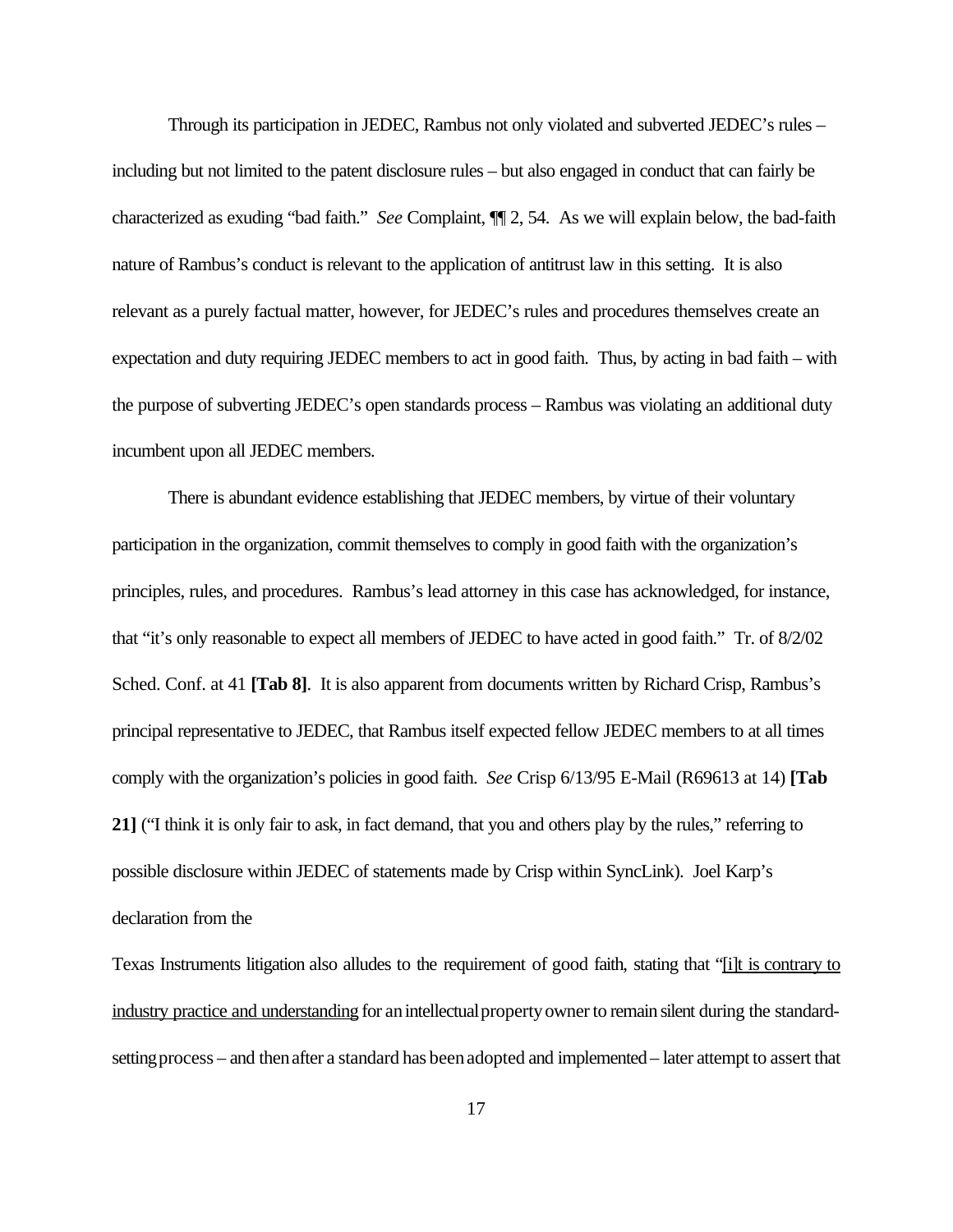its intellectual property covers the standard and allows it to exclude others from practicing the standard." DeclarationofJoel A. Karp, *In re Certain Electronic Products*(SEC00049 at 50) **[Tab20]** (emphasis added).

Numerous JEDEC participants from companies other than Rambus have testified in deposition that there is indeed a strong expectation of good faith among JEDEC members, and that it would violate a member's duty of good faith if it were to consciously act in ways that were at odds with JEDEC's fundamental goal of developing "open standards." For instance, Desi Rhoden, JEDEC's current Chairman and a long-time participant in the JC-42.3 Subcommittee, has testified, "[E]verything that goes on in JEDEC operates under the principle of good faith. The people who are there are there because they want to develop an <u>open standard</u>." Rhoden 1/24/03 Dep. at 44 **[Tab 22]**. *See also id.* at 135 ("Remember, I said that JEDEC operates under the premise of good faith, and in that premise of good faith I believe it would be good faith for people to disclose that they have the intent to file something that is under consideration, yes.").

Anotherlong-time JEDEC participant – Willibald Meyer of Infineon– gave the following testimony in a deposition taken during the *Rambus v. Infineon* litigation:

- Q. You mentioned in your answerthat youexpect the other or you mentioned in your answer about the fair conduct with each other. Did you have an expectation that Rambus and the other members of JEDEC or participants in JEDEC would deal fairly with each other?
- A. Yes, absolutely.
- Q. Did you have an expectation that Rambus and the other participants and members of JEDEC would deal with each other in good faith?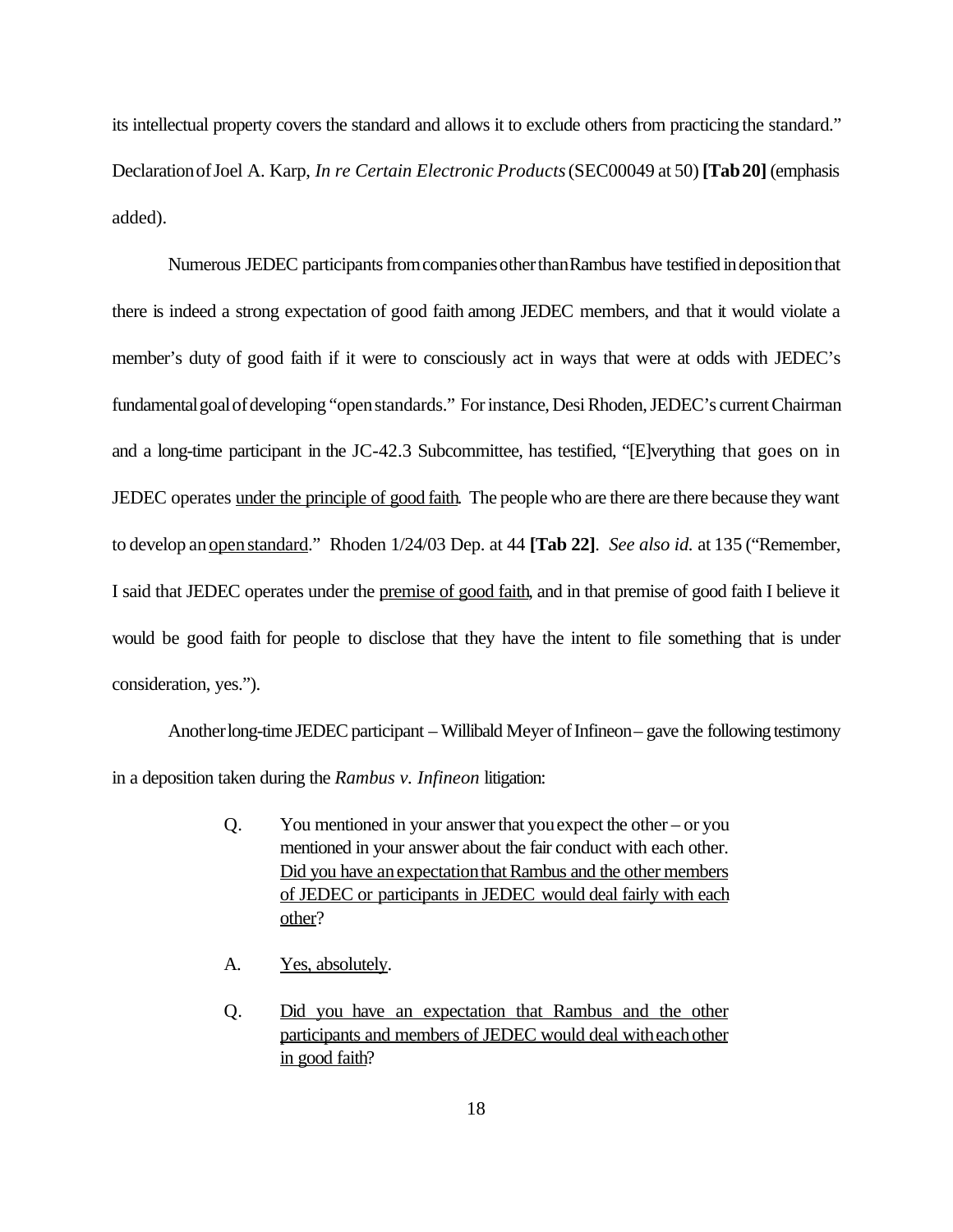A. Yes, of course, which is a necessity when competitors sit together, and in the event that everybody would run out of these meetings and use the informationpicked up fromthe meeting, use that for their own purposes of unfair, to seek an unfair advantage on the marketplace other than by competition in the sense of, on the grounds of the common standard, then we have to assume that fairness is one of the priorities.

### Meyer 12/14/00 Dep. at 431 **[Tab 23]**.

Other JEDEC participants have expressed the same concept not interms of "good faith," *per se*, but rather in terms of business ethics. For instance, Dr. Betty Prince, who participated in JEDEC on behalf of several companies, including Philips and Texas Instruments, had this to say in her deposition in the

*Micron* case:

- Q. . . . [W]hat was your understanding of what obligations, if any, Phillips had to disclose patents to JEDEC?
- A. Same as any other company. The understanding with which the standards community comes together is that these will be open standards. And the JEDEC patent policy was that  $-$  if my  $-$  my understanding of it was that if you have a patent that affects the standard, then the company needed to present a letter stating that they would abide by the JEDEC patent policy.
- Q. . . . [W]hat was your understanding of whether or not the company had to disclose any pending applications thatrelated to what JEDEC was doing?
- A. This my understanding of this was that any company that participated in the standards process ethically couldn't also be patenting things that would be open to standards without agreeing to the JEDEC patent policy.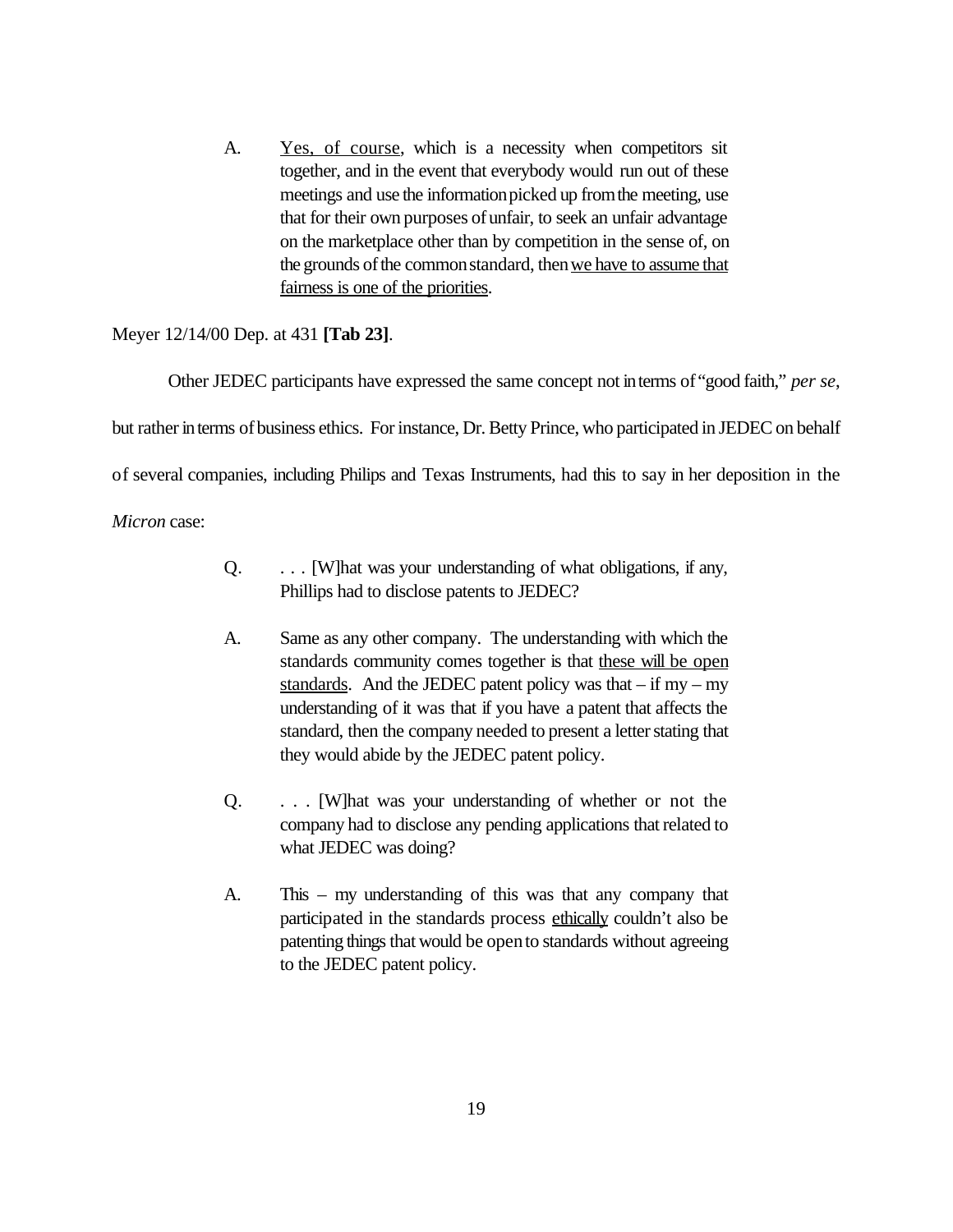Prince 3/13/01 Dep. at 88 **[Tab 24]**. 21

In an *amicus* brief recently filed with the Federal Circuit in the *Infineon* case, a number of JEDEC-

participating companies – including AMD and Hewlett-Packard – have sought to underscore that the

expectation of good faith, particularly with regard to patent disclosure, is centrally important to proper

functioning of JEDEC and other "open" standards organizations.

Broad participation in industry standards setting organizations ("SSOs") has long played a key role in the development of multiple-source, standardized products. Compliance with industry standards ensures compatibility of parts made by different manufacturers, and produces distinct cost advantages for manufacturers and consumers.

Patent disclosure policies have for just as long been central to ensuring that technologies are not adopted as standards without a clear view of the patent landscape. These policies embody both the obligation, and the understanding, of SSO members that good faith must govern their participation in standards setting bodies.

\* \* \*

Like many SSOs, given the choice between competing technologies, JEDEC prefers to adopt as standards technologies that are free from patent claims. Standards that are subject to patent claims carry significant costs that do not encumber otherwise open standards. To ensure that decisions throughout the standard-setting process are illuminated by knowledge of potential patent assertions, many SSOs, including JEDEC, have adopted patent disclosure policies. The specific terms of these policies vary, but they share many common requirements. A core requirement is that members must disclose patent

 $21$  Rambus's supporting memorandum, perhaps unintentionally, draws attention to this general duty of good faith by pointing to testimony from, among others, Farhad Tabrizi of Hynix (a former JEDEC committee chairman), to the effect that Rambus's failure to comment, when asked about its intellectual property at a JEDEC meeting, amounted to a violation of JEDEC's rules. *See* Rambus Mem. at 40-42. It is implicit in this testimony that the JEDEC "rule" that may be breached by such conduct is the "rule," or expectation, of good-faith participation.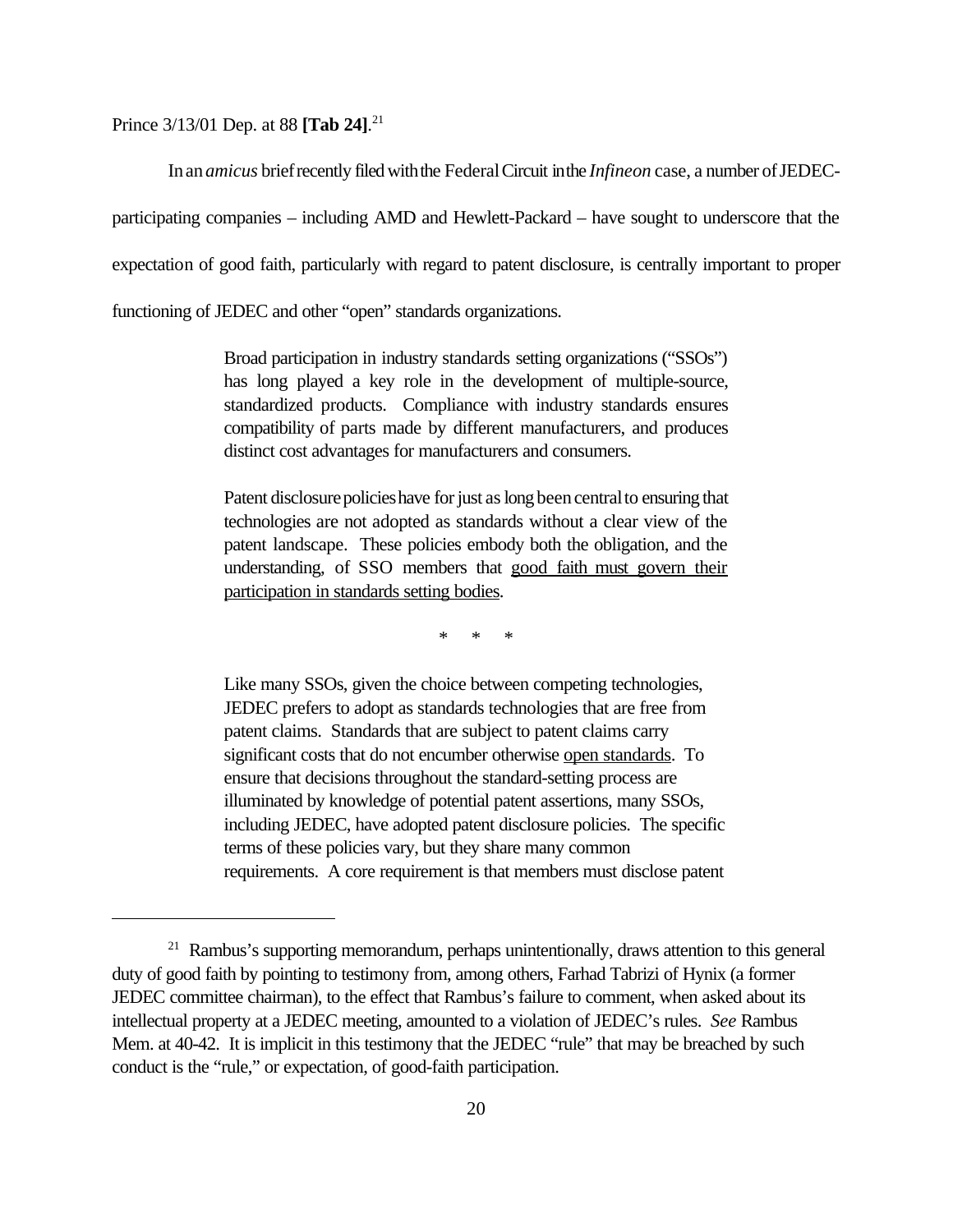rights that they believe may cover a proposed standard. The clear intent is that disclosures occur early enough in the process so that members may make fully informed decisions regarding the direction the standard is taking. This duty, and good faith adherence to its requirements, go to the very heart of standard-setting activities.

Brief of *Amici Curiae* Advanced Micro Devices, Inc., *et al.* in Support of the Petition for Rehearing and Rehearing *En Banc* ("AMD, *et al. Amicus* Br.") at 1-2, 4 **[Tab 25]** (emphasis added).<sup>22</sup>

## **3. By Concealing Relevant Patent Information, Rambus Not Only Violated JEDEC's Disclosure Rules But Also Violated and Subverted JEDEC's Broader Policies, Rules, and Procedures.**

As explained above, Rambus's motion for summary decision is founded upon an erroneous premise – that is, the notion that the only JEDEC "rules" placed in issue by the Commission's Complaint are JEDEC's patent disclosure rules. Complaint Counsel fully expects to prove, in the upcoming administrative hearing, that Rambus did violate JEDEC's patent disclosure rules. The point Complaint Counsel wishes to make here, however, is that Rambus's conduct also violated many other JEDEC policies, rules, and procedures, including the well-understood duty of good faith. Moreover, to the extent Rambus's conduct did not directly violate JEDEC's rules, such conduct, at a minimum, clearly undermined and subverted JEDEC's process and the organization's most fundamental principles.

It would not be practical to set forth here all of the voluminous evidence that Complaint

<sup>22</sup> *See also* SDO *Amicus* Br. at 3-4 **[Tab 17]** ("For standard setting to be successful, participants need to adopt standardization policies that will minimize the likelihood that they will inadvertently commit themselves to using standardized technologies subject to intellectual property claims of others. Moreover, lest they fall into a trap of their own devising, each participant needs to have faith that their partners in the process are <u>acting in good faith</u> towards the same, common goal.") (emphasis added).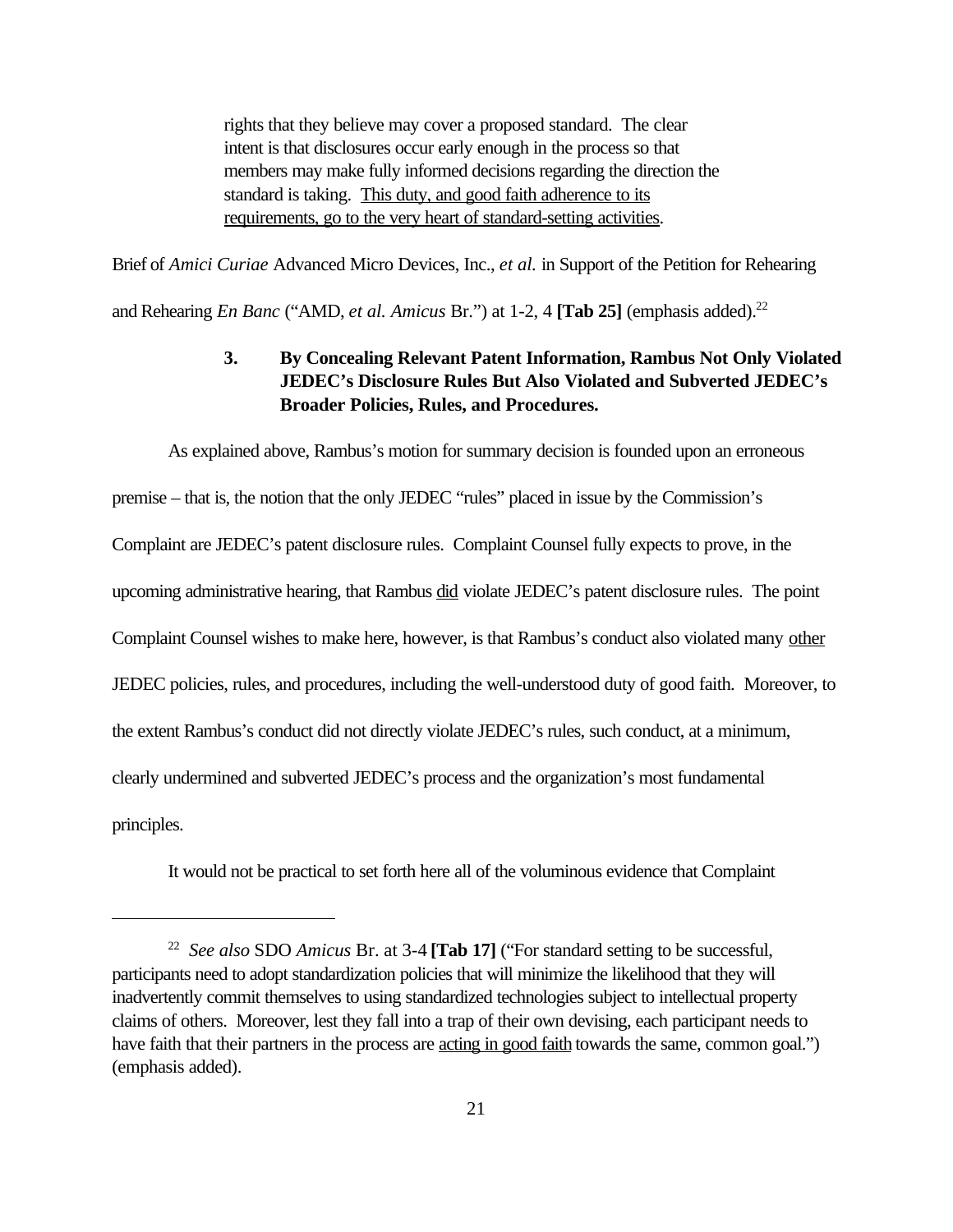Counsel intends to rely upon in establishing these propositions. But of course, the basic facts relating to Rambus's JEDEC participation are really not in dispute. In fact, the broad factual outline can be gleaned from the Federal Circuit's majority decision in *Infineon*, and from Judge Timony's recent order concerning the Rambus's document destruction. The Federal Circuit majority, for instance, acknowledges that Rambus "wanted to obtain [patent] claims covering the SDRAM standard," and that it "tried to do so" while participating as a member JEDEC, "an open standards-setting committee." *Infineon*, 318 F.3d at 1104 (emphasis added). Yet, as Judge Timony recently concluded, "Rambus never disclosed to other JEDEC participants that it either held or had applied for patents that would be infringed upon by the proposed JEDEC standards." February 26, 2003, Order on Complaint Counsel's Motion for Default Judgment and for Oral Argument at 3 **[Tab 9]** (emphasis added). As Judge Timony also noted, "Rambus was advised by its counsel," during the time it participated as a member of JEDEC, "that this participation, combined with its failure to disclose the existence of the patents that would be infringed by the proposed JEDEC standard, could" – due the "misleading"<sup>23</sup> nature of Rambus's conduct – "create an equitable estoppel that would make it difficult, if not impossible, for Rambus to enforce its patents and, most importantly, to collect royalties or damages

<sup>23</sup> *See* Diepenbrock 3/14/01 Dep. at 141 **[Tab 26]** (Mr. Diepenbrock, Rambus's in-house patent counsel, feared that Rambus could be judged to have engaged in "misleading conduct" and that other JEDEC participants, having "relied upon" such conduct "to the[ir] prejudice," could successfully assert the defense of equitable estoppel if sued by Rambus for patent infringement). *See also id.* at 148 ("I explained [to Richard Crisp] that there are certain doctrines in patent laws, equitable doctrines that can render a patent unenforceable. And one of those doctrines is laches, and the other is equitable estoppel, two of them. And that he was running a risk that equitable estoppel, which might have been construed by his actions, would render some or – some patents that had issued unenforceable, and that we did not want to take that risk.").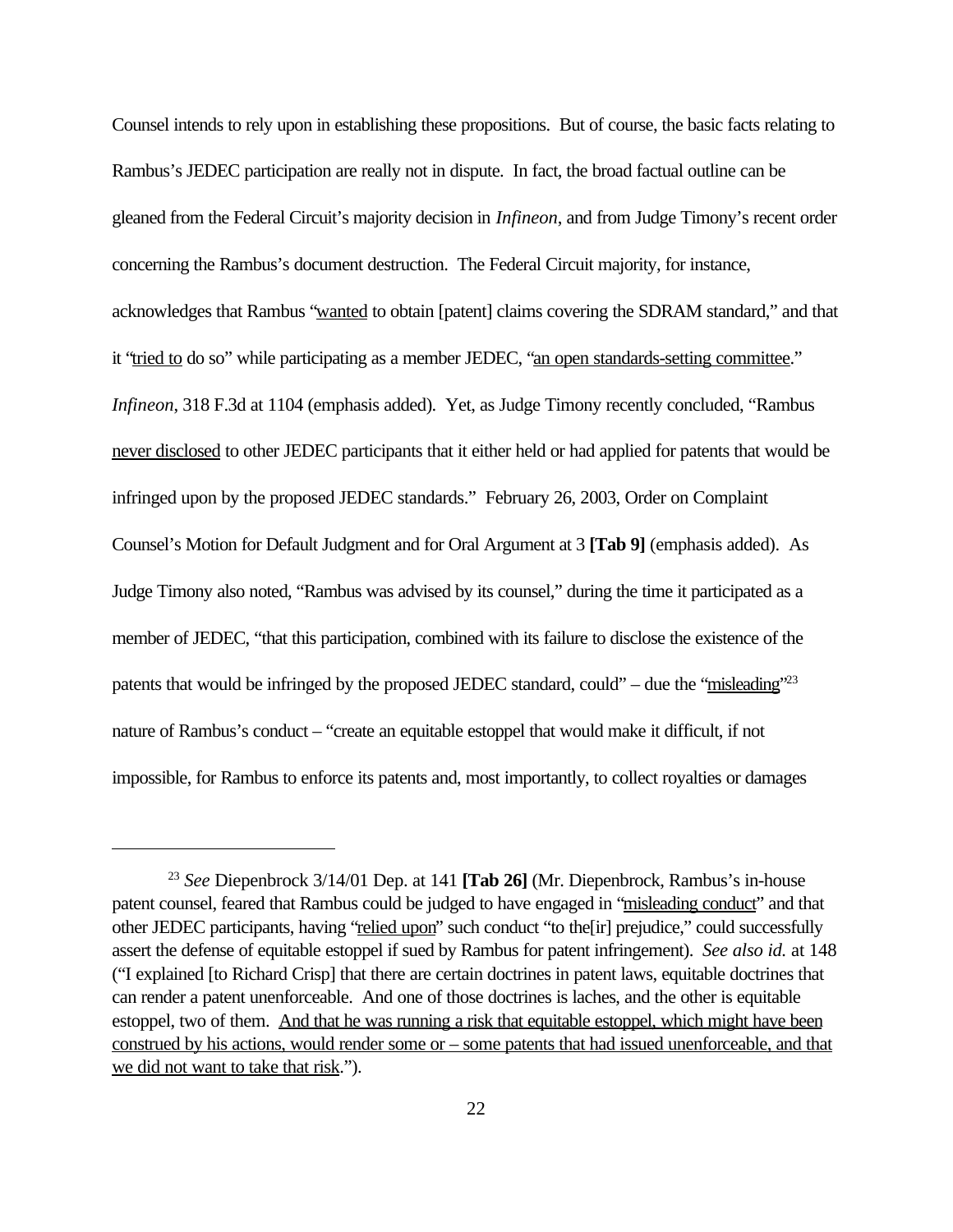from patent infringements resulting from the proposed JEDEC standards." *Id.* As the evidence plainly shows, it was these very concerns about equitable estoppel, coupled with fears of potential antitrust liability fueled by the FTC's December 1995 proposed consent order in *In re Dell Computer Corporation*, that ultimately led to Rambus's decision to withdraw from JEDEC in June 1996.<sup>24</sup>

Hence, the conduct we are dealing with in this case, at minimum, involves a company participating in an "open standards" organization, at a time when it was seeking to secure patent rights over those same standards. It did so in a manner that the company's own lawyers believed was misleading and courted serious legal risks. And it participated in the organization without ever disclosing to the organization the fact that the company believed it possessed patents, or patent applications, that would very likely be infringed by products built in compliance with the organization's standards.

Does this conduct violate JEDEC's patent disclosure rules? We will show that it does. That is, we will show that under any reasonable interpretation of JEDEC's patent disclosure policy, during the period in which it was a JEDEC member, Rambus possessed at least one issued patent and numerous Rambus patent applications that bore a sufficiently close relationship to JEDEC's work to trigger a

<sup>24</sup> As Complaint Counsel has previously pointed out, in the wake of *Dell*, Rambus's outside patent counsel, Lester Vincent, who had advised Rambus for years to withdraw from JEDEC, suddenly became emphatic in his calls for Rambus to withdraw. *See* Handwritten Notes of Vincent, from January 1996 (R203881) **[Tab 27]** ("No further participation in any standards body . . . do not even get **close**!!") (triple underlining in original). *See also* Diepenbrock 4/11/01 Dep. at 262 **[Tab 28]** ("[H]e" – referring to Lester Vincent – "said that Dell had been estopped from enforcing [a] patent" and that this "supported his . . . previous statements to Rambus people that they should not participate" in standard-setting activities); *see also id.* at 263 ("He told me that he had advised – previously advised people, before I had arrived apparently, that they shouldn't attend those meetings" because "there's an equitable estoppel issue").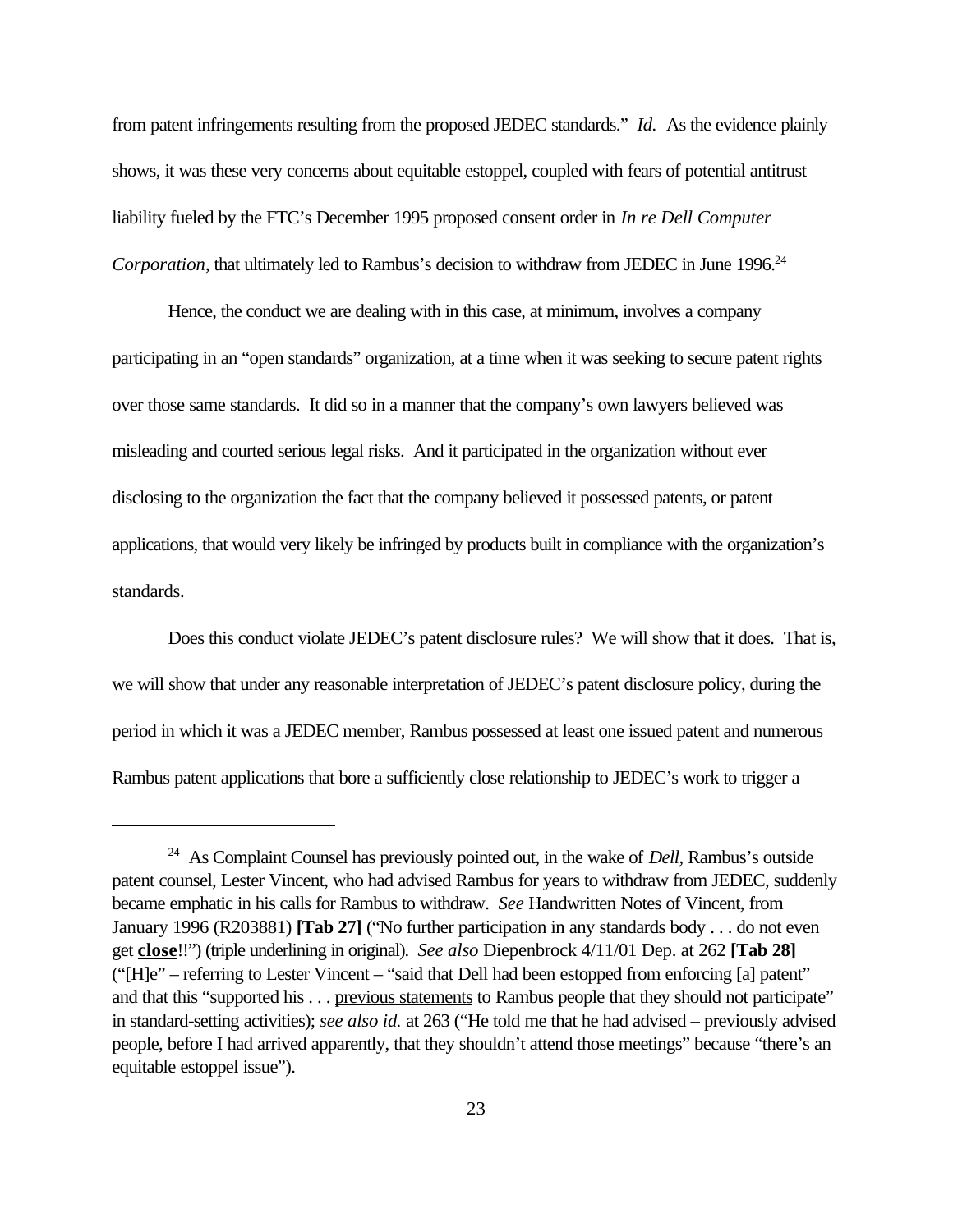clear duty to disclose.

Does this conduct also violate other JEDEC rules, in addition to the patent disclosure policy? We will show this as well. Among other things, Rambus's conduct violated JEDEC's "basic rule" that standardization programs conducted by the organization "shall not be proposed for or indirectly result in … restricting competition, giving a competitive advantage to any manufacturer, [or] excluding competitors from the market." EIA Legal Guides, March 14, 1983, JEDEC0009277 at 9282 **[Tab 3]** (emphasis added). Rambus's conduct also violated JEDEC rules designed to avoid, where possible, the incorporation of patented technologies into its published standards, or at a minimum to ensure that such technologies, if incorporated, will be available to be licensed on royalty-free or otherwise reasonable and non-discriminatory terms. Finally, Rambus's conduct also violated the general requirement of good faith. By depriving JEDEC of critically important, patent-related information, Rambus manipulated an otherwise pro-competitive, open standards process, causing that process to become a vehicle for endowing monopoly power upon a single firm, to the enduring detriment of JEDEC and its broader membership, not to mention the relevant markets at issue in this case. Complaint Counsel submit that such conduct could not possibly be more at odds with JEDEC's fundamental rules and purposes.<sup>25</sup>

Although Complaint Counsel will show that JEDEC's rules are directly breached when one of

 $25$  The organization's recent amicus submission to the Federal Circuit suggests that JEDEC agrees with this assertion. *See* JEDEC *Amicus* Br. at 3-4 **[Tab 16]** (stating that the majority's "narrow" interpretation of JEDEC's rules "flies in the face of JEDEC and its members' long-held understanding that the patent policy broadly requires committee members to disclose patents 'that might be involved in the work they are undertaking'").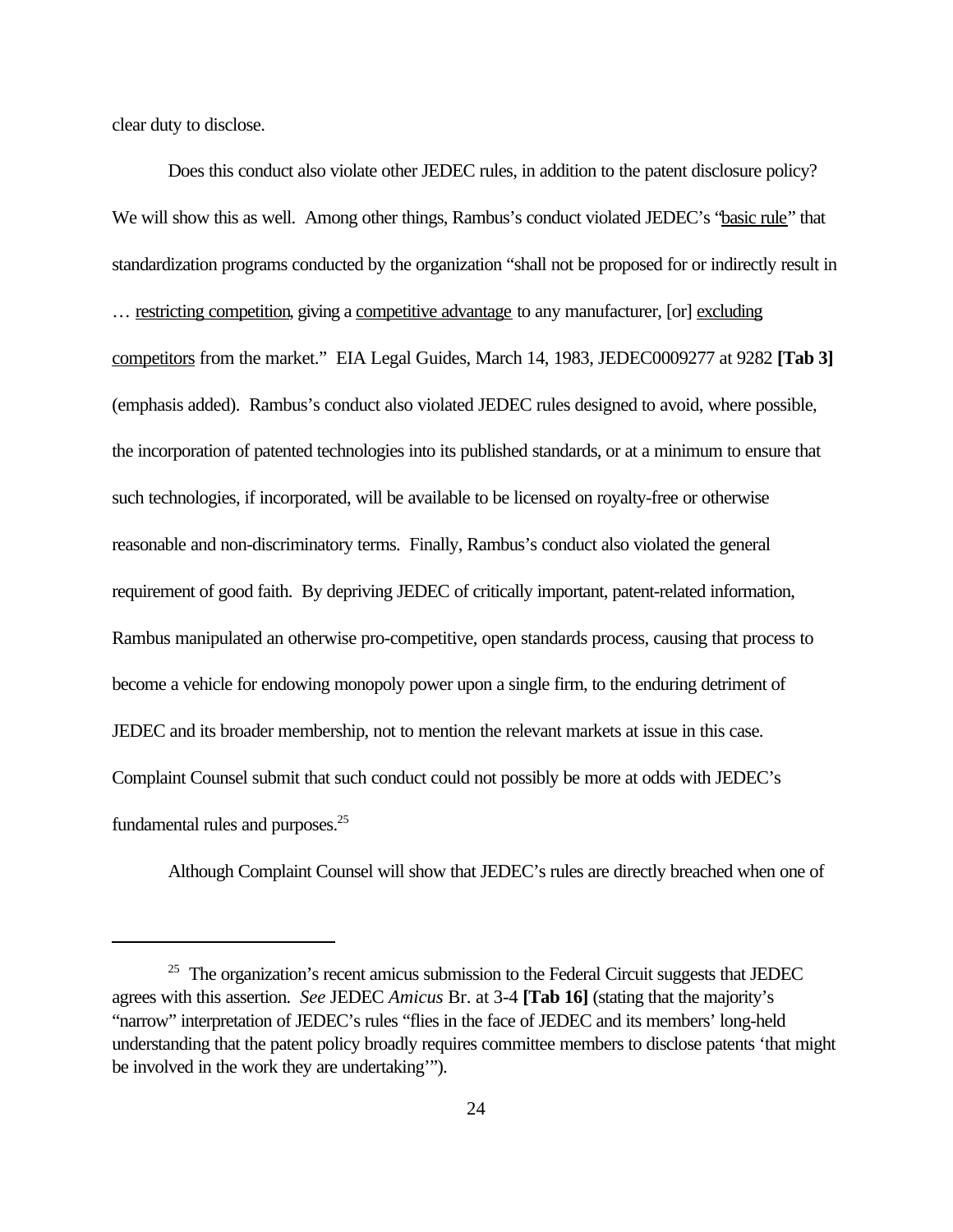the organization's members knowingly engages in conduct such as this, it would not matter for purposes of antitrust liability if these actions were found to be consistent with JEDEC rules. Even if Rambus's conduct did not technically violate JEDEC's rules, Rambus's actions most certainly subverted, undermined, and violated the integrity of JEDEC's central purposes, rules, and procedures. As we will explain below, as a legal matter there is no meaningful difference between violation and conscious subversion in this context. Stated differently, whether a rule violation can be established or not, when a firm achieves monopoly power (or otherwise substantially impairs competition) as a consequence of subverting the otherwise pro-competitive purposes of a standard-setting organization, this plainly rises to the level of an antitrust violation.

## **4. Rambus Engaged in Affirmatively Misleading Conduct, Both During and After Its Membership in JEDEC.**

Finally, as touched on above, it bears emphasis that this case – contrary to the claims upon which Rambus's motion is predicated – is <u>not</u> solely about "Rambus's silence." Rambus Mem. at 1. Though Rambus's wrongful concealment of patent-related information from JEDEC is a central issue in this litigation, the broader pattern of deceptive conduct challenged by the Commission's Complaint also includes a variety of affirmatively misleading acts.

As Complaint Counsel's economic expert recently testified, Rambus's "very . . . presence" at JEDEC meetings was misleading in the sense that "[i]t created in the minds of the other members an expectation of behavior," which Rambus then violated. Rough Draft Tr. of McAfee 3/21/03 Dep. at 38-39 **[Tab 2]**. Choosing voluntarily to attend JEDEC, in other words, was an affirmative act by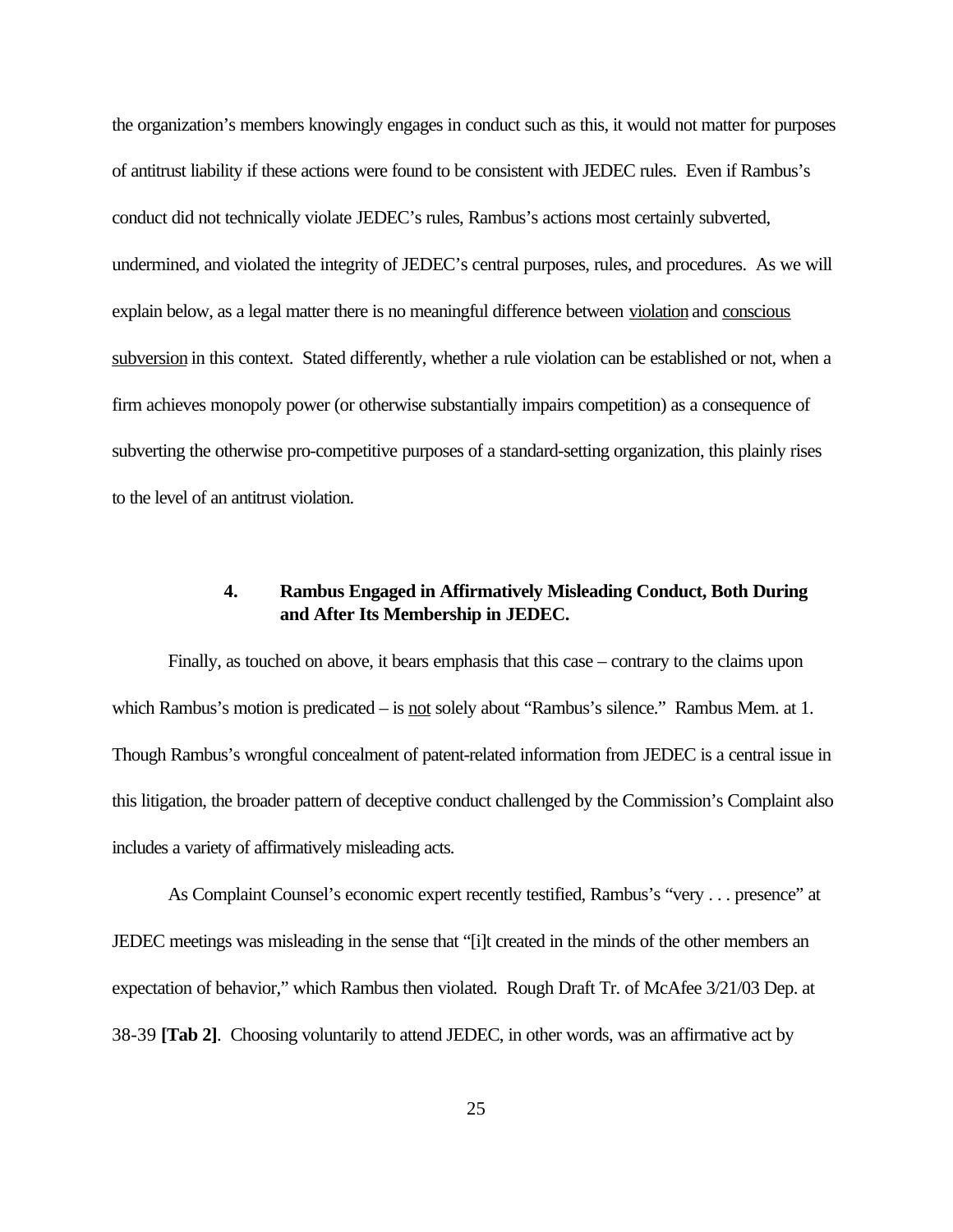Rambus, which communicated, or "signaled," something that was untrue – namely, that Rambus intended to "play by the rules." Crisp 6/13/95 E-Mail (R69613 at 614) **[Tab 21]**. Through the manner in which it participated in JEDEC, Rambus further reinforced, in the minds of other JEDEC members, the expectation that it would "play by the rules." *Id.* The following affirmative acts – among others – served to reinforce the misleading impression that Rambus could be trusted to make appropriate patented-related disclosures:

- (1) In 1992, Richard Crisp voted "no" on several ballot items relating to the work of JEDEC's JC-42.3 subcommittee, and then he later explained the basis for his "no" votes (*see* Complaint, ¶ 53);
- (2) in September 1993, Mr. Crisp disclosed to the JC-42.3 subcommittee the fact that Rambus had recently obtained a new patent – U.S. Patent No. 5,423,703 ("'703 patent'") (*see* Complaint, ¶ 76);
- (3) in September 1995, Mr. Crisp read a letter to the JC-42.3 subcommittee purporting to respond to patent-related issues pertaining to the SyncLink technology, which was the subject of a presentation at a previous JC-42.3 meeting, in May 1995 (*see* Complaint, ¶¶ 72-73); and
- (4) in June 1996, when it withdrew from JEDEC, Mr. Crisp provided an additional letter that, among other things, purported to list all of the patents that had been issued to Rambus by that date (*see* Complaint, ¶¶ 72-73).

These actions, taken together with Rambus's very presence at JEDEC, served to convey the

impression that Rambus was a full-fledged participant in JEDEC, and that it could be trusted to abide

by the minimum obligations associated with JEDEC membership. This in itself was misleading, since

Rambus privately knew that it had no intention of complying with such obligations. Yet these actions

were made all the more misleading as a result of Richard Crisp's efforts to draw attention to Rambus's

past JEDEC participation in an effort to assuage concerns about potential Rambus patent claims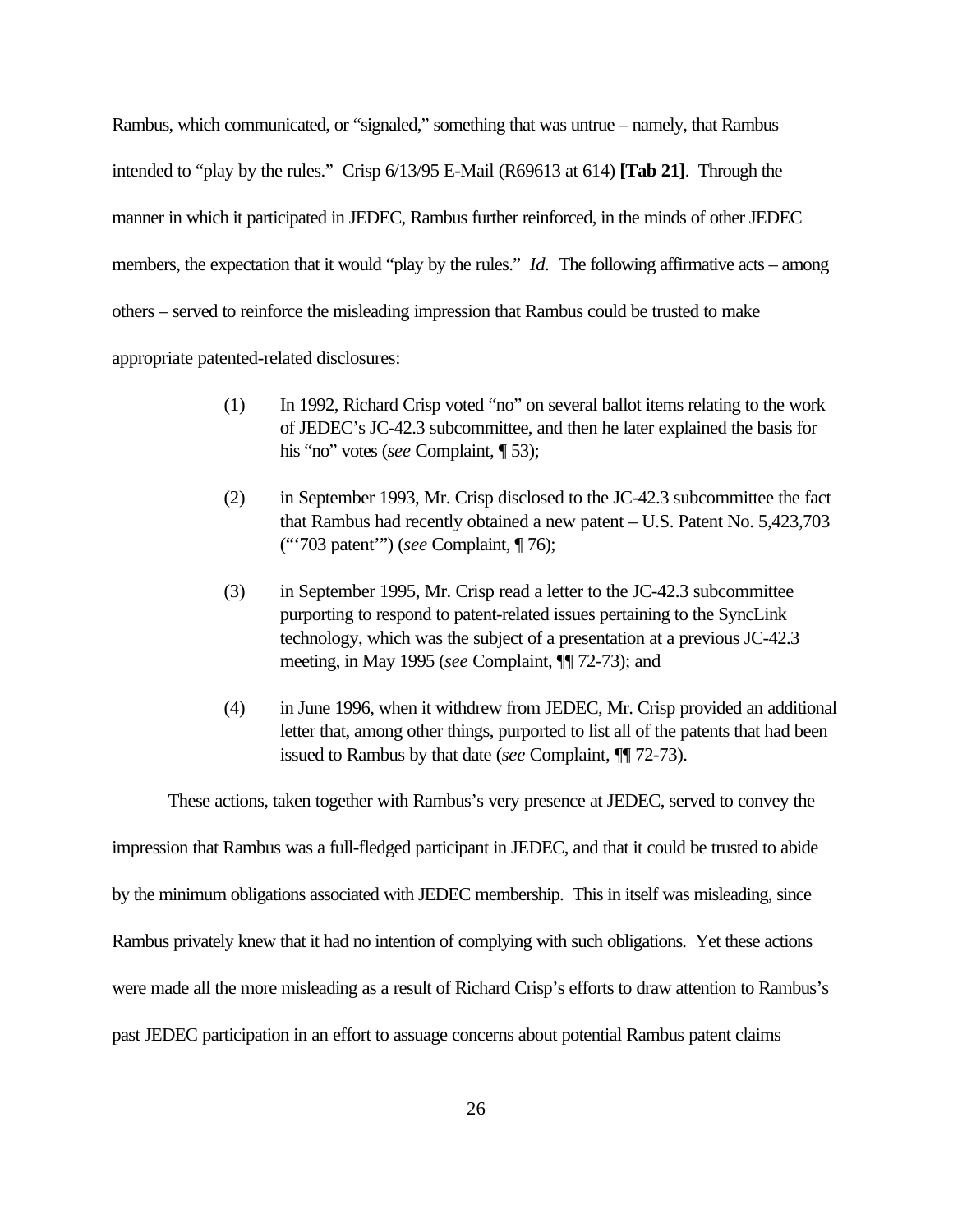relevant to the SyncLink technology.

The relevant incident is memorialized in an e-mail that Mr. Crisp authored and sent while attending the September 1995 meeting of the JEDEC JC-42.3 subcommittee, which was held in Crystal City, Virginia. As noted above, it was at this meeting that Mr. Crisp read aloud to the membership Rambus's written response to patent-related questions that had been raised at the previous JC-42.3 meeting in May 1995. As reported in Mr. Crisp's e-mail account of the meeting:

> The patent statement was read and generated some discussion. Basically, Kelley of IBM said that he heard a lot of words, but did not hear anything said. I reminded them that first of all we are in Washington DC, so it is in keeping with what one would expect to hear in this town (got a lot of laughs which helped to keep things civil) and that we actually did say something.  $\ldots$  I also reminded them that we have actually reported a patent to the committee in the past and in so doing it put us in a league within JEDEC which has only a small number of members.

Crisp 9/11/95 E-Mail (R69676 at 76-77) **[Tab 29]** (emphasis added). As this e-mail shows, Rambus's participation in JEDEC – including its disclosure of the '703 patent, which Rambus has acknowledged was not relevant to JEDEC's work – not only conveyed a misleading impression, but Rambus then sought to capitalize on that misimpression in an effort to minimize concerns that it was not being sufficiently forthcoming. In simple words, the message Mr. Crisp sought to convey was this: "You can trust us. If we have something to disclose, we will do so, just as we have done before." This was not silence. It was a highly deceptive, affirmative misrepresentation.

This was, however, not the only affirmatively misleading statement or action by Rambus. The SyncLink letter itself was an affirmatively misleading statement, inasmuch as it did not disclose anything of substance. As Gordon Kelley of IBM apparently stated, he "heard a lot of words, but did not hear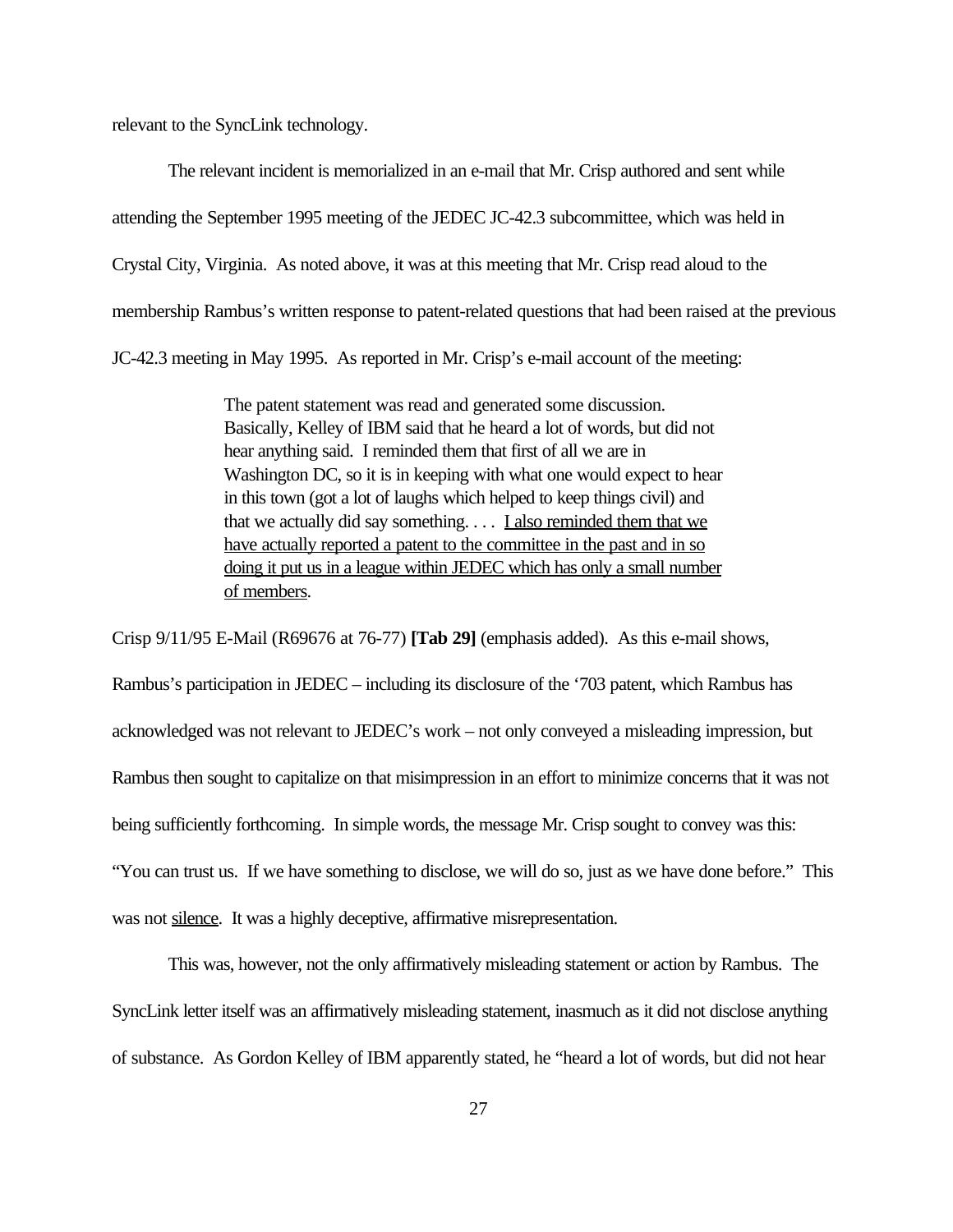anything said." *Id.* Yet the fact is that Rambus plainly did believe that SyncLink infringed, or likely would infringe, Rambus patents, and in fact Rambus was working assiduously to nail down patent coverage over future SyncLink devices, with the expectation that it could potentially "collect big royalty checks" from makers of SyncLink technology. Crisp 8/30/95 E-Mail (R69693 at 95) **[Tab 30]** (emphasis added).<sup>26</sup> Rambus's JEDEC withdrawal letter, similarly, was highly misleading, inasmuch as it omitted from the list of patents that was

attached to the letter the only Rambus patent that was relevant to JEDEC's work. *See* Complaint, ¶¶ 72-73.

These are merely examples of the affirmatively misleading actions that comprise a part of the overall pattern of deceptive conduct challenged by the Commission's Complaint. A more exhaustive summary is beyond the scope of this memorandum. What should be emphasized, however, is that Rambus's affirmatively misleading conduct did not cease when Rambus withdrew from JEDEC. For years thereafter, Rambus continued to conceal the patent-related information that it had wrongfully withheld from JEDEC, and it purposely conveyed misleading messages in the press and elsewhere in an effort to squelch suspicions that Rambus might possess patents rights covering aspects of the JEDEC

26 *See also, e.g.,* [\*\*\*\*\*\*\*\*\*\*\*\*\*\*\*\*\*\*\*\*\*\*\*\*\*\*\*\*\*\*\*\*\*\*\*\*\*\*\*\*\*\*\*\*\*\*\*\*\*\*\*\*\* \*\*\*\*\*\*\*\*\*\*\*\*\*\*\*\*\*\*\*\*\*\*\*\*\*\*\*\*\*\*\*\*\*\*\*\*\*\*\*\*\*\*\*\*\*\*\*\*\*\*\*\*\*\*\*\*\*\*\*\*\*\*\*\*\*\*\*\*\*\*\*\*\*\*\*\*\*\* \*\*\*\*\*\*\*\*\*\*\*\*\*\*\*\*\*\*\*\*\*\*\*\*\*\*\*\*\*\*\*\*\*\*\*\*\*\*\*\*\*\*\*\*\*\*\*\*\*\*\*\*\*\*\*\*\*\*\*\*\*\*\*\*\*\*\*\*\*\*\*\*\*\*\*\*\*\* \*\*\*\*\*\*\*\*\*\*\*\*\*\*\*\*\*\*\*\*\*\*\*\*\*\*\*\*\*\*\*\*\*\*\*\*\*]; Tate 8/4/97 E-Mail to David Mooring, et al. (R233868) **[Tab 33]** ("competitive solutions like ddr/sldram are likely to infringe") (emphasis added); [\*\*\*\*\*\*\*\*\*\*\*\*\*\*\*\*\*\*\*\*\*\*\*\*\*\*\*\*\*\*\*\*\*\*\*\*\*\*\***\*\*\*\*\*\*\*\***\*\*\*\*\*\*\*\*\*\*\*\*\*\*\* \*\*\*\*\*\*\*\*\*\*\*\*\*\*\*\*\*\*\*\*\*\*\*\*\*\*\*\*\*\*\*\*\*\*\*\*\*\*\*\*\*\*\*\*\*\*\*\*\*\*\*\*\*\*\*\*\*\*\*\*\*\*\*].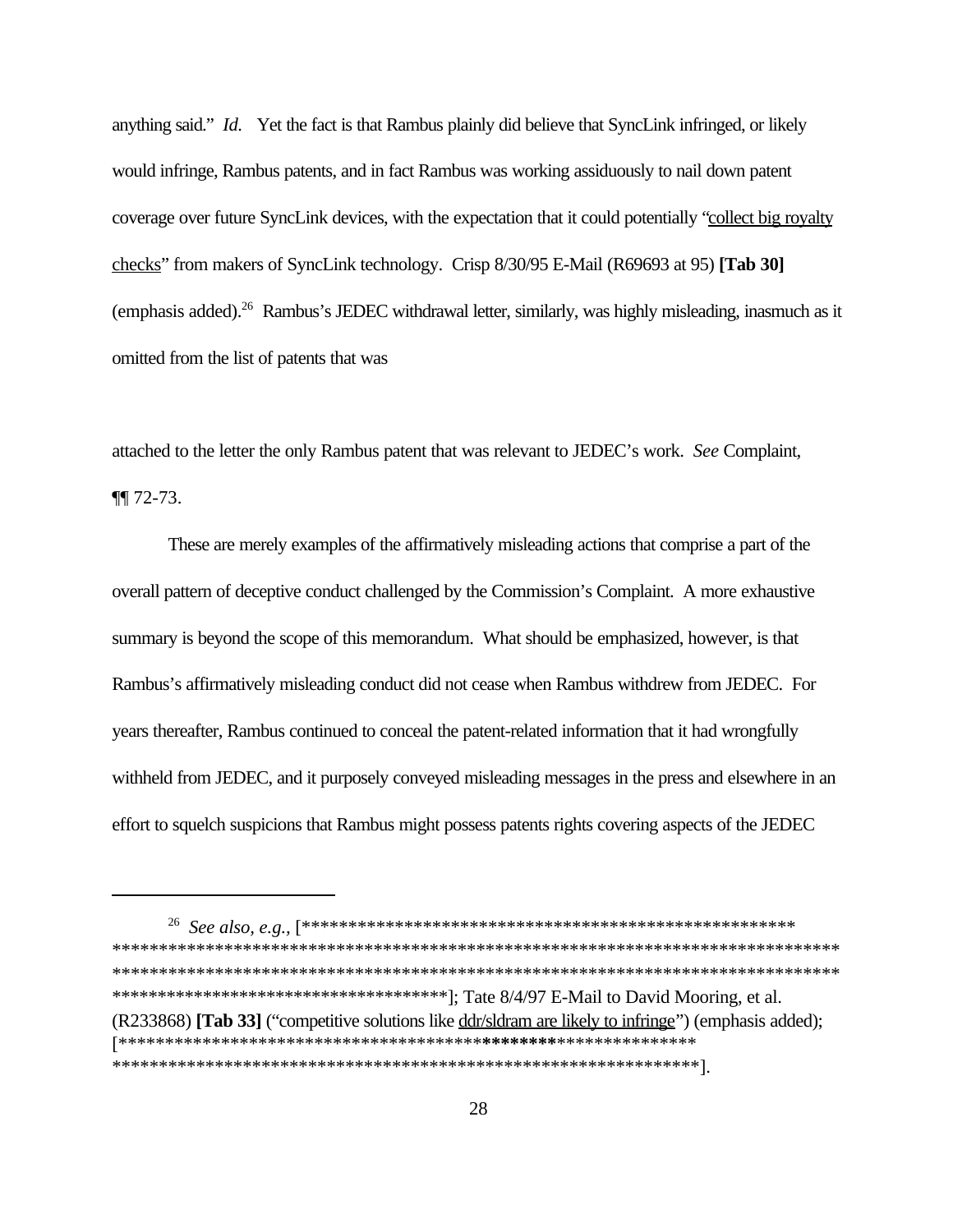standards. *See, e.g.,* [\*\*\*\*\*\*\*\*\*\*\*\*\*\*\*\*\*\*\*

\*\*\*\*\*\*\*\*\***\*\*\*\*\*\*\*\***\*\*\*\*\*\*\*\*\*\*\*\*\*\*\*\*\*\*\*\*\*\*\*\*\*\*\*\*\*\*\*\*\*\*\*\*\*\*\*\*\*\*\*\*\*\*\*\*\*\*\*\*\*\*\*\*\*\*\*\*\* \*\*\*\*\*\*\*\*\*\*\*\*\*\*\*\*\*\*\*\*\*\*\*\*\*\*\*\*\*\*\*\*\*\*\*\*\*\*\*\*\*\*\*\*\*\*\*\*\*\*\*\*\*\*\*\*\*\*\*\*\*\*\*\*\*\*\*\*\*\*\*\*\*\*\*\*\*\* \*\*\*\*\*\*\*\*\*\*\*\*\*\*\*\*\*\*\*\*\*\***\*\*\*\*\*\*\*\***\*\*\*\*\*\*\*\*\*\*\*\*\*\*\*\*\*\*\*\*\*\*\*\*\*\*\*\*\*\*\*\*\*\*\*\*\*\*\*\*\*\*\*\*\*\*\*\* \*\*\*\*\*\*\*\*\*\*\*\*\*\*\*\*\*\*\*\*\*\*\*\*].<sup>27</sup>

### **B. Rambus's Challenged Conduct Plainly Violates Well-Established Principles of Antitrust Law.**

In addition to mischaracterizing the nature and scope of Complaint Counsel's factual contentions, Rambus's summary decision motion seeks to convey a misleading impression as to the state of the law relating to the type of antitrust violation outlined by the Complaint. While Rambus suggests that this case is predicated upon an "unprecedented" and "novel" "theory of antitrust liability" (Rambus Mem. at 1, 3), in truth the legal underpinnings of this case are quite sound and well established. Moreover, based on the controlling case law – essentially all of which Rambus's summary decision

 $27$  As recounted in Complaint Counsel's Motion for Default Judgment, when Joel Karp was first hired by Rambus it was understood within the company that "his role" would be "to prepare and then to negotiate to license our patents for infringing drams (and potentially other infringing ic's)," with a particular emphasis on preparing patent actions against JEDEC-compliant DDR SDRAMs. Tate 10/1/97 E-Mail to exec@rambus.com (R233872) **[Tab 37]**. Not wanting this information to leak outside the company, Rambus CEO Geoffrey Tate cautioned his team to "keep this confidential" – then added, "[W]hen joel starts we have to have our spin control ready for partners/etc as to why we are hiring him and what he will be doing. my thought is we say externally that joel is coming on board to help us with contracts and ip licensing." *Id.* (emphasis added). This is yet another piece of the broader pattern of misleading conduct at issue in this case.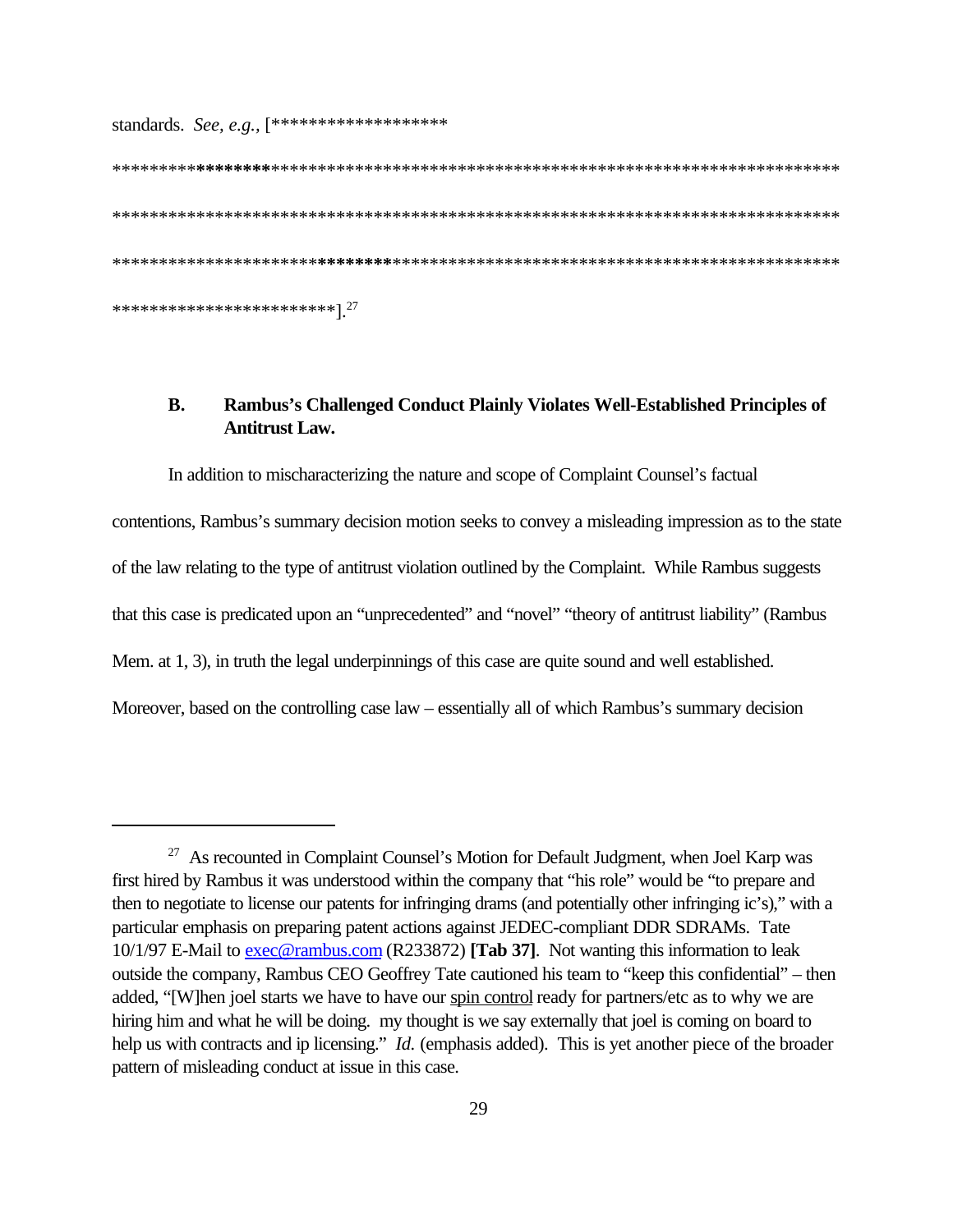motion ignores<sup>28</sup> – there is little doubt but that the conduct described herein constitutes a antitrust violation.

#### **1. The Elements of Proof Required by Complaint Counsel's Antitrust Claims Are Well Established.**

The Commission has brought this case under Section 5 of the FTC Act, which bars "unfair methods of competition." 15 U.S.C. § 45(a)(1). That term, of course, encompasses both "practices that violate the Sherman Act and the other antitrust laws," as well as "practices that the Commission determines are against public policy for other reasons." *Federal Trade Comm'n v. Indiana Federation of Dentists,* 476 U.S. 447, 454 (1986); *see also Federal Trade Comm'n v. Sperry & Hutchinson Co.*, 405 U.S. 233, 239 (1972) (Section 5 empowers the FTC "to define and proscribe an unfair competitive practice, even though the practice does not infringe either the letter or the spirit of the antitrust laws"). In this case, two of the Commission's three Section 5 claims are based on principles emanating from Section 2 of the Sherman Act – *i.e.*, the monopolization and attempted monopolization claims. The third and final claim stated by the Complaint alleges that, in addition to monopolization and attempted monopolization, Rambus has engaged more generally in "unfair methods of competition" within the reach of Section 5.

Section 2 of the Sherman Act makes it unlawful for any person to "monopolize, or attempt to monopolize . . . any part of the trade or commerce among the several States, or with foreign nations."

<sup>&</sup>lt;sup>28</sup> It is interesting to note that Rambus's summary decision motion is essentially devoid of any discussion of antitrust law. Indeed, Rambus's motion devotes far more attention to discussing contract law than antitrust, perhaps in recognition that the fact that antitrust law reaches considerably further than common-law tort and contract principles in an effort to correct the serious public (as opposed to private) harms that antitrust violations – including those at issue here – can inflict.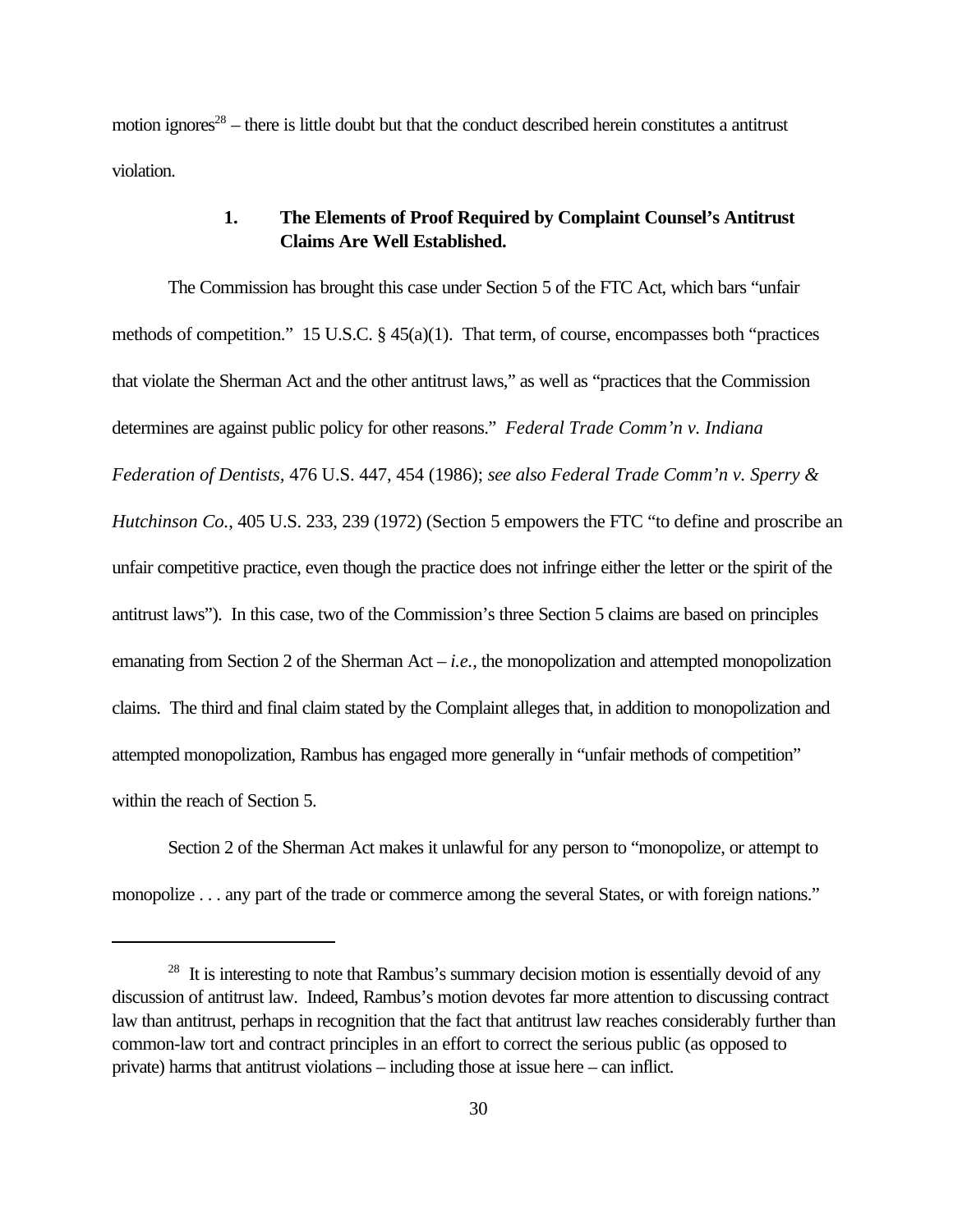15 U.S.C. § 2. A Section 2 monopolization offense requires proof of only two elements: "(1) the possession of monopoly power in a relevant market, and (2) the willful acquisition, maintenance, or use of that power by anticompetitive or exclusionary means or for anticompetitive or exclusionary purposes." *Aspen Skiing Co. v. Aspen Highlands Skiing Corp.*, 472 U.S. 585, 596 (1985) (citing *United States v. Grinnell Corp.*, 384 U.S. 563, 570-71 (1966)). By contrast, the offense of attempted monopolization under Section 2 of the Sherman Act requires proof of three elements: (1) exclusionary or anticompetitive conduct; (2) a specific intent to monopolize; and (3) a dangerous probability of achieving monopoly power. *Spectrum Sports, Inc. v. McQuillan*, 506 U.S. 447, 456 (1993). Thus, for proof of either claim, exclusionary or anticompetitive conduct, of the type Rambus is alleged to have engaged in, is required.

As noted above, Section 5 of the FTC Act provides the Federal Trade Commission with the authority to define and proscribe "unfair methods of competition." 15 U.S.C. § 45(a)(1). Accordingly, the Commission may sanction "conduct which, although not a violation of the letter of the antitrust laws, is close to a violation or is contrary to their spirit." *E.I. Du Pont de Nemours & Co. v. Federal Trade Comm'n*, 729 F.2d 128, 136-37 (2d Cir. 1984); *see also Grand Union Co. v. Federal Trade Comm'n*, 300 F.2d 92 (2d Cir. 1962). It is firmly established that this "gap-filling" or "spirit" provision confers broad authority on the Commission to "declare trade practices unfair." *Federal Trade Comm'n v. Brown Shoe Co.*, 384 U.S. 316, 321 (1966). Specifically, "Congress intentionally left development of the term 'unfair' to the Commission rather than attempting to define 'the many variable and unfair practices which prevail in commerce." *The Atlantic Refining Co. v. Federal Trade Comm'n*, 381 U.S. 357, 365 (1965) (citing S. Rep. No. 592, 63d Cong., 2d Sess., 13 (1914)).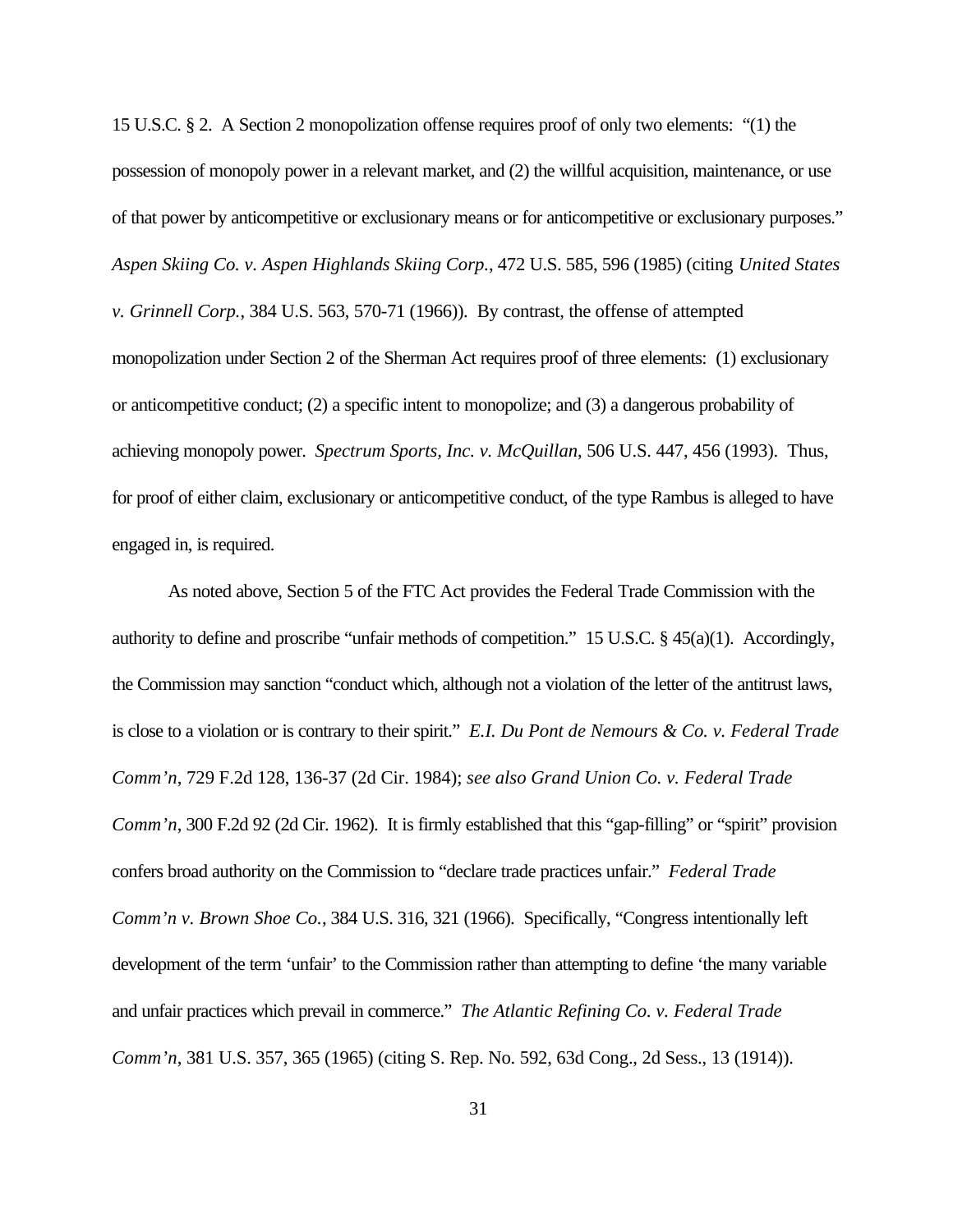Pursuant to this authority, the Commission has successfully attacked "collusive, predatory, restrictive [and] deceitful conduct that substantially lessens competition." *Du Pont*, 729 F.2d at 137. "[T]he Commission has applied Section 5 to activities that violate the spirit of certain Sherman and Clayton Act sections that were clearly intended to promote competition and deter anticompetitive acts." *In the Matter of General Motors Corp.*, 103 F.T.C. 641, 701 (1984). Moreover, "the FTC has proceeded against single-actor conduct which is unfair competitive behavior but which falls short of an attempt to monopolize under Section 2 of the Sherman Act." *In the Matter of Ethyl Corp.*, 101 F.T.C. 425, 597 (1983), *vacated sub nom. E.I. Du Pont de Nemours & Co. v. Federal Trade Comm'n*, 729 F.2d 128, 136-37 (2d Cir. 1984).

Unfair conduct that has a demonstrable anticompetitive effect is unlawful under Section 5 of the FTC Act. Indeed, the Commission has expressly concluded that "Section 5 was not intended to be subject to the same limitations as the Sherman Act and the Clayton Act when there is good evidence that the challenged practices have anticompetitive effects very similar to those prohibited by those two Acts." *Ethyl*, 101 F.T.C. at 597. Thus, "conduct which excludes competitors unfairly," and "in turn . . . lead[s] to monopoly pricing," is unlawful under Section 5. *See Ethyl*, 101 F.T.C. at 598.<sup>29</sup>

Although the bounds of Section 5 may well extend more broadly, Complaint Counsel advances

<sup>&</sup>lt;sup>29</sup> A requirement that the Commission show anticompetitive effects fully satisfies the limitations placed upon the FTC's authority by various courts designed to avoid an "abuse" of the FTC's power. *See Du Pont*, 729 F.2d at 137. For example, *Du Pont* demands that any conduct that the Commission deems unlawful have a line of demarcation between "conduct that is anticompetitive and legitimate conduct that has an impact on competition." *Id.* at 138; *see also Boise Cascade Corp. v. Federal Trade Comm'n*, 637 F.2d 573, 581 (9th Cir. 1980) (court would not uphold violation in "absence of some reliable indicator that a practice had an effect on overall price levels"; "the Commission must find . . . an actual effect on competition to make out a Section 5 violation").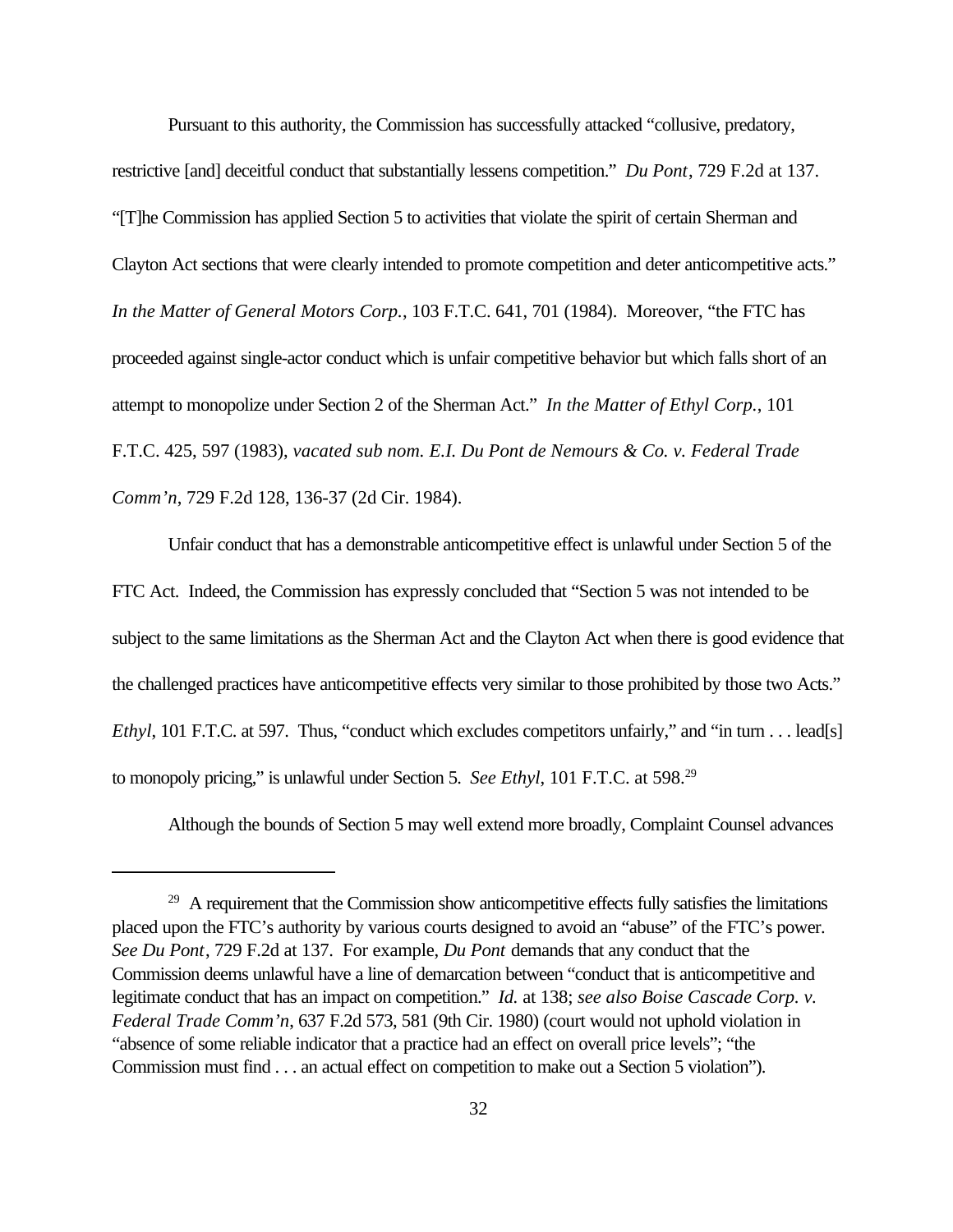the third and final "unfair methods of competition" claim in this case as one entailing proof falling somewhere in between that which would be required to establish, on the one hand, monopolization, or on the other, attempted monopolization, under Section 2 of the Sherman Act. Accordingly, in addition to demonstrating that Rambus's conduct was "unfair" as that term has been defined by the case law, Complaint Counsel intends to show at a minimum that Rambus's conduct has resulted in a material, adverse effect on competition (*i.e.*, more than the type of threatened effect that might suffice for attempted monopolization).

Despite the variances in proof requirements applicable to these three claims, Complaint Counsel intends to pursue simultaneously all three of the violations outlined in the Commission's Complaint and is entitled to prevail upon proof of any one of these claims.

## **2. It Is Well Established That Manipulation of a Standard-Setting Process in Order to Restrict Competition or Attain a Monopoly Can Violate the Antitrust Laws, and Lead to the Unenforceability of Patents.**

The specific legal underpinnings of this case have solid roots in antitrust law. Even before the relevant antitrust principles emerged, however, misconduct of the sort alleged here had been addressed in other legal contexts. Whether the issue arises in an antitrust context, in a patent context, or in the context of common-law fraud claims – as was true in the *Infineon* case – the remedy typically has been the same: patent holders whose patents cover standards by virtue of wrongful conduct have been forbidden from enforcing their patents, where doing so would permit the patent holder to capture illgotten gains.

The earliest cases addressing the specific form of misconduct at issue here arose in the context of patent suits. *Stambler v. Diebold, Inc.*, 11 U.S.P.Q.2d 1709, 1988 WL 95479 (E.D.N.Y., Sept. 2,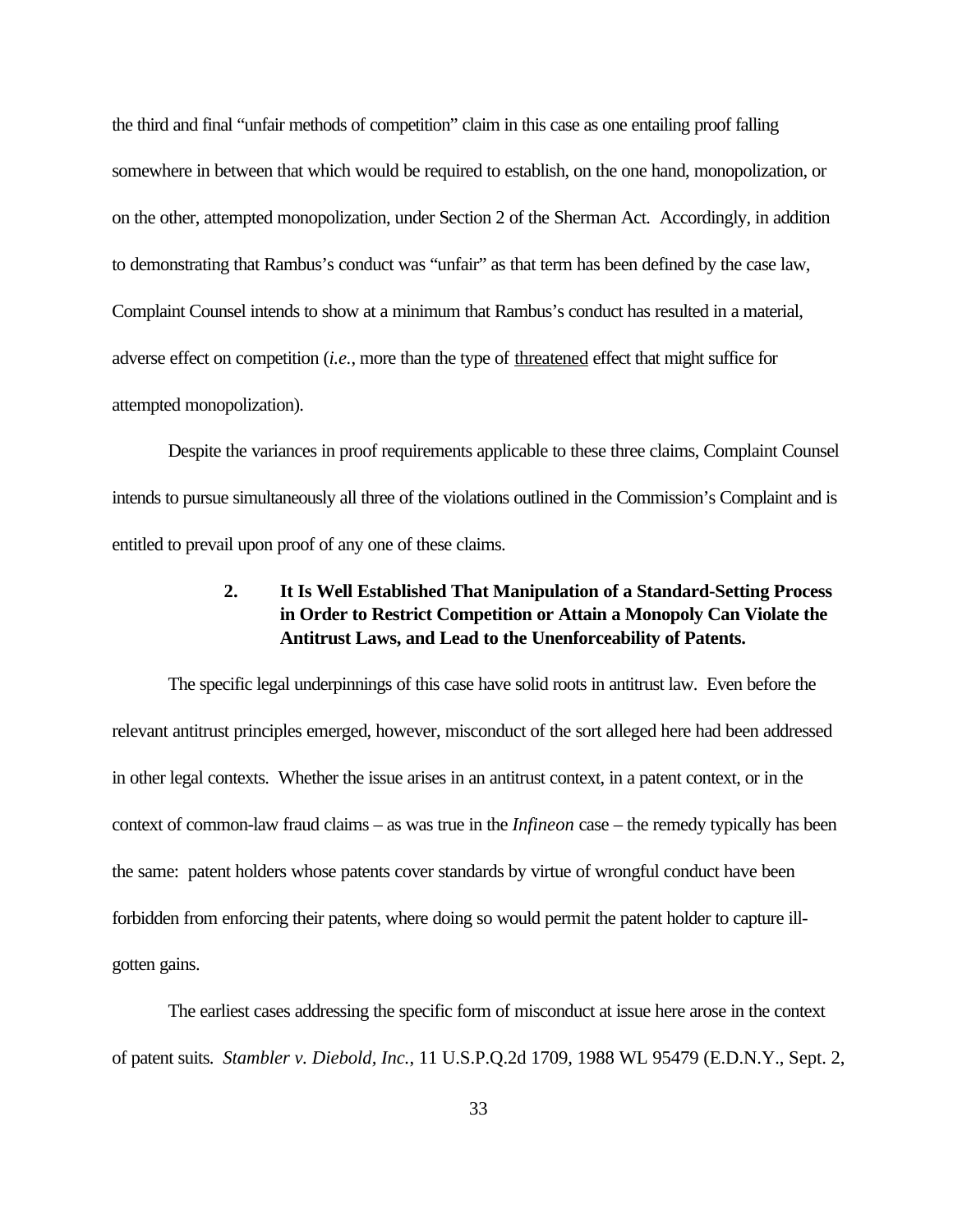1988), *aff'd mem.*, 878 F.2d 1445 (Fed. Cir. 1989), is one example. That case dealt with an inventor who participated in a standard-setting organization for automatic-teller machines, where he became aware that the SSO was considering the adoption of technology that would infringe his patent. He left the SSO without informing the organization of his patent, and did not seek to enforce the patent until roughly ten years later, once the standard incorporating his patent had been widely adopted throughout the industry. The court held that the inventor's failure to identify his patent was an affirmatively misleading breach of a duty to speak. 1988 WL 95479, at \*6. On this basis, the court estopped the inventor from enforcing his patent.

In another case, *Wang Laboratories, Inc. v. Mitsubishi Electronics America, Inc.*, 103 F.3d 1571 (Fed. Cir. 1997), the court deemed Wang to have granted an implied license to Mitsubishi after it deceived Mitsubishi into adopting its patented technology for Mitsubishi's new memory chips. Mitsubishi met with Wang on several occasions to discuss the design its new memory chips, which Wang sought to purchase from Mitsubishi. Wang offered several suggestions, which happened to involve the use of technology for which Wang held patents. Wang did not disclose its patent position to Mitsubishi, however, and Mitsubishi adopted Wang's proposals. Mitsubishi subsequently began to mass-produce these chips, selling many of them to Wang, and in the process setting a *de facto* industry standard. Several years later, Wang sued Mitsubishi for patent infringement. The court held that Wang's course of conduct entitled Mitsubishi to an implied license to the patents. 103 F.3d at 1582. It thus precluded Wang from using its deceptive conduct to enrich itself through royalty payments.

Just as courts, in the patent context, have been quick to condemn deceptive conduct designed to capture patent rights over an industry standard, antitrust law has dealt harshly with conduct – deceptive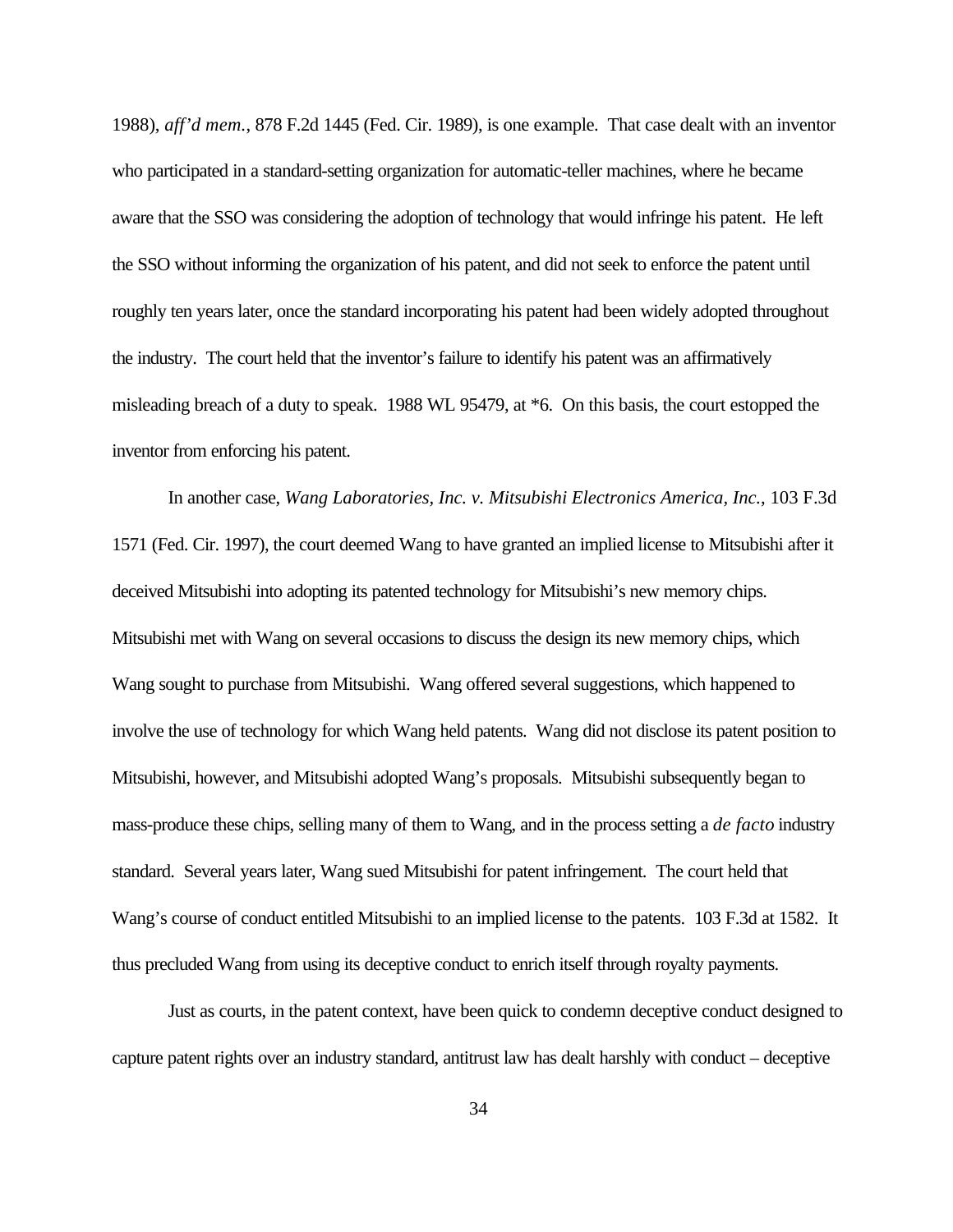or otherwise – through which either a single firm, or multiple firms, seeks to manipulate the activities of a standard-setting organization ("SSO") to achieve an anticompetitive result. Courts typically start from the baseline presumption that standard-setting activities, properly focused and contained, serve to promote consumer welfare. *See Indian Head, Inc. v. Allied Tube & Conduit Corp.*, 486 U.S. 492, 501 (1988). At the same time, courts have recognized that, because of the influential nature of standards, such organizations often wield "great power in the Nation's economy." *American Soc'y of Mech. Eng'rs, Inc. v. Hydrolevel Corp.*, 456 U.S. 556, 570 (1982). Antitrust law, quite properly, has been applied to scrutinize the activities of SSOs to ensure that their activities have not been co-opted to benefit some or all of the association's members to the detriment of consumers. *See Hydrolevel,* 456 U.S. at 571 (SSOs are "rife with opportunities for anticompetitive behavior"); *Radiant Burners, Inc. v. Peoples Gas, Light and Coke Co.*, 364 U.S. 656, 658 (1961). Accordingly, an SSO and its participants must operate within certain prescribed areas of conduct that are reasonable and applied with an even hand. When an SSO's activities "are not based on 'objective standards,'" thereby allowing it to act as an exclusionary mechanism, the Sherman Act is violated. *See Radiant Burners*, 364 U.S. at 658. Similarly, where an SSO fails to take adequate safeguards to protect the integrity of its decisions, allowing its members "to frustrate the competition in the marketplace," this too can lead to a violation of the antitrust laws. *Hydrolevel*, 456 U.S. at 571. Indeed, the Supreme Court has upheld antitrust liability against companies that manipulate or subvert a standard-setting process in order to induce to cause the adoption of standards they favor, or the rejection of standards they oppose. *See Indian Head, Inc. v. Allied Tube & Conduit Corp.*, 486 U.S. 492 (1988).

Similarly, the Commission has taken enforcement action – even prior to this case – based on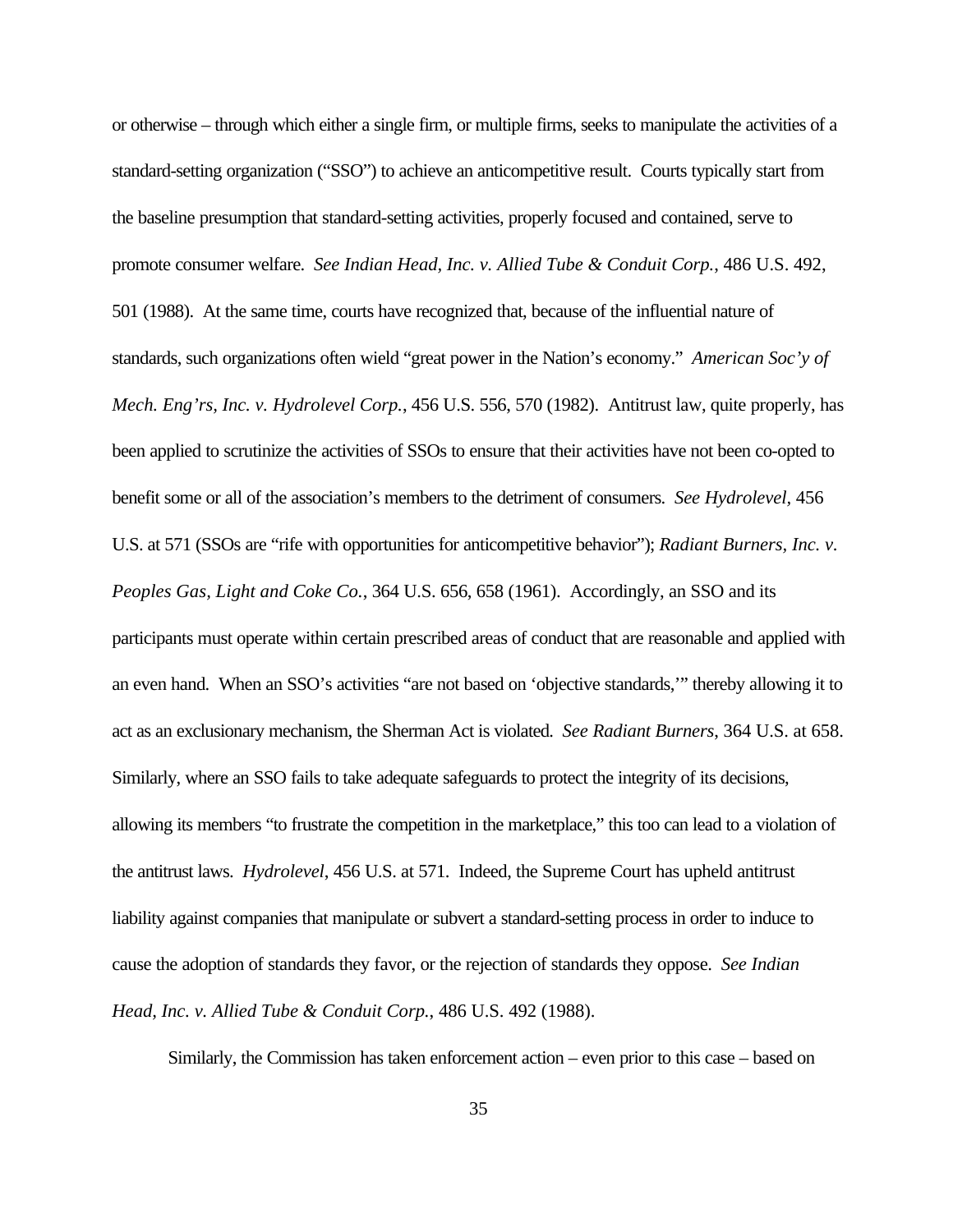allegations that a firm misled a standard-setting group into selecting a standard over which the company held patent rights. It charged Dell Computer Corporation ("Dell") with engaging in unfair methods of competition by undermining the standard-setting process for the standard governing signals between a computer and its peripherals – a standard established by an organization known as VESA. *See In the Matter of Dell Computer Corp.*, 121 F.T.C. 616 (1996). After allowing VESA to promulgate a standard and letting computer companies to adopt it, Dell threatened to exercise patent rights that it had not previously disclosed to the association.<sup>30</sup> The FTC majority, in accepting a consent decree that barred Dell from enforcing the patent at issue, determined that the wide acceptance of the standard "effectively conferred market power upon Dell as the patent holder," and that this market power "was not inevitable," as evidence showed that had VESA been aware of Dell's patent, it would have implemented a different, nonproprietary design. *Dell*, 121 F.T.C. at 624 n.2. More generally, it concluded that the deceptive conduct before an SSO violates the Sherman Act and the FTC Act.<sup>31</sup>

<sup>&</sup>lt;sup>30</sup> As part of the approval process, a Dell representative allegedly certified that he knew of no patent, trademark, or copyright that the bus design would violate.

 $31$  It should also be noted that deceptive conduct, when it results in marketplace injury, is often reachable under the antitrust laws, regardless of the factual context in which it occurs. *See, e.g.*, *Conwood Co. v. United States Tobacco Co.*, 290 F.3d 768, 783-84 (6th Cir. 2002) (destroying and removing competitors' racks and point-of-sale advertising, providing misleading sales information to store managers in order to minimize space made available to competitors, and entering into exclusive arrangements with retailers violated Section 2); *National Ass'n of Pharmaceutical Manufacturers, Inc. v. Ayerst Labs.*, 850 F.2d 904, 916 (2d Cir. 1988) (deceptive advertising used to perpetuate patent monopoly potentially violated Sherman Act);*United States v. Microsoft Corp.*, 253 F.3d 34, 76-77 (D.C. Cir.) (deceiving applications developers using Sun's Java programming language by falsely telling the developers that Microsoft's software would allow applications using them to work on all computer platforms constituted violation of Section 2), *cert. denied*, 534 U.S. 952 (2001); *Taylor Publishing Co. v. Jostens, Inc.*, 216 F.3d 465, 482 (5th Cir. 2000) (defendant's hiring of its competitor's employees combined with a practice of steering the competitor's customers to the company could be predatory); *Caribbean Broadcasting System, Ltd. v. Cable & Wireless PLC*,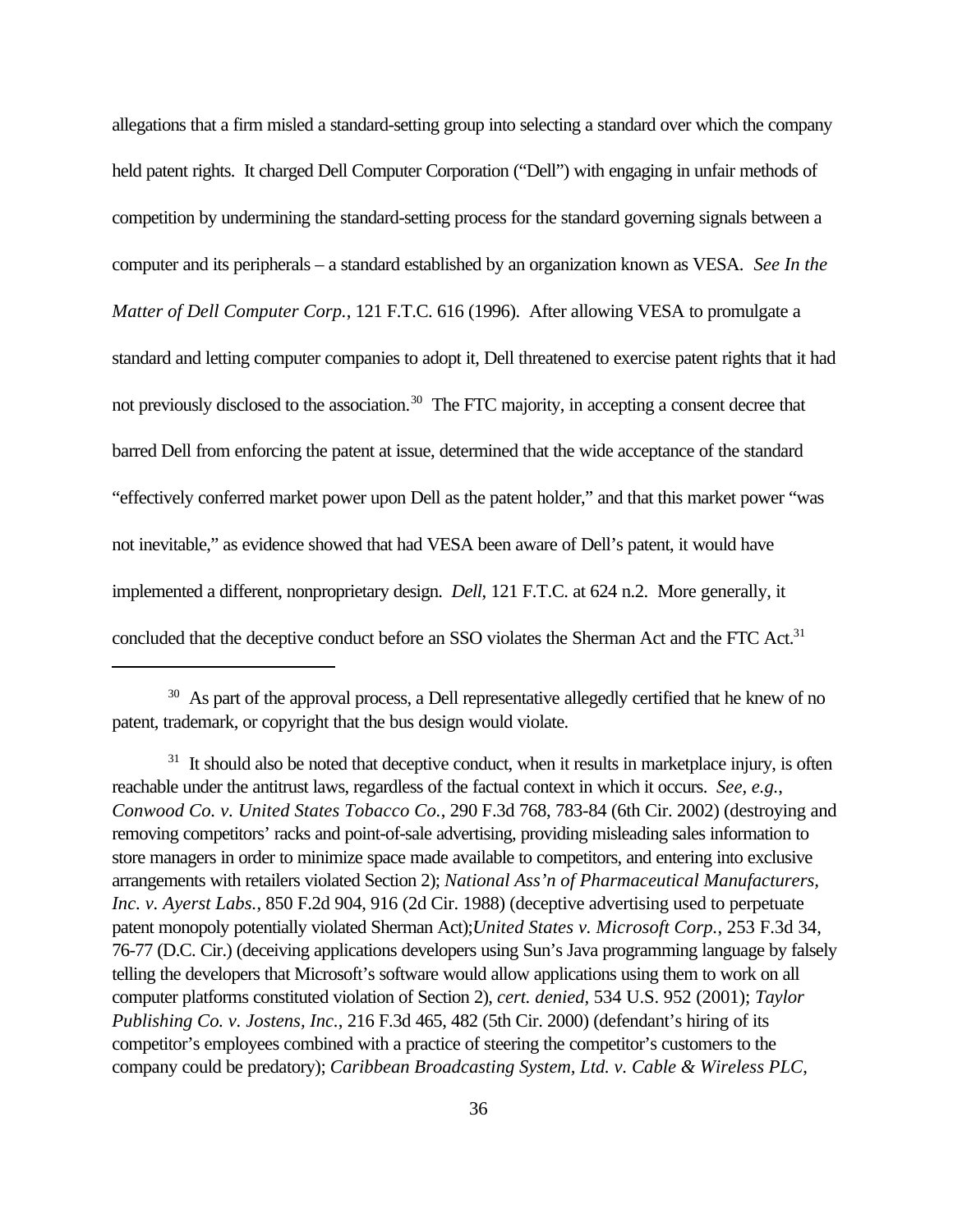### **3. Rambus and Its Experts Are Well Aware That Conduct of the Type Alleged Here Can Properly Be Subjected to Liability Under the Antitrust Laws.**

Building upon the authorities discussed above, and others, many legal commentators have written about the potential for manipulation of a standard-setting process to result in antitrust liability. As one expert in the field has noted, "The literature on antitrust and SSOs is voluminous." Mark A. Lemley, *Intellectual Property Rights and Standard-Setting Organizations*, 90 Cal. L. Rev. 1889, 1894 n.11 (2002). What is perhaps more interesting is that Rambus's own experts in this case have contributed to this literature, in ways that lend support to the general proposition that antitrust law should have a role in policing the conduct of firms that participate in standard-setting activities in a manner that gives rise to, or otherwise threatens, marketplace injury.

[\*\*\*\*\*\*\*\*\*\*\*\*\*\*\*\*\*\*\*\*\*\*\*\*\*\*\*\*\*\*\*\*\*\*\*\*\*\*\*\*\*\*\*\*\*\*\*\*\*\*\*\*\*\*\*\*\*\*\*\*\*\*\*\*\*\*\*\*\*\*\*\* \*\*\*\*\*\*\*\*\*\*\*\*\*\*\*\*\*\*\*\*\*\*\*\*\*\*\*\*\*\*\*\*\*\*\*\*\*\*\*\*\*\*\*\*\*\*\*\*\*\*\*\*\*\*\*\*\*\*\*\*\*\*\*\*\*\*\*\*\*\*\*\*\*\*\*\*\*\* \*\*\*\*\*\*\*\*\*\*\*\*\*\*\*\*\*\*\*\*\*\*\*\*\*\*\*\*\*\*\*\*\*\*\*\*\*\*\*\*\*\*\*\*\*\*\*\*\*\*\*\*\*\*\*\*\*\*\*\*\*\*\*\*\*\*\*\*\*\*\*\*\*\*\*\*\*\* \*\*\*\*\*\*\*\*\*\*\*\*\*\*\*\*\*\*\*\*\*\*\*\*\*\*\*\*\*\*\*\*\*\*\*\*\*\*\*\*\*\*\*\*\*\*\*\*\*\*\*\*\*\*\*\*\*\*\*\*\*\*\*\*\*\*\*\*\*\*\*\*\*\*\*\*\*\* \*\*\*\*\*\*\*\*\*\*\*\*\*\*\*\*\*\*\*\*\*\*\***\*\*\*\*\*\*\*\***\*\*\*\*\*\*\*\*\*\*\*\*\*\*\*\*]. The fundamental issue, [\*\*\*\*\*\*\*\*\* \*\*\*\*\*\*\*\*\*\*\*], is the potential for "lock-in" that can occur when a standard-setting organization adopts, and the relevant industry implements, widely adopted industry standards. [\*\*\*\*\*\*\*\*\*\*\*\*\*

<sup>148</sup> F.3d 1080, 1087 (D.C. Cir. 1998) (misrepresentations to advertisement purchasers about competitor's radio-signal coverage sufficient to state claim under Section 2); *Du Pont*, 729 F.2d at 137 ("collusive, predatory, restrictive [and] deceitful conduct that substantially lessens competition" violates FTC Act).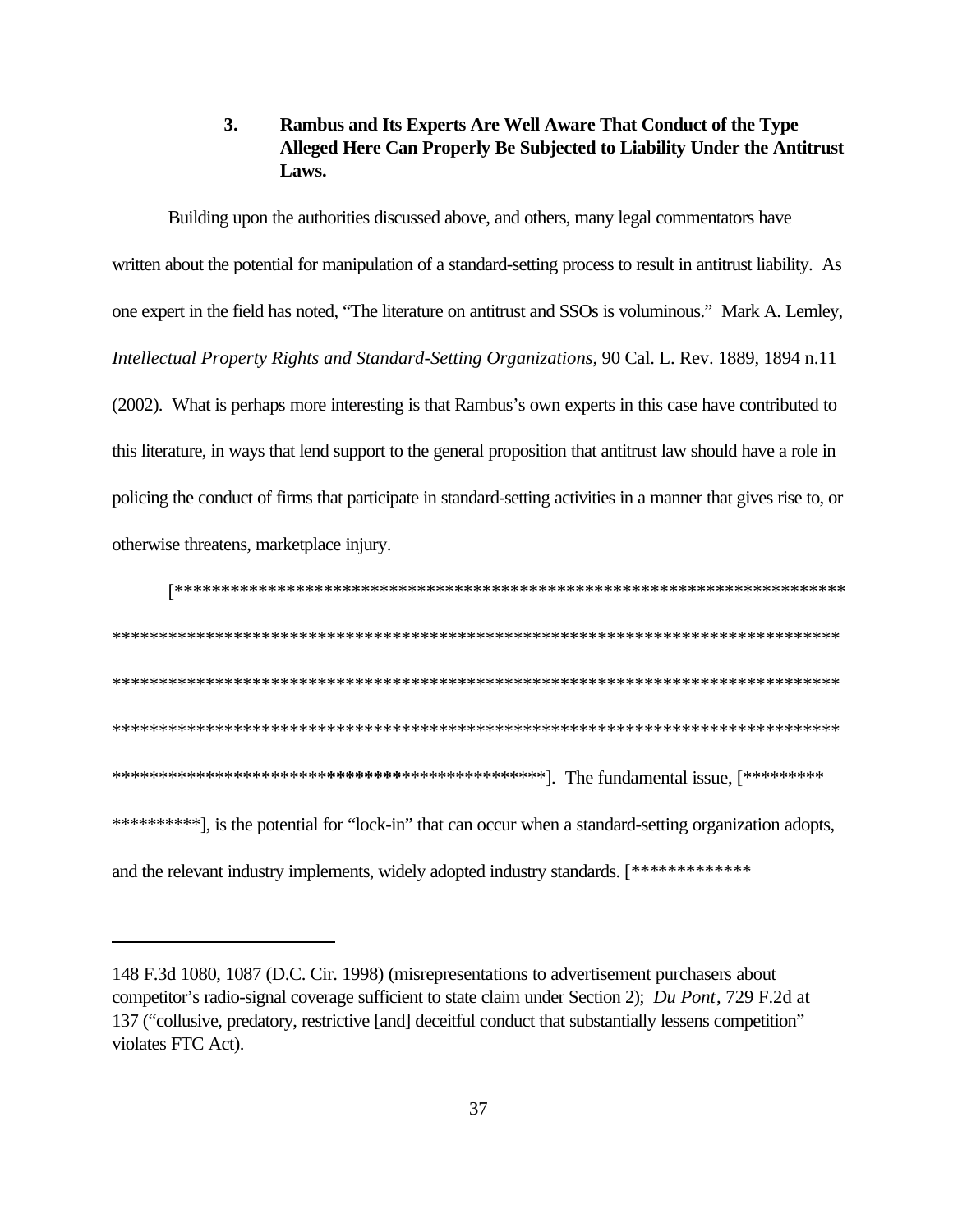```
*************
```
\*\*\*\*\*\*\*\*\*\*\*\*\*\*

\*\*\*\*\*\*\*\*\*\*\*\*\*\*\*\*\*\*\*\*\*\*]. As Your Honor can see, [\*\*\*\*\*\*\*\*\*\*\*\*\*\*\*\*] not only acknowledges that antitrust law has an important role to play in policing anticompetitive conduct occurring in the context of private standard-setting activities, but in defending this proposition he essentially describes this case.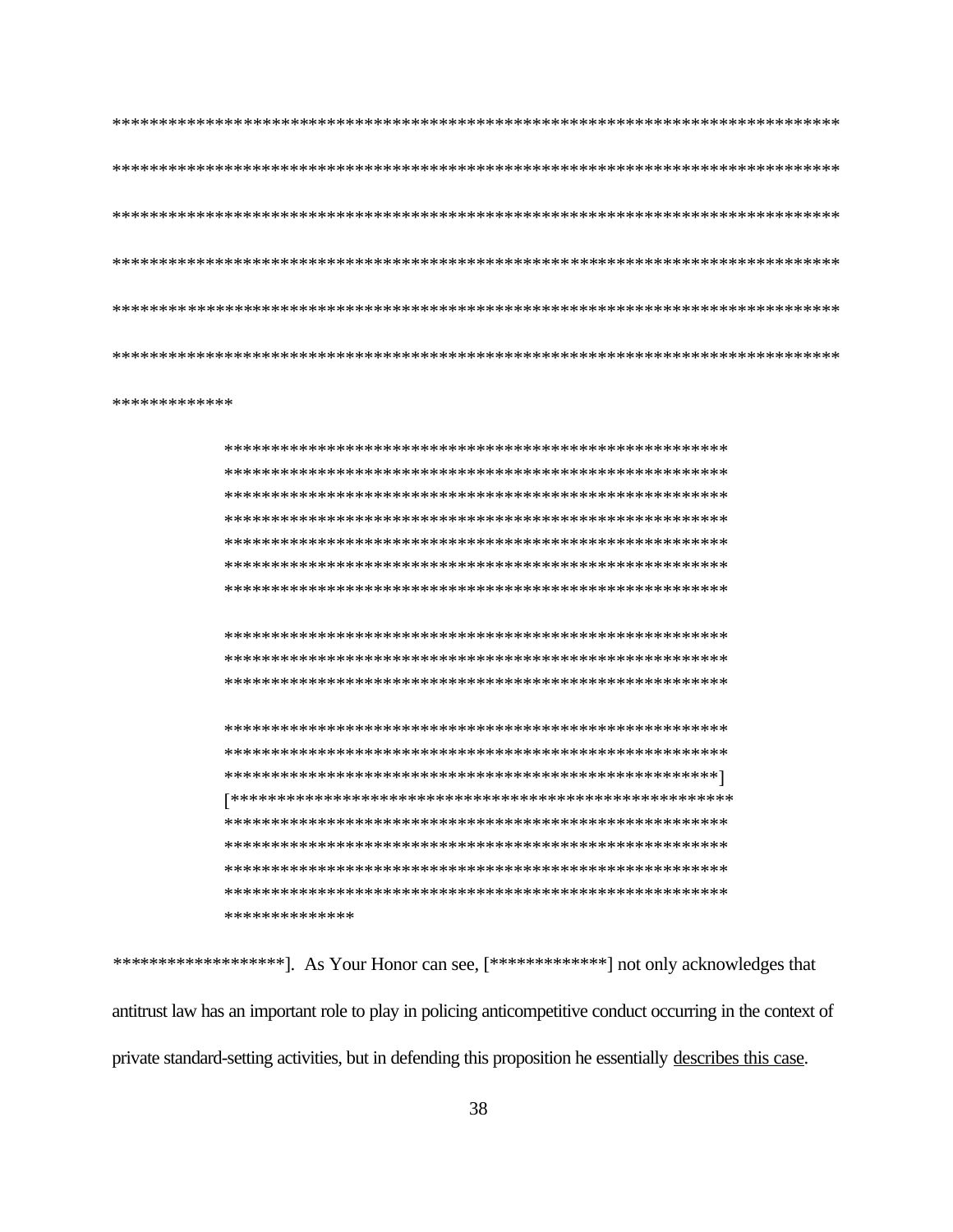It is not only Rambus's experts, however, that understand the important role played by antitrust law in this area. Rambus itself understands this, and has for some time. In May 1993, Rambus's outside patent counsel – Lester Vincent – forwarded to Richard Crisp a detailed presentation underscoring the legal risks associated with "Patents and Industry Standards." May 4, 1993, Letter from Vincent to Crisp, Attaching Presentation Entitled "Patents and Industry Standards" (V1231 at V1232) **[Tab 39]**. Among other things, the presentation explained that, when a participant in a standard-setting process seeks to enforce patents covering the relevant standards, there are not one, but two "possible legal theories for non-enforcement":

- "Estoppel," and
- "Antitrust."

*Id.* (V1242) (emphasis added). The presentation further explained that affirmatively misleading conduct need not exist in order for such legal theories to apply; "intentionally misleading silence" might be sufficient if, for instance, the patent holder had a "duty to speak." *Id.* (V1244) (emphasis added).

Mr. Vincent again drew Rambus's attention to the potential for such misleading conduct to create antitrust-related legal risks in December 1995, when he forwarded to Richard Crisp a copy of the Federal Trade Commission's proposed consent order in *Dell*, which Mr. Vincent's firm previously had obtained from an FTC staff attorney.<sup>32</sup> Mr. Vincent was understandably concerned by the *Dell* Consent Order.

<sup>32</sup> *See* Vincent 12/19/95 Letter to Anthony Diepenbrock (R202778) **[Tab 40]**; *see also* FTC Staff Attorney Paul Nolan 12/8/95 Facsimile to Stephen Spoonseller, Attaching FTC Proposed Consent Order and Press Release (V1862-87) **[Tab 41]**.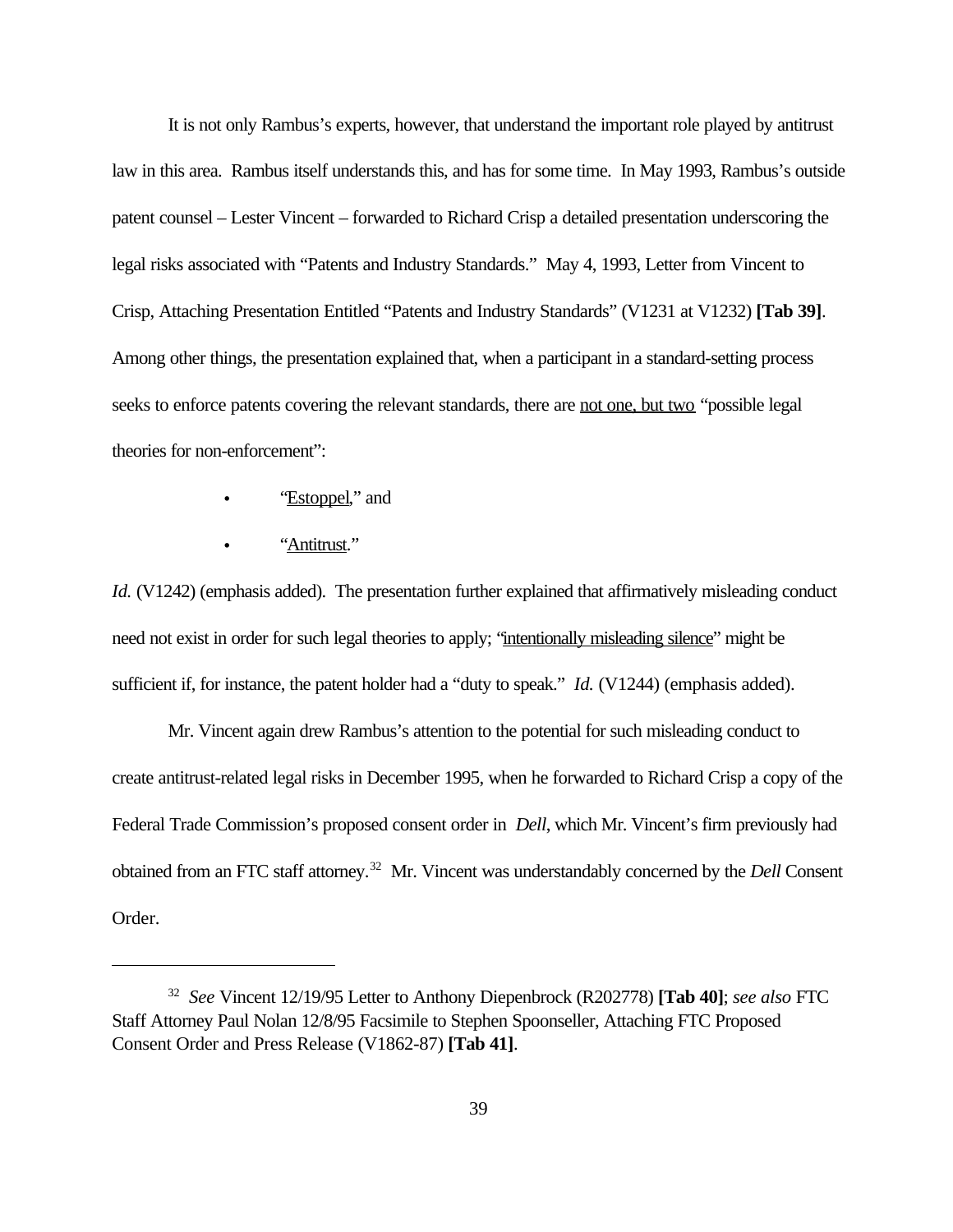The *Dell* Consent Order not only provided tangible proof that conduct of the sort Rambus had been engaging in could be of significant interest to federal antitrust officials, but it also demonstrated the breadth of potential antitrust-based remedies relating to such conduct – namely, orders rendering undisclosed patents unenforceable against any affected party. The possibility of such antitrust remedies being imposed against it was a serious concern to Rambus, as well. Indeed, prior to the *Dell* decision, Rambus's management had justified ignoring Mr. Vincent's and Mr. Diepenbrock's advice to withdraw from JEDEC in part based on the perception that the legal remedies for equitable estoppel were considerably more narrow than this. As Richard Crisp reasoned,

> The only thing lost [due to the successful assertion of equitable estoppel] is the ability to enforce our rights against those that can prove estoppel applies . . . . We do not have our patent invalidated. It is still enforceable on other devices.

Crisp 9/23/95 E-Mail to Tate, et al. (R233837) **[Tab 42]** (emphasis added).

Although Mr. Vincent previously had advised Rambus to withdraw from JEDEC, as noted above, in the wake of *Dell* his calls for Rambus's withdrawal became far more emphatic: "No further participation in any standards body . . . do not even get **close**!!" Handwritten Notes of Vincent, from January 1996 (R203881) **[Tab 27]** (triple underlining in original). This time, Rambus followed Mr. Vincent's advice. By late January 1996, the internal decision to withdraw from JEDEC had been made. As Richard Crisp reported, "in the future, the current plan is to go to no more JEDEC meetings due to fear that we have exposure in some possible future litigation." Crisp 1/22/96 E-Mail to Tate (R234662 at 663) **[Tab 43]** (emphasis added). Thus, it appears that, after learning of the Commission's *Dell* Consent Order, Rambus and its lawyers finally came to the mutual conclusion that the "downside risk" of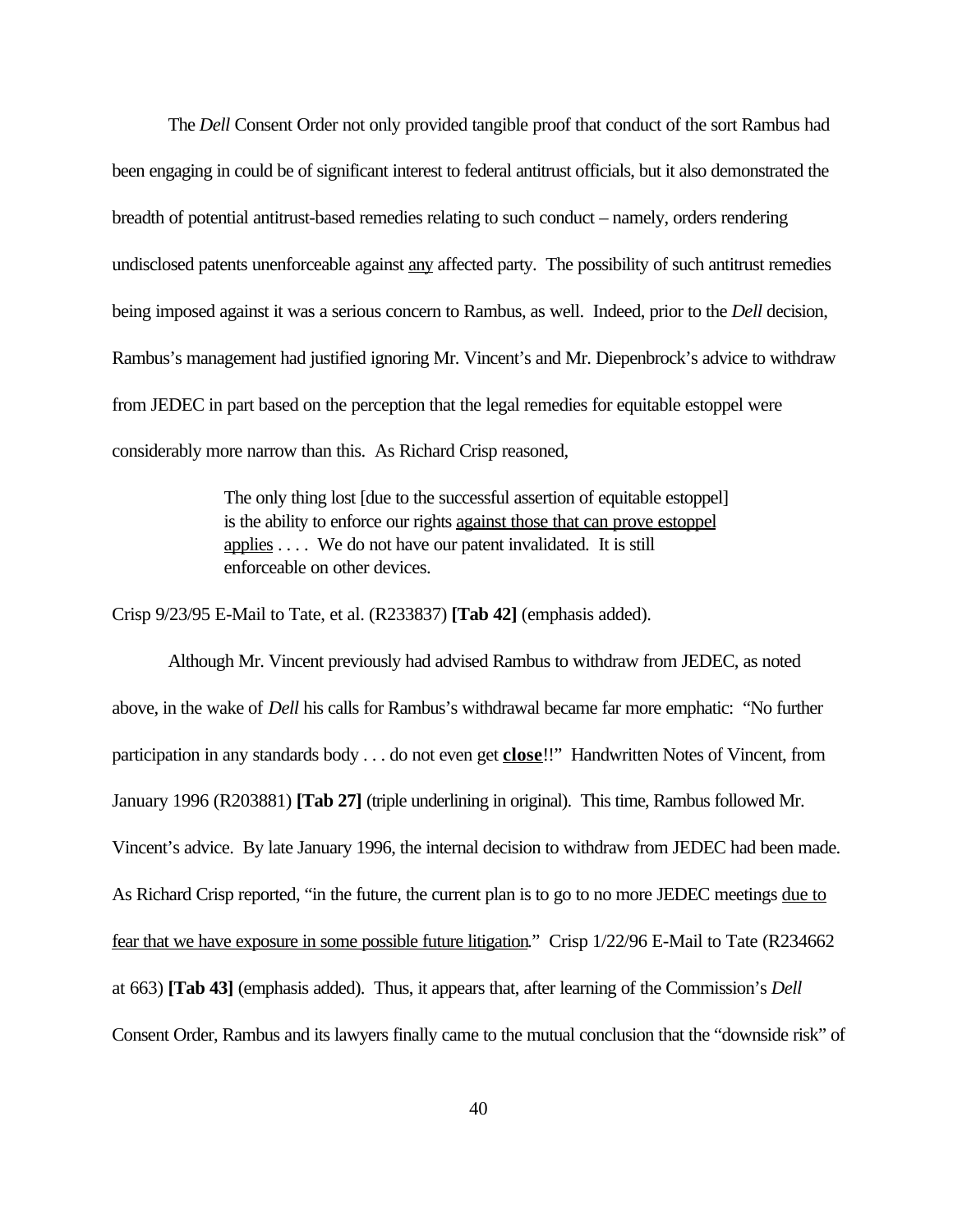continued participation in JEDEC was simply too great. *See* Vincent 3/14/01 Dep. at 191 **[Tab 44]** ("given Dell's decision, my advice was . . . if you do a balancing of the upside potential versus the downside risk, it would be prudent to withdraw. . .").

Thus, despite its attempts to suggest that the theory of liability in this case is "novel" and "unprecedented" (Rambus Mem. at 1, 3), the fact is that Rambus and its lawyers have long recognized the risks of antitrust liability associated with this very conduct, and it was precisely this concern that led Rambus to finally acquiesce to its lawyers' demands that it cease participating in JEDEC.<sup>33</sup>

## **4. Well-Established Case Law Holds That Where a Firm Consciously Subverts the Purposes of a Standard-Setting Organization, This Can Lead to Antitrust Liability, and "Literal Compliance" with the Organization's Rules Is No Defense.**

The legal principles discussed above reflect the paramount objective of preserving the neutrality and fairness of the standard-setting process to ensure that the public value of industry standards is not misappropriated to serve the private ends of a single firm, or group of firms, bent on achieving an undeserved monopoly. There is no prescribed form of conduct that must exist before antitrust law can take effect as a mechanism for ensuring that the public interest is served through an industry standardsetting process. Theoretically, any form of conduct – deception or otherwise – that subverts the proper ends of a standard-setting collaboration, causing the process to be corrupted, and the public interest to be harmed, could give rise to antitrust concerns. This is one of the lessons of *Indian Head, Inc. v. Allied Tube & Conduit Corp.,* 817 F.2d 938 (2d Cir. 1987), *aff'd*, 486 U.S. 492 (1988). The other

<sup>33</sup> *See also* Teece 3/13/03 Dep. at 281 **[Tab 45]** (stating, with reference to Rambus's participation in JEDEC, that "if it wasn't for the . . . FTC *Dell* decision, they might still be there."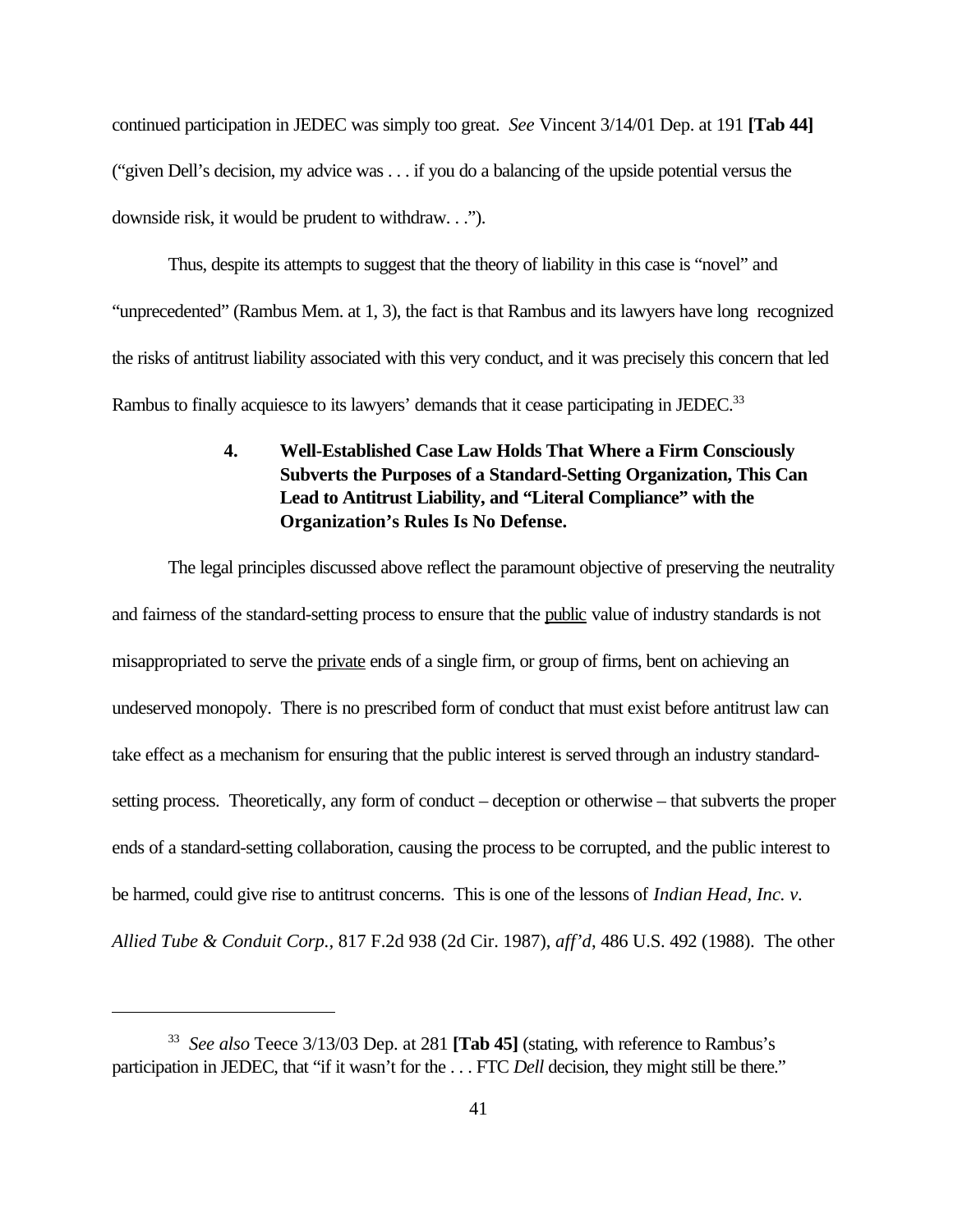lesson of *Allied Tube* – as noted above – is that when a firm or group of firms, with the purpose "of achieving an anticompetitive result," has "subverted," "undermined," and "violated the integrity" of a standard-setting association's processes, "literal compliance" with the organization's rules will not serve as a defense to antitrust liability. *See id.* at 947 ("We refuse to permit a defendant to use its literal compliance with a standard-setting organization's rules as a shield to protect such conduct from antitrust liability") (emphasis added).

The factual backdrop in *Allied Tube* was a private standard-setting process overseen by the National Fire Protection Association ("NFPA"). In a nutshell, the defendant – Allied, a steel pipe producer – was alarmed by the prospect that the plaintiff – Indian Head, a polyvinyl chloride ("PVC") pipe producer – might succeed in persuading the NFPA to adopt, for the first time, a PVC-based, as opposed to steel-based, standard for electrical conduit. Allied therefore enlisted the help of other steel pipe manufacturers in an effort to block the adoption of a PVC-based standard. The scheme they used to achieve this end essentially involved "stuffing the ballot box." Although in doing so Allied was technically "[a]cting within the letter of NFPA rules," it alone "arranged for 155 persons . . . to join the NPFA, to register as voting members, and the attend the annual meeting to note against the [PVC] proposal," at a cost of over \$100,000, much of that covering membership fees. *Allied Tube*, 817 F.2d at 940. Other steel-pipe manufacturers did the same, and in the end they succeeded in defeating the PVC standard proposal. Indian Head (referred to by the name of its subsidiary, "Carlon," in the court's opinion), naturally appealed to NFPA's "Standards Council," which in turn referred the matter to the "Board of Directors." *Id.* at 941. Yet the Board denied the appeal, "[f]inding that the NFPA rules had been circumvented, but not violated." *Id.* (emphasis added).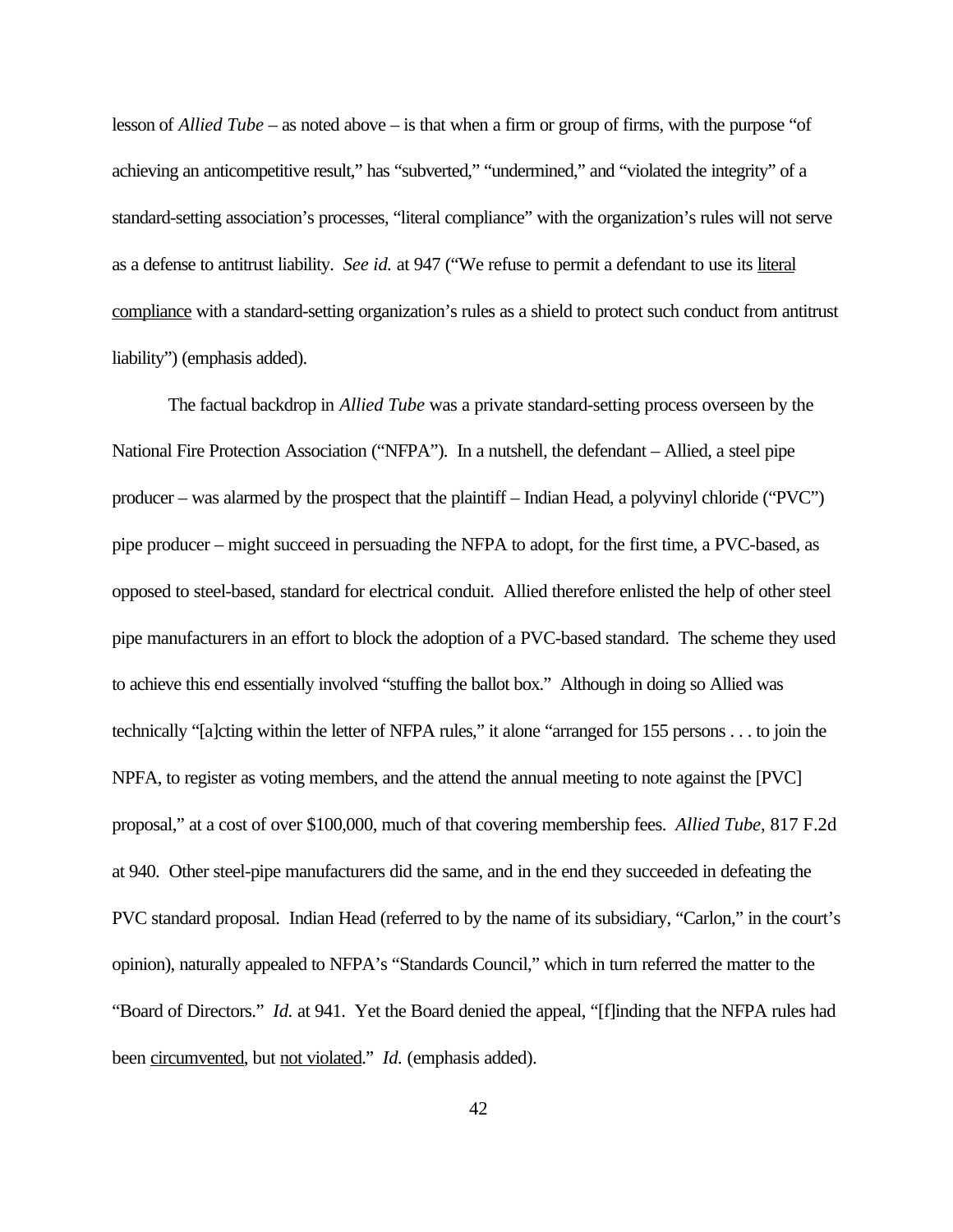Indian Head then took its case to federal court, charging that Allied had violated the Sherman

Act. *Id.* The case was tried to a jury, which ultimately found that "Allied's conduct subverted the consensus standard-making process of the NFPA, and constituted an unreasonable restraint of trade in violation of the antitrust laws." *Id.* From there, the case proceeded to the Second Circuit, where, among other things, Allied claimed that, "as a matter of law, its conduct did not constitute an unreasonable restraint of trade." *Id.* at 946. The Second Circuit, in a unanimous decision, disagreed, holding that, "although Allied acted within the letter of the NFPA's rules," its conduct nonetheless

- "circumvented' NFPA rules,"
- "subverted" NFPA's process,
- "violated the integrity" and was "inconsistent with the intent" of "NFPA's procedures,"
- was "inconsistent with the concept of 'consensus' standard-making," and
- was done with the purpose "of achieving an anticompetitive result the exclusion of PVC conduit from the marketplace."

817 F.2d at 947 (emphasis added). Concluding its opinion, the court stated, "We refuse to permit a defendant to use its literal compliance with a standard-setting organization's rules as a shield to protect such conduct from antitrust liability." *Id.* (emphasis added). The case then was reviewed, on *certiorari*, by the Supreme Court, which, in upholding liability, echoed the words of the Second Circuit, stating: "The antitrust validity of these efforts is not established, without more, by petitioner's literal compliance with the rules." *Allied Tube & Conduit Corp. v. Indian Head, Inc.*, 486 U.S. 492, 509 (1988) (emphasis added).

Since the *Allied Tube* decisions were handed down, they have had considerable influence on the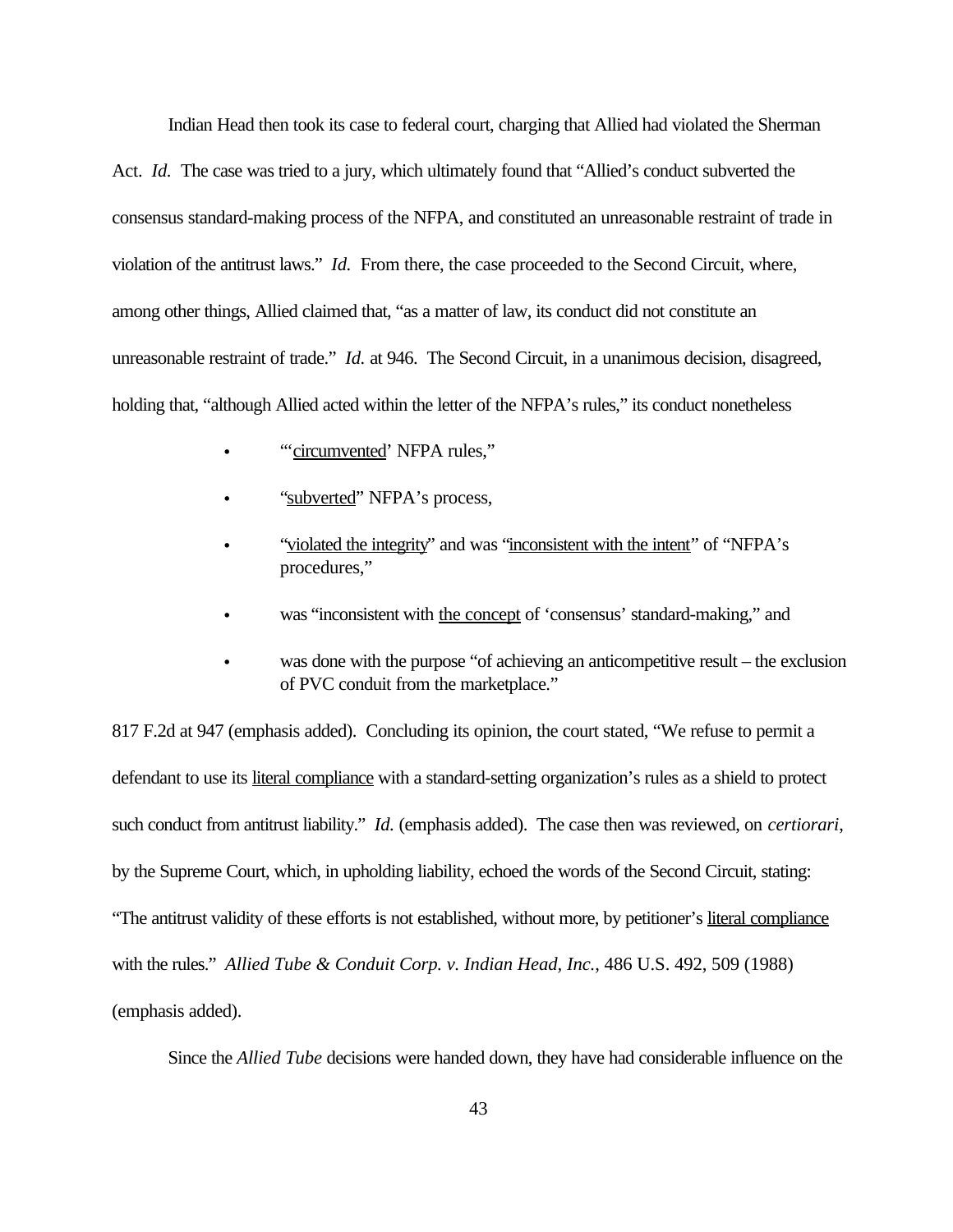application of antitrust law in the standard-setting arena. By no means, however, has *Allied Tube*'s influence been limited to cases involving "subversion" of a standard-setting process through the same or similar means. Nor has *Allied Tube*'s "subversion" holding been limited in application to cases involving concerted, as opposed to unilateral, conduct. $34$  As evidence for both propositions, we note that the Commission's majority statement in *Dell* – a matter in which, as here, the Commission challenged unilateral, deceptive conduct – expressly relied upon *Allied Tube* for the proposition that "a standardsetting organization may provide a vehicle for a firm to undermine the standard-setting process in a way that harms competition and consumers." *Dell*, 121 F.T.C. at 626. *See also Stearns Airport Equip. Co. v. FMC Corp.*, 170 F.3d 518, 526 (5th Cir. 1999) (applying *Allied Tube* in the context of claims of unilateral monopolization, and noting that the Second Circuit in *Allied Tube* found that the behavior at issue "constituted exclusionary conduct"); HERBERT HOVENKAMP, FEDERAL ANTITRUST POLICY:THE LAW OF COMPETITION AND ITS PRACTICE 23 (2d ed. 1999) (discussing *Allied Tube* as an example of the sort of "exclusionary conduct" that, when used as a means to achieve monopoly, can impose a substantial "social cost"); Mark R. Patterson, *Antitrust Liability for Collective Speech: Medical Society Practice Standards*, 27 IND. L. REV. 51, 84 (1993) (interpreting *Allied Tube* as "show[ing] little tolerance for deception in the standard-setting process").

<sup>&</sup>lt;sup>34</sup> Indeed, one of Rambus's lead lawyers, then a senior antitrust enforcement official with the Antitrust Division of the U.S. Department of Justice, has publicly acknowledged the application of *Allied Tube* to antitrust claims involving allegations of unilateral conduct. *See* A. Douglas Melamed, *Network Industries and Antitrust*, Address Before The Federalist Society (Apr. 10, 1999), 1999 WL 1257308, \*6 (D.O.J.) (discussing *Allied Tube* as an example of various types of "anticompetitive tactics" through which firms may seek "to give themselves preferential access to controlling standards at the expense of competitors and sometimes at the expense of superior standards").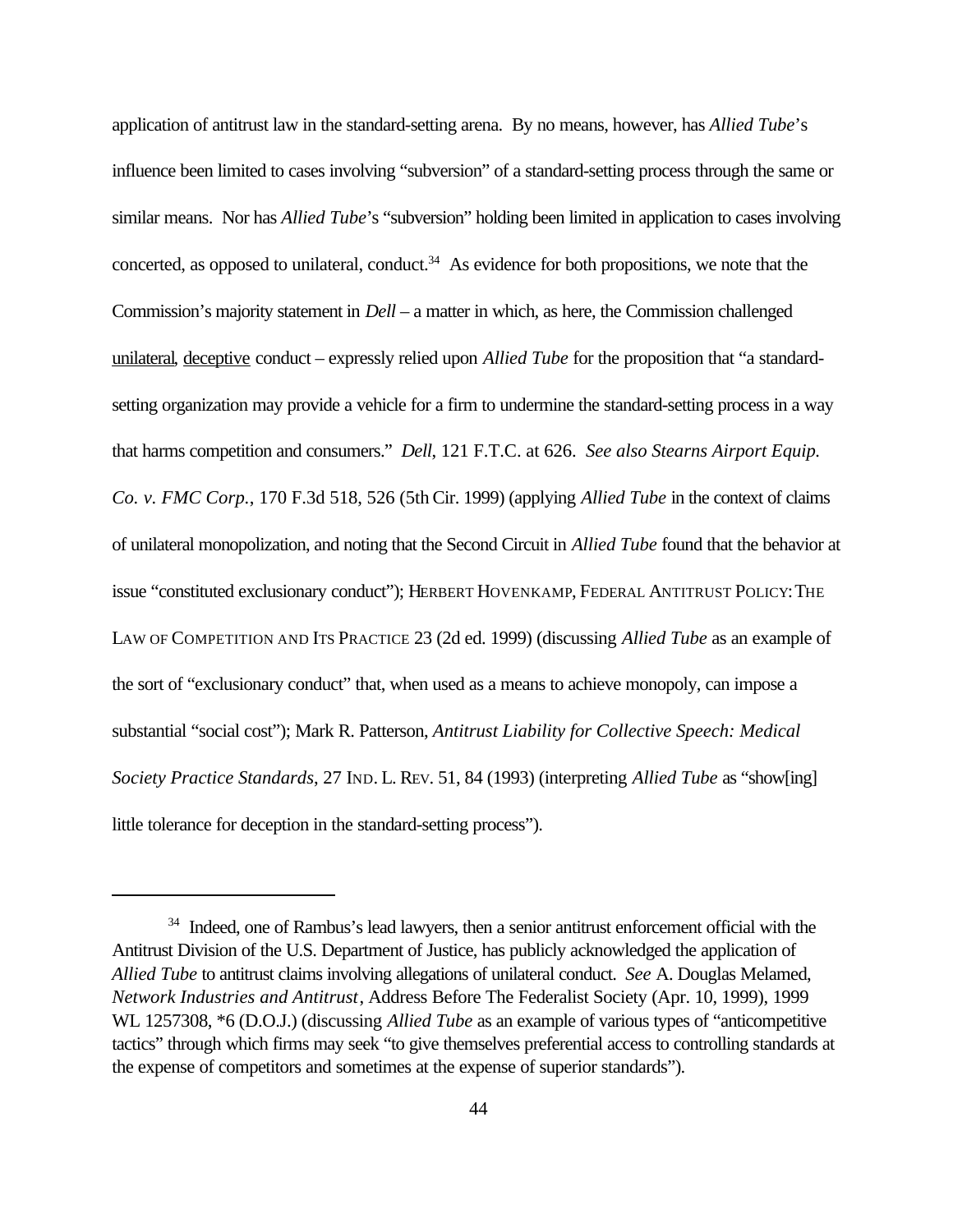**II. The Federal Circuit's Split Decision in** *Infineon* **Contradicts Many of Rambus's Arguments and, Unless Vacated** *En Banc***, Should Preclude Summary Decision.** 

One of the principal themes of Rambus's summary decision motion is the suggestion that

Complaint Counsel's arguments in this case are somehow at odds with "the contrary holding of the

Federal Circuit" in *Rambus v. Infineon*. Rambus Mem. at 1. Of course, when Rambus speaks of the

"Federal Circuit's" decision, it is principally referring to the two-judge majority opinion in that case –

authored by Judge Rader and joined by Judge Bryson – as opposed to the articulate dissent authored by

Judge Prost. Complaint Counsel has not previously had the opportunity to comment, in any detail, on

the Federal Circuit's recent split decision in the *Infineon* case, and its relevance to the issues being

litigated in this case. In doing so now, we wish to make the following overriding points:

- (1) the Federal Circuit's decision in *Rambus v. Infineon* is of limited relevance here given significant differences in the substantive legal claims, standards of proof, and factual records that are at issue here as compared to what was at issue in the April-May 2001 patent and fraud trial that is the subject of the Federal Circuit's appellate rulings;
- (2) though Rambus, through its motion for summary decision, seeks to convey the impression that the Federal Circuit majority opinion in *Infineon* is wholly favorable to Rambus's positions in this litigation, this plainly is not true; indeed, much of Rambus's motion is dedicated to making arguments that are squarely at odds with the holdings of the Federal Circuit majority;
- (3) the fact that Rambus, in its motion, finds it necessary to argue against the holdings of the Federal Circuit majority merely underscores the self-evident truth that Rambus's motion raises numerous disputes of material fact;
- (4) to the extent the Federal Circuit majority's opinion is predicated upon fact findings that contradict Rambus's summary decision arguments, this not only argues in favor of denying Rambus's motion due to fact disputes; it also suggests that Rambus should be barred from relitigating those fact issues on grounds of equitable estoppel – that is, unless the opinion of the *Infineon* majority is vacated in response to the pending motion for *en banc* reconsideration; and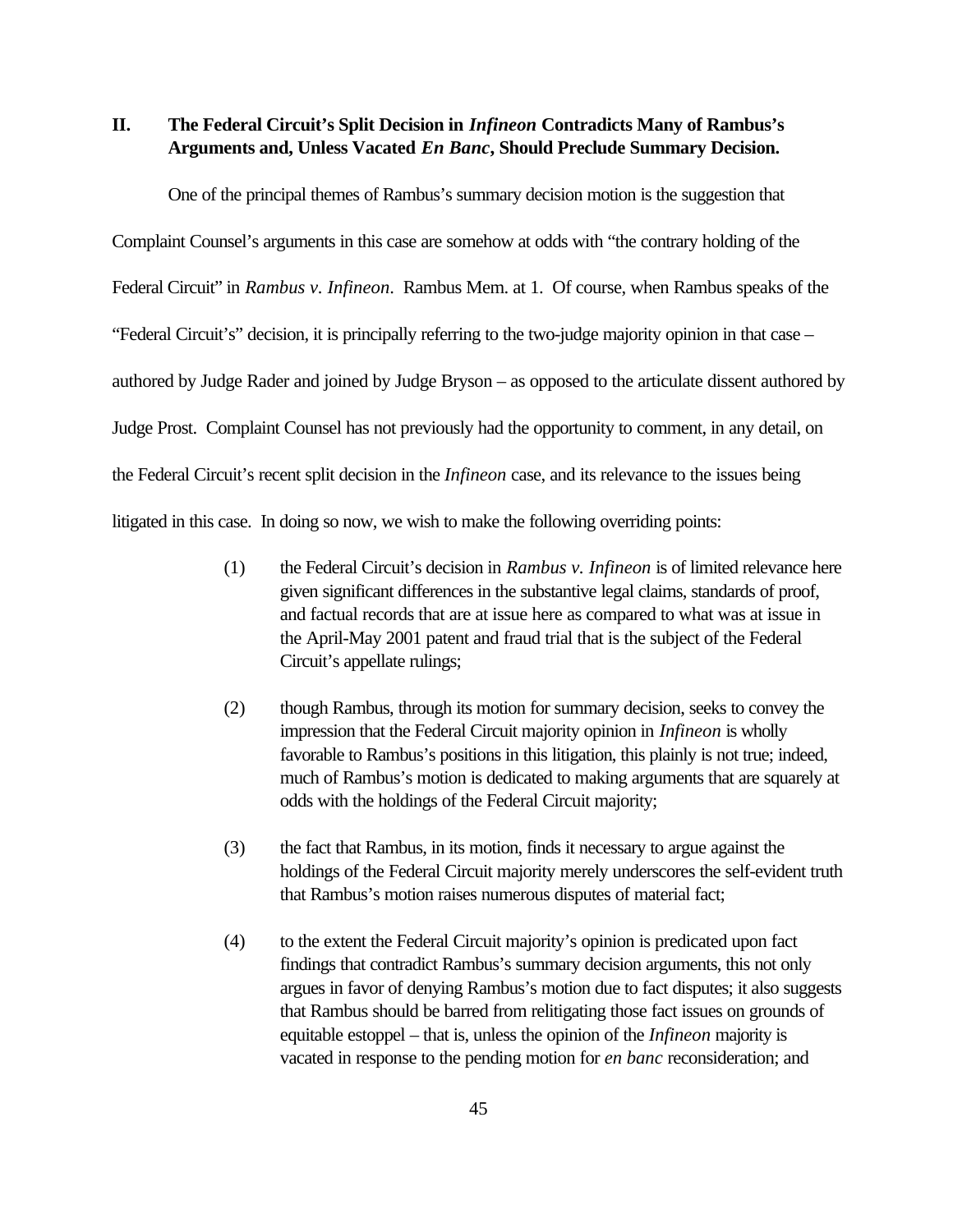finally

(5) to the extent Your Honor gives any consideration to the Federal Circuit majority opinion – as urged by Rambus – we ask that Your Honor also take account of the views expressed by the dissent, as well as the views expressed in Infineon's pending petition for *en banc* review and the three *amicus* briefs that have been submitted in support of that petition.

Given space constraints, we will comment further here on only a few of these points.

# **A. Rambus's Summary Decision Arguments Conflict With Many Aspects of the Federal Circuit Majority Opinion in the** *Infineon* **Case.**

It goes without saying that Rambus's arguments in support of summary decision are contradicted

by the jury's verdict in *Infineon*, the district court's post-trial rulings in that case, and the views

expressed by Judge Prost, in her strong dissent from the Federal Circuit's majority opinion. What may

come as more of a surprise, however, is that Rambus's summary decision arguments directly contradict

various aspects of the Federal Circuit majority decision as well. The discussion below draws attention

to a number of the more significant contradictions.<sup>35</sup>

# **1. Rambus's Motion Contradicts the Federal Circuit Majority on the Question of Whether JEDEC's Rules Impose a Mandatory Patent Disclosure Duty.**

A significant portion of Rambus's motion is dedicated to casting doubt on whether JEDEC's rules in fact impose any "obligation or duty . . . on JEDEC members to disclose patents or patent applications." Rambus Mem. at 19 (emphasis in original). Rambus seeks through its motion to persuade

<sup>&</sup>lt;sup>35</sup> As noted above, the Federal Circuit majority concluded that Rambus's conduct, while technically not in violation of JEDEC's rules, was nonetheless sufficiently at odds with the purposes and spirit of the rules as to be unethical. *See supra* n.7. This provides, in itself, a sufficient predicate for antitrust liability under the controlling legal authorities addressed in this memorandum.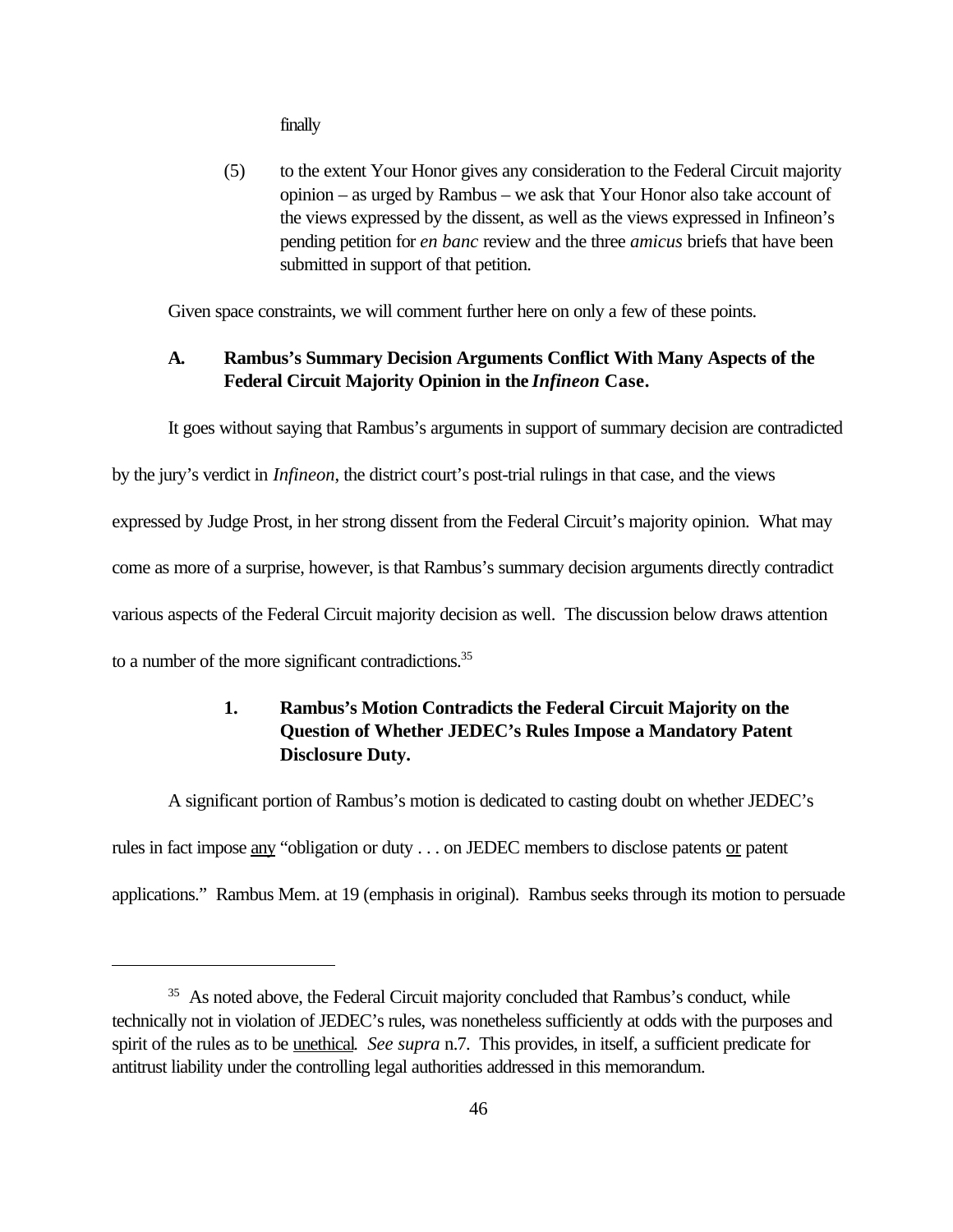Your Honor that JEDEC's rules established no mandatory duty to disclose whatsoever, either with regard to issued patents or patent applications. *See id.* at 21 (suggesting that JEDEC's rules "did not expressly require any disclosures of any kind" (emphasis added). By advancing such an extreme argument, Rambus has taken a position at odds with the unanimous views of the *Infineon* jury, the *Infineon* trial judge, the Federal Circuit dissent in *Infineon*, and the Federal Circuit majority. That is, Rambus's motion seeks to protest an issue that all of these diverse factfinders in the *Infineon* suit actually agreed on.

The *Infineon* trial court, in upholding the jury's fraud verdict against Rambus, confirmed "the existence of a duty to disclose at JEDEC." *Rambus Inc. v. Infineon Technologies AG*, 164 F. Supp. 2d 743, 752 (E.D. Va. 2001) (emphasis added). The Federal Circuit dissent concludes, without reservation and in accord with the *Infineon* trial court, that JEDEC's rules establish a "duty of disclosure required by all members of JEDEC." *Rambus Inc. v. Infineon Technologies AG*, 318 F.3d 1081, 1110 (Fed. Cir. 2003) (emphasis added). The Federal Circuit majority, although it comes to the conclusion differently, ultimately concurs in these views. According to the *Infineon* majority, such an obligation cannot be discerned from the language of JEDEC's rules alone. "Nevertheless," the majority concludes, because "JEDEC members treated the language " of JEDEC's rules "as imposing a disclosure duty, this court likewise treats this language as imposing a disclosure duty." *Id.* at 1098 (emphasis added). Thus, through its motion for summary decision, Rambus has taken a stance that pits it not only against the Commission's allegations in this case, and an overwhelming body of contrary evidence, but also every reviewer of the relevant facts in the *Infineon* case. Put simply, no one – not even the Federal Circuit majority – agrees with Rambus's extreme and unsupported claim that, under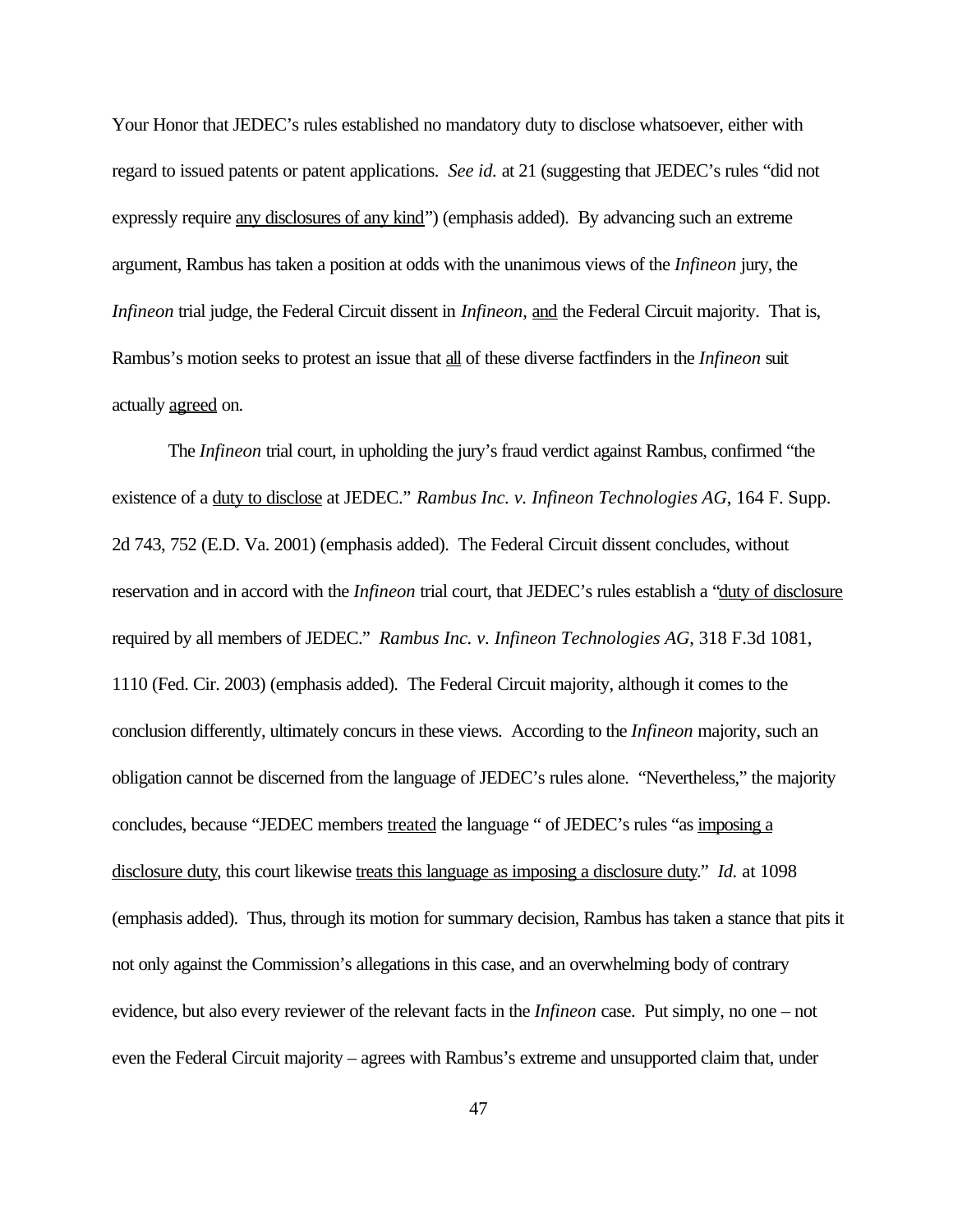JEDEC's rules, disclosure of patents was "was merely voluntary." Rambus Mem. at 4 (emphasis added).

### **2. Rambus's Motion Contradicts the Federal Circuit Majority on the Question of Whether JEDEC's Members Understood the Organization's Rules to Impose a Mandatory Disclosure Duty.**

Rambus does not stop at denying the existence of a mandatory disclosure rule. Rambus further claims that JEDEC's members and the leadership of JEDEC "understood" that there was no mandatory disclosure. In Rambus's words, while "JEDEC members and the JEDEC leadership may have understood the JEDEC patent policy as encouraging member companies to disclose their intellectual property, they did not understand that policy to require disclosure of intellectual property." Rambus Mem. at 23 (emphasis in original). *See also id.* at 26 (suggesting that JEDEC members "believed that disclosure of patents and, in particular, patent applications was voluntary rather than mandatory") (emphasis added); *id.* at 29 (arguing that "JEDEC members and the JEDEC leadership understood . . . that members were encouraged, but not required, to make a 'voluntary' disclosure of their intellectual property in certain circumstances") (emphasis added); *id.* at 29 n.12 (arguing that "members did not act as if such disclosures were mandatory"). Again, in making these contentions, Rambus has placed itself at odds with the unanimous views of the jury, trial court, and both appellate opinions in the *Infineon* litigation.

In upholding the jury's fraud verdict against Rambus, the *Infineon* trial court repeatedly confirmed that "it was very clear to the membership that disclosure of applicable patents and patent applications was a requirement." 164 F. Supp. 2d at 751 (emphasis added). *See also id.* at 752 ("all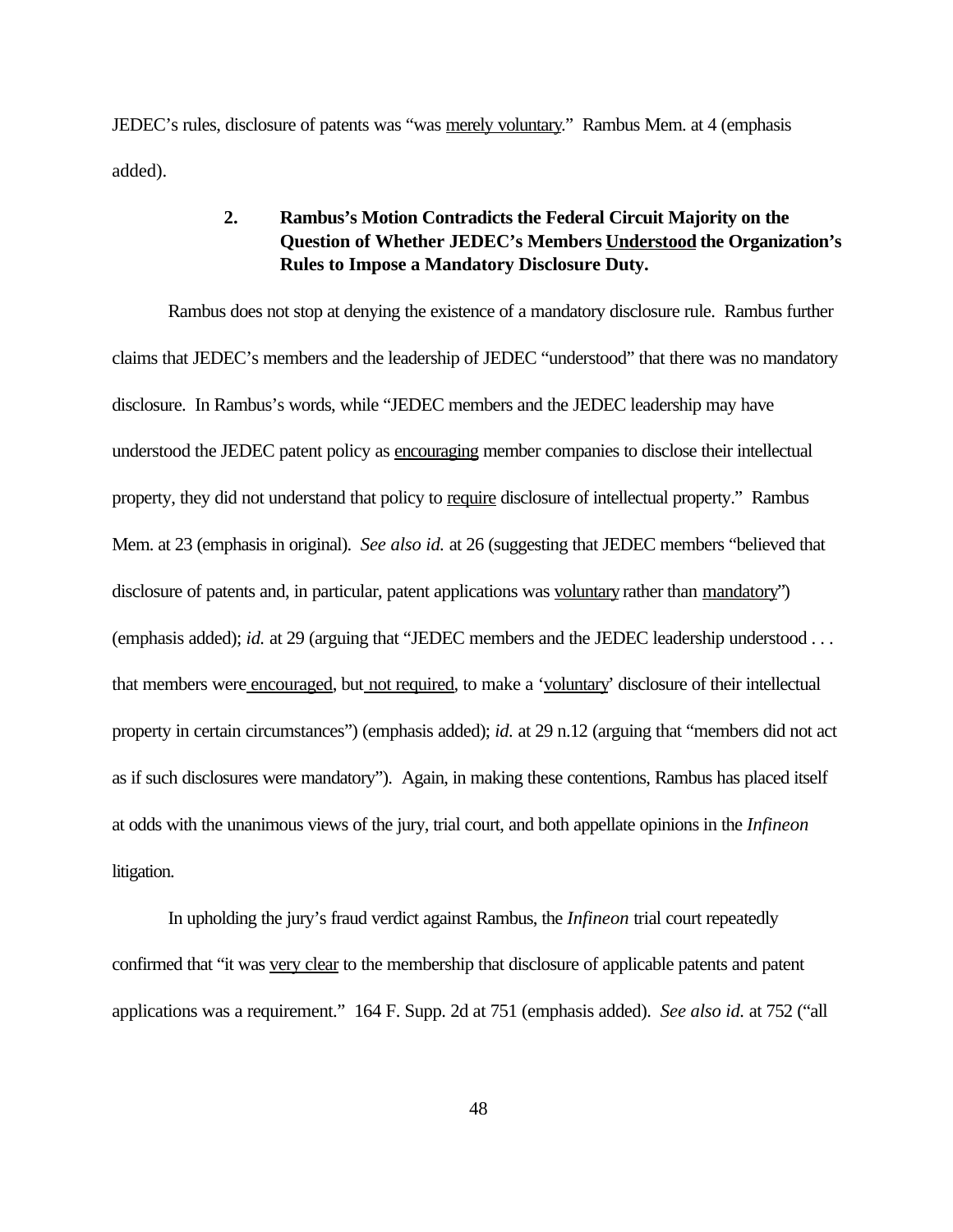members . . . had a known duty to disclose") (emphasis added).<sup>36</sup> The Federal Circuit dissent concurs in this view, *see Infineon*, 318 F.3d at 1111 ("the members of JEDEC understood the JEDEC policy to require that is members disclose patents and pending patent applications") (emphasis added), as does the Federal Circuit majority. Indeed, as noted above, in concluding that JEDEC's rules should be treated "as imposing a disclosure duty," the Federal Circuit majority placed particular emphasis on the manner in which JEDEC's members understood and applied the organization's rules. Because JEDEC members "treated" the rules "as imposing a disclosure duty," the majority concluded that it "likewise" must interpret JEDEC's rules to "impos[e] a disclosure duty." *Id.* at 1098 (emphasis added).

Thus, Rambus stands alone in making the extreme claim that "JEDEC members . . . did not understand" JEDEC's rules "to require disclosure of intellectual property." Rambus Mem. at 23 (emphasis in original).

## **3. Rambus's Motion Contradicts the Federal Circuit Majority on the Question of Whether the JEDEC Disclosure Duty Extends to Patent Applications as Well as Issued Patents.**

In addition to arguing that JEDEC's policies "did not expressly require any disclosures of any kind," Rambus Mem. at 21, Rambus makes the somewhat less extreme argument that JEDEC's rules, while they may have required disclosure of relevant patents, "did not require disclosure of pending patent applications." Rambus Mem. at 21 (emphasis added). Less extreme though it may be, this argument

<sup>36</sup> In fact, Judge Payne concluded that "Rambus officials themselves understood that it was JEDEC's practice to require disclosure of [patents and] pending patent applications." *Id.* at 752 (emphasis added).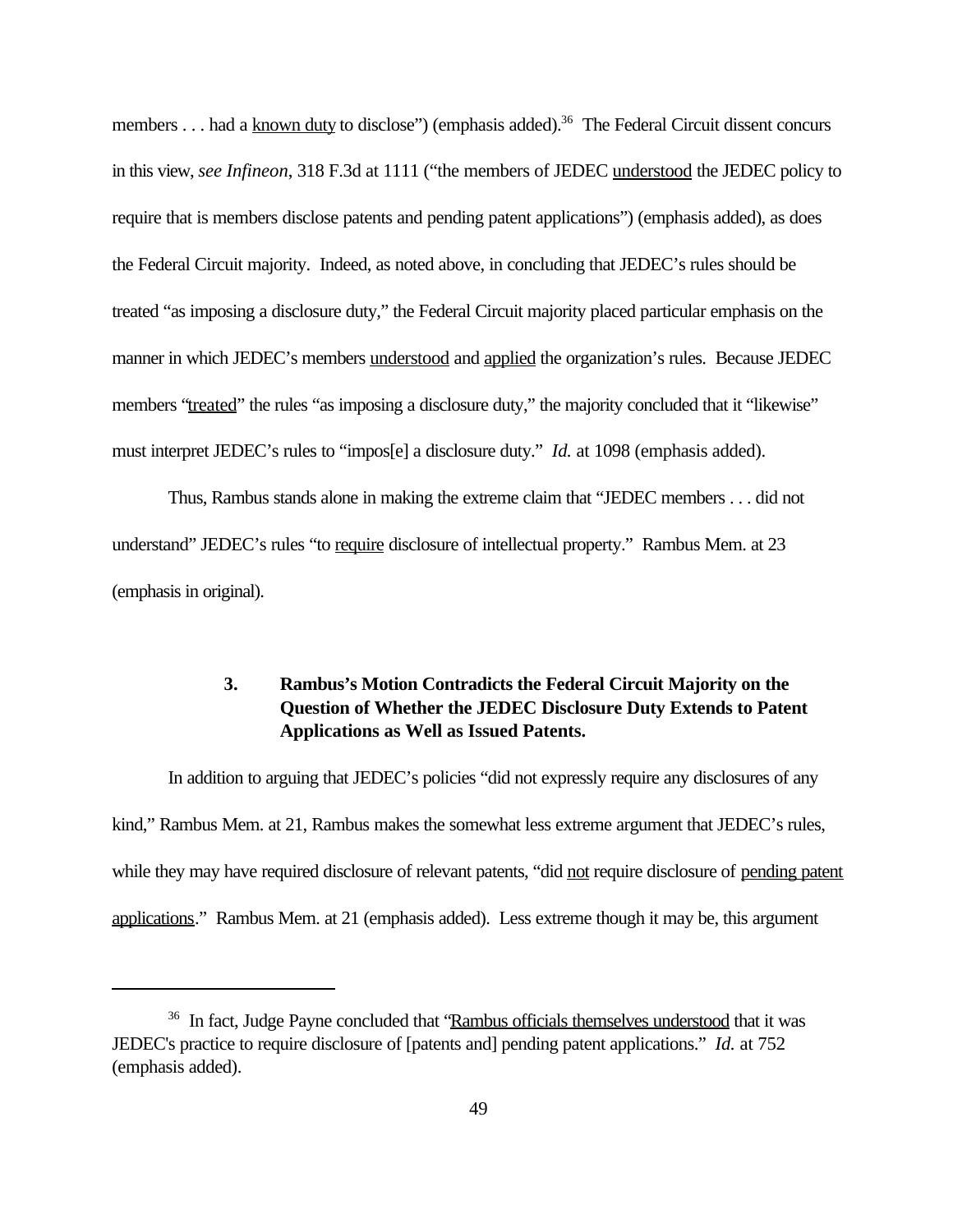finds no substantial support in the record and stands in direct conflict with the consistent conclusions of the *Infineon* jury, trial court, and both appellate opinions.

 The *Infineon* trial court, in denying Rambus's post-trial motion for judgment as a matter of law ("JMOL"), concluded "on the basis of clear and convincing evidence, that . . . all [JEDEC] members, at all times here pertinent, had a known duty to disclose patent applications," as well as issued patents. 164 F. Supp. 2d at 751 (emphasis added). The Federal Circuit dissent plainly concurred with this conclusion: "Documents and witness testimony show that the members of JEDEC understood the JEDEC policy to require that its members disclose patents and pending patent applications that might be involved in the standard setting process." *Infineon*, 318 F.3d at 1111 (emphasis added). On the question of whether pending patent applications as well as patents are encompassed by the JEDEC disclosure duty, the Federal Circuit majority does not part company with the dissent or the *Infineon* trial court. According to the majority, "At least by 1993, the EIA/JEDEC patent policy required members to disclose patents and patent applications 'related to' the standardization work of the committees." *Id.* at 1085 (emphasis added). *See also id.* at 1097 (noting that JEDEC Manual JEP 21-I, published in October 1993, "included a policy revision expressly adding 'patent applications' to the policy language") (emphasis added).

Yet again, Rambus stands alone in arguing that JEDEC's rules "did not require disclosure of pending patent applications." Rambus Mem. at 21 (emphasis added).

### **4. Rambus's Motion Contradicts Federal Circuit Majority on the Question of Whether JEDEC's Rules Require Disclosure of All Patents and Applications That "Relate to" JEDEC's Work.**

Turning from the question of whether there was a disclosure duty to the issue of how broadly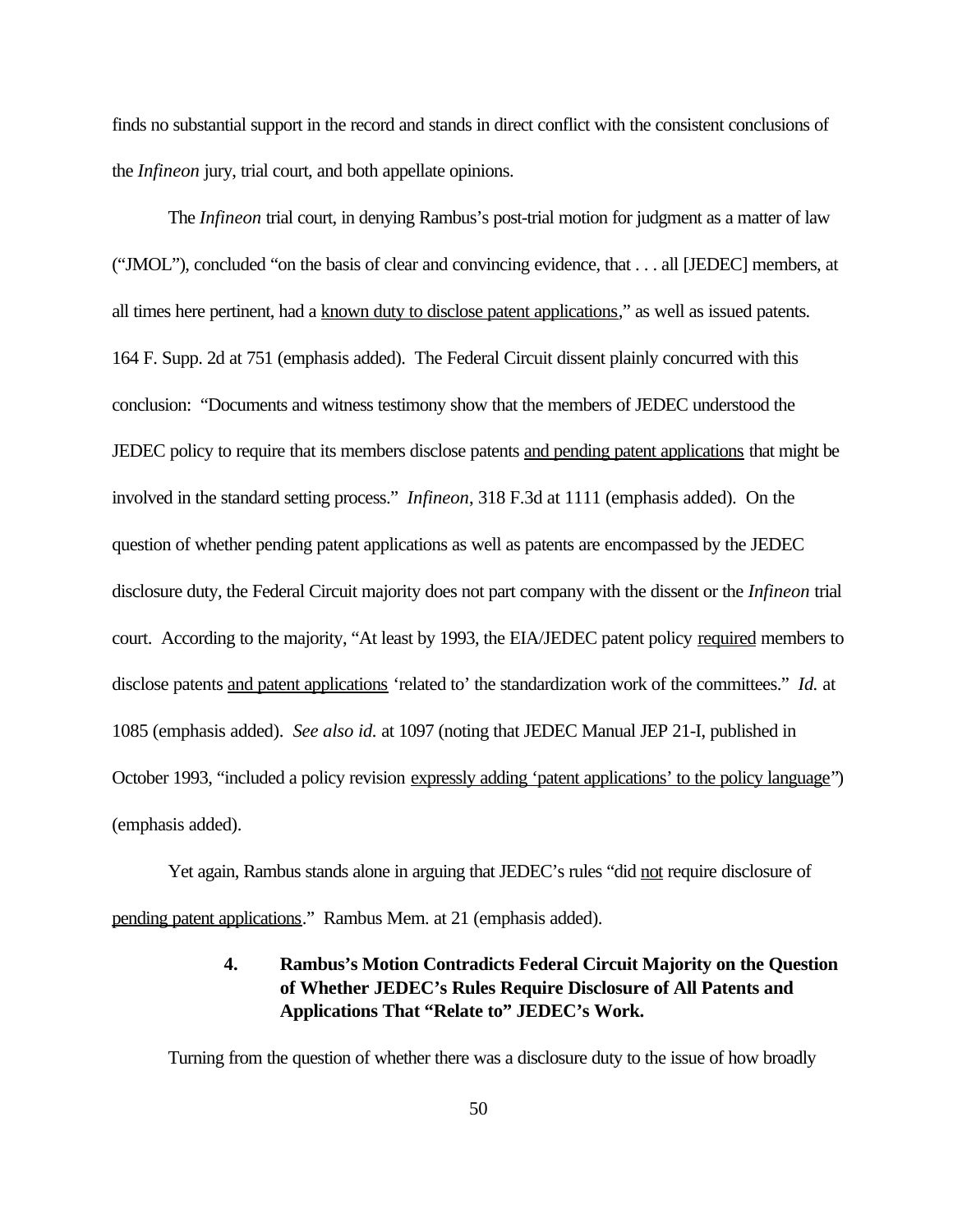such a duty applied, in its motion Rambus contends that "there is nothing in either the written policies or the actual practices of JEDEC's members to support" a requirement that "any patent or patent application that relates to a proposed JEDEC standard" must be disclosed. *Id.* at 29 (emphasis added). *See also id.* at 10 ("Rambus strongly disputes" the proposition that "JEDEC required members to disclose all patents and patent applications that . . . 'related to' the work of the relevant JEDEC committee") (emphasis added). In taking this position, Rambus once again distinguishes itself from the views of the Federal Circuit majority, the Federal Circuit dissent, the *Infineon* trial court, and the *Infineon* jury.

As already noted, the *Infineon* trial court concluded that all JEDEC members, at all pertinent times, "had a known duty to disclose patent applications that related to the SDRAM standard-setting effort." 164 F.Supp.2d at 752 (emphasis added). *See also id.* at 748 ("JEDEC policy required members to disclose patents and patent applications that related to JEDEC's standard- setting work."). Echoing the language of the Commission' Complaint and the literal words of JEDEC's JEP 21-I Manual (adopted in October 1993), Judge Prost, in her dissenting opinion, similarly concludes that JEDEC's rules require members to "disclose patents and pending patent applications that might be involved in the standard setting process." *Infineon*, 318 F.3d at 1110 (emphasis added).<sup>37</sup> The Federal Circuit majority – using language closely tracking the trial court's ruling, but also consistent with the dissent –

<sup>&</sup>lt;sup>37</sup> *Compare* Complaint, ¶ 79 (describing the "basic disclosure duty applicable to all JEDEC members" as a "duty to disclose the existence of any patents or pending patent applications it knew or believed 'might be involved in' the standard-setting work that JEDEC was undertaking") (emphasis added), *with*, JEDEC Manual of Organization and Procedure JEP21-I, ¶ 9.3.1 (referring to "the obligation of all participants to inform the meeting of any knowledge they may have of any patents, or pending patents, that might be involved in the work they are undertaking.") (emphasis added).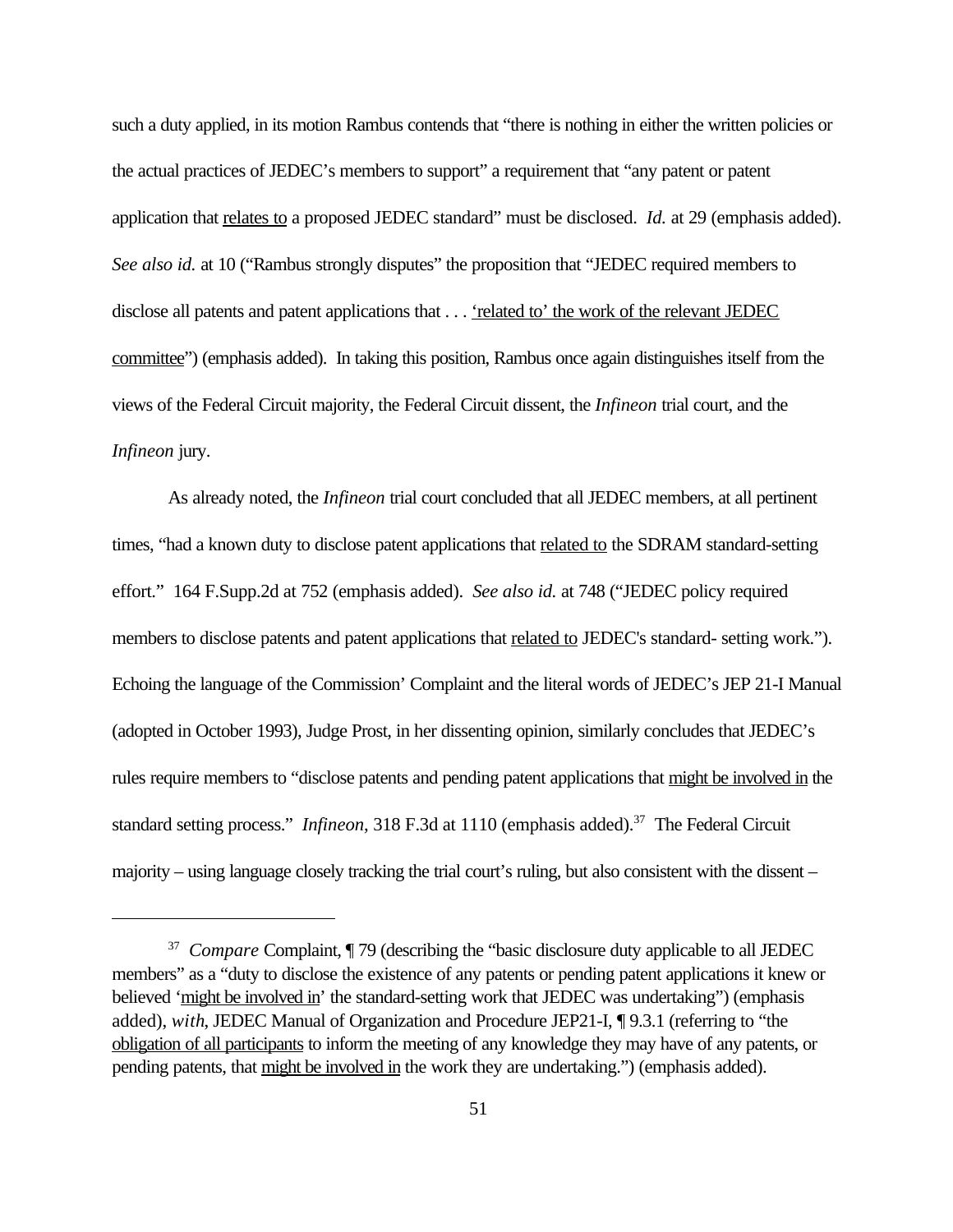likewise concludes that, "[a]t least by 1993, the EIA/JEDEC patent policy required members to disclose patents and patent applications 'related to' the standardization work of the committees." *Id.* at 1085 (emphasis added). While the majority acknowledges that "the JEDEC policy does not use the language 'related to,'" it notes that "the parties consistently agree" with this interpretation of what "the JEDEC policy language requires." *Id.* (emphasis added).

Thus, Rambus's strong denial that there is any rule within JEDEC requiring disclosure of patents or patent applications that "relate to" the organization's standardization work contradicts the views of the trial court and both Federal Circuit opinions in the *Infineon* case. In fact, given the *Infineon* majority's observation that Rambus and Infineon "consistently agree[d]" with this interpretation of what "the JEDEC policy language requires," it would appear that Rambus's current position on this issue conflicts with the position that Rambus itself took before the Federal Circuit. *Id.*

## **5. Rambus's Motion Contradicts the Federal Circuit Majority on the Question of Whether JEDEC's Disclosure Rules Applied to All Members, Including Rambus.**

Finally, beyond denying the existence of JEDEC's patent disclosure policy – and the fact that, at least by 1993, it "required members to disclose patents and patent applications 'related to'" JEDEC's "standardization work," *Infineon*, 318 F.3d at 1085 (emphasis added) – Rambus's motion also seems to contest that the policy applied to Rambus at all. That is, by contending "there is no evidence that Rambus," "while it was a JEDEC member," "was provided with a copy" of any JEDEC Manual describing such a patent disclosure rule, Rambus suggests that it was somehow not under any obligation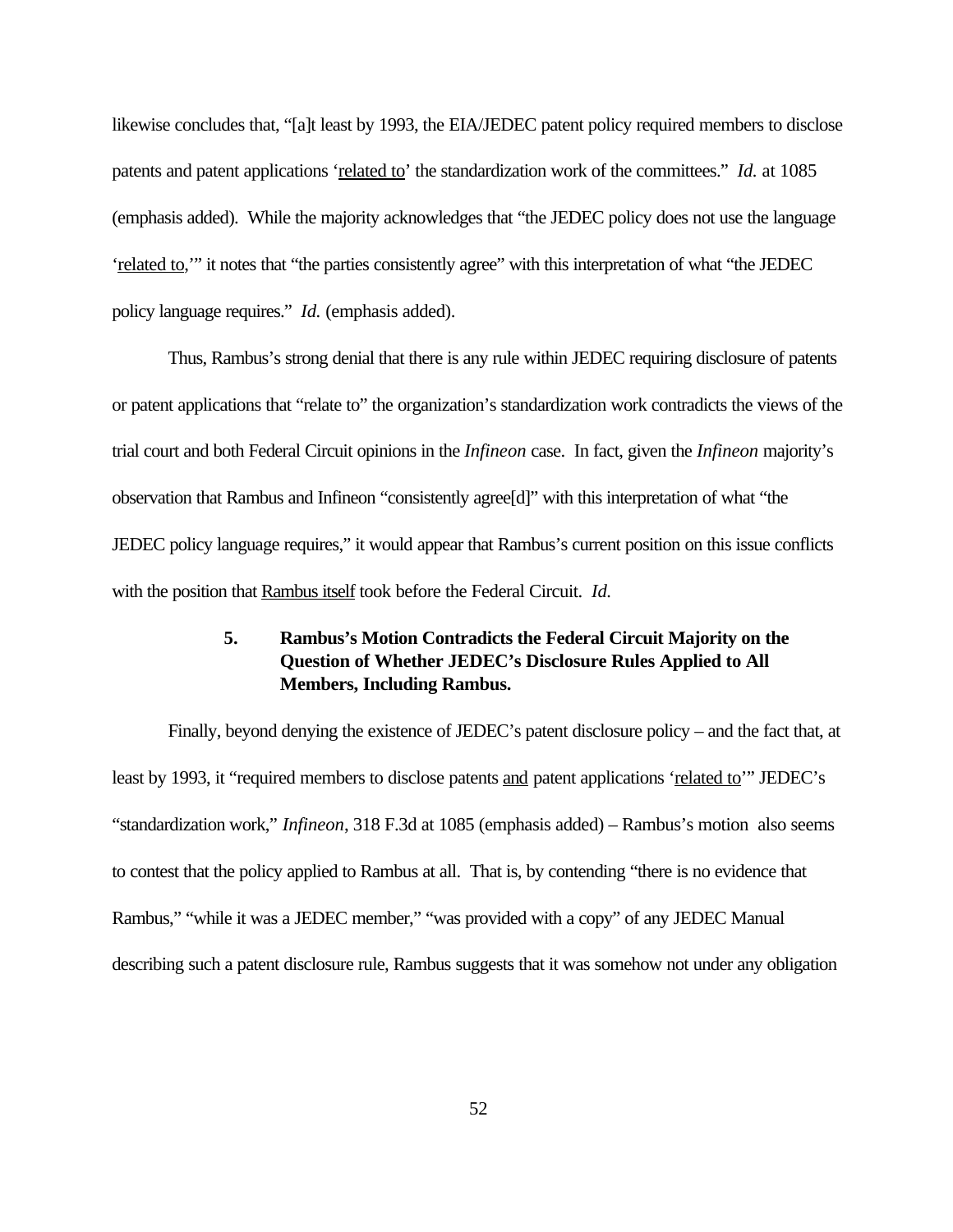to comply with JEDEC's policy. Rambus Mem. at 22.<sup>38</sup> This is yet another instance in which Rambus's summary decision arguments directly conflict with the unanimous views of the *Infineon* jury, the *Infineon* trial judge, the Federal Circuit dissent in *Infineon*, and the Federal Circuit majority, and with Rambus's own prior positions in the *Infineon* litigation.

The *Infineon* trial court could not have been clearer on this point. In fact, the court commenced its analysis of Rambus's JMOL by observing that "Rambus acknowledges . . . it had a duty to disclose any issued patents while it was a member of JEDEC and participated in JEDEC's standard-setting process." 164 F.Supp.2d at 751 (emphasis added). The only "dispute at trial," the court explained, "was whether patent applications were required to be disclosed." *Id.* (emphasis in original). The court then proceeded to conclude that Rambus's acknowledged duty to disclose extended not only to patents, but to patent applications as well. *See id.* at 752 (concluding that "all members" of JEDEC, including Rambus, "had a known duty to disclose patent applications that related to the SDRAM standard-setting effort") (emphasis added). The Federal Circuit dissent certainly agreed that Rambus was subject to the same disclosure duty that applied to all Rambus members, as did the Federal Circuit majority. *See Infineon*, 318 F.3d at 1100 (referring to "Rambus's duty to disclose") (emphasis added); *id.* at 1110 (same).

Thus, like the other arguments highlighted above, Rambus's contention that the JEDEC disclosure rules somehow were not applicable to Rambus is contradicted by the unanimous conclusions of all of the judges (trial and appellate) that reviewed these issues in the context of the *Infineon* litigation.

<sup>38</sup> Rambus's assertion that it never received the JEDEC Manual is flatly wrong. *See* discussion *infra* at page 83.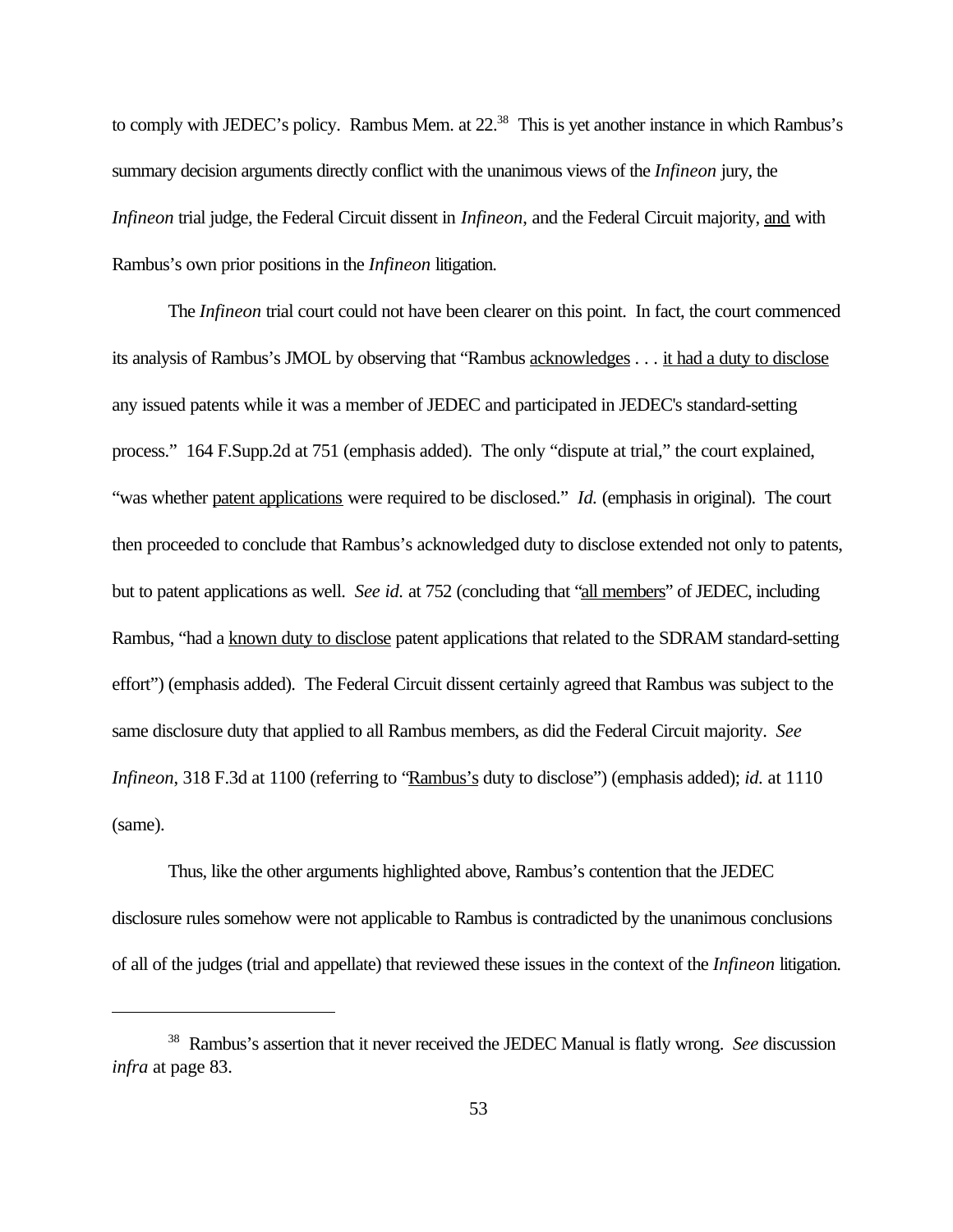Taken together, these various contradictions between Rambus's summary decision arguments and the consensus views of all the various judges that have passed on related issues in the context of the *Infineon* patent and fraud litigation, serve to highlight the extreme nature of Rambus's arguments and, at a minimum, the many factual disputes that Rambus's argument raise.

#### **B. Rambus's Summary Decision Arguments Conflict With Many Aspects of the Federal Circuit Majority Opinion in the** *Infineon* **Case.**

To the extent Your Honor gives any consideration to the rulings of the Federal Circuit majority in the *Infineon* case, Complaint Counsel requests that Your Honor give equal consideration to the views expressed by the dissent, as well as the views expressed in Infineon's pending petition for *en banc* review and the three *amicus* briefs that have been submitted in support of that petition. All of the materials are provided as attachment to this memorandum. *See* Petition for Rehearing and Rehearing *En Banc* of Defendants-Appellees Infineon Technologies AG, et al. **[Tab 46]**; *Amicus Curiae* Brief of JEDEC Solid State Technology Association in Support of Defendants-Appellees' Petition for Rehearing and Rehearing *En Banc* **[Tab 16]**; *Amicus* Brief of Global Platform, Inc., *et al.* in Support of Combined Petition for Panel Rehearing, and Rehearing *En Banc* **[Tab 17]**; Brief of *Amici Curiae* Advanced Micro Devices, Inc., *et al.* in Support of the Petition for Rehearing and Rehearing *En Banc* **[Tab 25]**.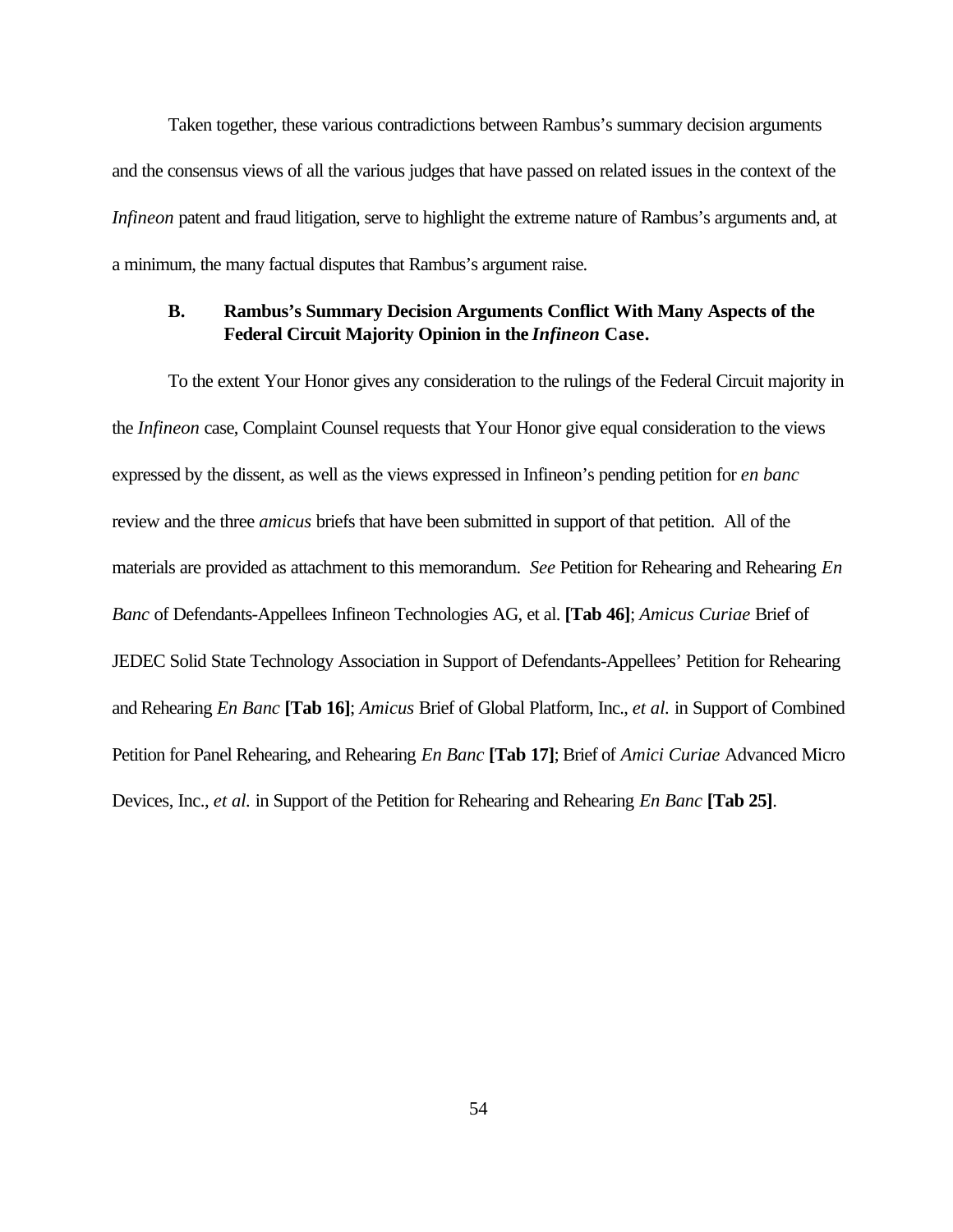**III. Rambus's First Summary Decision Point, Relating to the "Clarity" of JEDEC's Disclosure Rules, Is Invalid as a Matter of Law and Raises Numerous Fact Disputes.** 

Rambus argues that it is entitled to summary decision in its favor because the "vague and indefinite contractual obligations purportedly imposed by the JEDEC patent disclosure policy are [not] a legally sufficient basis on which to premise antitrust liability." Rambus Mem. at 4. This argument, as advanced by Rambus in support of its motion, is without even a colorable basis in law, as discussed below. Moreover, the very facts urged by Rambus as grounds for its motion show that the policy of JEDEC to avoid inclusion of proprietary technology in its standards, and favoring early and meaningful disclosure of patents and patent applications relating to its standard-development work, should have been abundantly clear to any good-faith participant in JEDEC. Only a participant such as Rambus, hoping to skate as close as possible to the edge of the JEDEC rules while undermining the plainly stated purposes of the organization, could complain of a lack of clarity in the JEDEC rules and policies.

#### **A. Rambus Fails to Set Forth Even a Colorable Basis in Law for Its Argument That Lack of Clarity in the JEDEC Rules Would Preclude Antitrust Liability.**

Rambus urges the proposition that antitrust liability cannot be imposed for its conduct because the JEDEC patent policy "was not sufficiently defined, as a matter of law, to form the basis of contractual *or* antitrust liability." Rambus Mem. at 13 (emphasis in original). Rambus's fixation on the clarity of the JEDEC rules fundamentally misapprehends (or distorts) the legal basis of the violation alleged in the Complaint here.

Even full literal compliance with the JEDEC rules, if that could be demonstrated here, would not shield Rambus from antitrust liability. As discussed above, well-established antitrust precedent from the Supreme Court itself recognizes that the private standard-setting process can be "rife with opportunities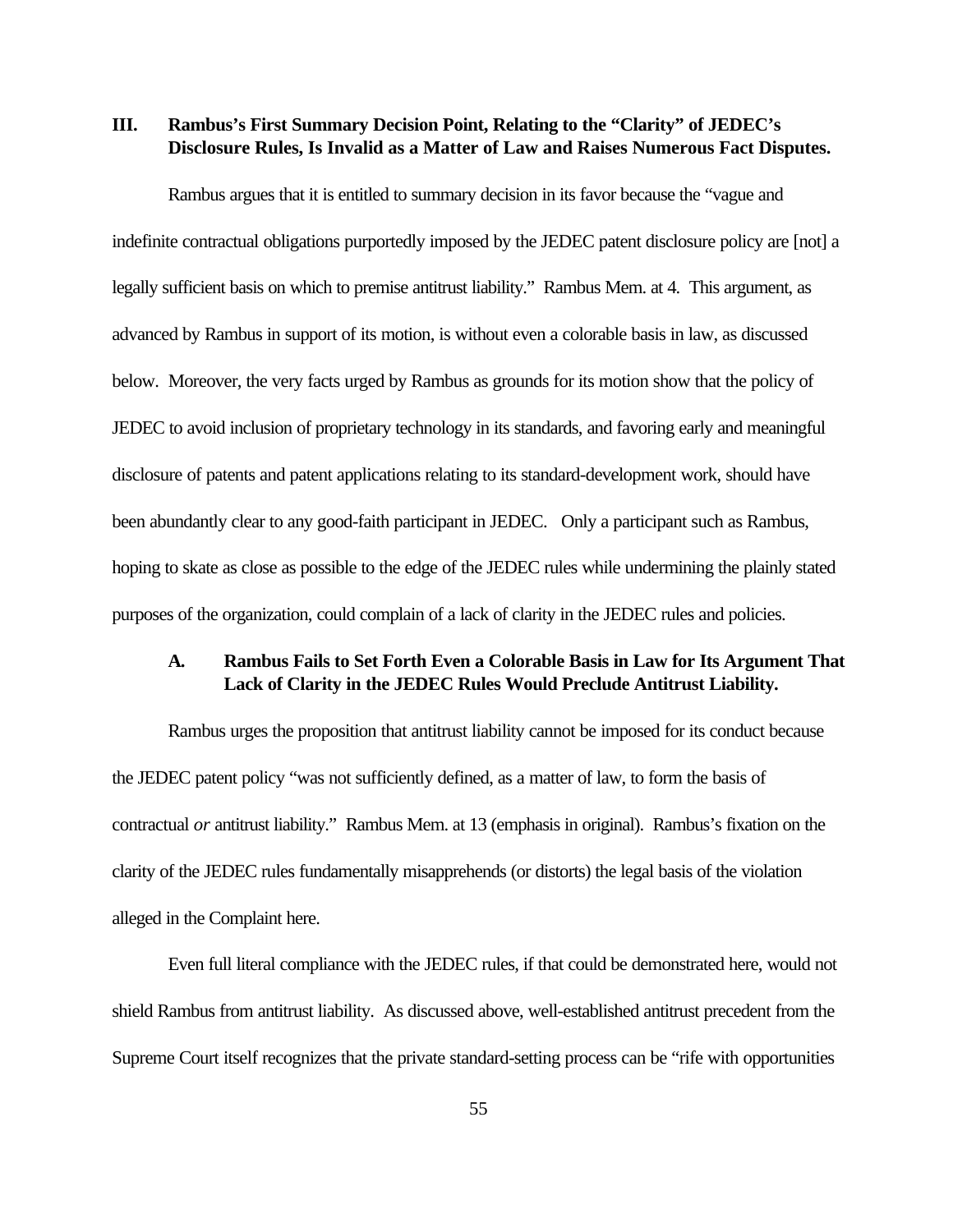for anticompetitive activity," including the risk that members of a standard organization may seek to harm competitors "through manipulation of [the organization's] codes." *American Society of Mechanical Engineers, Inc. v. Hydrolevel Corp.*, 456 U.S. 556, 571 (1982). It is the subversion of the standards process for anticompetitive gain that gives rise to the antitrust offense charged here, whether or not there has been literal compliance with the private rules of the standards organization.

The body of significant antitrust precedent discussed above is nowhere even mentioned in connection with Rambus's motion for summary decision. Moreover, that body of law contradicts fundamentally the legal proposition upon which Rambus seeks summary decision – that is, the notion that a lack of clarity in the JEDEC rules would preclude imposition of antitrust liability against Rambus in this case. What the Supreme Court and Second Circuit made clear in *Allied Tube* is that even full literal compliance with the rules of a standard-setting organization does not preclude antitrust liability, where a defendant has manipulated the purposes and rules of the organization in order to achieve anticompetitive effects in the market as a whole. The clarity of the organization's rules, and the defendant's literal compliance with them, is not dispositive of the issue of antitrust liability.

The cases cited by Rambus in support of its legal argument on this issue are not remotely relevant. Rambus first cites various contract law precedents for the unremarkable proposition that in a suit for breach of contract, a lack of sufficient definiteness may preclude enforcement of a contract term. Rambus Mem. at 14-15. But this is not a contract suit. The Complaint issued by the Commission does not seek to vindicate the contract rights of JEDEC members as against Rambus for violation of their mutual undertakings as JEDEC members. The Commission's complaint seeks to remedy the damage that Rambus has done to the marketplace by consciously subverting the JEDEC standard-setting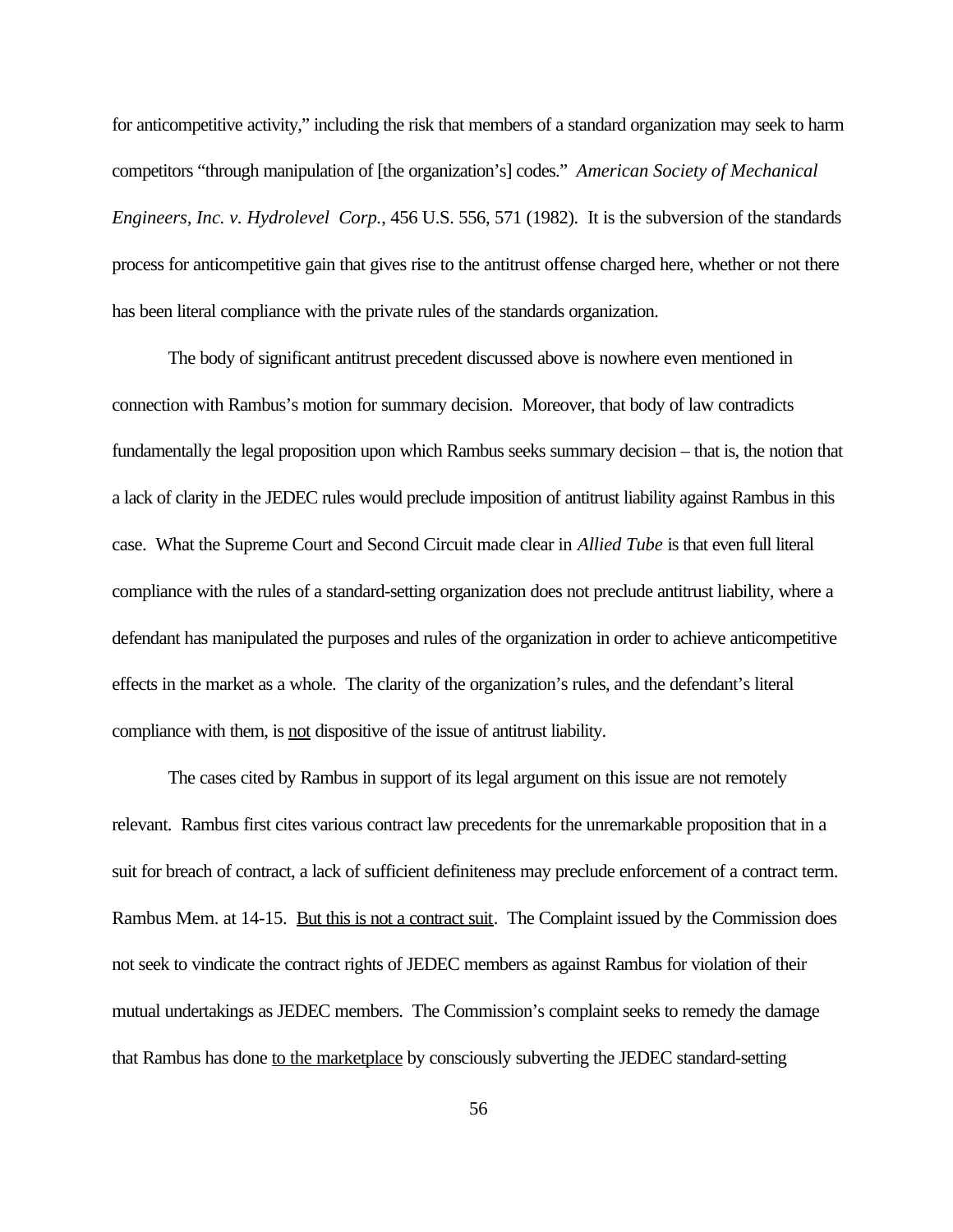process for its own anticompetitive gain.<sup>39</sup>

Neither do any of the antitrust cases cited by Rambus (Rambus Mem. at 15) remotely support the proposition urged by Rambus as the legal grounds for summary decision. None of these cases suggests that a lack of clarity in the rules of a standard-setting organization will preclude the imposition of antitrust liability for abuse of the standard-setting process. Indeed, none of the cases involves abuse of the standard-setting process or an antitrust violation even obliquely similar to the conduct at issue here.<sup>40</sup> To the extent these cases have any relevance here, it is in their discussion of clarity in antitrust rules. The

<sup>40</sup> *Town of Concord v. Boston Edison Co.*, 915 F.2d 17 (1<sup>st</sup> Cir. 1990) (cited Rambus Mem. at 15), was a decision dealing with an alleged anticompetitive "price squeeze" by a regulated utility; then-Circuit Judge Breyer's comment on the need for clarity in antitrust rules was made in passing in connection with the interaction between antitrust law and utilities regulation (*id.* at 22). *Westman Comm'n Co. v. Hobart Int'l, Inc., 796 F.2d 1216 (10<sup>th</sup> Cir. 1986), (cited Rambus Mem.* at 15) was an antitrust case based on the refusal of a manufacturer of kitchen equipment to grant a distributorship and focused on the vertical distribution practices of a single firm. In *USM Corp. v. SPS* Techs., Inc., 694 F.2d 505, 512 (7<sup>th</sup> Cir. 1982) (cited Rambus Mem. at 15), Judge Posner remarked that issues of alleged misuse arising from the terms under which a patent was licensed were to be determined by reference to established antitrust principles. *E.I. DuPont de Nemours & Co. v. FTC,* 729 F.2d 128 (2d Cir. 1984) (cited Rambus Mem. at 15) addressed the question of parallel pricing and terms of competing producers of a gasoline additive.

<sup>&</sup>lt;sup>39</sup> Indeed, courts draw a sharp distinction between contracts cases and those involving antitrust and other statutory violations. In *United States v. Loew's, Inc.*, for example, a tying case involving conditioning the sale of feature films on the purchase of packages containing inferior films, the Supreme Court determined that "the thrust of the antitrust laws cannot be avoided merely by claiming that the otherwise illegal conduct is compelled by contractual obligations. Were it otherwise, the antitrust laws could be nullified. Contractual obligations cannot thus supersede statutory imperatives." 371 U.S. 38, 51 (1962) (emphasis added). Similarly, in a Sherman Act Section 2 case brought against the San Jose Mercury News, the Court heeded plaintiff's request "to admonish the jury that this was an antitrust case, not a contract action." Order Denying Plaintiff's Motion for Judgment as a Matter of Law, or in the Alternative for a New Trial, *High-Technology Careers v. San Jose Mercury News*, 1995 WL 115480, \*4-5 (N.D. Cal. 1994). Likewise, in a case alleging violations of the Securities Exchange Act of 1934, the court ignored defendant's argument that investors received what was promised in its agreements, observing: "But this is not a contract case; this is a securities fraud case." *McCool v. Strata Oil Co.*, 972 F.2d 1452, 1463 (7<sup>th</sup> Cir. 1992).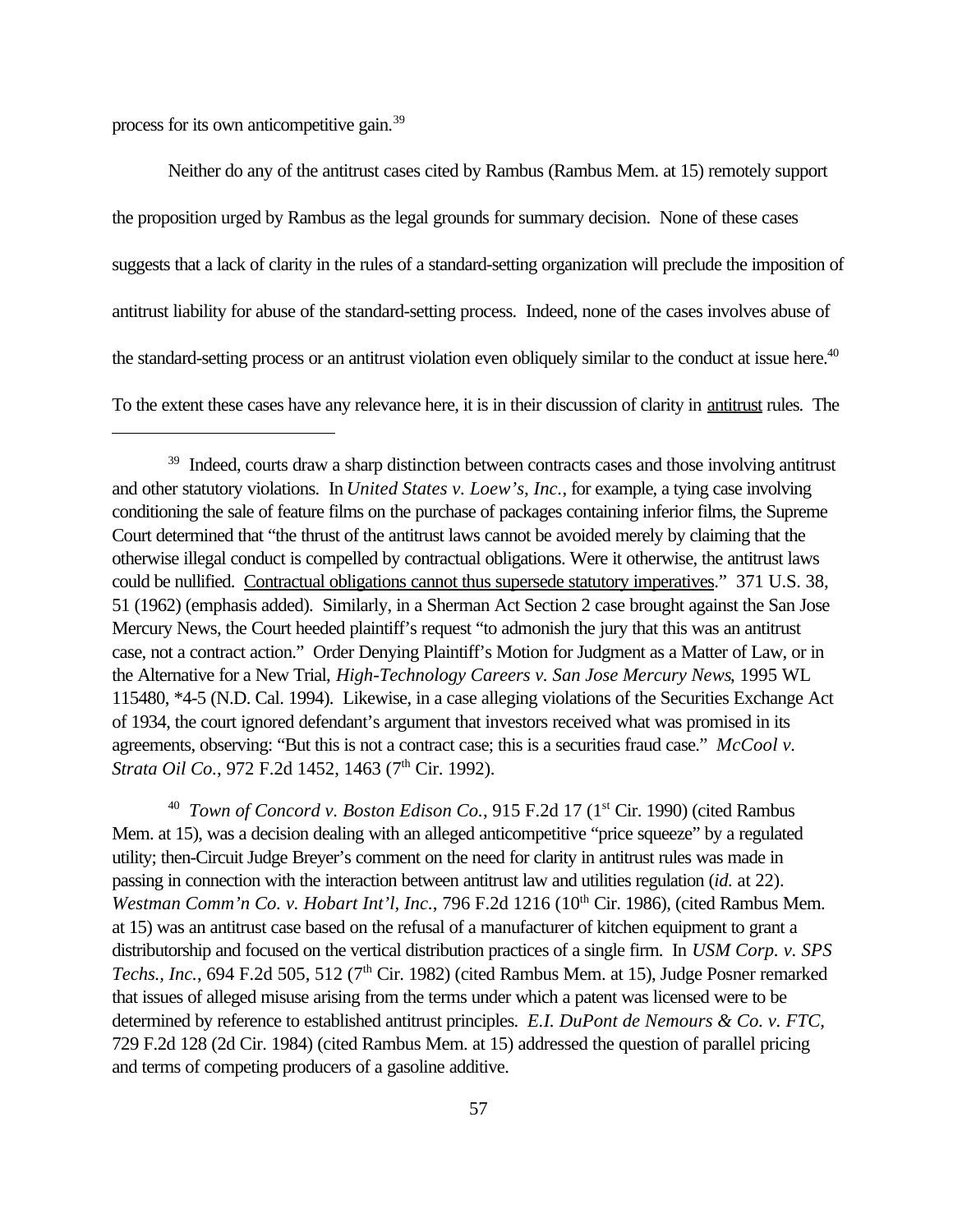clarity of the relevant antitrust rule here – one may not subvert a standard-setting process in order to gain or maintain an unlawful monopoly – is without question. The Supreme Court itself has made this pronouncement. And Rambus has violated this clear antitrust rule. The cases provide no support for Rambus's attempt to convert a supposed lack of clarity in JEDEC's rules into a defense to its antitrust violation. Finally, Rambus's attempt to suggest a constitutional basis for its motion for summary decision, which it relegates to a footnote (Rambus Mem. at  $16$  n.6), also is without merit.<sup>41</sup>

In short, Rambus fails to present even colorable support for the legal proposition upon which it bases its request for summary decision, and ignores directly contrary antitrust precedent from the United

Rambus also argues that there are "serious due process questions" raised by basing liability here on what it believes are vague "contractual" obligations of JEDEC (Rambus Mem. at 16 n.6). The cases cited, however, are Supreme Court precedents setting out the "void-for-vagueness" doctrine relating to the constitutionality of statutes; they contain no suggestion that vagueness in contract terms, or in the rules of private organizations, has any constitutional implication whatever. *Connally v. General Constr. Co.*, 269 U.S. 385 (1926); *Grayned v. City of Rockford*, 408 U.S. 104 (1972); *Roberts v. U.S. Jaycees,* 468 U.S. 609 (1984).

<sup>&</sup>lt;sup>41</sup> Rambus suggests that there are First Amendment-based, heightened procedural standards that apply to this case because the case involves liability "on the basis of speech (including silence)." Rambus Mem. at 16 n.6. A finding of such constitutionally-based procedural requirement would have startling implications for antitrust enforcement, which in virtually every case rests liability in some fashion on speech (or silence) of commercial actors. The only support offered by Rambus for this radical proposition is a "*see generally*"citation to a government *amicus* brief in a pending Supreme Court case. The case involves the question of First Amendment protection for a telemarketer's fraudulent solicitations of charitable contributions. The portion of the brief cited by Rambus in no way supports the proposition urged by Rambus; it is nothing more than a discussion of various states' law of fraud. In fact, the position urged by the government in that brief is that the First Amendment is not implicated by the conduct at issue. Brief of the United States and Federal Trade Commission as *Amici Curiae* in *Ryan v. Telemarketing Associates, Inc.,* S.Ct No. 01-1806 (filed Dec. 2002) at 6 ("The First Amendment does not preclude the government from prohibiting fraud or prosecuting those who intentionally deceive others for monetary gain.") (emphasis added).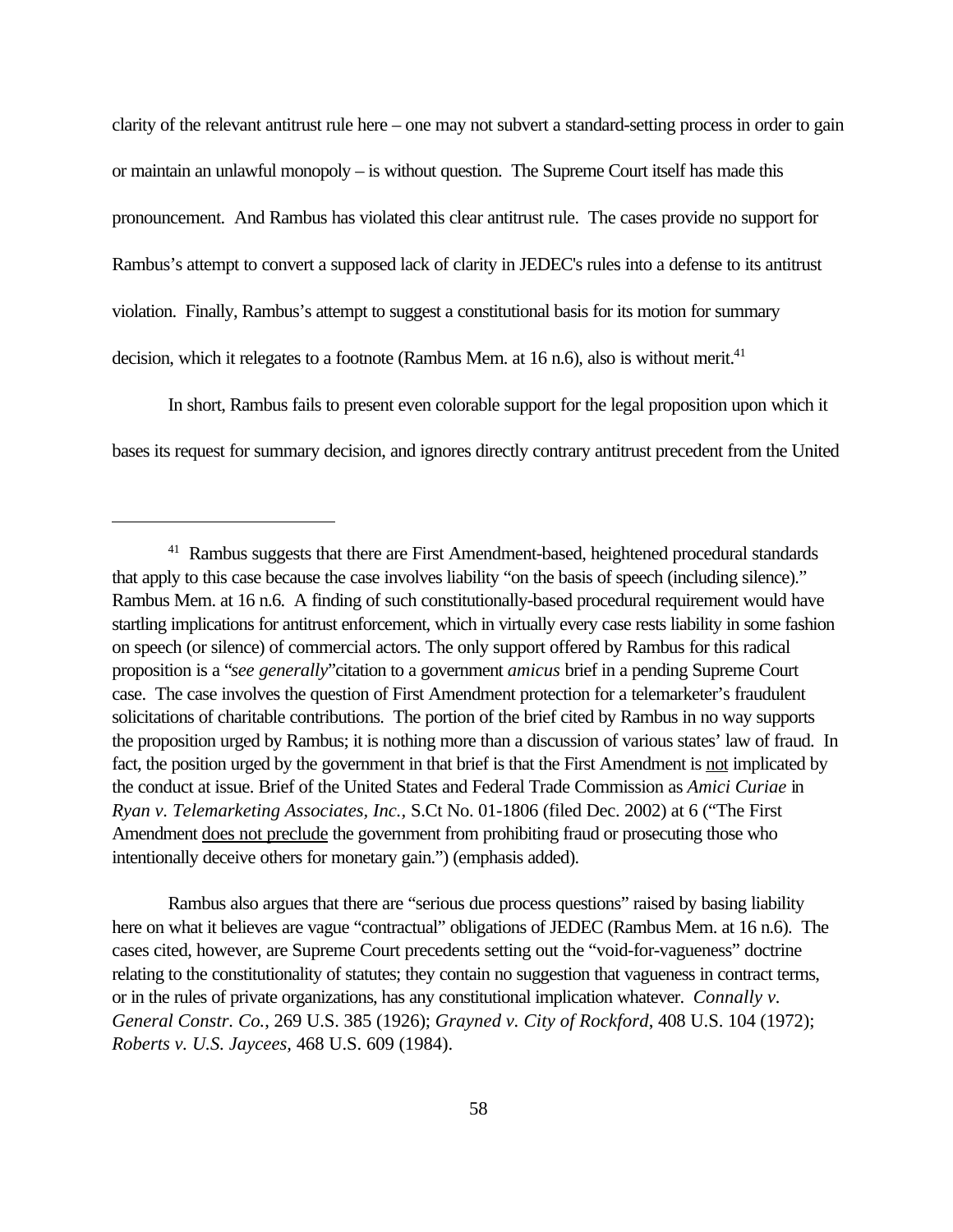States Supreme Court.

#### **B. The Rambus Request for Summary Decision on This Ground Raises Numerous Issues of Disputed Fact.**

As explained above, despite Rambus's best efforts to limit its duties and obligations under the antitrust laws to the narrowest possible reading of the specific requirements of the JEDEC disclosure policy, antitrust liability in this matter does not rest on a strict interpretation of the JEDEC policy. Even if Your Honor were to entertain Rambus's arguments on this point, however, there is a wealth of evidence to establish that JEDEC rules and policies imposed a duty on Rambus to disclose to JEDEC patents and patent applications that might be involved in JEDEC's work. Rambus's contention that the JEDEC disclosure policy was too unclear to impose any duty is refuted by the documentary and testimonial evidence showing the multiple occasions on which members were informed or reminded of their disclosure obligations, by testimony demonstrating the clear and consistent understanding that JEDEC members had of the disclosure policy, and by testimony and documentary evidence demonstrating that Rambus shared other JEDEC members' understanding of the JEDEC disclosure policy.

#### **1. JEDEC Members Were Informed or Reminded of their Obligations Under the JEDEC Disclosure Policy on Multiple Occasions by a Variety of Different Means.**

Rambus seeks to portray this as case involving an alleged violation of a single, technical rule that appears in written form in only one document. This could not be further from the truth. The disclosure obligation at issue in this case is part of a variety of JEDEC rules and policies, including the most basic rules of JEDEC's standardization process. As clearly articulated in the EIA Legal Guides (under which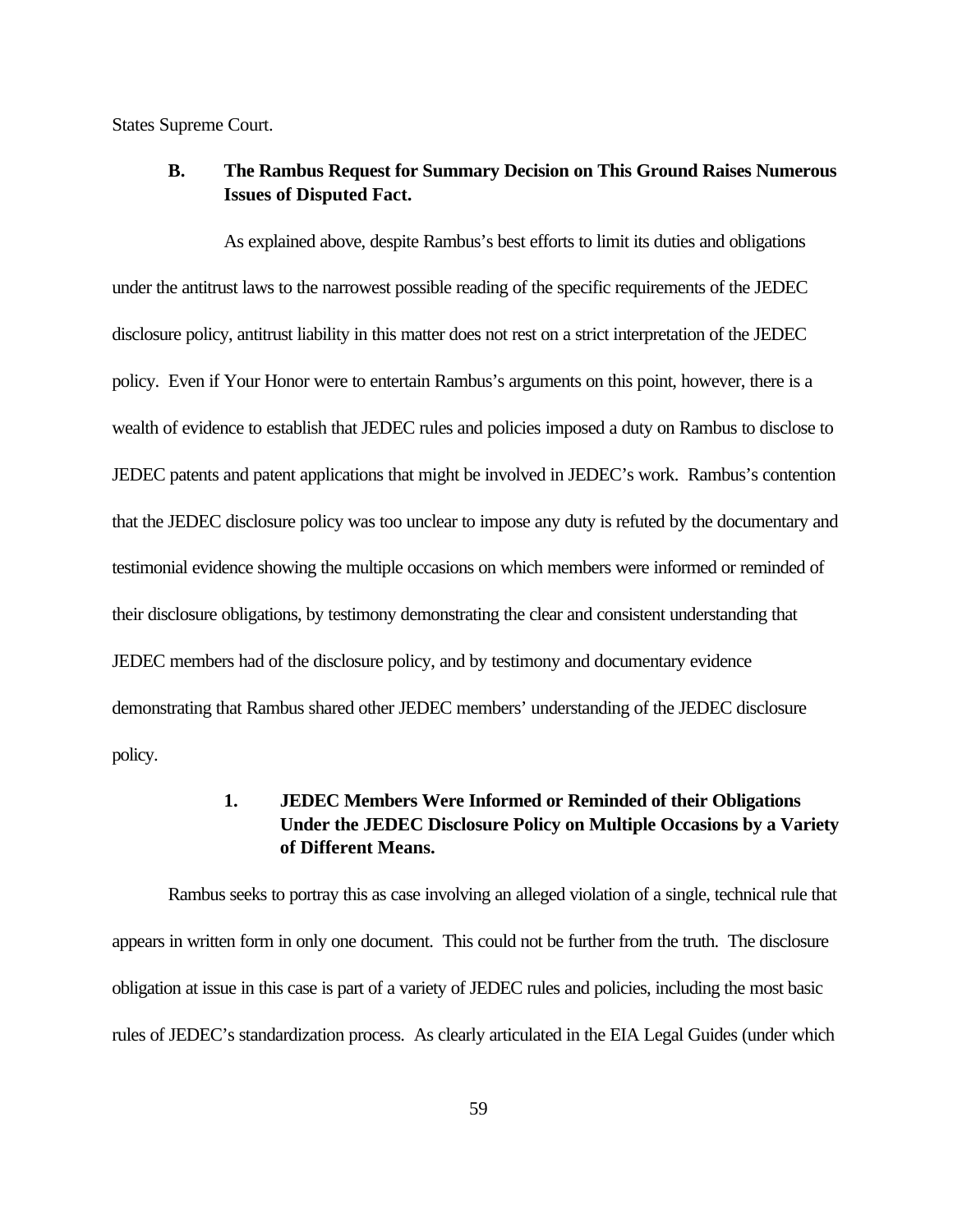all JEDEC standardization programs operate):

All EIA standardization programs shall be conducted in accordance with the following basic rules: (1) They shall be carried on in good faith under policies and procedures which will assure fairness and unrestricted participation . . . (5) They shall not be proposed for or indirectly result in . . . <u>restricting competition</u>, giving a competitive advantage to any manufacturer, excluding competitors from the market.

EIA Legal Guides, March 14, 1983, JEDEC0009277 at 9282 **[Tab 3]** (emphasis supplied).

To ensure that these "basic rules" were observed during its standard-setting work, JEDEC adopted and applied a number of specific provisions. First, JEDEC specifically provided that all of its meetings "shall be conducted within the current edition of EIA legal guides . . . incorporated herein by reference." JEDEC Manual of Organization and Procedure, JEP 21-I ("JEDEC Manual" or "JEP 21- I"), October 1993, JEDEC009323 Sec. 9.1 at 9340 **[Tab 15]**. JEDEC also stated that JEDEC standards "that require the use of patented items should be considered with great care." *Id*. Sec. 9.3 at 9341. In addition, JEDEC's rules provide that "committees should ensure that no program of standardization shall refer to a product on which there is a known patent unless all the relevant technical information covered by the patent is known to the formulating committee or subcommittee, or working group." *Id*. The JEDEC Manual further provides:

> If the committee determines that the standard requires the use of patented items, then the committee chairperson must receive a written assurance from the organization holding rights to such patents that a license will be made available without compensation to applicants desiring to implement the standard, or written assurance that a license will be made available to all applicants under reasonable terms and conditions that are demonstrably free of any unfair discrimination.

*Id*. (emphasis added); *see also* JEDEC Manual at 9349; EIA Style Manual for Standards and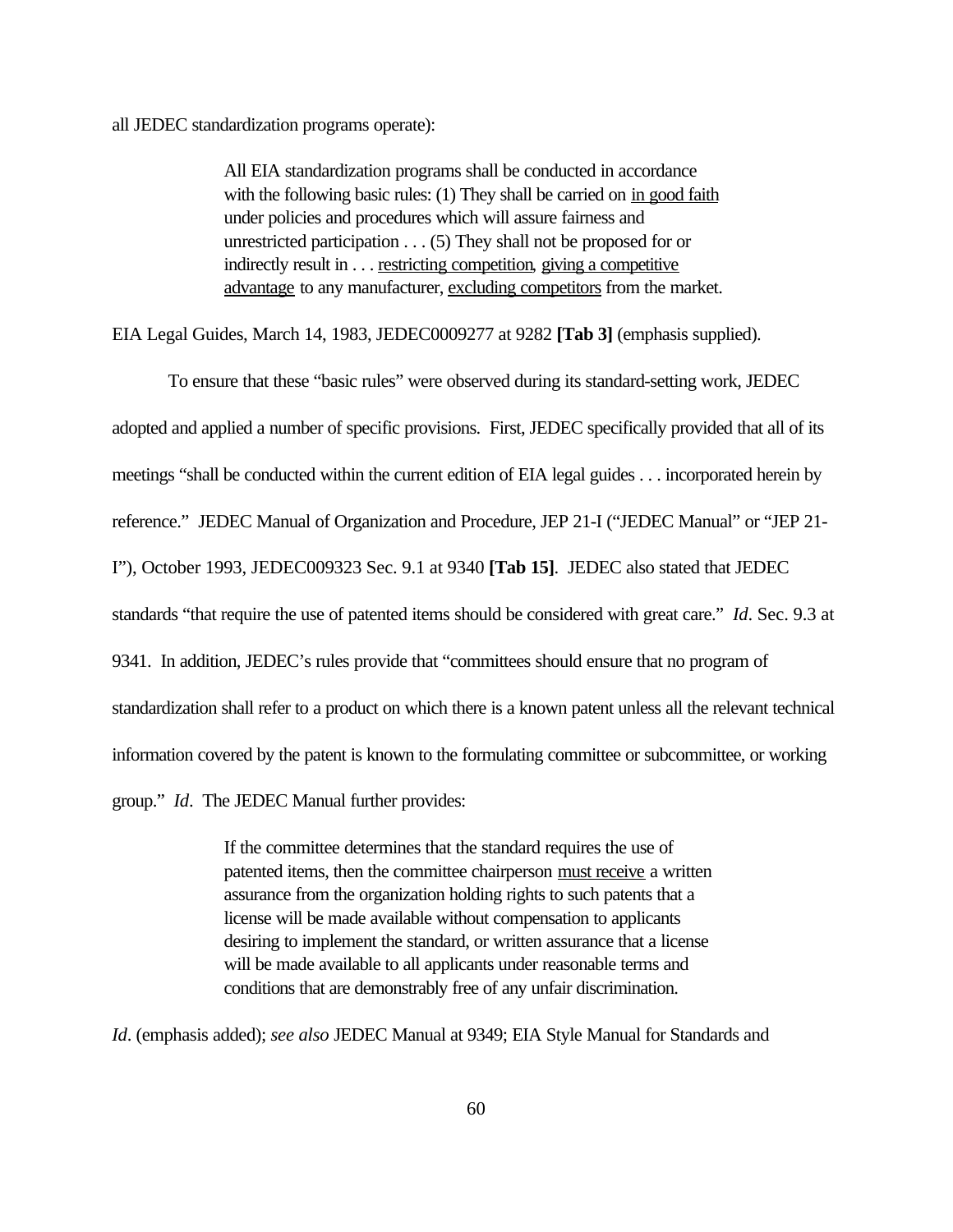Publications of EIA, TIA, and JEDEC, EP-7-A, August 1990, JEDEC0009401 Sec. 3.9 at 9409- 9410 **[Tab 47]**.

To implement these rules, JEDEC further adopted a disclosure policy, pursuant to which all members had an obligation to disclose patents and patent applications that might involve the work of a JEDEC committee. As stated in the JEDEC Manual:

> The Chairperson of any JEDEC committee, subcommittee, or working group must call to the attention of all those present the requirements contained in EIA Legal Guidelines, and call attention to the obligation of all participants to inform the meeting of any knowledge they may have of any patents, or pending patents, that might be involved in the work they are undertaking.

JEDEC Manual Sec. 9.3.1 at 9341-9342 **[Tab 15]** (emphasis added). The disclosure policy ensured that JEDEC committees and their members would be informed of relevant patents, because only with such knowledge could they fulfill the requirements to consider "the use of patented items . . . with great care," "ensure that . . . all the relevant technical information covered by the patent is known," and obtain "a written assurance from the [patent holder] . . . that a license will be made available . . . under reasonable [and non-discriminatory] terms and conditions." *Id.* Sec. 9.1, 9.3 at 9340-9341 **[Tab 15]**.

Between December 1991 and June 1996, when Rambus was a member of JEDEC, JEDEC leadership and members took a series of steps to ensure that all members understood these obligations. JEDEC staff and leadership conveyed the existence and scope of the patent policy to members, *inter alia*, orally at every meeting, in every set of minutes, in JEDEC and EIA Manuals, and through the application of the policy to the real-life disclosure (and in some cases non-disclosure) of patents and patent applications. Every step of the JEDEC process contained some statement – either oral or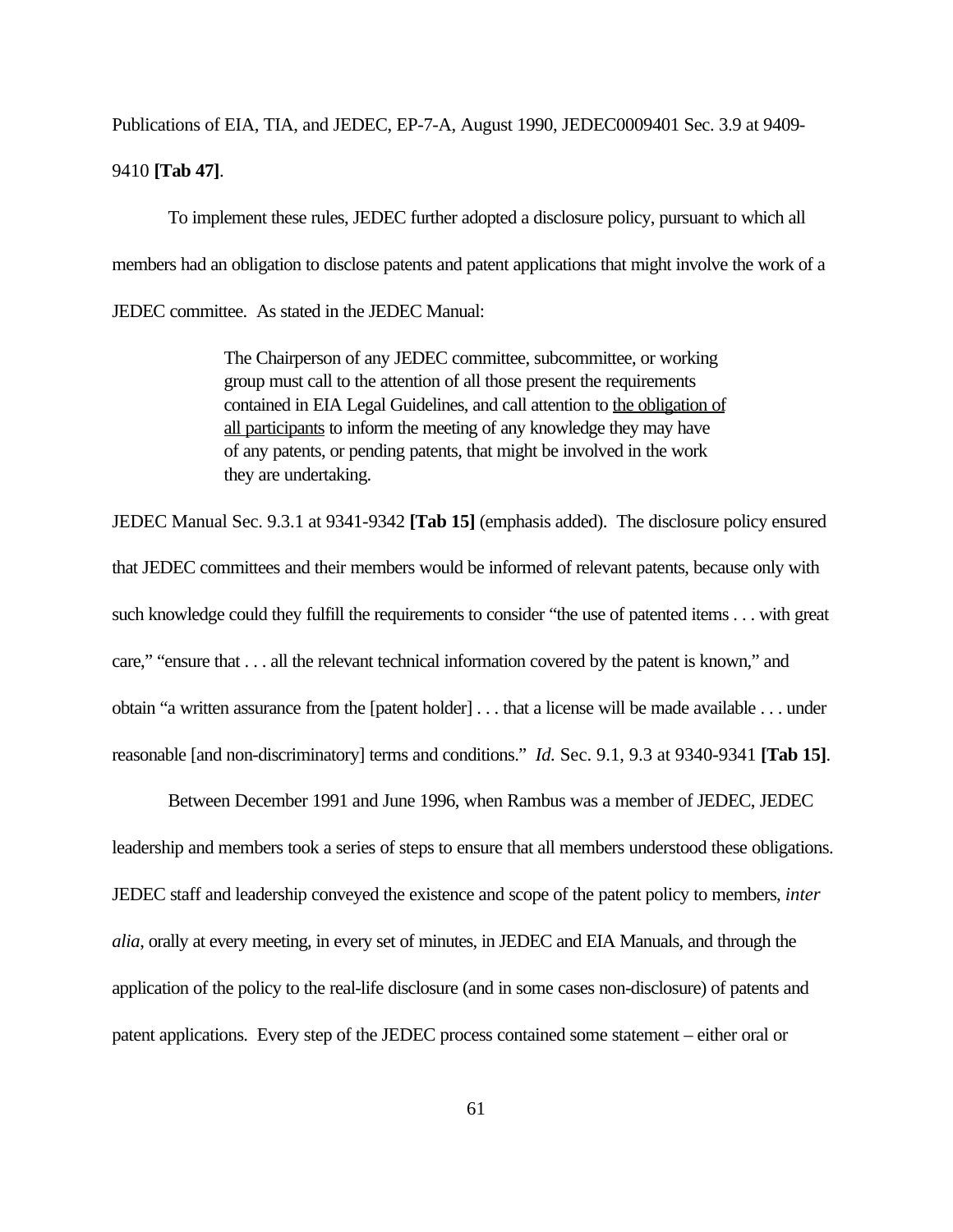written – that informed members of their obligations as a voluntary member of an organization, the primary purpose of which was to develop standards that were free of cumbersome intellectual property claims. Through presentations, documents, and actual practice, all JEDEC members became aware of their obligations under the patent policy.

The spearhead of the JC-42 committee's effort to educate its members was the late Jim Townsend of Toshiba.. Mr. Townsend was the chair of the JC-42 committee when Rambus attended its first JEDEC meeting in December 1991. Beginning in mid-1991, before the JEP 21-I Manual was adopted, Mr. Townsend made an oral presentation of the JEDEC patent and disclosure policies at the beginning of every meeting of the JC-42.3 subcommittee. (Indeed, at the very first meeting it attended, even before officially joining JEDEC, Rambus observed its first of many of Mr. Townsend's presentations on the patent policy. *See* JC-42.3 Committee on RAM Memories, Meeting Minutes No. 60, 12/4-5/91 (JEDEC0014181 at 191) **[Tab 48]** ("PATENT MATTERS Mr. Townsend presented the patent policies and a list of patents identified.").)

JEDEC participants uniformly remember the Townsend presentations as one of the most important sources of information about the JEDEC disclosure policy:

- Q: And how was the policy communicated to the members?
- A: Jim Townsend ran a session that ran one hour and sometimes more that presented the policy, asks – asked for any new issues and showed a tracking record of all of the past and with the addition of new issues. He kept that going for every meeting.

Kelley 1/26/01 Dep. at 94-95 **[Tab 49]**.

Q: Well, Mr. Williams, isn't it also true, though, that the foils that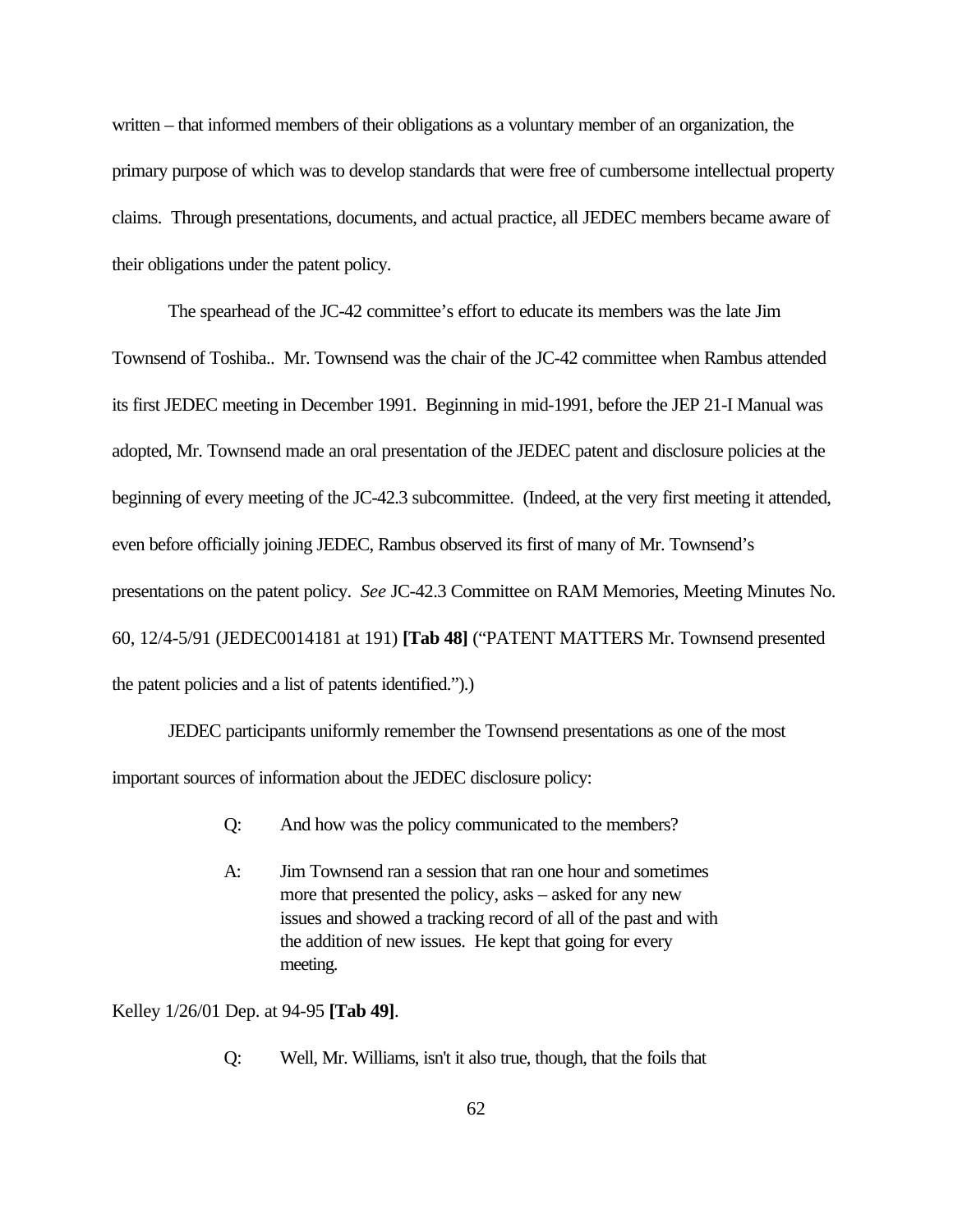were put up at the beginning of the meetings talking about the patent disclosure policy from JEDEC, at least in the time that you were there from '91 to '93, did not contain the language "patent applications" or "pending patent applications" in discussing the JEDEC patent policy; correct?

- A: The foils presented might not have the word "pending patents." But the presentation of the foils did include those words.
- Q: Were those words spoken by someone?
- A: Yes.
- Q: And who were the words spoken by?
- A: Jim Townsend.
- Q: At every meeting that you attended?
- A: As far as I can recall.

Williams 4/12/01 Dep. at 200-201 **[Tab 50]** (objections omitted).

- Q: How did you come to have an understanding of the contents of the JEDEC patent policy?
- A: Through several means. Early on those means would have included discussions with Gordon Kelley. In 1990 I believe a new style manual was published which included a more detailed policy. And at least by 1991 Jim Townsend was regularly reviewing policy at the start of meetings and in fact, including a patent tracking list.

Kellogg 2/24/03 Dep. at 14-15 **[Tab 51]**. 42

<sup>&</sup>lt;sup>42</sup> Mr. Townsend was not the only participant to provide patent presentations to the membership. The chairpersons of every committee and subcommittee were charged with giving a patent presentation at the beginning of each session. *See* Tabrizi 3/12/01 Dep. at 272-273 **[Tab 52]** (stating that he discussed the obligation to disclose patent applications in his role as a chairman).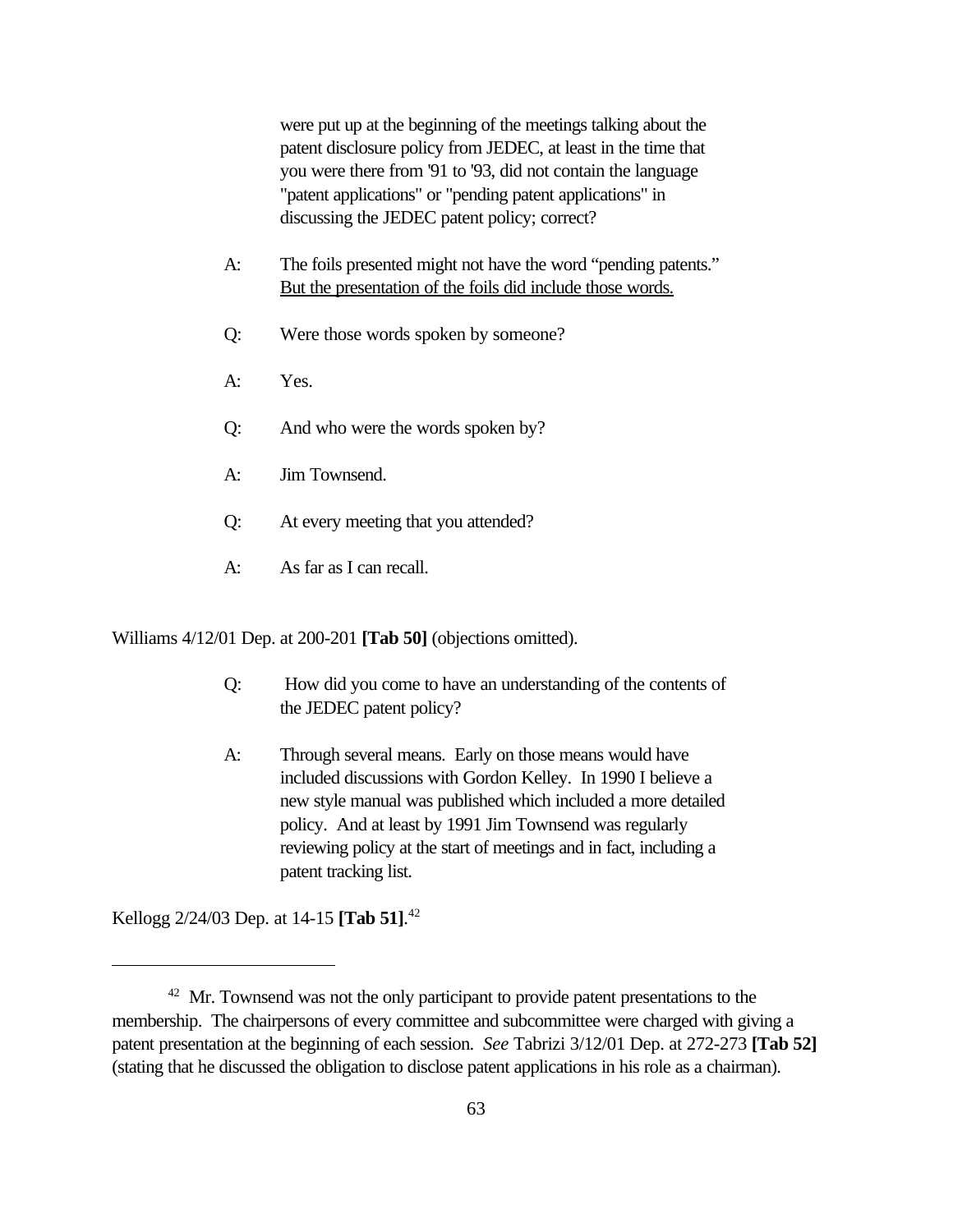Of course, the patent presentations were not the only means that Mr. Townsend utilized to keep the membership well aware of their obligations under the patent policy. He also developed a memorandum soliciting patent-related information that, although nominally directed to members who previously had disclosed patent information, was included in the minutes of each meeting. For example, in the minutes of the September 1992 meeting (which Rambus attended), Attachment "A" is a memo entitled "Patent Issues in JEDEC." The "Patent Issues" memos request members to "report your company's position on patents held or applied for." JC-42.3 Committee on RAM Memories, Minutes of Meeting No. 64, 8/16-17/92, JEDEC0014916 at 14928 **[Tab 53]** (emphasis added). The memos also attached the patent tracking list that alerted participants to some of the patent related information that had been disclosed. That JEDEC members understood their obligations included disclosure of patent applications is confirmed by the existence of pending patents on the patent tracking list. *See, e.g., id.* at 14931.

In addition to the dozens of presentations and patent disclosures that occurred during the JEDEC meetings or were otherwise reflected in the JEDEC minutes, members were informed of the patent policy through the various JEDEC and EIA publications that addressed the policy. The JEDEC Manual set forth in the most specific terms members' obligations under the JEDEC disclosure policy. In October 1993, the Manual was revised to emphasize to members that the disclosure policy was obligatory, that it applied to all participants, and that it applied with equal force to patent applications.<sup>43</sup>

<sup>&</sup>lt;sup>43</sup> The 1993 revision did not entail a change in the patent policy; rather it was a mere clarification of what the members and the JEDEC staff previously understood. *See, e.g.,* Meyer 12/13/00 Dep. at 177-179 **[Tab 72]**; Tabrizi 3/12/01 Dep., at 280-281 **[Tab 52]**; Russell 1/31/01 Dep. at 296-297 **[Tab 54]**. Furthermore, the 21-I Manual is entirely consistent with longstanding EIA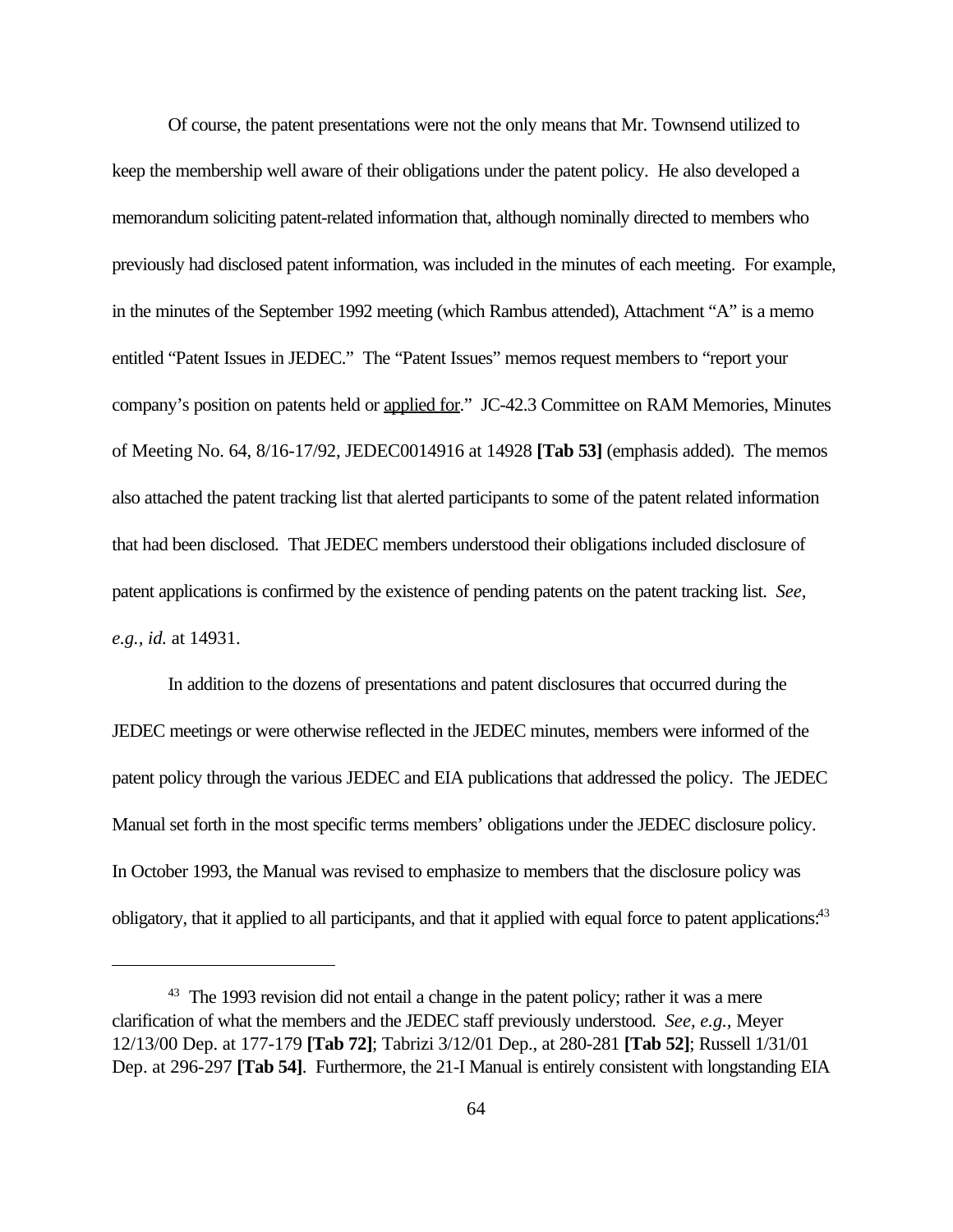## **9.3.1 Committee Responsibility Concerning Intellectual Property**

 The Chairperson of any JEDEC committee, subcommittee, or working group must . . . call attention to the obligation of all participants to inform the meeting of any knowledge they may have of any patents, or pending patents, that might be involved in the work they are undertaking.

JEDEC Manual of Organization and Procedure, JEP 21-I, October 1993, JEDEC009323 at 9341

**[Tab 15]** (emphasis added). JEDEC also added a footnote to section 9.3 (JEDEC009341) of the

JEDEC Manual, which refers to the use of a "patented item," to clarify that the term "patented" also

refers to items covered by a pending patent:

\**\*For the purpose of this policy, the word "patented" also includes items and processes for which a patent has been applied and may be pending*.

(Emphasis in original). In addition to the operative language contained in the body of the Manual,

Appendix E to the 21-I Manual (JEDEC009348-50) contained the following summary of the

EIA/JEDEC patent policy.

Standards that call for the use of a patented item or process may not be considered by a JEDEC committee unless all of the relevant technical information covered by the patent or pending patent is known to the committee, subcommittee, or working group.

*Id.* at 9349 (emphasis added).

In addition to the Chairman presentations, minutes, "Patent Issues" memos, patent tracking list,

and the various Manuals, JEDEC placed a reminder notice on the top of the "Meeting Attendance

policy. As explained by John Kelly, JEDEC's President and General Counsel, his understanding since he began working at EIA in 1990 was that the EIA patent policy required the disclosure of patent applications. Kelly 2/26/03 Dep. at 41-42 **[Tab 55]**.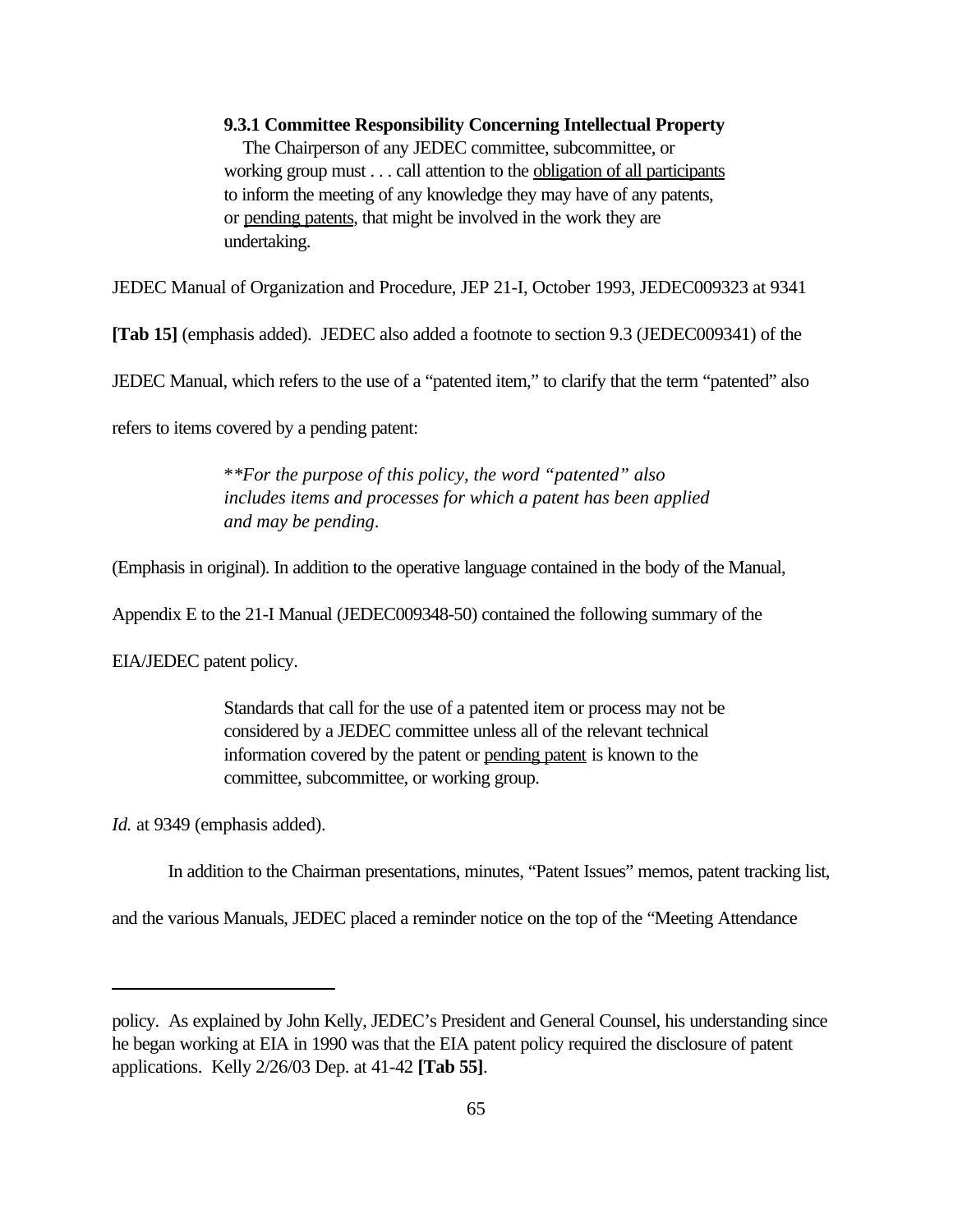Roster" that each participant in a JEDEC meeting was required to sign. The caption at the top of the Meeting Attendance Roster contained the following language: "Subjects involving patentable or patented items shall conform to EIA Policy. . . Consult EIA General Counsel about any doubtful question." *See* JEDEC Meeting Attendance Roster with Part I, General Guides Applicable to all EIA activities, I140075-76 **[Tab 56]** (emphasis added).

As an added precaution, in case relevant patents or applications had not been disclosed (as they should have been) during the committee work, JEDEC also added a separate set of boxes to the ballot form again indicating the obligations of participants to disclose relevant patent information. *See, e.g.*, JEDEC Ballot JC-42.3-92-83, item 376.1, June 11, 1992, (J0009473-75) **[Tab 57]**.

Members also understood their obligations by participating in or observing discussions of patent-related issues within JEDEC. By far the most memorable of such events between 1991 and 1996 was the controversy involving the alleged failure of Texas Instruments to disclose properly its issued patent relating to Quad CAS technology. After JEDEC adopted the standard, Texas Instruments began to assert patent rights over devices using its patented Quad CAS technology. The issue first arose at the JC-42.3 subcommittee meeting in September 1993, when Micron accused Texas Instruments of having failed to comply with the JEDEC disclosure policy. JEDEC Secretary Ken McGhee summarized the incident in a memorandum to JEDEC and EIA General Counsel John Kelly:

> TI did not disclose to the Committee that they had this patent until JEDEC approved some standards. The Committee is very suspicious of TI because TI did not pursue any requests for royalties until after the JEDEC standard was approved.

Ken McGhee, Memorandum, 11/2/93, JDC0013975 **[Tab 58]**. The issue came to a head at the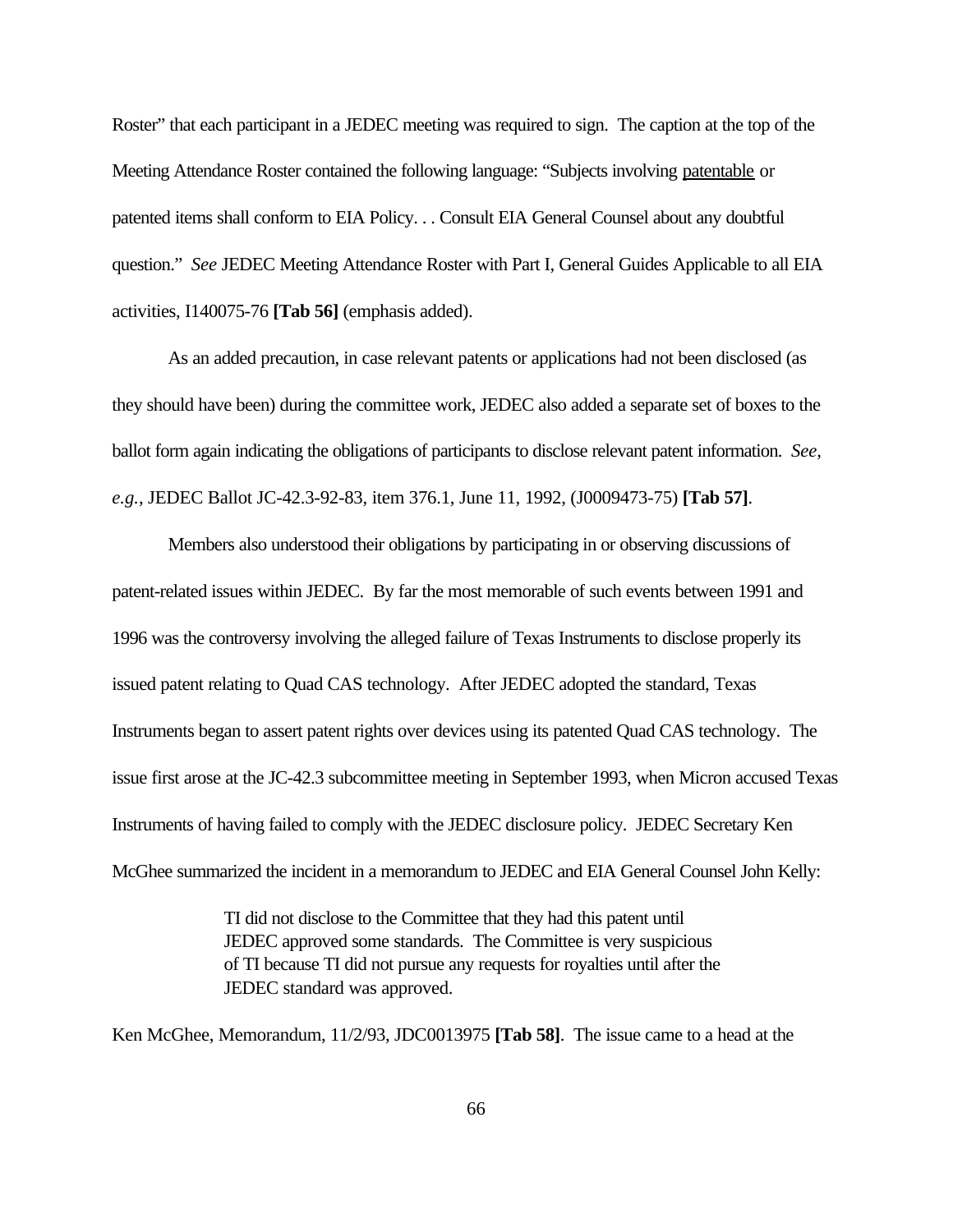December 1993 meeting of the JC-42.3 subcommittee. The meeting minutes summarize in formal

terms what many witnesses recall as a heated debate:

Mr. Kelley noted that the letter from TI [explaining its position] does not address the key issue that the Committee was not informed of TI's patent. TI was asked why the Committee was not informed of the patents. TI did not respond because litigation is going on. ... –Samsung: We are reluctant to vote yes [on the ballot relating to the proposed standard] because we do not think TI is following the patent policy. . . . Micron noted that all companies should have equal access to a standard developed by the Committee. . . . –Sanyo: It is understood that if and when TI conforms to the EIA policy, work should continue. . . . if TI has knowingly and intentionally violated the EIA/JEDEC patent policy, EIA may need to consider additional actions/discussions with TI.

JC-42.3 Committee on RAM Memories, Minutes of Meeting No. 69, 12/8-9/93, JEDEC0015652 at

0015659 **[Tab 59]**. The following month, Gordon Kelley of IBM wrote to Buf Slay of Texas

Instruments expressing concern about the impact that TI's conduct could have on JEDEC's work:

I am and have been concerned that this issue can destroy the work of JEDEC. If we have companies leading us into their patent collection plates, then we will no longer have companies willing to join the work of creating standards . . .. If we allow JC-42 standards to be used for patent collection purposes, then we do a great disservice to the very industry that feeds us.

The issue on the Quad-CAS patents has brought my concern to the surface. If we on JEDEC council do not deal with it completely, we set ourselves up for bigger problems in the future.

Kelley 1/14/94 Letter (JEDEC0000002) **[Tab 60]**. At the following meeting in March 1994, the issue

arose again. TI requested a clarification of the Committee's interpretation of the patent policy. The

minutes record the following discussion:

Applicability of patents to use of JEDEC standards was discussed. The issue is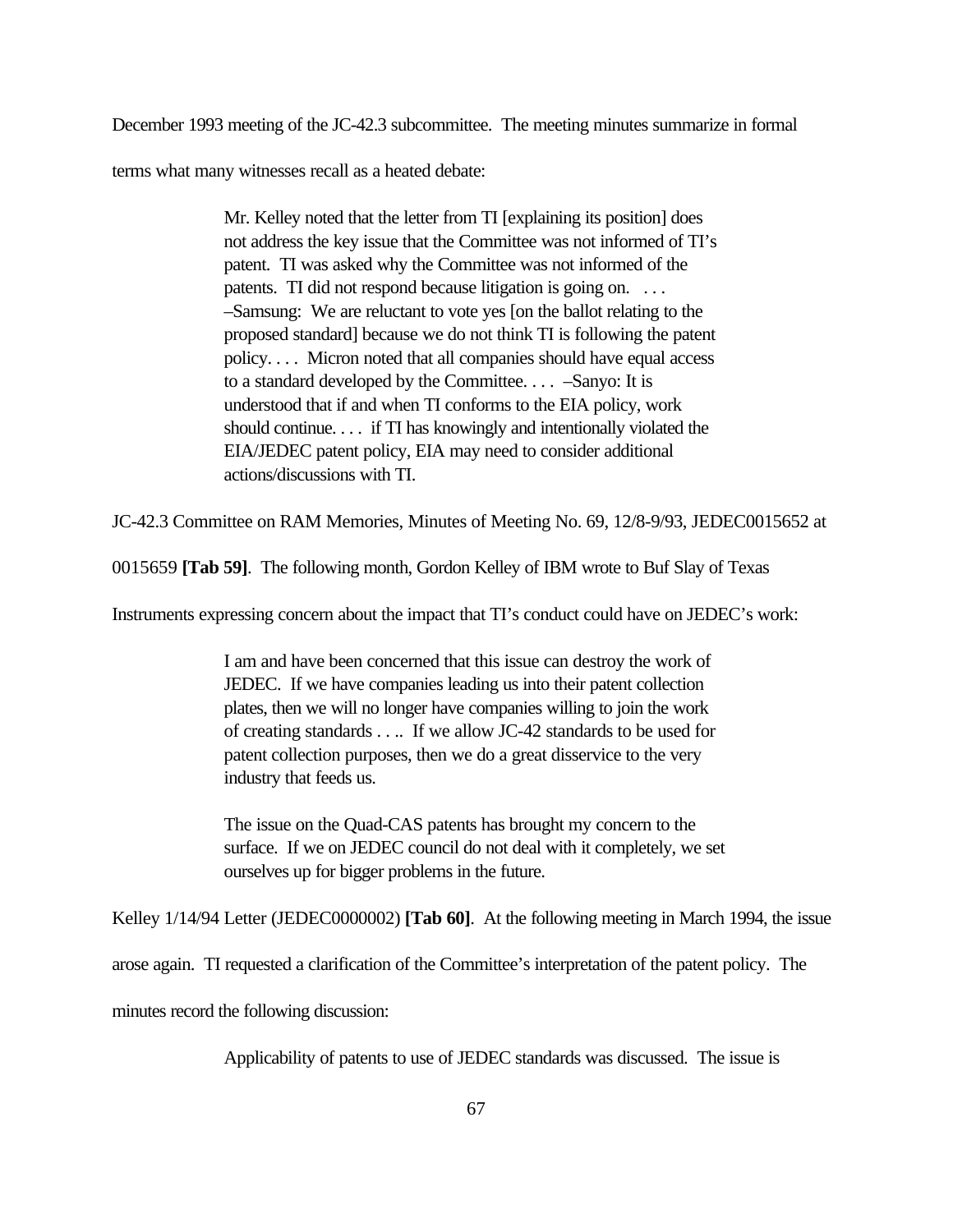warning, IBM noted. Failure to disclose a patent prevents the Committee from considering the standard.

The Committee was asked if the patent policy is clear. The Committee felt it was clear.

JC-42.3 Committee on RAM Memories, Minutes of Meeting 70, 3/9/94, JEDEC0015797, at JEDEC0015800-01 **[Tab 61]**. Again, while the JEDEC minutes are dry, the passion aroused by the debate is reflected in the following entry: "Sanyo moved to have TI withdraw from the Committee activity until the legal aspects of the proposal are reviewed. The motion was tabled." *Id*.

In response to Texas Instruments' request for clarification, JEDEC and EIA General Counsel, John Kelly, issued a statement regarding the JEDEC patent policy. Mr. Kelly wrote, "[w]ritten assurance must be provided by the patent holder when it appears to the committee that the candidate standard may require the use of a patented invention." Kelly 3/29/94 memo to Ken McGhee (JDC013843 at JDC013844) **[Tab 62]** (emphasis in original). On May 12, 1994, JC-42 Secretary, Ken McGhee, forwarded Mr. Kelly's response to all members of the JC-42 committee.

# (JDC013843) **[Tab 62]**.

Thus, Rambus's attempt to focus attention solely on the JEP 21-I Manual is a deliberate effort to distract attention from the volume of other evidence demonstrating that the JEDEC disclosure policy was one part of a set of rules and procedures intended to prevent JEDEC standards from being hijacked by a company asserting patent rights, and that these rules and procedures were reflected in a series of JEDEC documents, oral presentations and discussions, and the practice of JEDEC members.

# **2. JEDEC Members Clearly Understood the Obligations Imposed by JEDEC's Disclosure Policy.**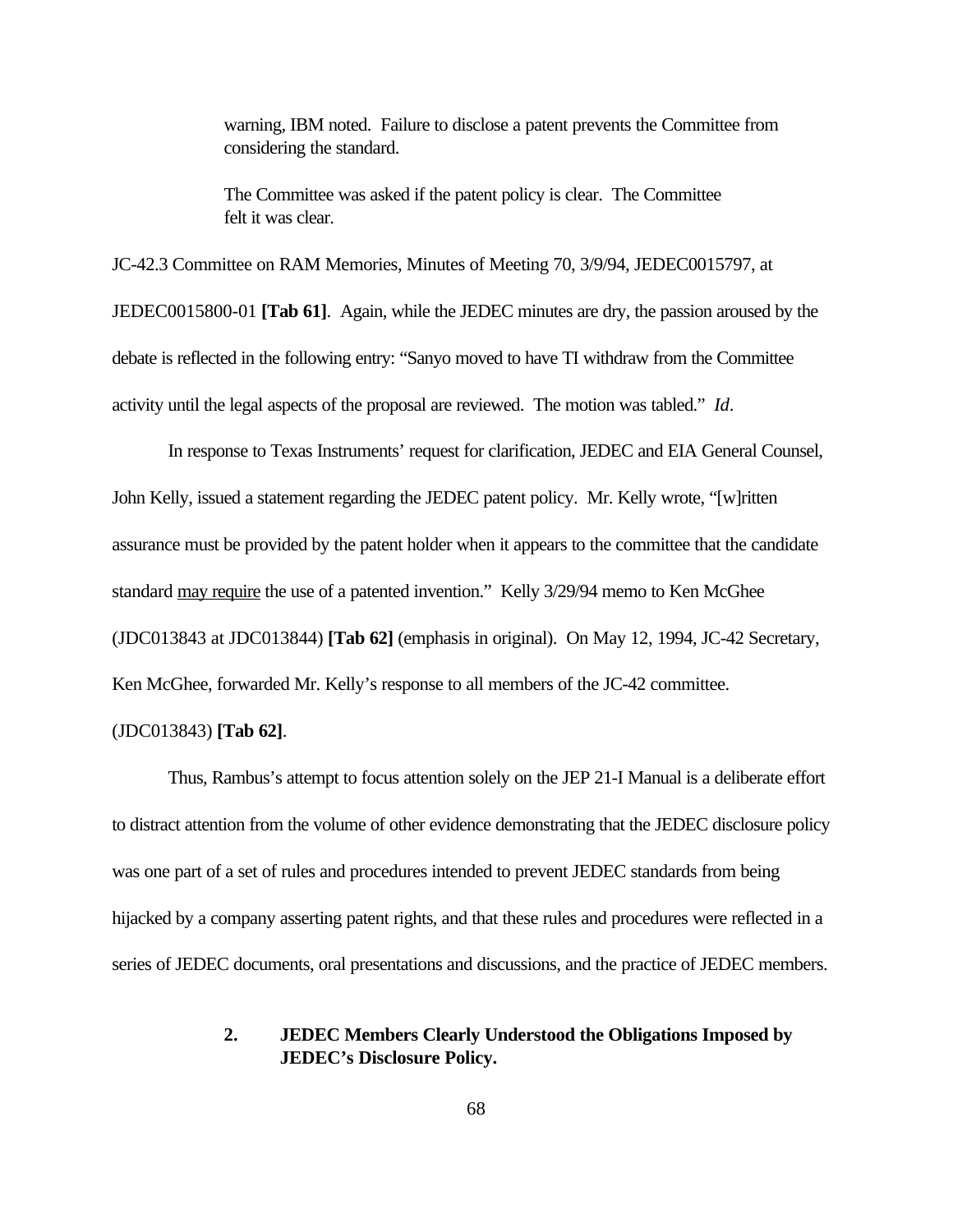JEDEC's multiple efforts to inform members of the requirements of its disclosure policy were, in total, very effective. While it might be possible to criticize any one JEDEC document, standing alone, as being insufficient to inform members of all aspects and details of the disclosure policy, the combination of the sign-in sheet, the JEP 21-I Manual, the ballot forms, Jim Townsend's oral presentations at the beginning of each meeting, Mr. Townsend's follow-up memoranda to members holding relevant patents or applications, and discussion and debate within JEDEC (both written and oral) were more than sufficient to inform members of the substance or their obligations under the JEDEC rules.

This is demonstrated clearly through the testimony of a large number of witnesses in this matter. Contrary to the assertions of Rambus, witnesses had a very clear understanding of the JEDEC disclosure policy. Indeed, reviewing the testimony of witnesses on both Complaint Counsel's and Rambus's preliminary witness lists, the consistency of their testimony is striking. Not only representatives of JEDEC itself, but multiple witnesses representing many different JEDEC members have testified in detail with respect to both the purposes and the details of the JEDEC disclosure policy.<sup>44</sup> Almost uniformly, this testimony is consistent from one witness to another, and inconsistent with every one of Rambus's tortured interpretations of the policy.<sup>45</sup>

<sup>44</sup> Most of the testimony quoted in this section was not part of the record on appeal in *Rambus v. Infineon*, and therefore was not considered by the Federal Circuit in connection with its opinion in that case.

<sup>&</sup>lt;sup>45</sup> These witnesses do not, as Rambus elsewhere has tried to imply, represent merely the DRAM manufacturers currently in litigation with Rambus, namely Infineon, Micron, and Hynix. Rather, these witnesses also include representatives of memory manufacturers such as Mitsubishi and NEC (which have merged their memory manufacturing operations into a joint venture named Elpida), as well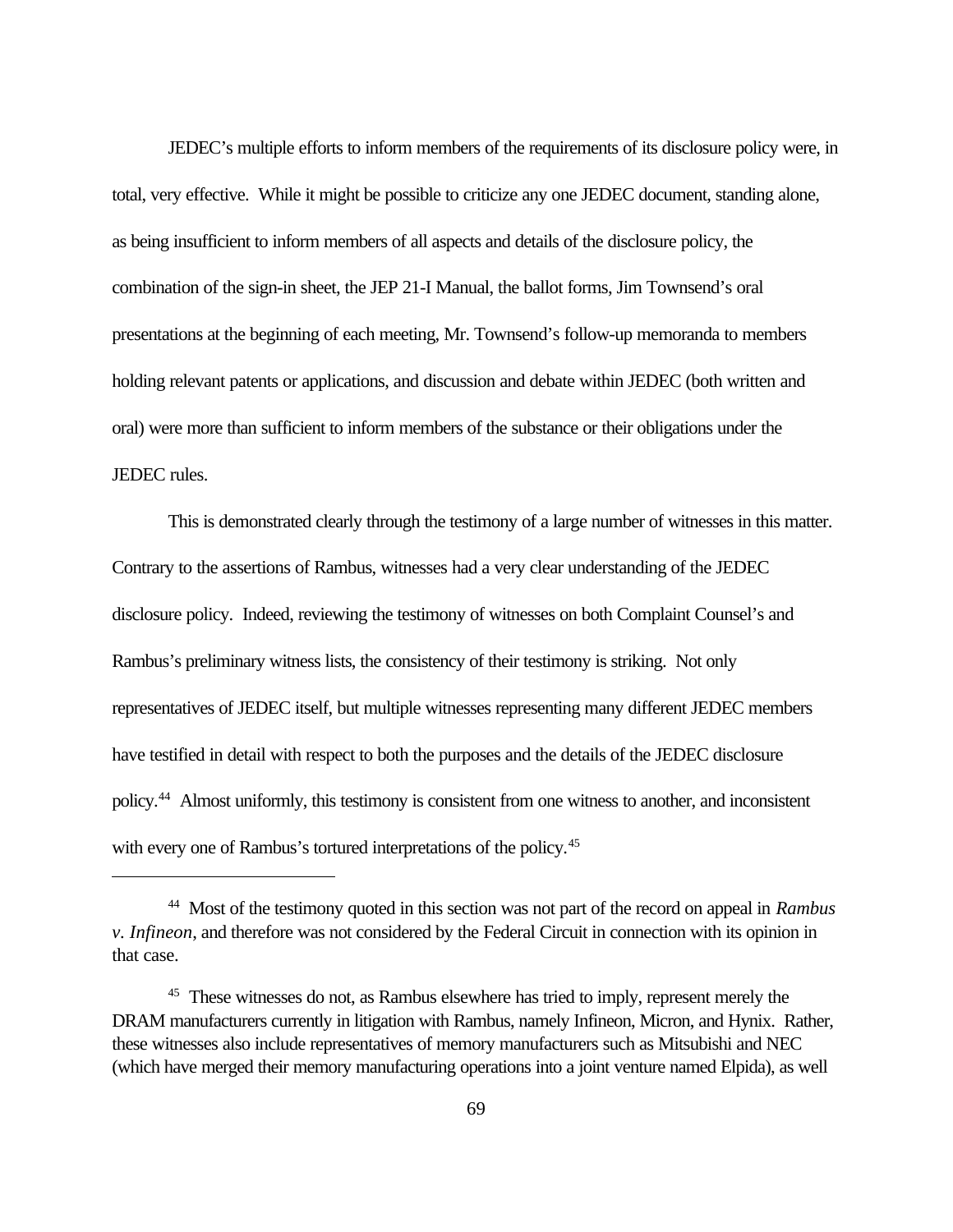JEDEC representatives and members understood clearly that JEDEC implemented a patent

policy, consisting of a disclosure obligation and an assurance with respect to licensing terms,<sup>46</sup> in

as Samsung, which have signed license agreements with Rambus relating to the manufacture of SDRAMs and DDR SDRAMs, and may therefore have a strategic interest in seeing their competitors Infineon, Micron, and Hynix lose in their respective litigations against Rambus. Indeed, the witnesses quoted below represent the full diversity of the JC-42.3 subcommittee itself, including representatives of companies that no longer produce memory, such as Texas Instruments, companies that design highperformance computer and server systems that use memory, such as IBM and Hewlett-Packard, companies that design other products that incorporate memory, such as Philips, and companies that design chipsets and graphics processors that interface with memory, such as Intel and nVidia.

<sup>46</sup> [\*\*\*\*\*\*\*\*\*\*\*\*\*\*\*\*\*\*\*\*\*\*\*\*\*\*\*\*\*\*\*\*\*\*\*\*\*\*\*\*\*\*\*\*\*\*\*\*\*\*\*\*\*\*\*\*\*\*\*\*\*\*\*\*\*\*\*\*\* \*\*\*\*\*\*\*\*\*\*\*\*\*\*\*\*\*\*\*\*\*\*\*\*\*\*\*\*\*\*\*\*\*\*\*\*\*\*\*\*\*\*\*\*\*\*\*\*\*\*\*\*\*\*\*\*\*\*\*\*\*\*\*\*\*\*\*\*\*\*\*\*\* \*\* \*\*\*\*\*\*\*\*\*\*\*\*\*\*\*\*\*\*\*\*\*\*\*\*\*\*\*\*\*\*\*\*\*\*\*\*\*\* \*\* \*\*\*\* \*\* \*\*\*\*\*\*\*\*\*\*\*\*\*\*\*\*\*\*\*\*\*\*\*\*\*\*\*\*\*\*\*\*\*\*\*\*\*\*\*\*\*\*\* \*\* \*\*\*\*\*\*\*\*\*\*\*\*\*\*\*\*\*\*\*\*\*\*\*\*\*\*\*\*\*\*\*\*\*\*\*\*\*\*\*\*\*\*\*\*\*\* \*\*\*\*\*\*\*\*\*\*\*\*\*\*\*\*\*\*\*\*\*\*\*\*\*\*\*\*\*\*\*\*\*\*\*\*\*\*\*\*\*\*\*\*\*\*\* \*\*\*\*\*\*\*\*\*\*\*\*\*\*\*\*\*\*\*\*\*\*\*\*\*\*\*\*\*\*\*\*\*\*\*\*\*\*\*\*\*\*\*\*\*\* \*\*\*\*\*\*\*\*\*\*\*\*\*\*\*\*\*\*\*\*\*\*\*\*\*\*\*\*\*\*\*\*\*\*\*\*\*\*\*\*\*\*\*\*\*\*\*\* \*\*\*\*\*\*\*\*\*\*\*\*\*\*\*\*\*\*\*\*\*\*\*\*\*\*\*\*\*\*\*\*\*\*\*\*\*\*\*\*\*\*\*\*\*\*\*\* \*\* \*\*\*\*\*\*\*\*\*\*\*\*\*\*\*\*\*\*\*\*\*\*\*\*\*\*\*\*\*\*\*\*\*\*\*\*\*\*\*\*\*\*\*\*\*\*\*\* \*\*\*\*\*\*\*\*\*\*\*\*\*\*\*\*\*\*\*\*\*\*\*\*\*\*\*\*\*\*\*\*\*\*\*\*\*\*\*\*\*\*\*\*\*\*\*\* \*\*\*\*\*\*\*\*\*\*\*\*\*\*\*\*\*\*\*\*\*\*\*\*\*\*\*\*\*\*\*\*\*\*\*\*\* \*\* \*\*\*\*\*\*\*\*\*\*\*\*\*\*\*\*\*\*\*\*\*\*\*\*\*\*\*\*\*\*\*\*\*\*\*\*\*\*\*\*\*\*\*\*\*\*\*\* \*\*\*\*\*\*\*\*\*\*\*\*\*\*\*\*\*\*\*\*\*\*\*\*\*\*\*\*\*\*\*\*\*\*\*\*\*\*\*\*\*\*\*\*\*\*\*\* \*\*\*\*\*\*\*\*\*\*\*\*\*\*\*\*\*\*\*\*\*\*\*\*\*\*\*\*\*\*\*\*\*\*\*\*\*\*\*\*\*\*\*\*\*\*\*\* \*\*\*\*\*\*\*\*\*\*\*\*\*\*\*\*\*\*\*\*\*\*\*\*\*\*\*\*\*\*\*\*\*\*\*\*\*\*\*\*\*\*\*\*\*\*\*\* \*\*\*\*\*\*\*\*\*\*\*\*\*\*\*\*\*\*\*\*\*\*\*\*\*\*\*\*\*\*\*\*\*\*\*\*\*\*\*\*\*\*\*\*\*\*\*\* \*\*\*\*\*\*\*\*\*\*\*\*\*\*\*\*\*\*\*\*\*\*\*\*\*\*\*\*\*\*\*\*\*\*\*\*\*\*\*\*\*\*\*\*\*\*\*\* \*\*\*\*\*\*\*\*\*\*\*\*\*\*\*\*\*\*\*\*\*\*\*\*\*\*\*\*\*\*\*\*\*\*\*\*\*\*\*\*\*\*\*\*\*\*\*] [\*\*\*\*\*\*\*\*\*\*\*\*\*\*\*\*\*\*\*\*\*\*\*\*\*\*\*\*\*\*\*\*\*\*\*\*\*\*\*\*\*\*\*\*\*\*\* \*\*\*\*\*\*\*\*\*\*\*\*\*\*\*\*\*\*\*\*\*\*\*\*\*\*\*\*\*\*\*\*\*\*\*\*\*\*\*\*\*\*\*\*\*\*\*\*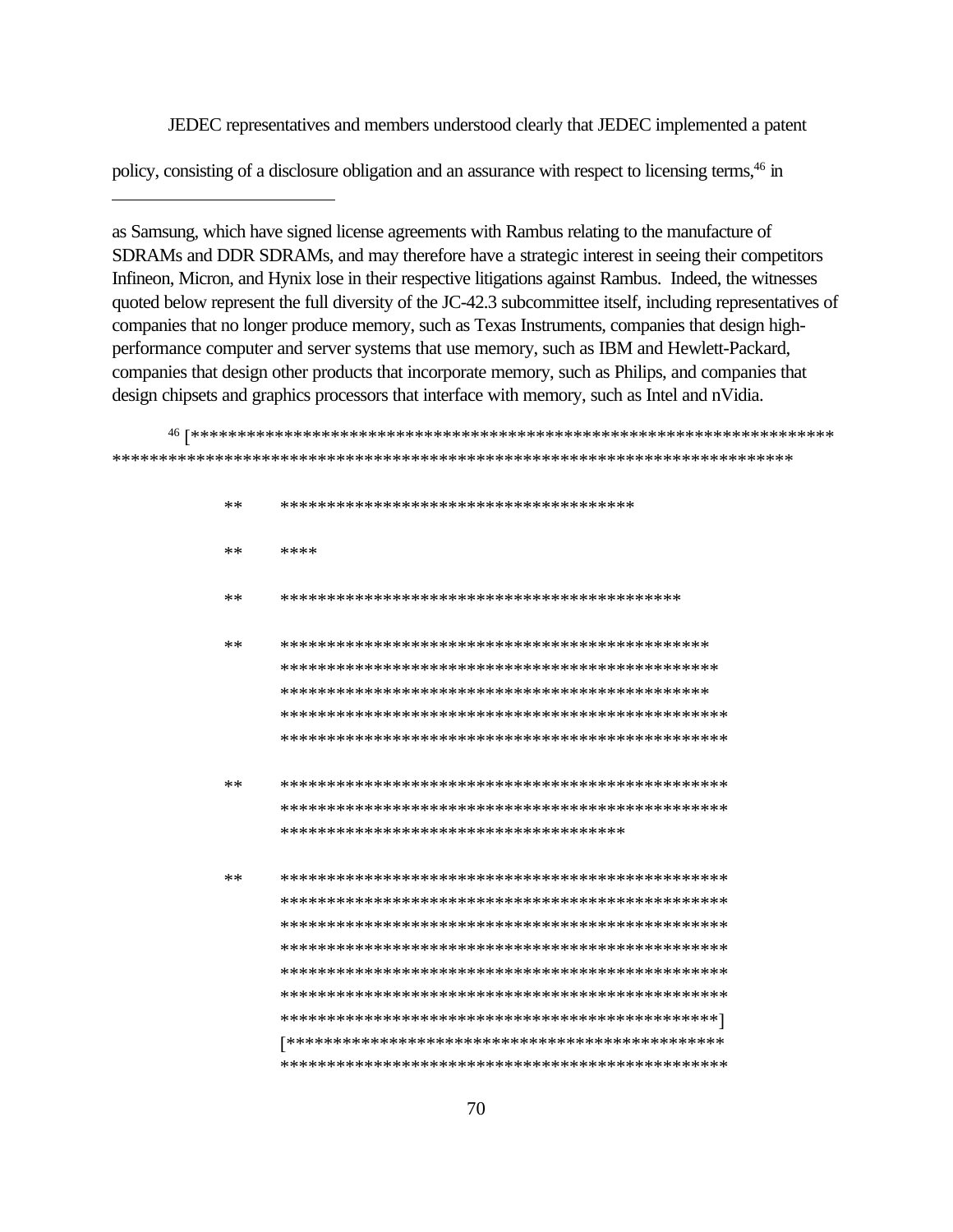support of JEDEC's goal of setting "open" standards that do not unintentionally permit one company to obtain monopoly power and collect royalties by means of asserting a patent over a technology used in the standard. John Kelly, President and General Counsel of JEDEC, explained the purpose of the JEDEC policy most articulately:

- Q. All right. And what is your understanding as -- from whatever sources it was derived?
- A. My understanding of the reason for the patent policy is that the patent owner in effect is given a monopoly by the federal government over a particular technology, and that the patent policy is designed to disclose the existence of those rights or the claim to those rights as early in the process as possible so that EIA and its standard developing committees do not inadvertently give that patent owner additional market power over and beyond that which was conferred by the federal government and thereby create a real monopoly over a particular line of commerce or over a particular technology. So it's designed in general to avoid the serious antitrust problems that could arise if a patent owner were to embed its technology or that technology were to be embedded in a standard without the knowledge of the other players in the industry.

Kelly 1/9/01 Dep. at 37-38 **[Tab 64]**. 47 Other JEDEC members have described the purpose of the

\*\*\*\*\*\*\*\*\*\*\*\*\*\*\*\*\*\*\*\*\*\*\*\*\*\*\*\*\*\*\*\*\*\*\*\*\*]

<sup>47</sup> Mr. Kelly's testimony continued:

- Q. What's the nature of the antitrust problem you were just referring to?
- A. The nature of the antitrust problem is that any standard developing organization that has the potential to speak for the industry has the potential to confer market power by adopting a standard. And to the extent that the owner of a patent gains additional market power over and beyond that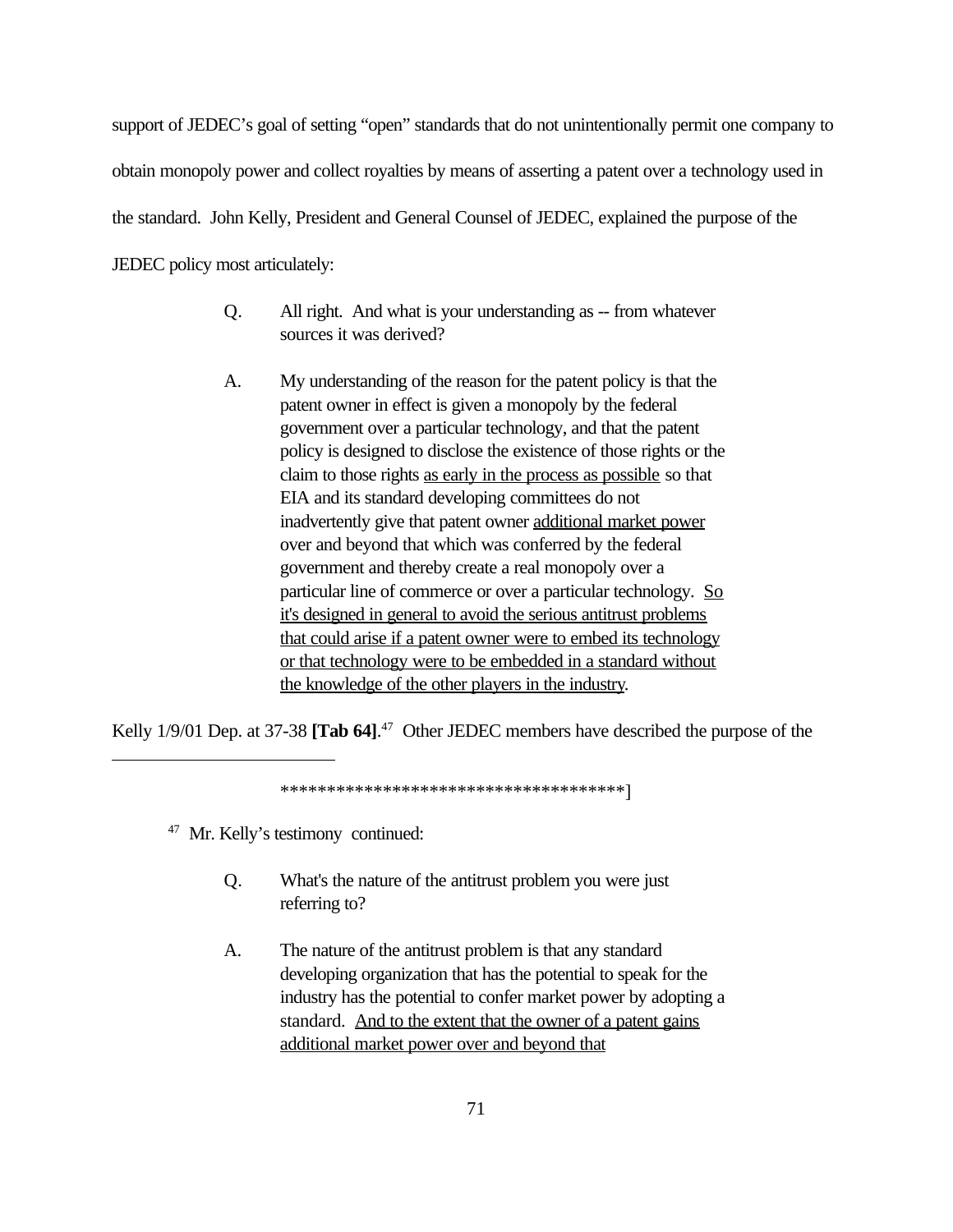policy in similar, if less elaborate, terms. For example, Samuel Calvin and Kevin Ryan, long-time representatives of Intel and Micron, respectively, at the JC-42.3 subcommittee and both included on Rambus's preliminary witness list, each described the purpose of the policy simply:

- Q. Did you understand the rationale behind that policy at JEDEC?
- A. Yes, although I can't tell you a time, exactly. I did understand the rationale.
- Q. Okay. And what was your understanding of the rationale?
- A. The rationale is to not issue a standard for general use unless you were aware of any of the patent liabilities that might affect it.

Calvin 1/13/03 Dep. at 81 **[Tab 65]**.

Q. . . . Well, what is the intent of the patent policy? To disclose patents whose claims relates to the work of the committee or whose description relates to the work of the committee? . . .

which is

conferred by the ownership of its patent, there is potentially an antitrust issue there. It could be creation of a, just a monopoly, it could be a creation of a higher level of market power than it would have otherwise have had. It could be a monopoly situation, depending upon the facts in that particular case. But clearly that's a path down which no standard developing organization wants to proceed. So as a consequence the rule is that the existence of a patent and I anticipate your question including a patent application, needs to be disclosed at the earliest possible time in the process to avoid those untoward consequences.

Kelly 1/9/01 at 38-39 **[Tab 64]**.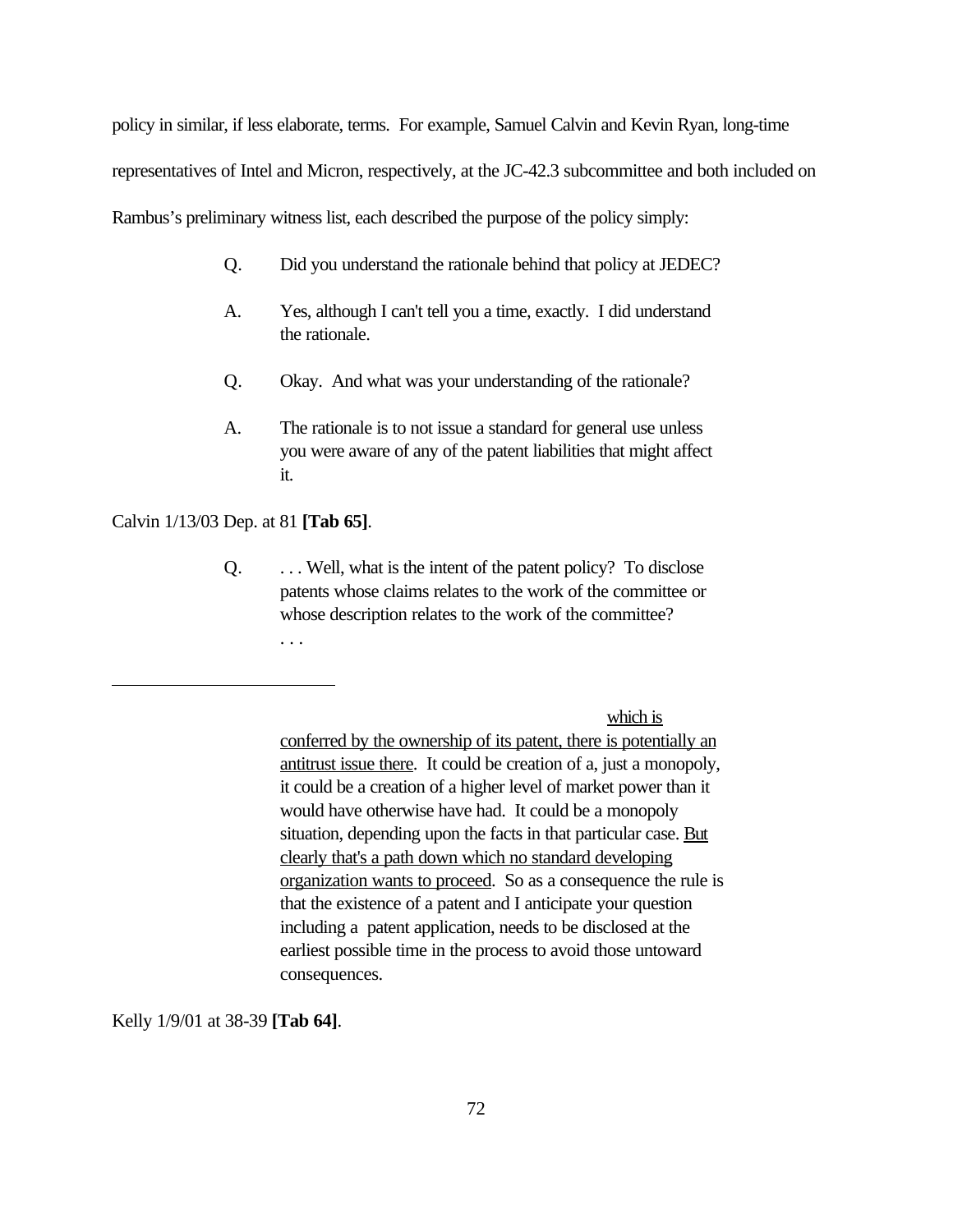THE WITNESS: The intent of the policy is not to put a standard in place that would involve or include the payment of royalties.

Ryan 4/26/01 Dep. at 137 **[Tab 66]**. Barry Wagner, representative of nVidia at the JC-42.3

subcommittee, also described the purpose of the policy in very similar terms:

- Q. What was your understanding of the patent policy?
- A. My understanding is the spirit of the policy is to make sure that if we're standardizing something that is going to have an issue that people need to get a license for any aspect of it, the group has an obligation to make that public so the group can decide whether or not they want to proceed down that path or go in a different direction, the main goal being not to waste everybody's time developing things that everybody is going to have to pay royalties on. That's not the objective of the group.

Wagner 1/16/03 Dep. at 49-50 **[Tab 67]**. 48

I think it's disingenuous for us at  $HP$  to  $-$  to interpret this first sentence in a way that would be advantageous to us – that is, if we participate in an open standards committee, we vote on standards, we intend to use products that are made according to these standards, and financially, you know, given advantage to our customers – you know, lower costs, et cetera – and, at the same time, we participate in these, but we are secretly developing some work which will – which has – which we patented, we're basically doing – we're – we're lying to the committee – we're saying, okay, on the one hand, we are standardizing – we will support a standard, but we don't have a patent, and, then, later  $-\text{s}$ ix months down the road or 12 months down the road – come back and say, oh, by the way, we do have a patent. We had something that was applied for, but it wasn't strictly patented at the time that we should have made a comment.

I mean, the spirit is that you participate in an open thing. . . .

<sup>&</sup>lt;sup>48</sup> See also the description given by Tom Landgraf, who represented Hewlett-Packard at the JC-42.3 subcommittee during the early 1990s: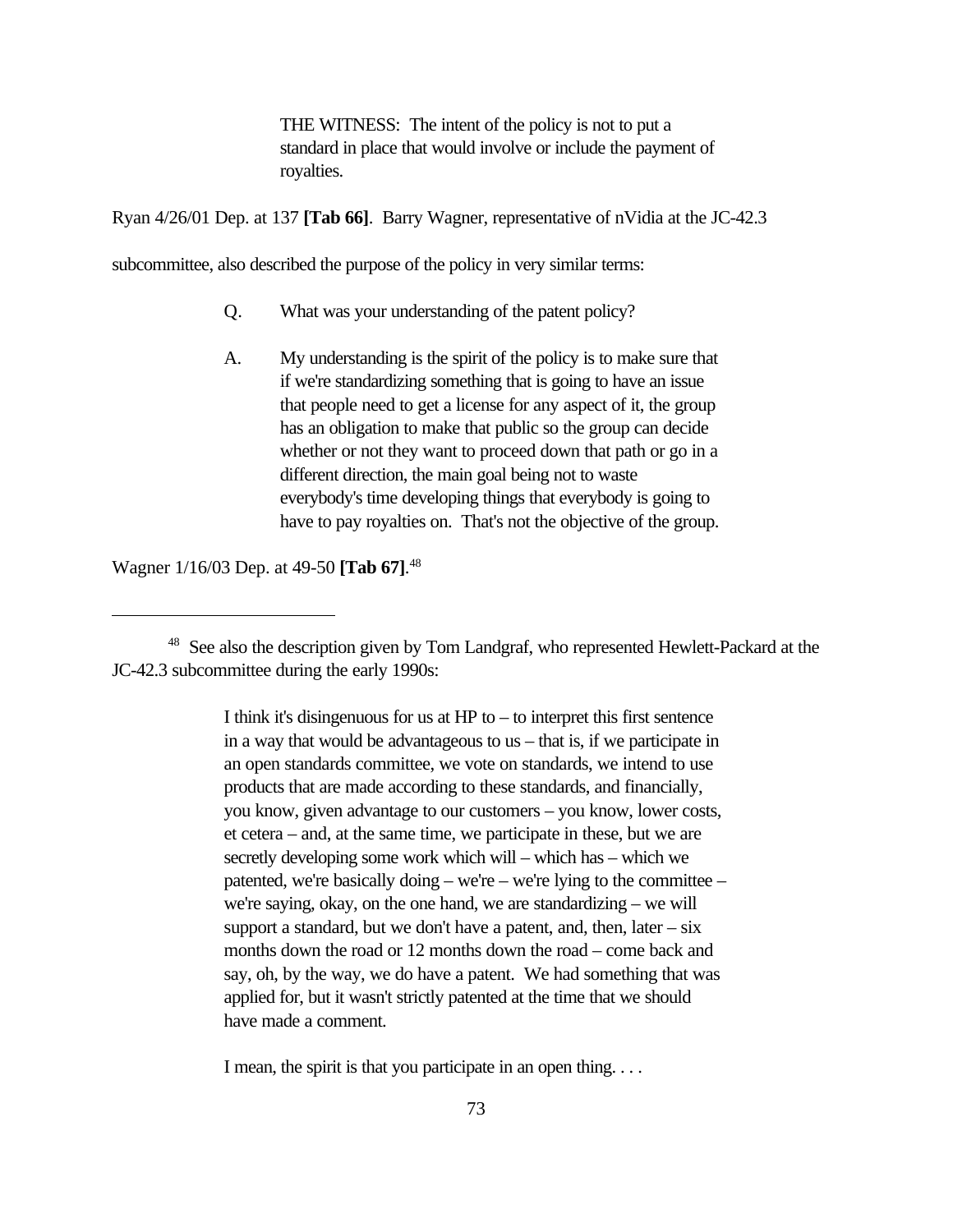JEDEC representatives and members have also described the JEDEC disclosure obligation in remarkably similar terms. Ken McGhee, JEDEC Secretary to the JC-42.3 subcommittee, described the disclosure policy:

- Q. What is your understanding of the JEDEC patent policy that existed between 1991 and 1996? . . .
- A. . . . . . the policy was basically that if a standard in development related to a patent that somebody that was a member of the committee was either in the process of getting or already had issued, a pending or issued patent, there was a responsibility to disclose that to the committee.

McGhee 8/10/01 Dep. at 65-66 **[Tab 69]**. [\*\*\*\*\*\*\*\*\*\*\*\*\*\*\*\*\*\*\*\*\*\*\*\*\*\*\*\*\*\*\*\*\*\*\*\*\*\*

\*\*\*\*\*\*\*\*\*\*\*\*\*\*\*\*\*\*\*\*\*\*\*\*\*\*\*\*\*\*\*\*\*\*\*\*\*\*\*\*\*\*\*\*\*\*\*\*\*\*\*\*\*\*\*\*\*\*\*\*\*\*\*\*\*\*\*\*\*\*\*\*\*\*\*\*\*\* \*\*\*\*\*\*\*\*\*\*\*\*\*\*\*\*\*\*\*\*\*\*\*\*\*\*\*\*\*\*\*\*\*\*\*\*\*\*\*\*\*\*\*\*\*\*\*\*\*\*\*\*\*\*\*\*\*\*\*\*\*\*\*\*\*\*\*\*\*\*\*\*\*\*\*\*\*\* \*\*\*\*\*\*\*\*\*\*\*\*\*\*\*\*\*\*\*\*\*\*\*\*\*\*\*\*\*\*\*\*\*\*\*\*\*\*\*\*\*\*\*\*\*\*\*\*\*\*\*\*\*\*\*\*\*\*\*\*\*\*\*\*\*\*\*\*\*\*\*\*\*\*\*\*\*\* \*\*\*\*\*\*\*\*\*\*\*\*\*\*\*\*\*\*\*\*\*\*\*\*\*\*\*\*\*\*\*\***\*\*\*\*\*\*\*]**. In deposition testimony, Gordon Kelley of IBM,

Farhad Tabrizi of Hynix, Willi Meyer of Infineon, Gil Russell (who represented Samsung, NEC and

Infineon at the JC-42.3 subcommittee over the years), Barry Wagner of nVidia, and Jackie Gross of

Hewlett-Packard all were fully consistent in their descriptions of the JEDEC disclosure obligation:

Q. We've mentioned the JEDEC patent policy here today. Between 1991 and 1996 what do you believe the patent policy in JEDEC to be?

Landgraf 12/17/02 Dep. at 125-126 **[Tab 68]**.

<sup>[</sup>E]verybody's benefitting by sharing this information and potentially lowering costs for ourselves, for our customers, et cetera, and I think that's the way we approach it.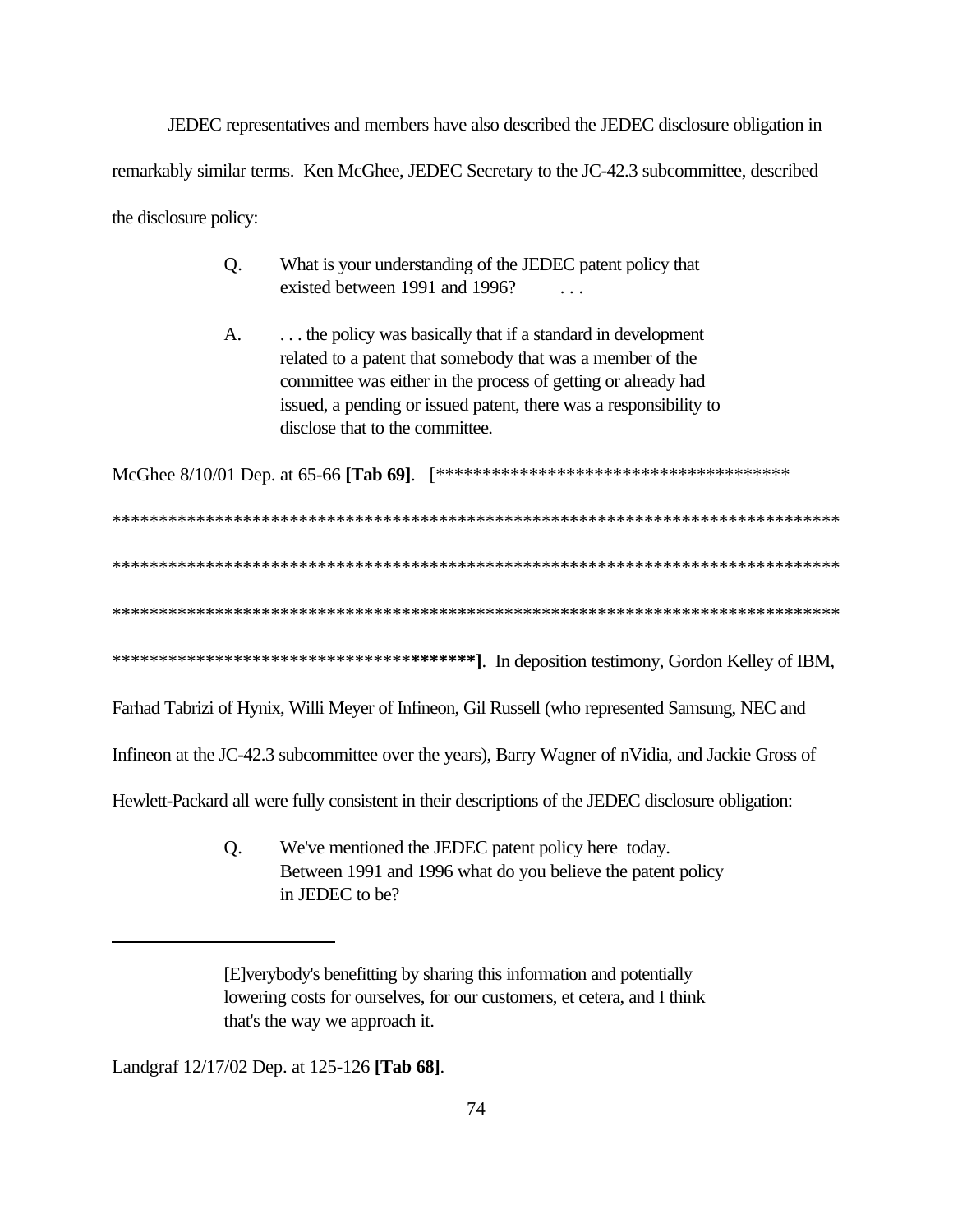A. The stated policy was that, first of all, all member companies would notify the committee of patents that they were aware of that applied to a proposed standard. And another requirement was that they would agree that their licensing practice to all other member companies of JEDEC would be all companies would be licensed, excepting none, and that the license would be either free or offered at reasonable rates, without exception. It was to be an open standard.

# Kelley 1/26/01 Dep. at 75-76 **[Tab 49]**.

- Q. And do you have any understanding one way or the other whether a company that believes it has patents or patent applications that cover or apply to a standard should be required under the policies in existence between, let's say, 1991 and 1996 to disclose those patents or patent applications to the committee?
	- . . .
- A. I believe that through the discussion at every meeting in that time frame of the JEDEC and EIA patent policy that it was very clear to the membership that disclosure of applicable patents and patent applications was key to the operation of our committee, that it was required, that it was an obligation upon the membership.

Kelley 1/26/01 Dep. at 277-278 **[Tab 49]**. 49

Q. Let me ask it this way: What was the patent policy concerning

<sup>&</sup>lt;sup>49</sup> Rambus strives in vain to show that JEDEC committee leaders, such as Gordon Kelley of IBM, also disregarded the patent policy. As Mr. Kelley testified, however, IBM committed to making active disclosure of all patents and patent applications of which Mr. Kelley was personally aware, "but with the corporation being so large, I could not assure the committee that it was a complete list." Kelley 1/26/01 Dep. at 85 **[Tab 49]**. In other words, he could not conduct a search throughout all of IBM for relevant patents or patent applications. Nor, for that matter, do JEDEC's rules require such a search. Likewise, David Chapman of Motorola, another company that Rambus alleges refused to follow the patent policy with respect to applications, also disclosed actual patent applications. *See* Chapman 1/23/03 Dep. at 42 **[Tab 70]** ("Whether or not the fact that Motorola is making application for a patent in some particular general area would be hard to consider terribly confidential").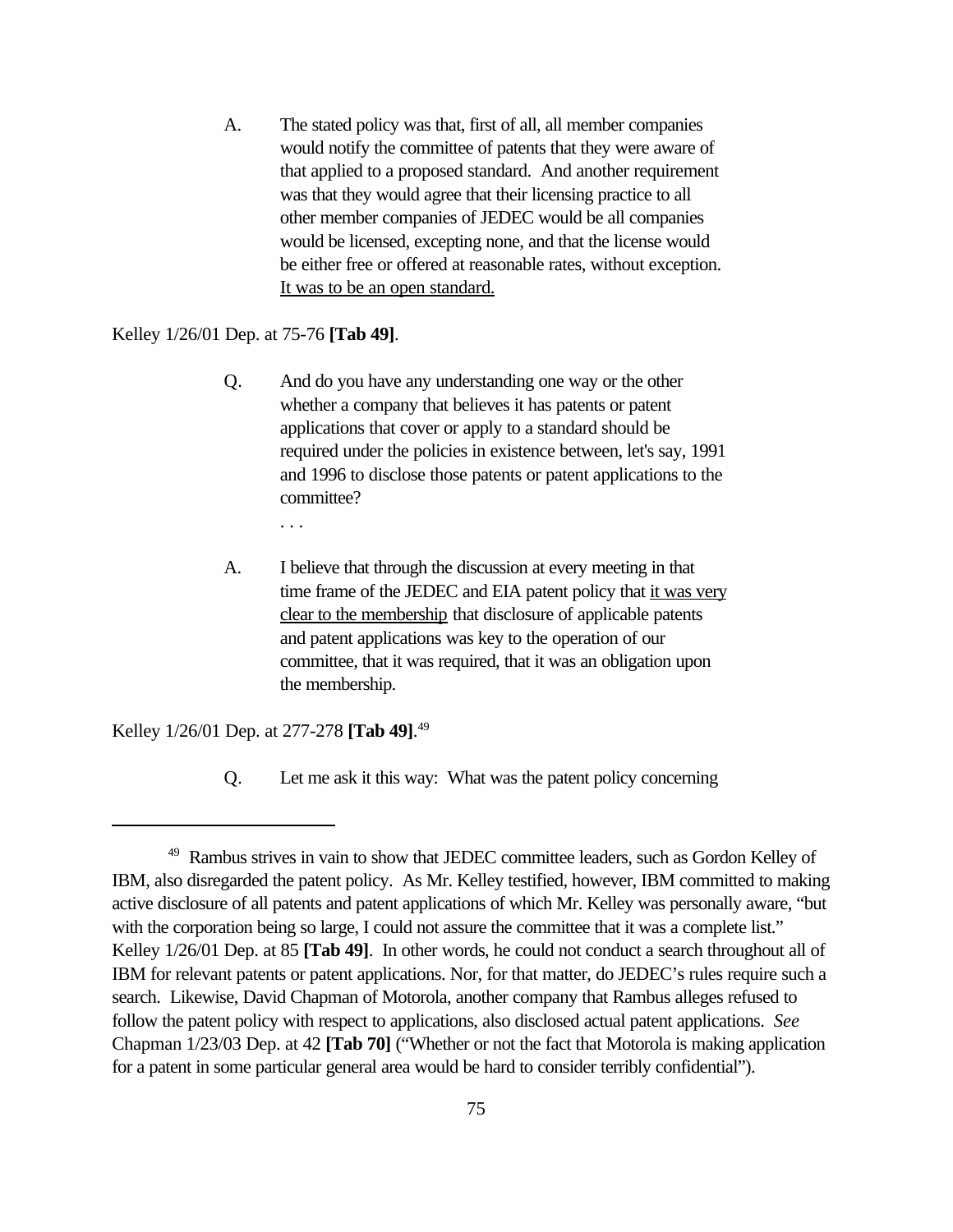disclosure of patents at JEDEC during the time that you attended JEDEC meetings?

A. I was a chairman, and before every meeting I would explain to everybody . . . [i]f you are aware of any patent or patent application that relates to any proposal, you are required to bring it up and make sure people make their decision with open-minded. And if you have a patent or patent application, you just have to follow the rules that we will license in a nondiscriminatory and a reasonable basis to everyone. So I would repeat that every meeting at the beginning of the meeting.

## Tabrizi 3/12/01 Dep. at 272-273 **[Tab 52]**.

Q. The question is, sir, what was your understanding of the JEDEC patent policy in July, June and July 1992?

> THE WITNESS: The understanding was that the holders of a patent or an application should make the committee aware in the case that they were aware of that, the application of the patent which they held or had filed was in relationship to the work in JEDEC that we were doing.

## Meyer 4/26/01 Tr. at 142-143 **[Tab 71]**.

- Q. OK. And what was your understanding of that policy in 1988?
- A. That participants in the standards making process were required to report any patents or applications of patents that may affect standards work in progress. . . .
- Q. BY MR. PENDARVIS: And was it your understanding then in 1988, that this policy was a mandatory -- that is, you said participants were required to report, you understood it was mandatory, right?
- A. Yes.
- Q. And that's different from encouraging people to report, right?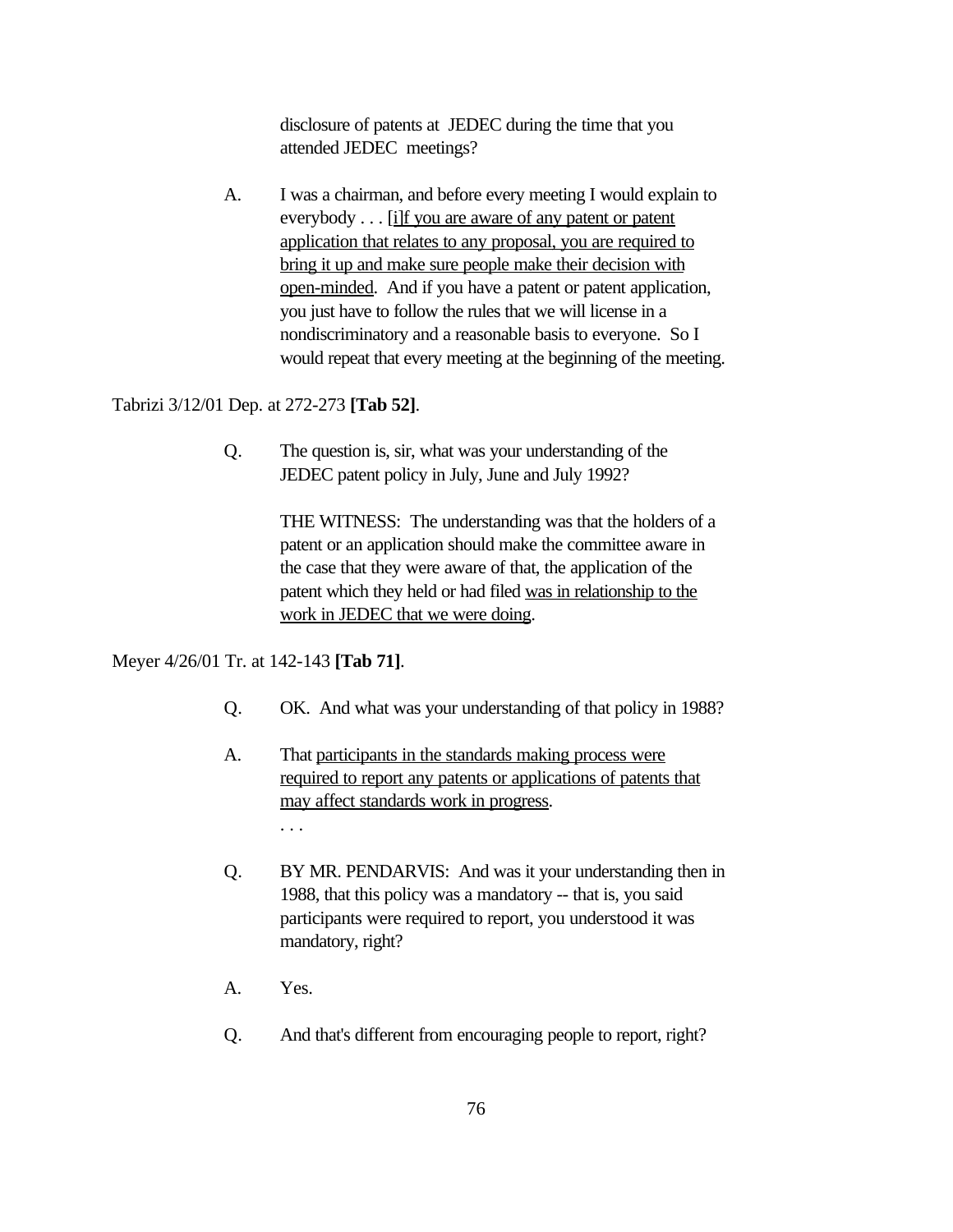- A. No. It was mandatory.
- Q. OK. In other words, it was not your understanding that the policy was to simply encourage reporting?
- A. No, it was mandatory.

Russell 1/31/01 Dep. at 294 **[Tab 54]**.

- Q. So please state for me what is the JEDEC patent policy.
- A. I don't recall it word for word. It basically says that if you have a patent or patent pending that you believe is relevant to anything that's being discussed that you have an obligation to send a letter to the committee stating that you will license it either freely or without discrimination to others.

Wagner 1/16/03 Dep. at 47 **[Tab 67]**.

- Q. Do you have an understanding of what JEDEC's patent disclosure policy is?
	- . . .
- A. My understanding of the patent disclosure policy is only secondhand, but my understanding is that, as a JEDEC member, you agree to disclose if you are seeking a patent on any of the areas discussed at a JEDEC meeting.

Gross 1/24/01 Dep. at 22 **[Tab 73]**. 50

- Q. And during that time, what was your understanding of what obligations, if any, Philips had to disclose patents to JEDEC?
- A. Same as any other company. The understanding with which the standards community comes together is that these will be open standards. And the JEDEC patent policy was that -- if my - my understanding of it was that if you have a patent that affects

<sup>&</sup>lt;sup>50</sup> See also testimony of Betty Prince, former representative of Philips and Texas Instruments to the JC-42.3 subcommittee: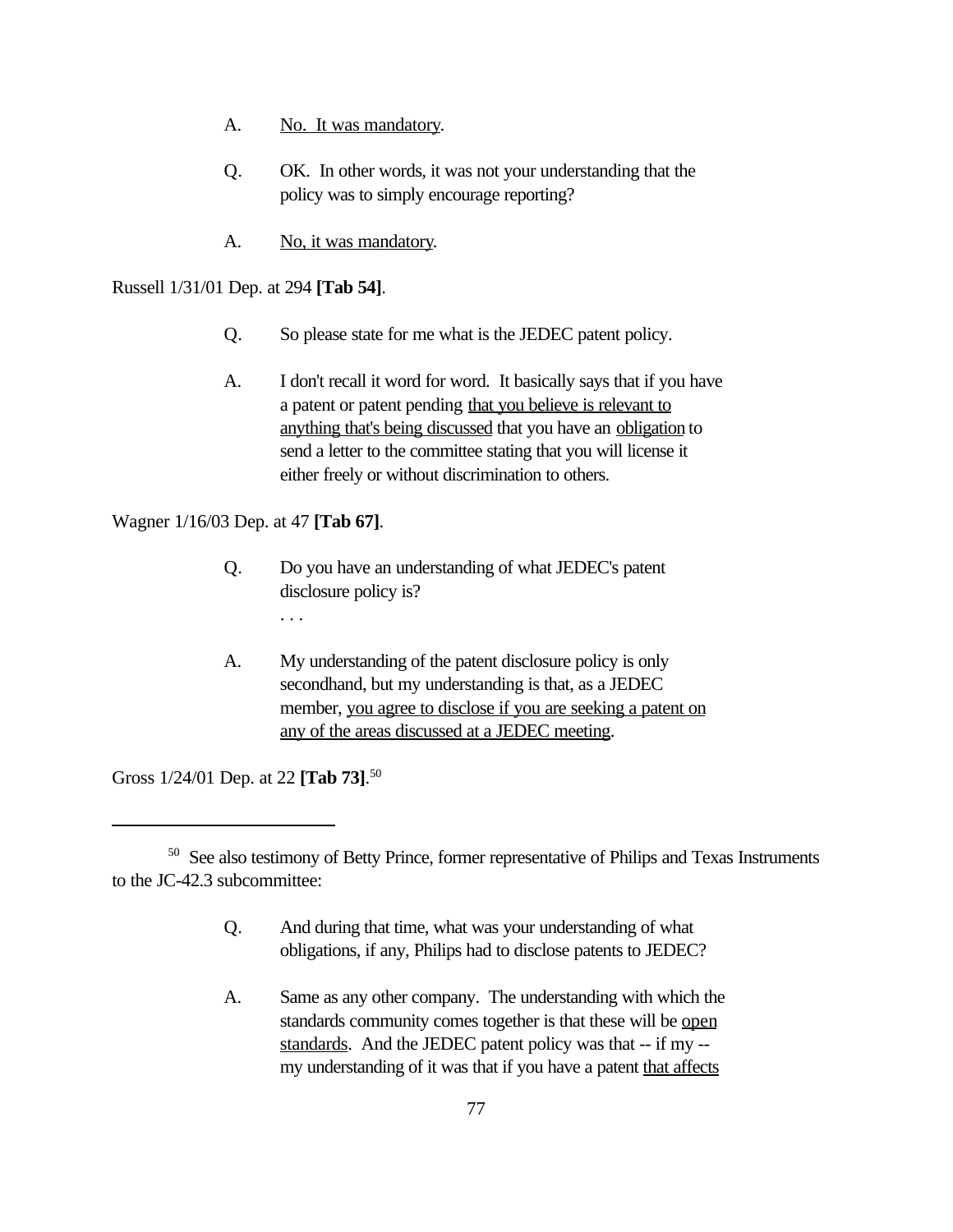Similarly, witnesses consistently have testified in a manner that directly contradicts

Rambus's revisionist attempts to put its spin on the clear obligations of the JEDEC disclosure policy. Rambus tries, for example, to argue that the JEDEC policy did not require disclosure of patent applications. Rambus simply ignores not only the documentary evidence described above, but also the directly contradictory testimony of Brett Williams of Micron, Farhad Tabrizi of Hynix, Gil Russell (who represented Samsung, NEC and Infineon at the JC-42.3 subcommittee), Samuel Calvin of Intel, Sam Chen of Mitsubishi, Charles Donohoe of Samsung, Tom Landgraf of Hewlett-Packard, Charles Furnweger (formerly of NEC), and Betty Prince (who represented Philips and Texas Instruments at the JC-42.3 subcommittee): $51$ 

- Q. ... Here's where I'm coming from: I think you have been very consistent and I don't mean to be testifying or commenting on your testimony. That's improper. But it's my understanding, and this goes to the foundation of my question, that you have been clear, very clear, from the very beginning that it was your understanding in 1991 when you assumed your duties as the representative from Micron Technology to JEDEC, that the patent disclosure policy included applications and pending applications; am I correct?
- A. That is correct.

Williams 4/12/01 Dep. at 198 **[Tab 50]**.

the standard, then the company needed to present a letter stating that they would abide by the JEDEC patent policy.

Prince 3/13/01 Dep. at 88 **[Tab 24]**.

<sup>51</sup> Samuel Calvin of Intel, Sam Chen of Mitsubishi, Charles Furnweger (formerly of NEC), and Betty Prince (formerly of Philips and Texas Instruments) were all listed by Rambus on its preliminary witness list.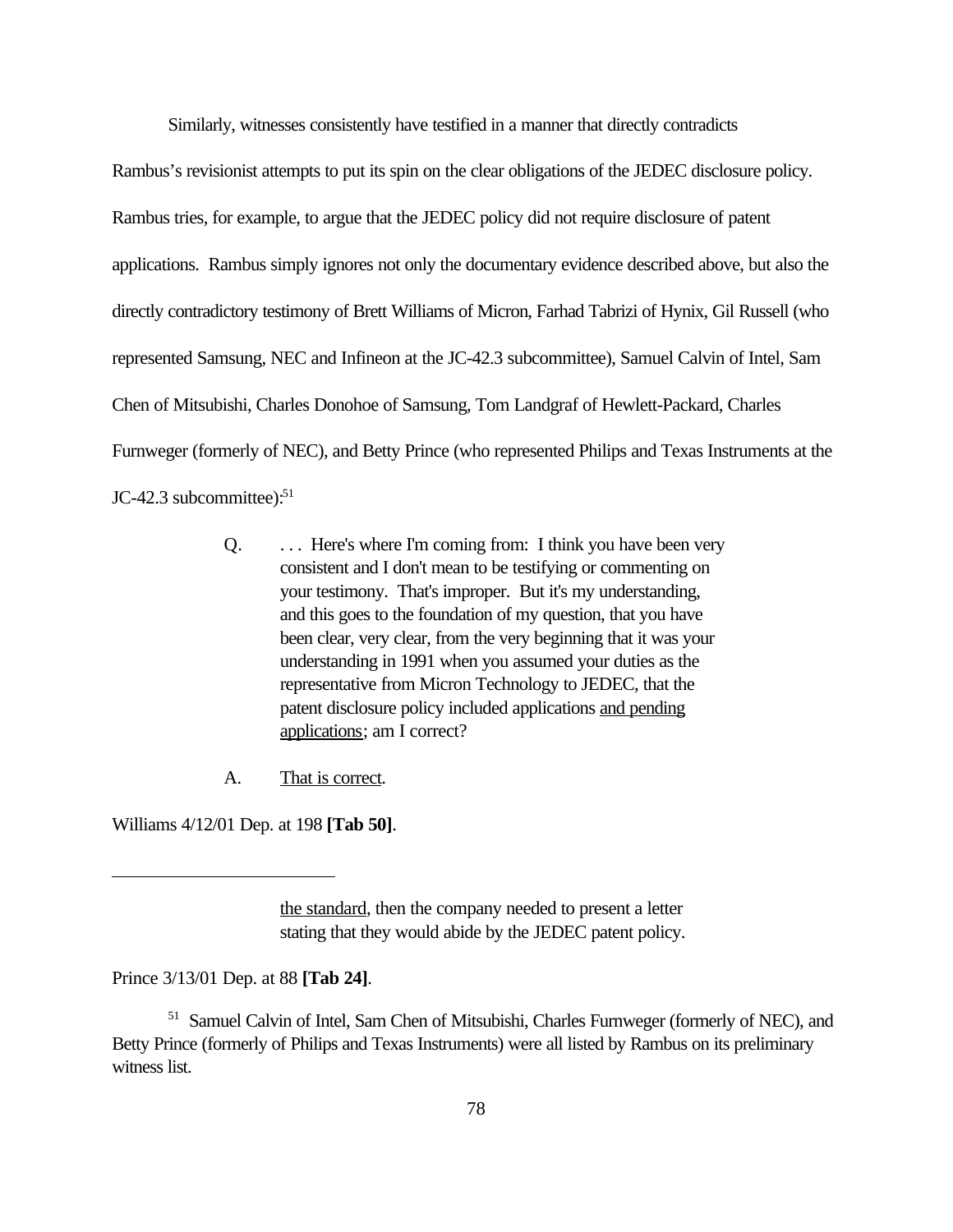- Q. And it was your understanding that the policy applied to both patents as well as patent applications, correct?
- A. Absolutely.

Russell 1/31/01 Dep. at 294-295 **[Tab 54]**.

- Q. Okay. And was it the policy of JEDEC to require disclosure of patent applications during the entire period of time that you were attending JEDEC meetings?
- A. Yes.

Tabrizi 3/12/01 Dep. at 279 **[Tab 52]**.

- Q. . . . at some point in time, your understanding was that companies were required to disclose anything in the matter of intellectual property. Is that your understanding?
- A. <u>Yes</u>. That is my understanding.
- Q. And what do you mean by "anything in the matter of intellectual property"? Were there some bounds to that?
- A. Yeah. Well, yes. I mean, my understanding is either patented or submitted for a patent.

Calvin 1/13/03 Dep. at 86 **[Tab 65]**.

Q . . . . Okay. Did the JEDEC disclosure policy require the disclosure of patents? . . .

THE WITNESS: Yes, that's my understanding.

- Q . (BY MR. CATT) Did the policy also require the disclosure of applications? . . .
- A. Yes, if you are aware of it.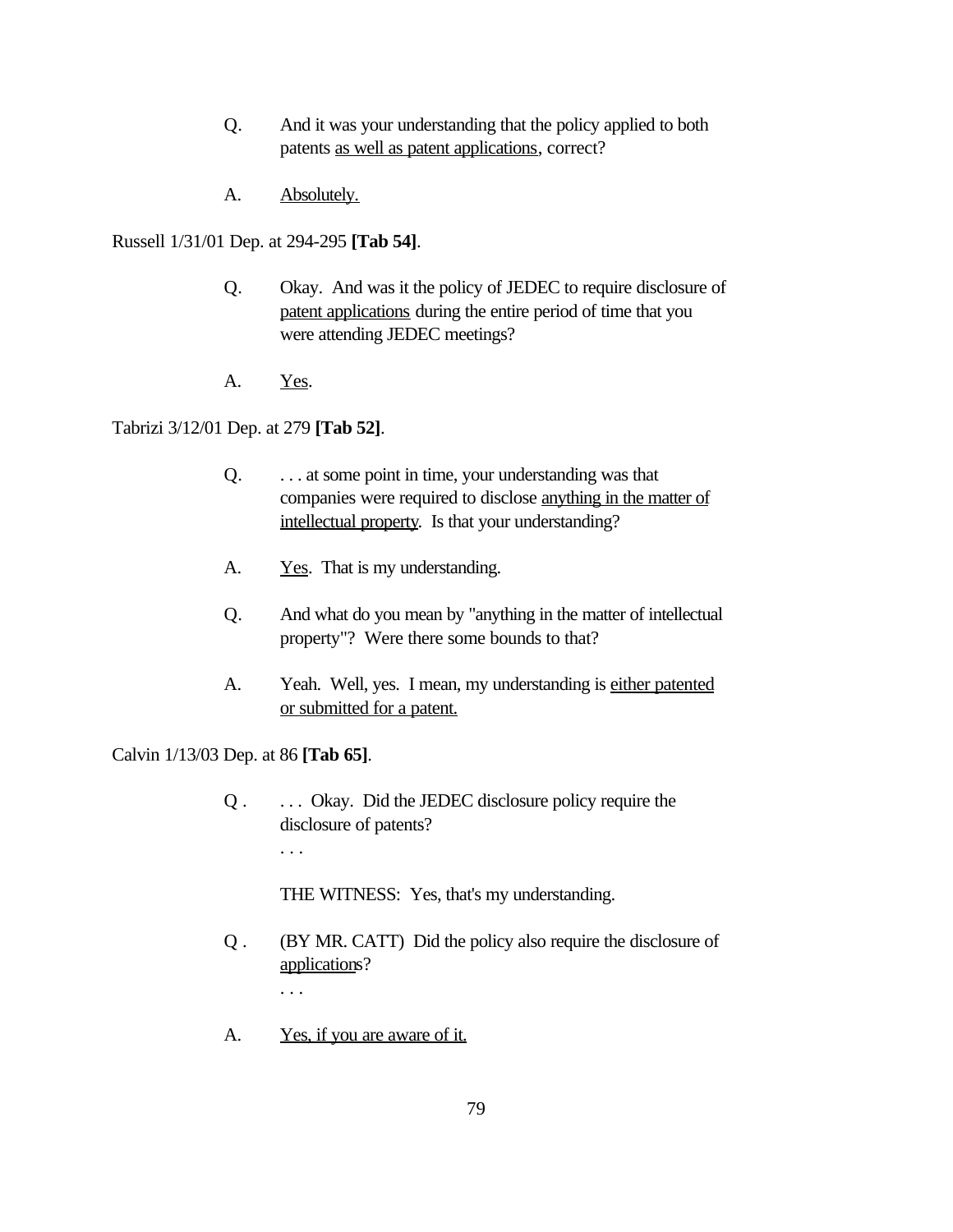#### Chen 1/16/03 Dep. at 102 **[Tab 74]**.

- Q. Is it your understanding that the JEDEC patent policy requires disclosure of patent applications, as well as patents?
- A. Yes.
- Q. And how long has JEDEC's patent policy required disclosure of patent applications?
- A. Well, I think it's gone back a long time, but it was formally put into writing, I believe, in early 1993, or sometime in 1993.

Donohoe 2/6/01 Dep. at 174 **[Tab 75]**.

Q. Okay. And does this policy that's printed here, on 15 and 16, apply to patent applications?

. . .

THE WITNESS: Well, the way I always treated this was that it applied to both patents that – that were being applied for as well as patents that were owned because . . . the intention of the policy is to standardize things without any kind of hidden agendas, if you will . . .

. . .

I think the distinction between patent applications and patent pending was -- I mean, I think if you make a distinction between the two, then you're really violating the spirit of how the entire organization works, and, so, we didn't attempt to make that distinction, that's how we operated, and I think the vast majority of the companies in JEDEC would probably come – agree with my – my assessment on this.

Landgraf 12/17/02 Dep. at 118-120 **[Tab 68]**.

Q. OK. Now, put aside the policy. As NEC and NECEL's representative at JEDEC, did you have an understanding that the JEDEC members were disclosing patent applications that could affect JEDEC standards?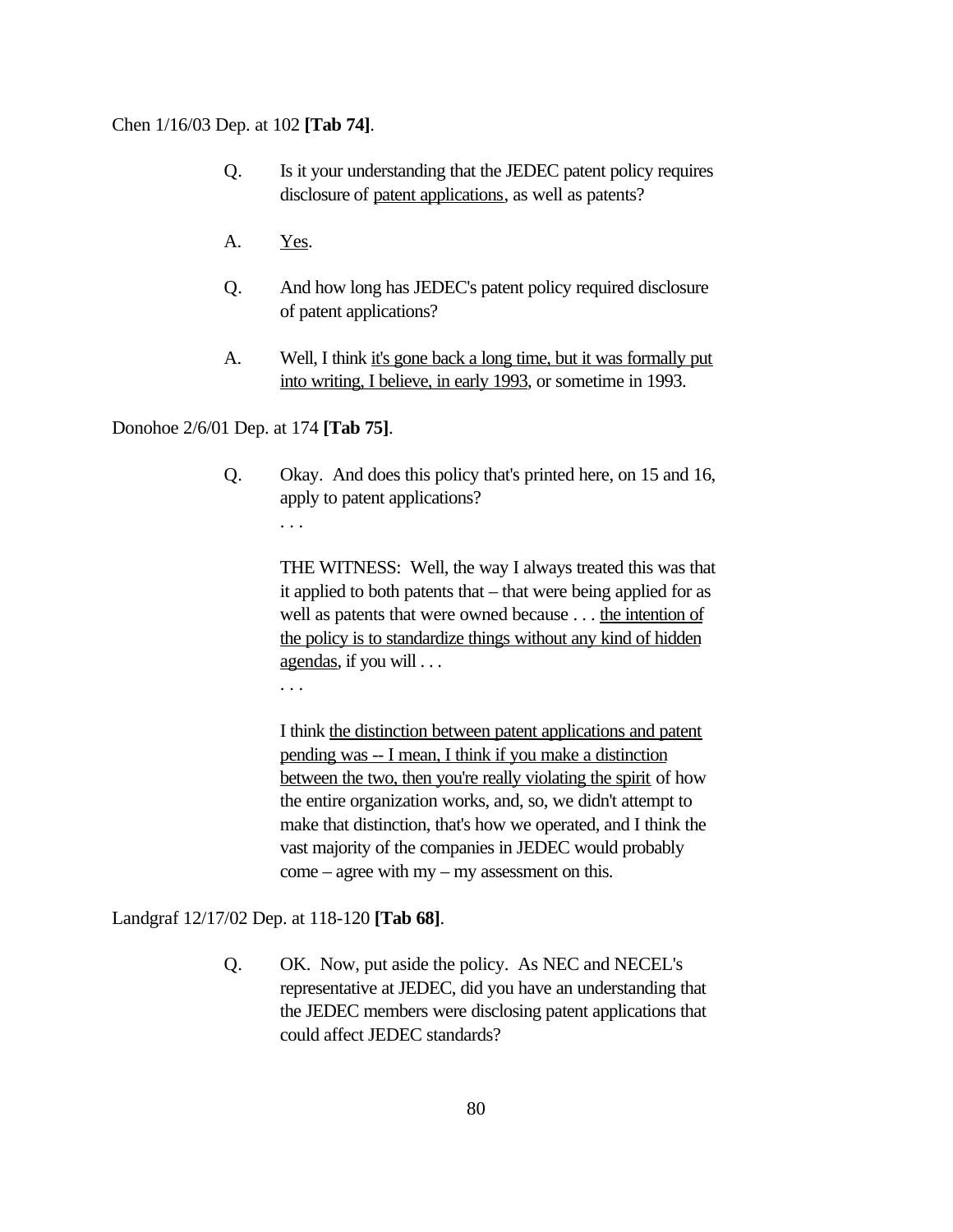- A. Yes. . . .
- Q. . . . Did you have an understanding as NEC and NECEL's representative at JEDEC from 1993 through 1999 that JEDEC members were as a matter of practice disclosing all pending patent applications that could affect JEDEC standards?
- A. Yes.

Furnweger 6/29/01 Dep. at 83-84 **[Tab 76]**.

- Q. What was your understanding during the time that you were at Philips, what was your understanding of whether or not the company had to disclose any pending applications that related to what JEDEC was doing?
- A. This my understanding of this was that any company that participated in the standards process ethically couldn't also be patenting things that would be open to standards without agreeing with the JEDEC patent policy.

Prince 3/13/01 Dep. at 88 **[Tab 24]**.

- Q. Was it your understanding that was the first time that Philips had any obligation to say anything to JEDEC about that patent after it was issued?
- A. My personal opinion is that a company has a responsibility, if they participate in the standards process, to disclose relevant patents that they have with regard to that.
- Q. Patent or patent applications or both?
- A. Ethically they are the same.

Prince 3/13/01 Dep. at 91-92 **[Tab 24]**.

Likewise, Rambus's attempts to assert that the disclosure duty was somehow restricted to

members making presentations finds no support among either Complaint Counsel's or its own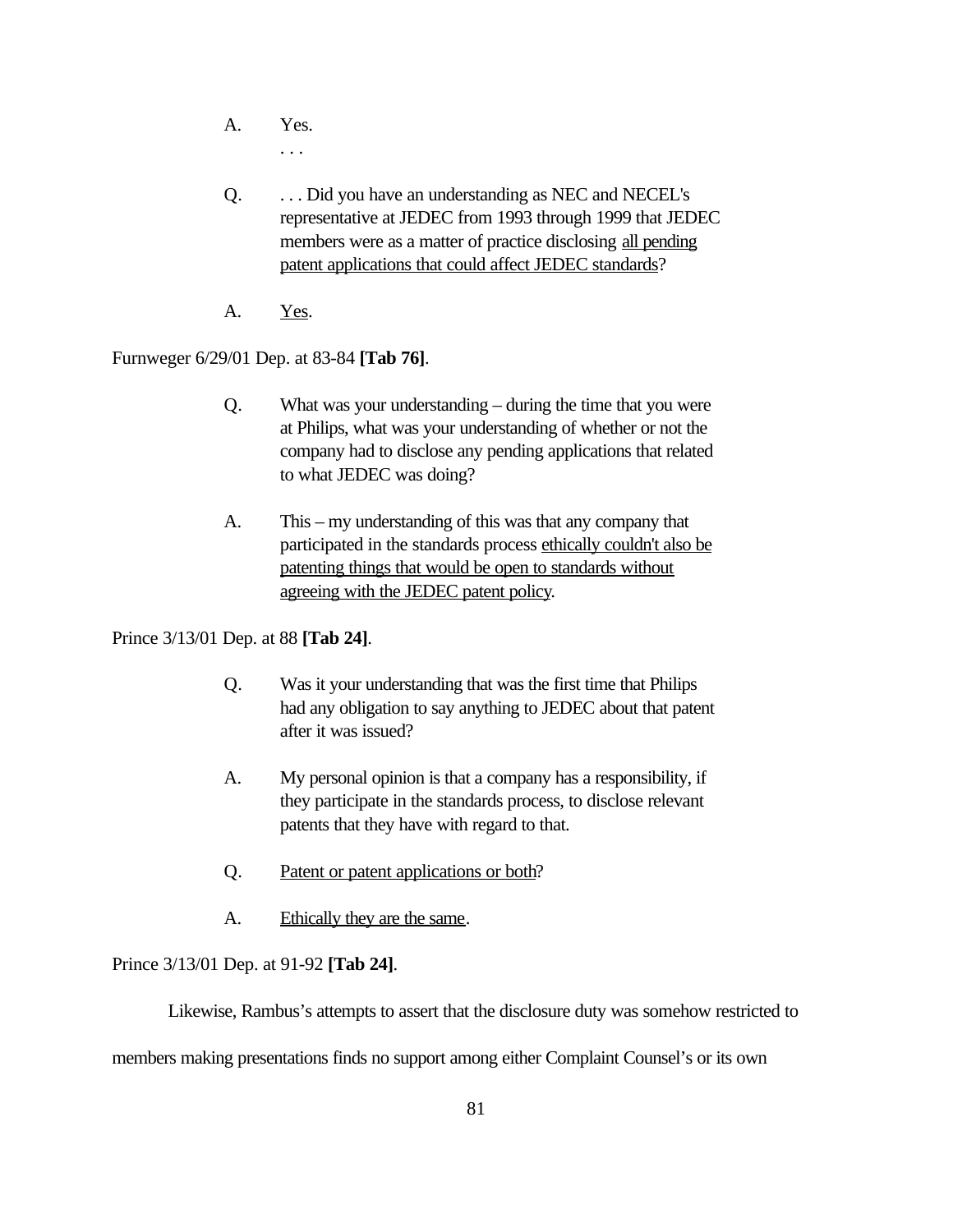witnesses' testimony. John Kelly, President and General Counsel of JEDEC, Ken McGhee, the

JEDEC Secretary to the JC-42.3 subcommittee, and [\*\*\*\*\*\*\*\*\*\*\*\*\*\*\*\*\*\*\*\*\*\*\*\*\*\*\*\*\*\*\*\*\*\*\*

\*\*\*\*\*\*\*\*\*\*\*\*\*\*\*\*\*\*\*\*\*\*\*\*\*\*\*\*\*\*\*\*\*\*\*\*\*\*\*\*\*\*\*\*\*\*], all refute Rambus's attempts artificially

to limit the Rambus disclosure obligation:

- Q. In 1991 and in 1992, let's just start with that, how does one subject himself to be subject to the duty to follow the EIA patent policy?
- A. I guess the best way I can answer that question is by joining and participating.

Kelly 1/9/01 Dep. at 65-66 **[Tab 64]**.

- Q. And I asked you earlier if there was any different duty for a sponsor of a standard to disclose patents or patent applications if in fact there's a duty to do that?
- A. Right.
- Q. Then any other member, I don't know if I got an answer from that.
- A. I think my answer was that the duty is based on knowledge and the duty is not higher or different for a sponsor per se unless they have a higher degree of knowledge. It's all tied to knowledge.

Kelly 1/9/01 Dep. at 68-69 **[Tab 64]**.

- Q. Yes. Any difference in the disclosure requirements for patents or applications for patents that pertained to a sponsor, as opposed to any other member of JEDEC?
- A. No.
- Q. So whatever any member of JEDEC was expected to do, that was expected of a sponsor of a ballot item?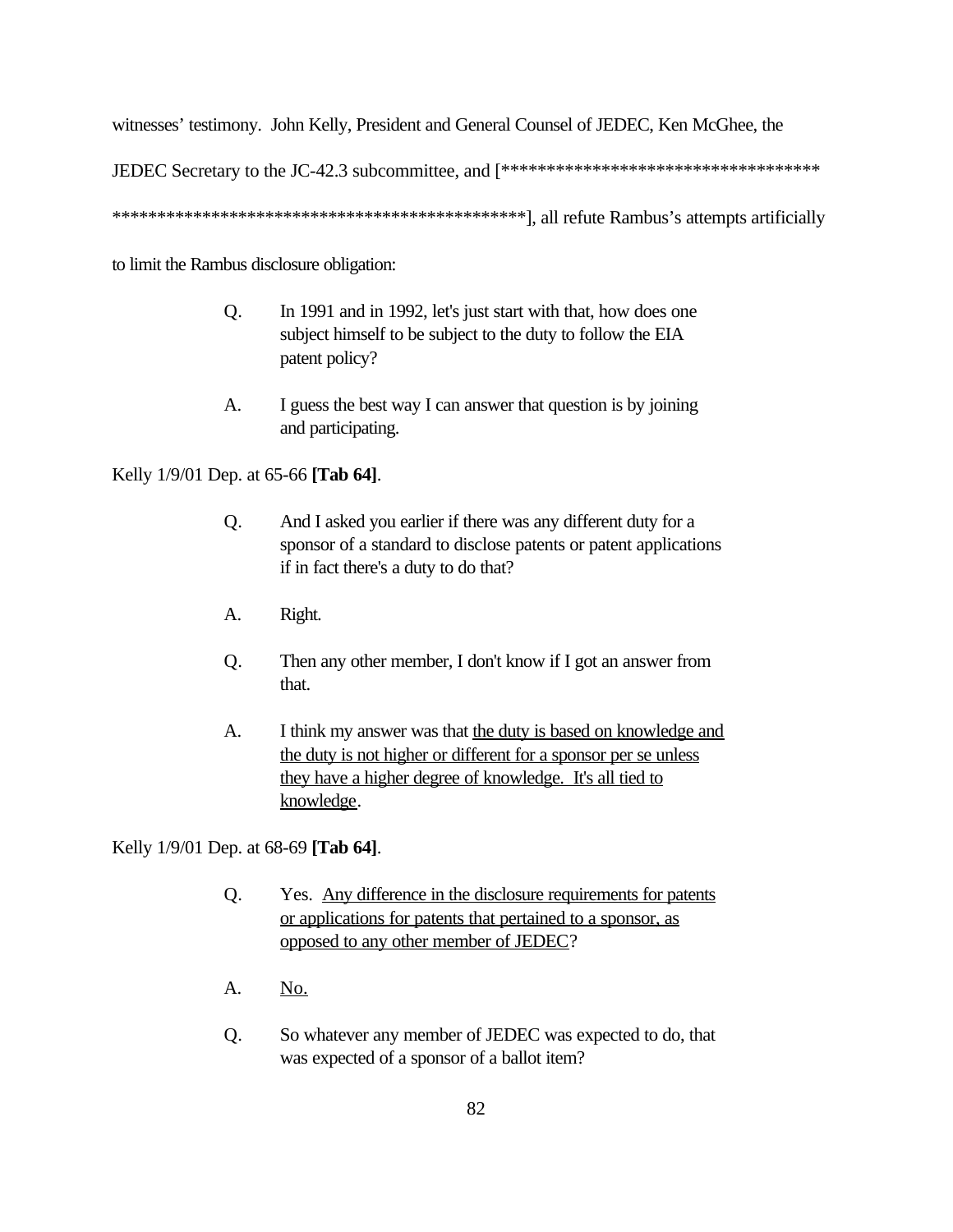- A. It was expected of everybody.
- Q. No more, no less, though, for a sponsor, true?
- A. Right.

McGhee 12/19/00 Dep. at 126 **[Tab 77]**.

| ิ∗ |                                                 |
|----|-------------------------------------------------|
|    |                                                 |
|    |                                                 |
|    |                                                 |
|    |                                                 |
|    | *****                                           |
|    |                                                 |
|    | *************************************           |
|    |                                                 |
|    | ****************************** <b>*******</b> * |

Rambus's assertion that the disclosure obligation was somehow limited only to presenters also

flies in the face of testimony of Gil Russell (who represented Samsung, NEC and Infineon at the JC-

42.3 subcommittee meetings) and Sam Calvin of Intel:

- Q. Now was it your understanding that the policy requiring disclosure of patent applications applied not only to the presenter of a proposal but also to other JEDEC members?
- A. Yes.
- Q. OK. So your understanding was that someone was in the office and they were not the presenter of a proposal. They nevertheless had an obligation to disclose patent applications that might materially affect the proposed standard?
- A. Yes.

Russell 1/31/01 Dep. at 450 **[Tab 54]**.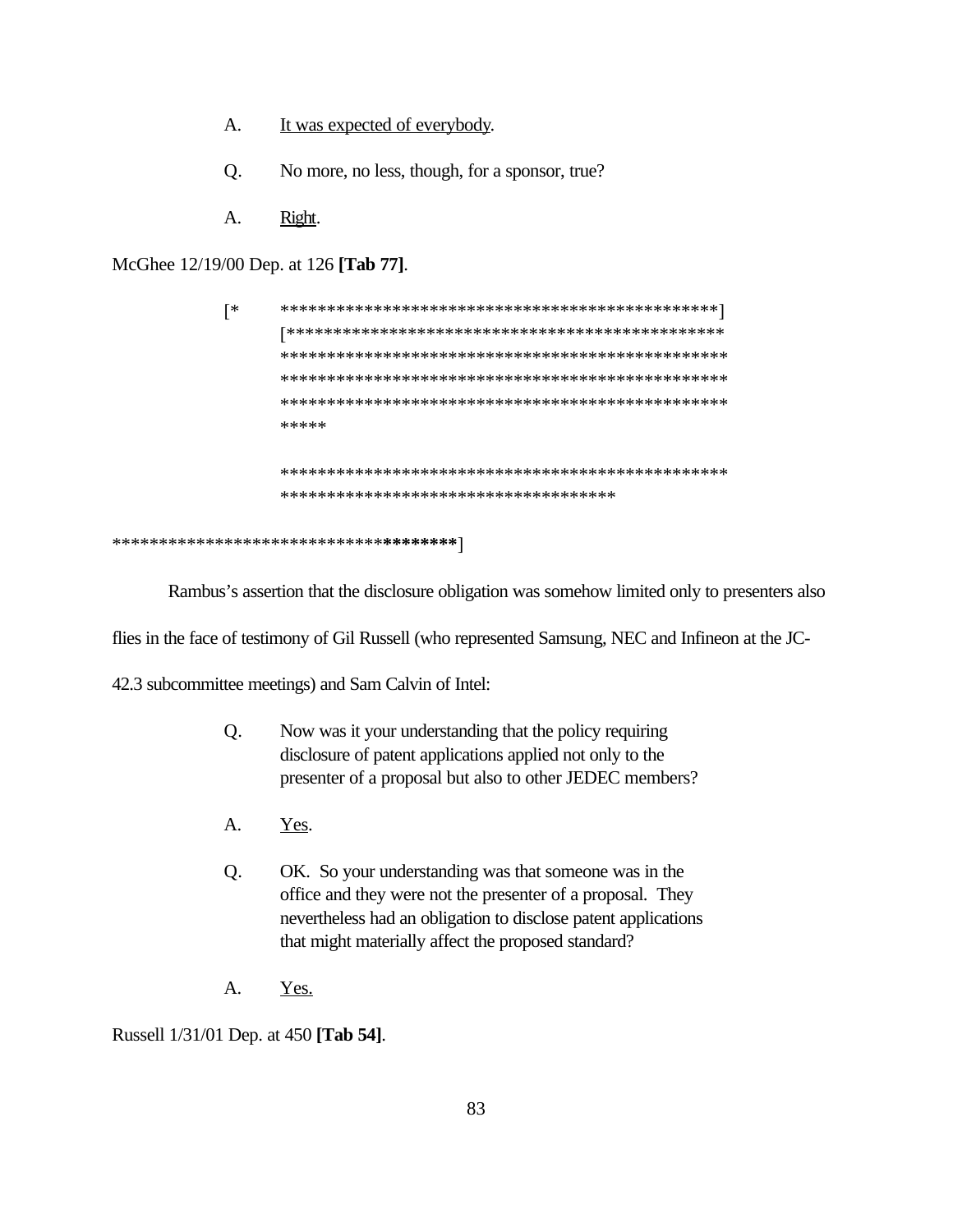- Q. Okay. Now, let's look at the situation where members are observing a showing or presentation by another member.
- A. Uh-huh. (Witness answers affirmatively.)
- Q. What are a -- based upon your understanding of the JEDEC policies, what are the members' obligations vis-a-vis disclosing patents?
- A. To the extent that you are aware, with the possible extension of NDA's, you have an obligation to also make known – so the answer is it would be the same, based on your – your – your knowledge of applicable patents.
- Q. So, then, it sounds to me like you're saying that there were no differences in the duties between – as between a presenter, on the one hand, and a member who is observing, on the other? Is that what you're saying with respect to the patent disclosure policy?
- A. Yes. Yes….

. . .

Calvin 1/13/03 Dep. at 121-122 **[Tab 65]**.

# **3. Rambus Understood the Obligations Imposed by the JEDEC Disclosure Policy.**

Rambus's attempts to apply spin to the interpretation of the JEDEC disclosure obligation are particularly disingenuous in light of the evidence showing that, at the time it was a member, Rambus's own understanding of the JEDEC disclosure policy was identical to that of the witnesses quoted above. Indeed, certain of Rambus's assertions are breathtaking in their sheer audacity. Rambus states, for example, "there is no evidence that Rambus was provided with a copy of JEP 21-I while it was a JEDEC member." Rambus Mem. at 22. Highly inconvenient to Rambus's argument is the fact that Rambus produced, from its own files, a nearly complete copy of the JEP 21-I Manual bearing Rambus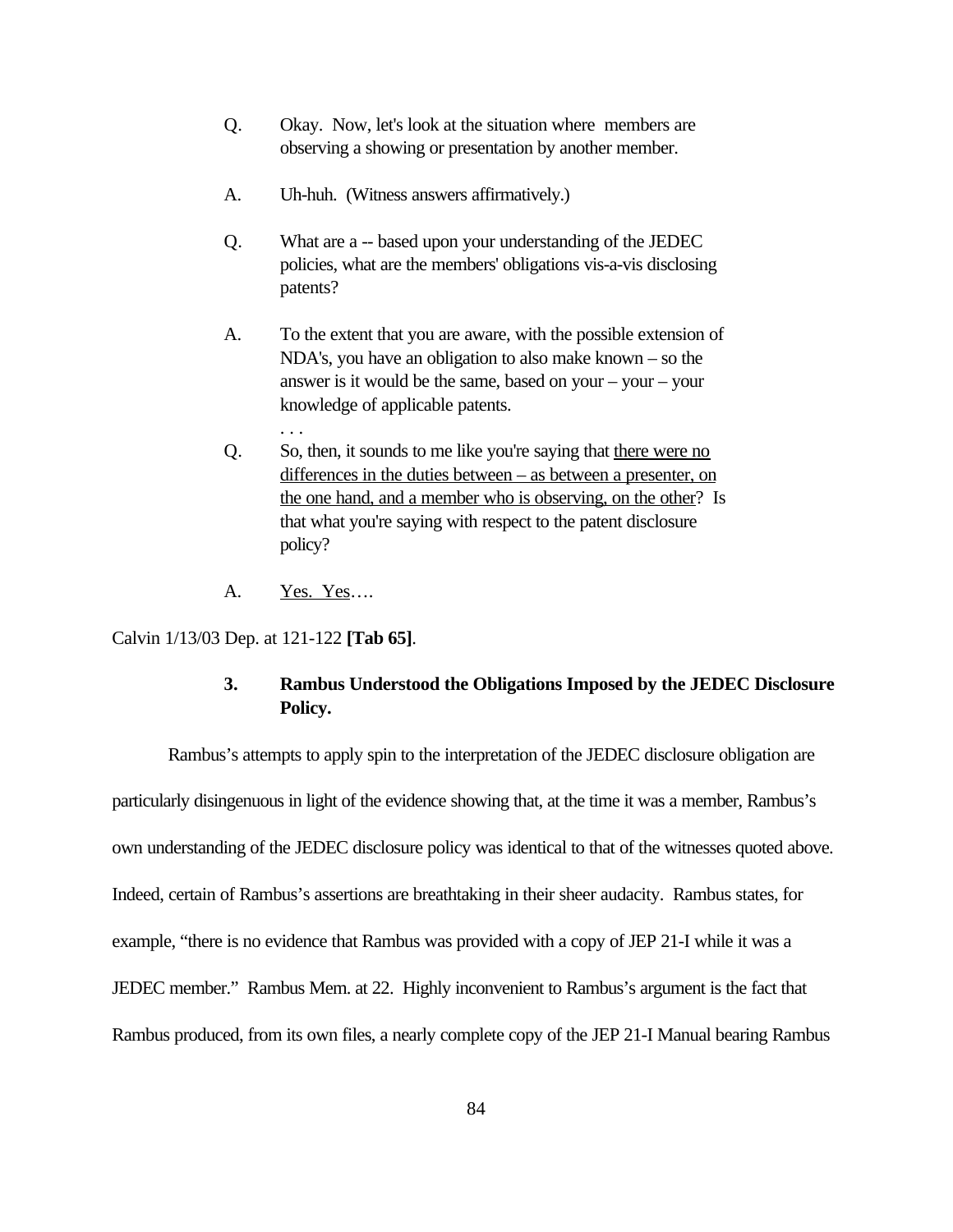production numbers. R173458 *et. seq.* **[Tab 15A]** Furthermore, Rambus simply ignores, and apparently hopes that Your Honor and Complaint Counsel will not notice, the testimony of Richard Crisp, Rambus's primary representative at the JEDEC JC-42.3 subcommittee, which clearly establishes (1) that he not only received the JEP 21-I Manual, but also that it was given to him at his specific request; (2) that it was the material that JEDEC provided to members for the purpose of understanding their obligations under the JEDEC disclosure policy; and (3) that he in fact read the document and understood the disclosure obligations set forth in that document:

- Q. Did you ever get a copy of 21-I while you were at JEDEC?
- A. I think I did.
- Q. When did you get a copy of 21-I?
- A. It was in 1995.
- Q. And how did you come to get that copy in 1995?
- A. I had made a request to be given whatever kind of manual they must have had there for members that outlined what the patent policy was.

Crisp 8/10/01 Dep. at 851-852 **[Tab 78]**. 52

- Q. And when you got a copy of 21-I, did you read it?
- A. I read I didn't read all of it, but I looked through it, I believe I believe I read a lot of it. I don't think I read all of it.

<sup>52</sup> Rambus elsewhere has tried to label JEP 21-I as "the Chairman's manual made available to the Chairman." *See* Statement of Gregory P. Stone, Tr. of 8/2/02 Sched. Conf. at 35 **[Tab 8]**. Rambus's position likewise ignores Richard Crisp's clear testimony that JEP 21-I was the JEDEC Manual "for members that outlined what the patent policy was."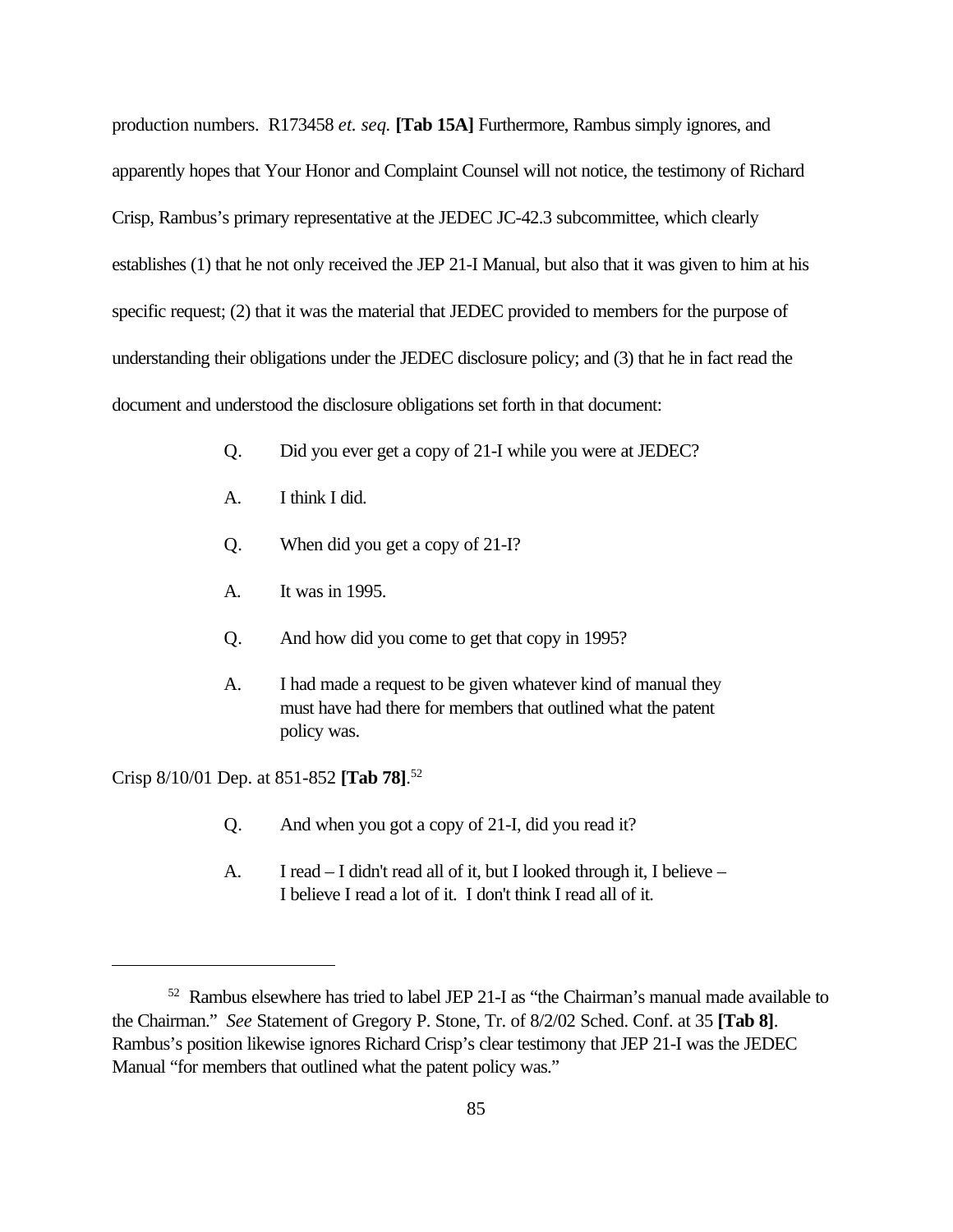- Q. Okay. Based on your reading of 21-I, did you come to some understanding of what the written patent policy was of JEDEC?
- A. I think I did, yes.
- Q. What was that understanding?
- A. Well, they wanted to know about both patents and patent applications that might relate to the works that were going on within JEDEC.

Crisp 8/10/01 Dep. at 852-853 **[Tab 78]**. 53

<sup>53</sup> Richard Crisp testified further:

- Q. You said that you did not know until 1995 that JEDEC required the disclosure of patent applications. But the fact is that the JEDEC 1993 manual says exactly that, doesn't it?
- A. It is true that the JEDEC 1993 manual says that there needs to be a disclosure of applications . . . . But it was not really until I was finally given a copy of the manual in 1995 that I actually saw it in writing, as I recall.
- Q. Well, you said that you agreed that the manual itself in October of 1993 contained the requirement that both patents and patent applications be disclosed; correct?
- A. I believe that's what I've testified, yes.

Crisp 8/10/01 Dep. at 910 **[Tab 78]**.

To the extent that Rambus is arguing that it does not have in its files a complete copy of the JEP 21-I Manual, because the copy produced from its files is missing the final three pages, the most logical assumption is that the complete copy of JEP 21-I that Mr. Crisp received in 1995 fell victim to Rambus's document "retention" program. Rambus's assertions concerning its alleged non-receipt of the 21-I Manual should viewed in light of Judge Timony's rulings on the collateral estoppel effect of Rambus's efforts to destroy documents in advance of litigation. (*See* Order Granting Complaint Counsel's Motion for Collateral Estoppel, dated February 26, 2003 **[Tab 10]**). Complaint Counsel is entitled to an inference that Rambus received the 21-I Manual. Indeed, Rambus's attempt to take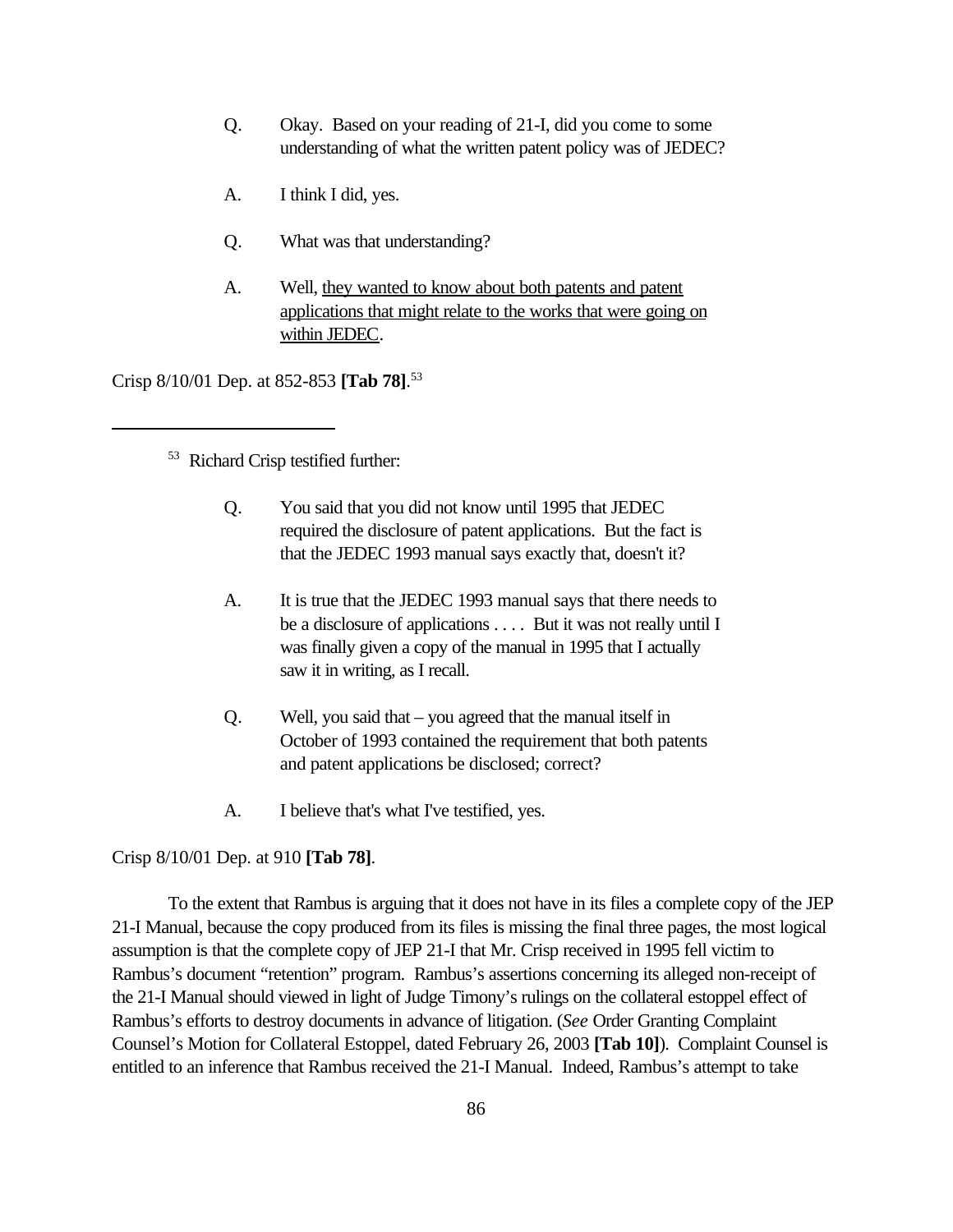Richard Crisp's receipt of, and understanding of the contents of, the JEP 21-I Manual are

problematic facts for Rambus. But other facts ignored by Rambus are equally inconsistent with the

thrust of its summary decision arguments. For example, Richard Crisp admitted that he observed Jim

Townsend's presentations explaining the JEDEC patent policy at each of the meetings that he attended:

Q. Did Chairman Townsend or anyone else regularly start these JEDEC meetings with a presentation on the patent policy of JEDEC?

. . .

THE WITNESS: I believe that he generally made some sort of a presentation about patent policy. . . .

Q. At each of the meetings you attended he did, right? . . .

THE WITNESS: I believe that he did.

Crisp 11/9/00 Dep. at 306-307 **[Tab 79]**. 54 Richard Crisp also testified that when attending at least

<sup>54</sup> As a result of these presentations by Mr. Townsend and other sources of information, Richard Crisp became aware that JEDEC had a disclosure requirement near the beginning of his involvement in JEDEC:

> Q. Now, you became aware right at the start of your involvement as the JEDEC representative that Rambus – that JEDEC had a patent policy; correct?

> > THE WITNESS: I believe that I became aware of that at

some point in time near the beginning of my involvement.

. . .

. . .

advantage of the absence from its files of the complete JEP 21-I Manual, despite the clear evidence that Mr. Crisp received, reviewed and understood the document, emphasizes the need for presumptions of the type entered by Judge Timony.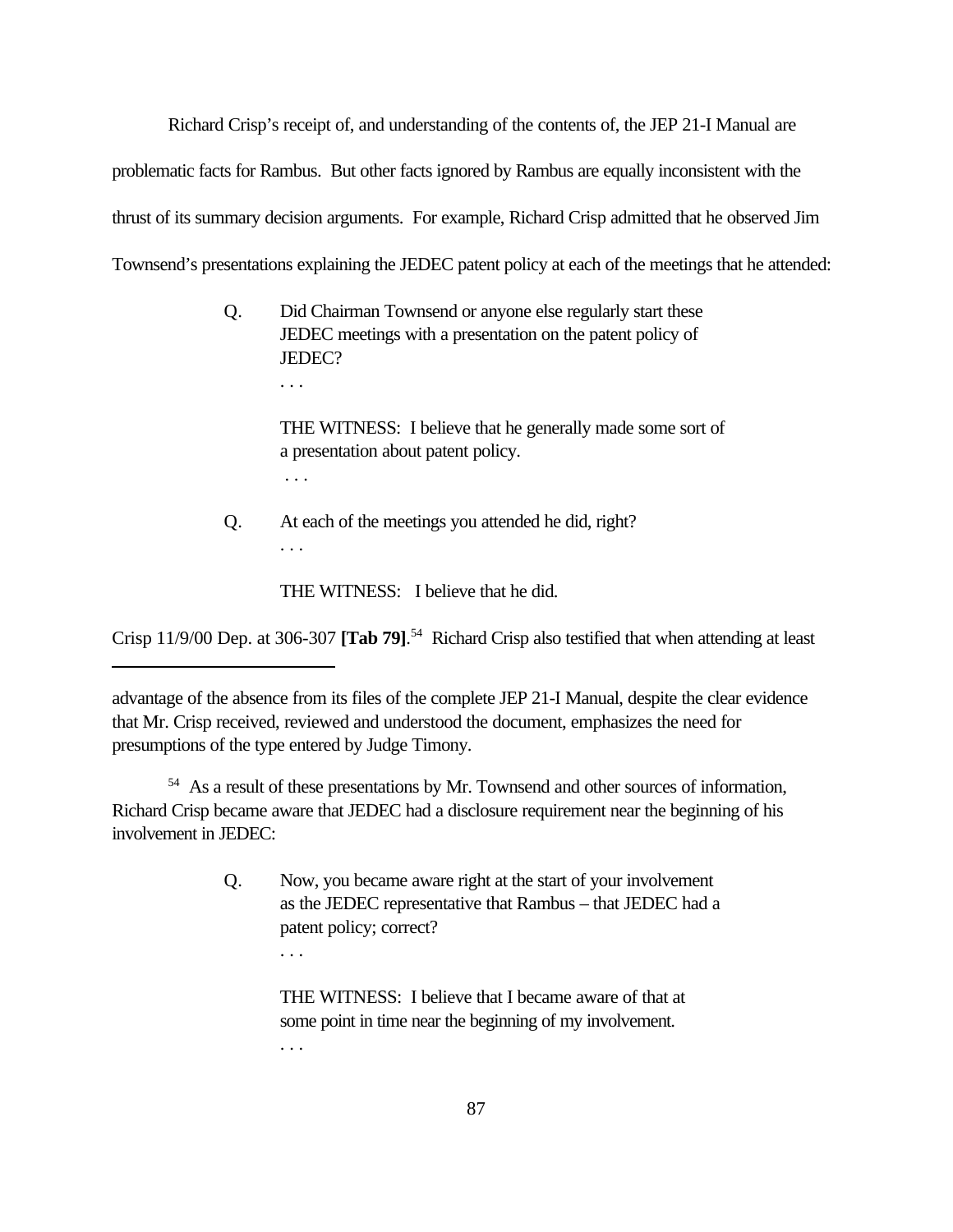some JEDEC meetings, he saw the JEDEC sign-in sheet stating that "Subjects involving patentable or patented items shall conform to EIA Policy (reverse side). Consult the EIA General Counsel about any doubtful question."<sup>55</sup> Richard Crisp also observed, and in an e-mail to others at Rambus commented in detail upon, the debate within JEDEC concerning Texas Instruments' alleged failure to disclose the existence of a relevant patent on a timely basis. Crisp wrote, "TI was chastized [sic] for not informing JEDEC that it had a 1987 patent on quad CAS devices . . .. The bottom line is that all quad CAS devices will be removed from [JEDEC] standard 21-C." Crisp 10/5/93 E-mail (R69511) **[Tab 81]**. At a subsequent meeting, Crisp observed further debate on the issue. He wrote:

> The meeting opened with a lot of controversy regarding Patents. . . Micron says the policy exists due to anti-trust concerns. That if a group of companies wanted to keep out competition they could agree amongst themselves to standardize something that is patented and not license those that they do not want to compete with.

- Q. Okay. You knew that it had at least some disclosure requirement; correct?
- A. I think I was generally aware of that, yes.

Crisp 7/20/01 Dep. at 434 **[Tab 80]**.

<sup>55</sup> Richard Crisp testified:

. . .

Q. You don't dispute that this [DTX 50] is a form of sign-in sheet that was used during the time you were a representative at JEDEC, do you?

> THE WITNESS: I will only say there was some point in time that I believe this was used while I was there at JEDEC. I'm not certain it was used for the entire time I was there. I believe this was the one that was used.

Crisp 7/20/01 Dep. at 439-440 **[Tab 80]**.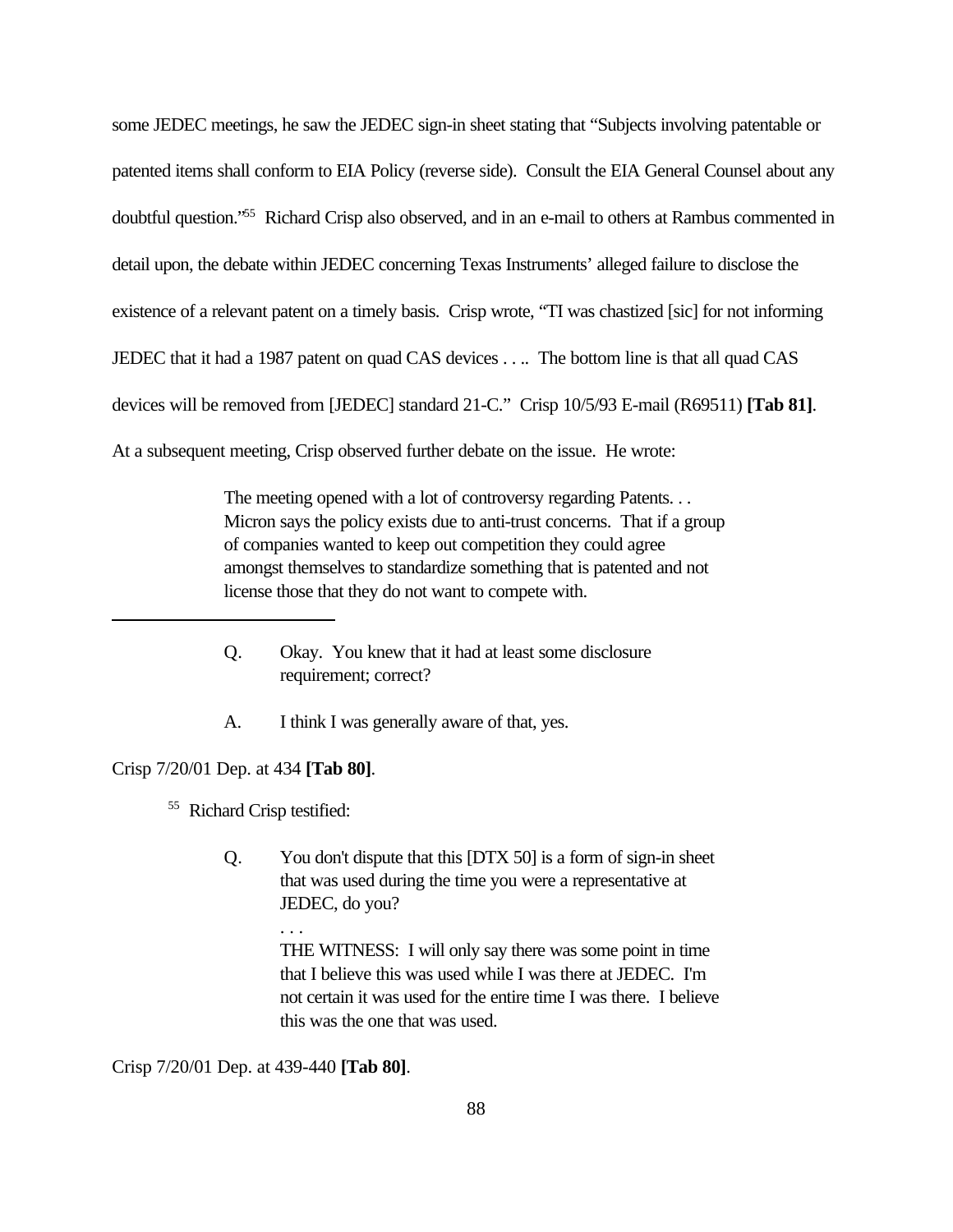Crisp 3/9/94 E-mail (R69525-26) **[Tab 82]**. <sup>56</sup> Crisp later testified that the discussions of the quad CAS incident he observed in JEDEC caused him to come to understand the JEDEC disclosure policy.57 Based on the Townsend presentations at every meeting, the sign-in sheet, the quad CAS

<sup>56</sup> Crisp elaborated on his understanding of the discussion in deposition testimony:

- Q. But certainly there was a great deal of discussion concerning the concern over Texas Instruments' patent and the quad CAS technology; right?
- A. I think that's a fair way to characterize.
- Q. And the concern was that the quad CAS technology, if incorporated into the JEDEC standard, would impose upon any prospective user of the JEDEC standard the potential need to pay royalties to Texas Instruments; right?
- A. Well, I think it's true that that's what the concern was. Whether or not the concern was well-founded based on the facts of the particular issue I think was an unsettled issue as a result of this meeting.

Crisp 4/23/01 Dep. at 176-177 **[Tab 83]**. *See also* Crisp 12/5/95 E-mail (R69697-8) **[Tab 14]** ("SSTL passed 30/0 and was sent to council. However Hitachi stated that they had a patent relating to it. This created a big ruckus. The major thrust of the criticism of Hitachi was that they waited until the ballots had been passed before mentioning that they had a patent.").

<sup>57</sup> Crisp testified:

- Q. . . . When did you come to understand the JEDEC patent policy? When did you come to have an understanding of the JEDEC patent policy for the first time?
- A. It was sometime during 1993 when there was a discussion that occurred within a JEDEC meeting about some sort of a dispute between Micron and TI and whether or not TI made the proper disclosures. There was a lot of discussion relating to that, the policy.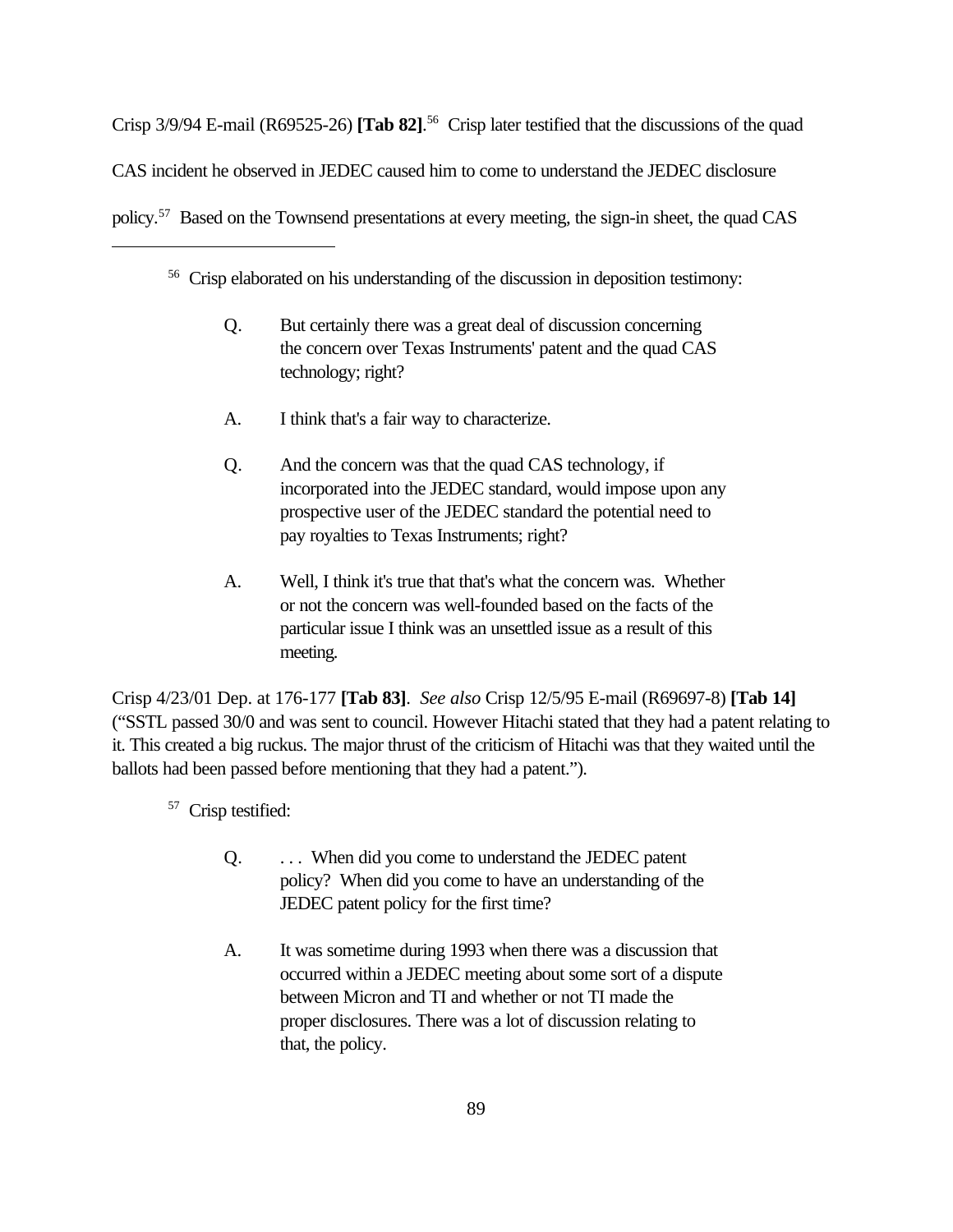debate spanning a number of meetings, the 21-I Manual, and other events and discussions within

JEDEC, Richard Crisp and others at Rambus came to have an accurate understanding of the JEDEC

disclosure policy.<sup>58</sup>

The testimony of Richard Crisp and others flatly contradicts Rambus's current assertion that the

JEDEC disclosure policy did not require the disclosure of patent applications. Crisp's testimony, on

three separate occasions, could not be clearer:

- Q. As of September 1995 . . . did you understand the JEDEC patent policy to also require disclosure of patent applications?
- A. I understood it to apply to applications as well, yes.

Crisp 11/8/00 Dep. at 190 **[Tab 84]**.

- Q. When is the first time, sir, that you believed patent applications had to be disclosed under the JEDEC patent policy?
- A. Sometime in 1995 I received a copy of the patent policy as part of the users in the manual that they had that was to be used to tell people what the rules were. And I read in there that it applied to patent policies.

Crisp 11/8/00 Dep. at 199 **[Tab 84]**.

58 *See* Crisp 8/26/96 E-mail (R208394 at 208395) **[Tab 12]** ("The job of JEDEC is to create standards which steer clear of patents which must be used to be in compliance with the standard whenever possible."); Crisp 12/5/95 E-mail (R69697-98) **[Tab 14]** ("So the conclusion I reach here is that we can abide by the patent policy on a case by case basis. . . . As long as we mention that there are potential patent issues when a showing or a ballot comes to floor, then we have not engaged in "inequitable behavior. . . . The things we should not do are to not speak up when we know that there is a patent issue.") (emphasis added); Crisp 9/23/95 E-mail (R233837 at 838) **[Tab 42]** (" . . . As time passed some of the patents issued and then we have not really made the committees aware of this fact. . . . It seems to me that we should re-evaluate our position relative to what we decide to keep quiet about, and what we say we have.").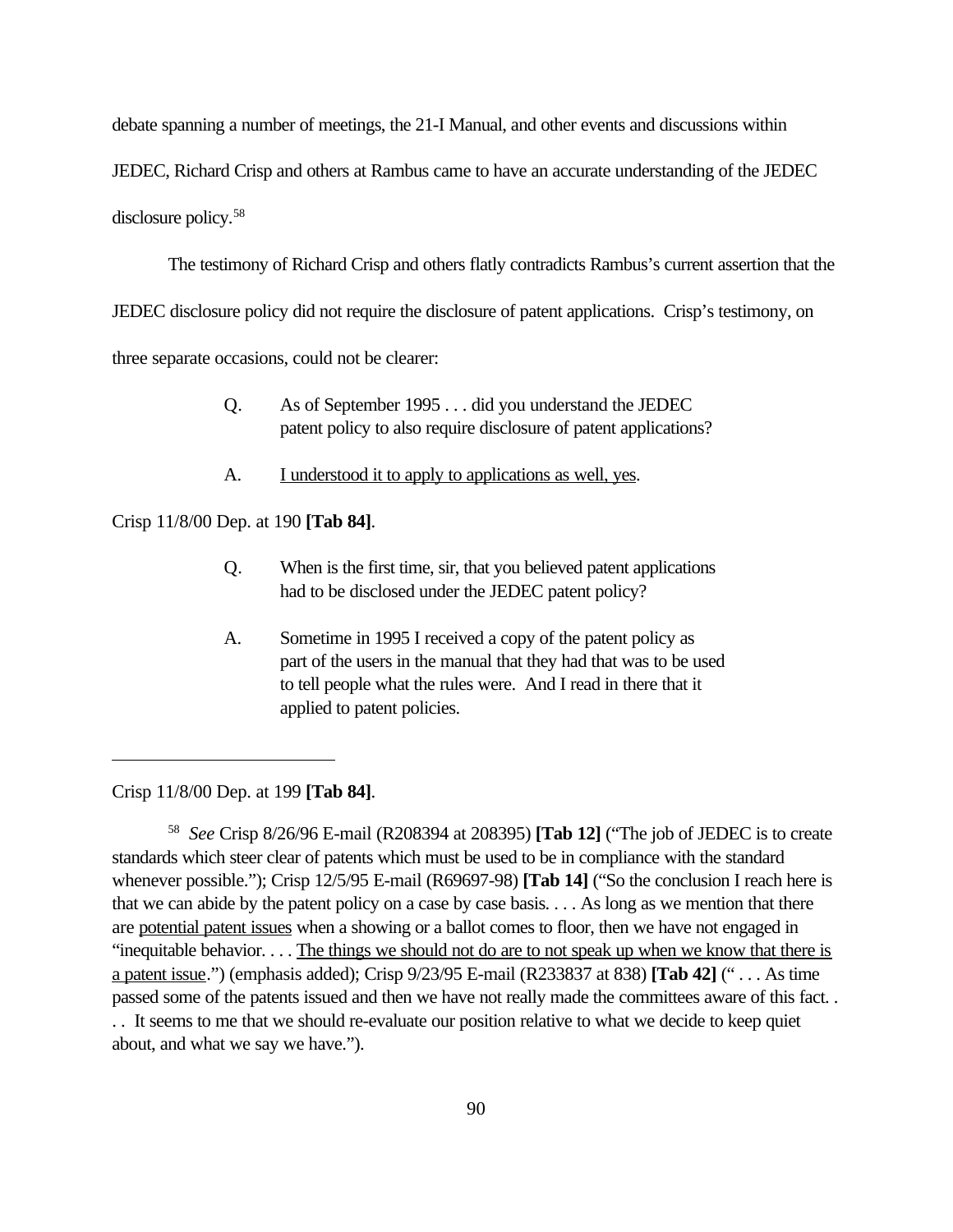- Q. Patent applications?
- A. Patent applications, that's right.

Crisp 5/2/01 Tr. at 60 **[Tab 13]**.

- Q. Okay. Based on your reading of [the JEP] 21-I [Manual], did you come to some understanding of what the written patent policy was of JEDEC?
- A. I think I did, yes.
- Q. What was that understanding?
- A. Well, they wanted to know about both patents and patent applications that might relate to the works that were going on within JEDEC.

Crisp 8/10/01 Dep. at 853 **[Tab 78]**. Others at Rambus shared this understanding. For example,

Anthony Diepenbrock, in-house counsel at Rambus, also admitted that, based on information provided

to him by Richard Crisp,<sup>59</sup> he thought that the JEDEC disclosure policy might require disclosure of

patent applications:

Q. When you say "a duty might attach," you mean a duty to disclose pending applications? ...

<sup>59</sup> Anthony Diepenbrock testified:

Q. How did you come to learn about the JEDEC patent policy, patent disclosure policy?

> THE WITNESS: That's my recollection, that Mr. Crisp told me that such a policy existed.

Diepenbrock 3/14/01 Dep. at 152-153 **[Tab 85]**.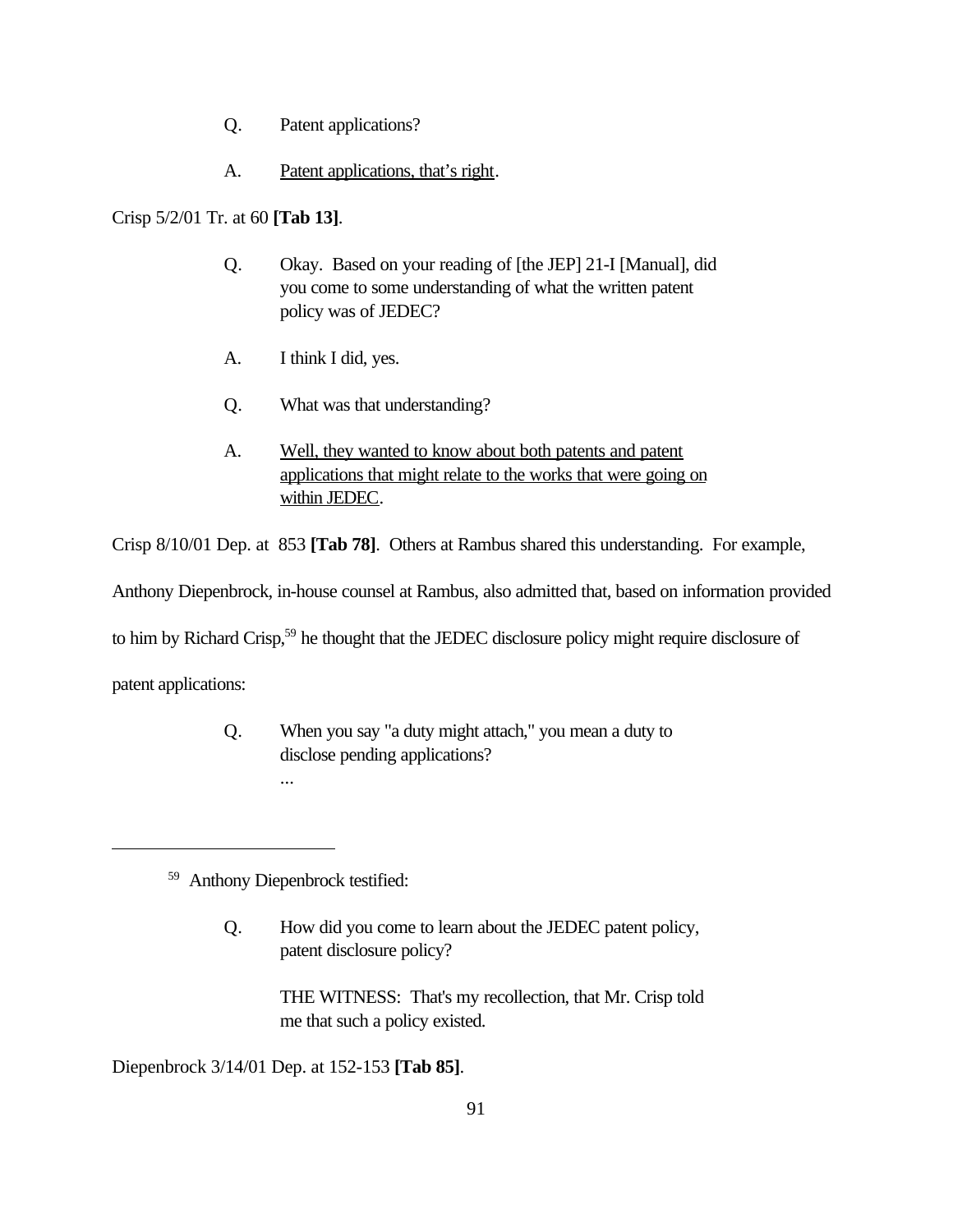A. As I recall thinking about it, there – I believe that the JEDEC disclosure policy might have required that not just issued patents but pending applications be made available to members of the meetings, if there were a duty to disclose that information, that possibly pending applications might have to be disclosed.

Diepenbrock 3/14/01 Dep. at 155 **[Tab 85]**.

Similarly, testimony of Rambus witnesses flatly contradicts Rambus's current assertions that the

JEDEC disclosure obligation was limited to companies making presentations. Anthony Diepenbrock

testified that the JEDEC disclosure duty might attach based on Rambus's attendance at JEDEC

meetings, even though Rambus was not presenting any proposals at JEDEC:

- Q. My question is: What was the conclusion?
- A. The conclusion is that a duty -- there was a risk that a duty might attach if he were attending those meetings.

Diepenbrock 3/14/01 Dep. at 154-155 **[Tab 85]**. In a subsequent deposition, he expanded on his

testimony, and clarified that the JEDEC rules did not make any distinction between active participants

and observers:

- Q. And what did you conclude in that regard? Is that where you said that you didn't want to take the risk, so you just decided to get out?
- A. What I recall is that after reading these rules, it appears that you can't sit on the fence; either you are participating or you are not participating the rules would like to have it. And because the rules have that kind of tone to them, that raises the risk that Richard's participation is active participation because there's no – there's no observing status. That's enough for me to have a risk.
- Q. So what you are saying is the rules contemplate people who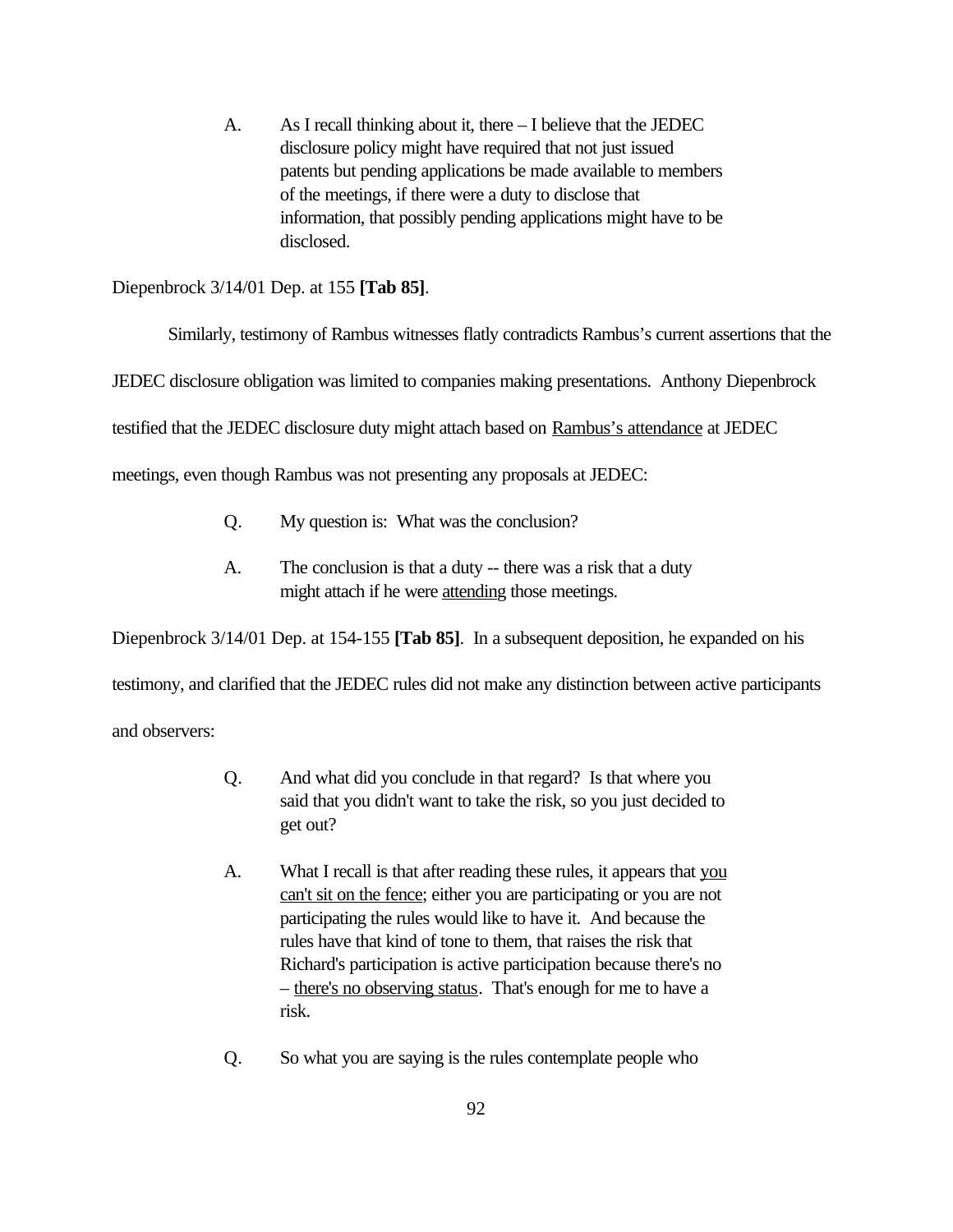attend and people who don't attend, and that's really the only distinction?

A Right. They don't make a distinction about someone who's there but not attending.

Diepenbrock 4/11/01 Dep. at 278-279 **[Tab 86]**.

Based on their understanding of Rambus's membership in JEDEC and attendance at JEDEC meetings, Rambus's lawyers concluded that Rambus might well incur obligations that, if not fulfilled, could render their patents unenforceable. Lester Vincent, Rambus's outside counsel, informed Rambus representatives of concerns with respect to equitable estoppel if "Rambus creates impression on JEDEC that it would not enforce its patent[s] or patent appl[ication]s." Lester Vincent, Handwritten Notes, March 27, 1992, R203254 **[Tab 89]**. Both Lester Vincent and Anthony Diepenbrock recognized that Rambus ran a serious risk that its patents would be held to be unenforceable due to its participation in, and lack of disclosure to, JEDEC. Lester Vincent testified:

- Q. Did you tell Richard Crisp and Allen Roberts that at this March 27<sup>th</sup>, 1992 meeting, that they should not participate in JEDEC?
- A. I'm having trouble remembering what I said at this specific meeting beyond [the handwritten notes]. But I do want to say that I believe at some point early on, and I don't know whether it was at this particular meeting, that I believe I said I didn't think it was a good idea. . . .
- Q. The downside risk was that somebody was going to raise the issue of equitable estoppel if Rambus attended JEDEC?
- A. Right. I mean, we were having this meeting about the implications, that's right.

Vincent 4/11/01 Dep. at 320-321 **[Tab 87]**. Anthony Diepenbrock reached the identical conclusion,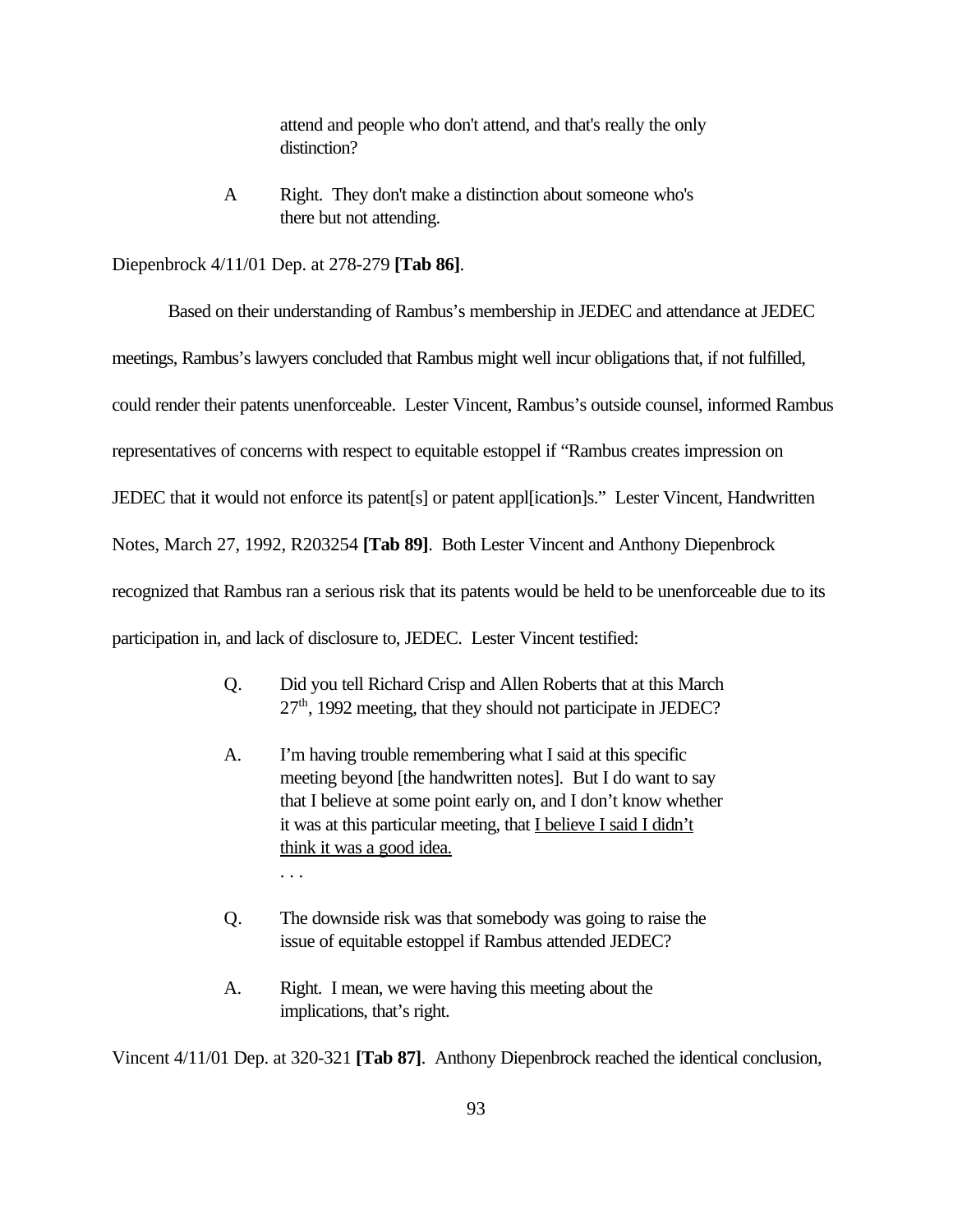and provided similar advice:

- Q. Did you discuss with Mr. Crisp whether or not the JEDEC policies, by attending the JEDEC meetings, he was obligated under the JEDEC patent disclosure policies to disclose Rambus patents or patent applications related to what was being discussed at the meetings he attended? . . .
- A. We never discussed whether he was under any particular duty or not. We just simply said there was a risk of equitable estoppel or other legal problems if he continued to attend those meetings. We were not presenting legal conclusions.
- Q. Okay. And I guess what was the risk that you conveyed to him, I mean, did you explain why there was a risk?
- A. Yes.
- Q. What did you explain?
- A. I explained that there are certain doctrines in patent laws, equitable doctrines that can render a patent unenforceable. And one of those doctrines is latches, and the other is equitable estoppel, two of them. And that he was running a risk that equitable estoppel, which might have been construed by his actions, would render some or – some patents that had issued unenforceable, and that we did not want to take that risk.

Diepenbrock 3/14/01 Dep. at 147-148 **[Tab 85]**. 60

<sup>&</sup>lt;sup>60</sup> The conclusions of Messrs. Vincent and Diepenbrock are fully consistent with the statements of Joel Karp, a Samsung representative at the JC-42.3 subcommittee through 1997 who later joined Rambus and became responsible for planning Rambus's patent enforcement and licensing program. While still at Samsung, Mr. Karp stated in an affidavit that, based on his participation in JEDEC and his understanding of the EIA patent policy, that "standards promulgated by standard-setting groups are 'open' standards, unless the holder of an intellectual property right has previously disclosed during the standard-setting process its property interest . . . ." Declaration of Joel Karp, before the International Trade Commission, May 15, 1996, SEC00049 **[Tab 88]** (emphasis added). He added, "It is contrary to industry practice and understanding for an intellectual property owner to remain silent during the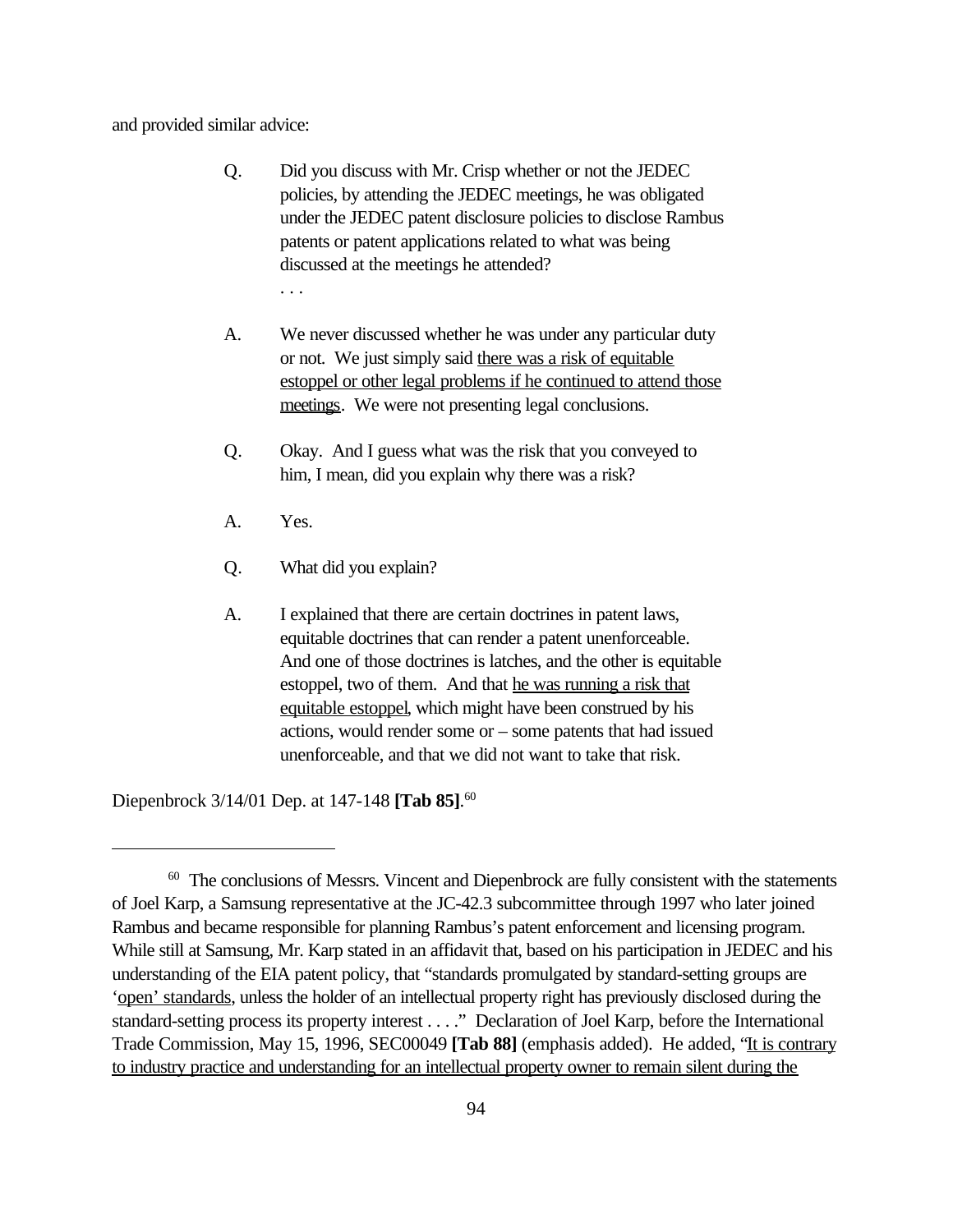In sum, contrary to the assertions of Rambus, the JEDEC disclosure policy was clearly understood by JEDEC members. The substance of the policy was conveyed to members in a number of different ways, including both written documents and oral presentations and discussions. The testimony of numerous JEDEC members demonstrates clearly that a common understanding of that policy was shared by members at large. Rambus's veiled contentions that the policy was voluntary, that it did not apply to applications, and that it applied only to presenters are each flatly contradicted by the testimony of a large number of JEDEC members. Not surprisingly, although Rambus attempts to deny it now, the contemporaneous evidence confirms that even Rambus shared the common understanding of the JEDEC disclosure policy.

For all of the reasons stated in the earlier sections of this memorandum, despite Rambus's best efforts to recast this matter into a far narrower case than is described in the Commission's Complaint, antitrust liability in this matter does not hinge on a strict interpretation of the specific elements of the JEDEC disclosure obligation. Even if Your Honor were to consider Rambus's argument, however, and evaluate Rambus's liability in light of the content of the JEDEC disclosure policy, there is a wealth of evidence to establish that the JEDEC disclosure policy imposed a duty on Rambus to disclose to JEDEC patents and patent applications that might be involved in JEDEC's work. Complaint Counsel expects to introduce at trial substantial evidence that Rambus failed to fulfill this clear obligation to

standard-setting process – and then after a standard has been adopted and implemented – later attempt to assert that its intellectual property covers the standard and allows it to exclude others from practicing the standard." *Id.* (emphasis added) .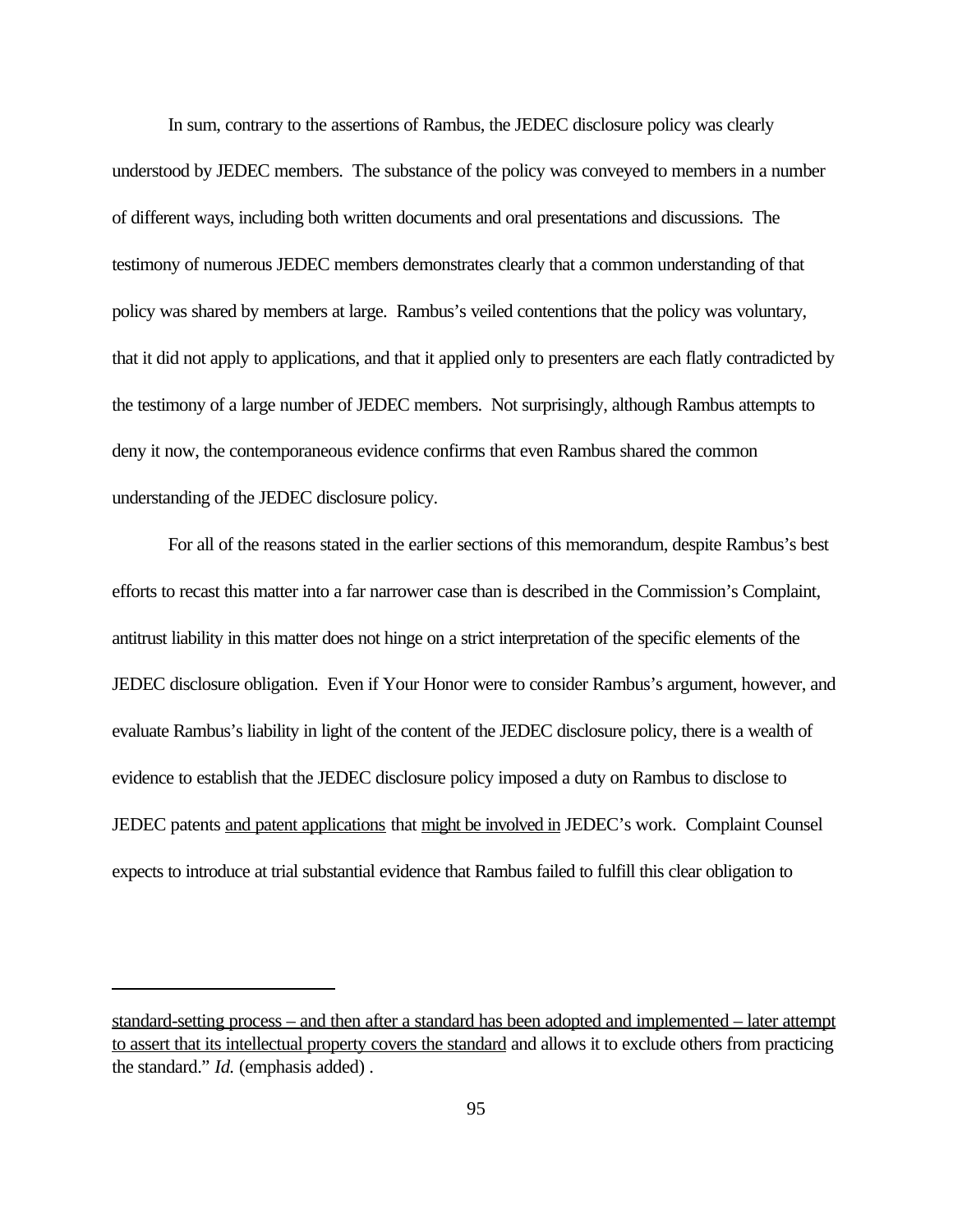JEDEC.<sup>61</sup>

# **IV. Rambus's Second Summary Decision Point, Relating to JEDEC's "Reliance" on Rambus's "Silence," Is Legally Invalid and Rests on Numerous Disputed Facts.**

Rambus argues as a second ground for summary decision in its favor that, regardless of any conduct in violation of the policies and rules of JEDEC, the members of JEDEC were on notice that Rambus would not comply with the patent policy of JEDEC and were aware of the possibility that Rambus might assert its patent rights with respect to the subject matter of the JEDEC standards. This means, according to Rambus, that Complaint Counsel cannot establish that Rambus conduct was the cause of the anticompetitive effects because there is not proof that JEDEC and its members relied upon Rambus's "omissions." Rambus Mem. at 33-34. This argument fundamentally distorts the relevant law, as discussed below, and (as with every other part of the Rambus motion) rests on fundamentally disputed facts. It cannot form the basis for summary decision.

## **A. Rambus Fundamentally Misapplies the Law of Causation in Antitrust Cases.**

While Complaint Counsel must prove causation to win its antitrust case, Rambus greatly overstates Complaint Counsel's burden. Rambus deceptively attempts to import the elements of a plaintiff's burden in a common-law fraud case into Complaint Counsel's antitrust case. Such an effort is entirely unwarranted, and fatally undermines the legal basis for their argument. As explained below, the standard for causation is less stringent in an antitrust case, rendering irrelevant whether other JEDEC

<sup>&</sup>lt;sup>61</sup> Judge Timony has already entered presumptions, of course, that "Rambus knew or should have known from its pre-1996 participation in JEDEC that developing JEDEC standards would require the use of patents held or applied for by Rambus," and that "Rambus never disclosed to other JEDEC participants the existence of these patents." Order On Complaint Counsel's Motions for Default Judgment and for Oral Argument at 9 (February 26, 2003) **[Tab 9]**.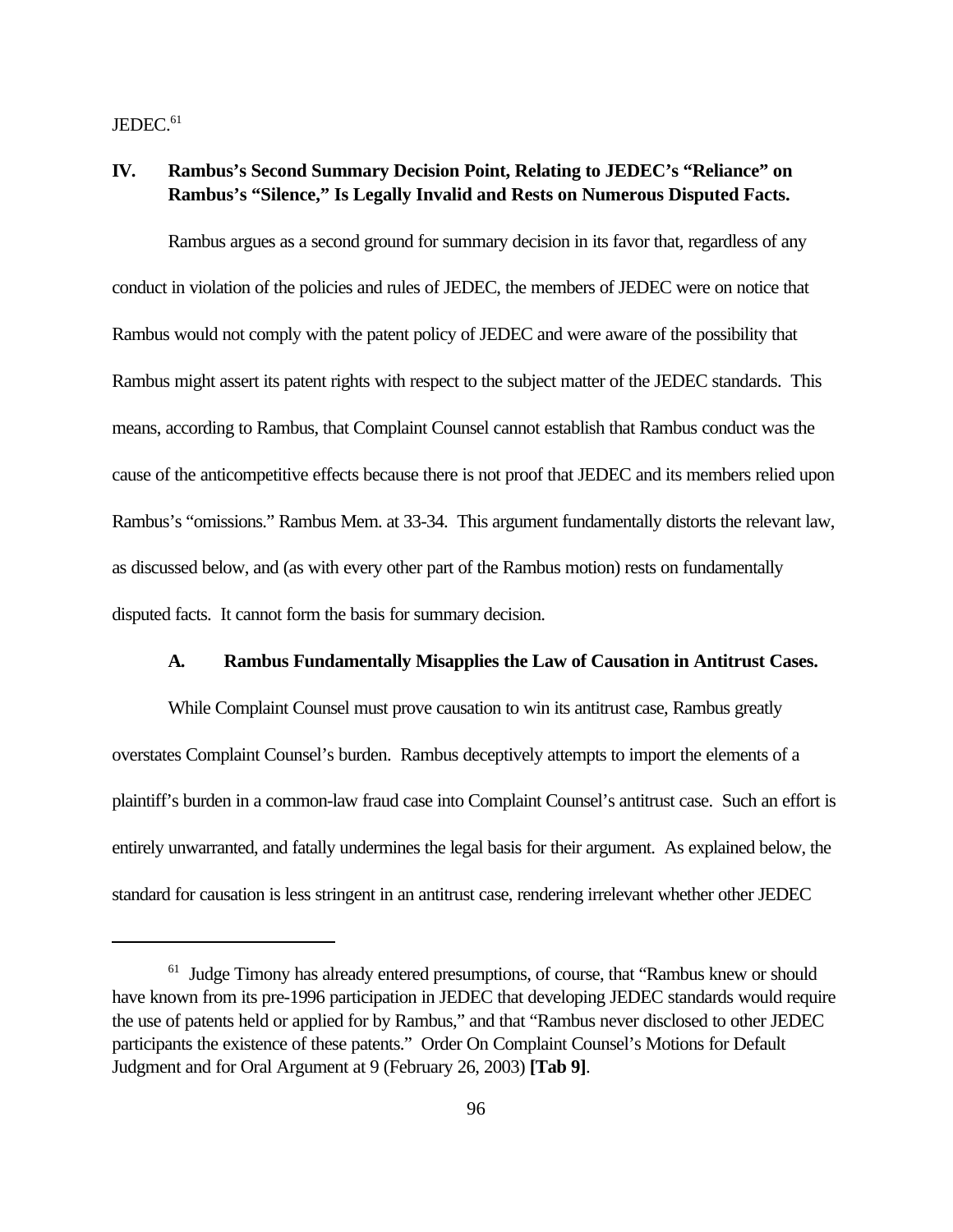members relied upon Rambus's statements. Moreover, even if the elements of a fraud claim were relevant here, Rambus's own cited case-law, as well as ample additional authority, confirms that on the evidence as presented by Rambus, Rambus's conduct was deceptive and fraudulent.

To satisfy its burden of proving causation, Complaint Counsel need show only that Rambus's deceptive acts, accomplished through its lack of disclosure, implied denials of relevant patents and patent applications, and partial disclosures of putatively relevant patents, were a "material cause" of JEDEC's decision to adopt standards incorporating Rambus propriety technology. *See Zenith Radio Corp. v. Hazeltine Research, Inc.*, 395 U.S. 100, 114 n.9 (1969). Accordingly, Complaint Counsel "need not exhaust all possible alternative sources of injury in fulfilling [its] burden." *Id.*; *see also Law v. National Collegiate Athletic Ass'n*, 5 F. Supp. 2d 921, 927 (D. Kan. 1998) (Complaint Counsel "need not rule out 'all possible alternative sources of injury'"). Rather, it is required to show "only that the violation 'played a substantial part' in causing anticompetitive harm." *The Bohack Corp. v. Iowa Beef Processors, Inc., 715 F.2d 703, 711 (2d Cir. 1983).*<sup>62</sup> Here, it is clear that Rambus's deceptive actions had a material effect on JEDEC's determination to adopt a standard that read on Rambus's patents. Even more clear is that, at a minimum, there is a genuine issue of material fact as to whether Rambus's conduct was a material cause of JEDEC's decision.

Rambus offers no support for its claim that "[l]ike a plaintiff making similar allegations in support of a fraud claim, Complaint Counsel must prove that JEDEC and it[s] members acted in reliance on

<sup>&</sup>lt;sup>62</sup> Furthermore, Complaint Counsel need show only that Rambus's conduct caused some of the alleged consumer harm. *See William Inglis & Sons Baking Co. v. Continental Baking Co.*, 942 F.2d 1332, 1339 (9th Cir. 1991).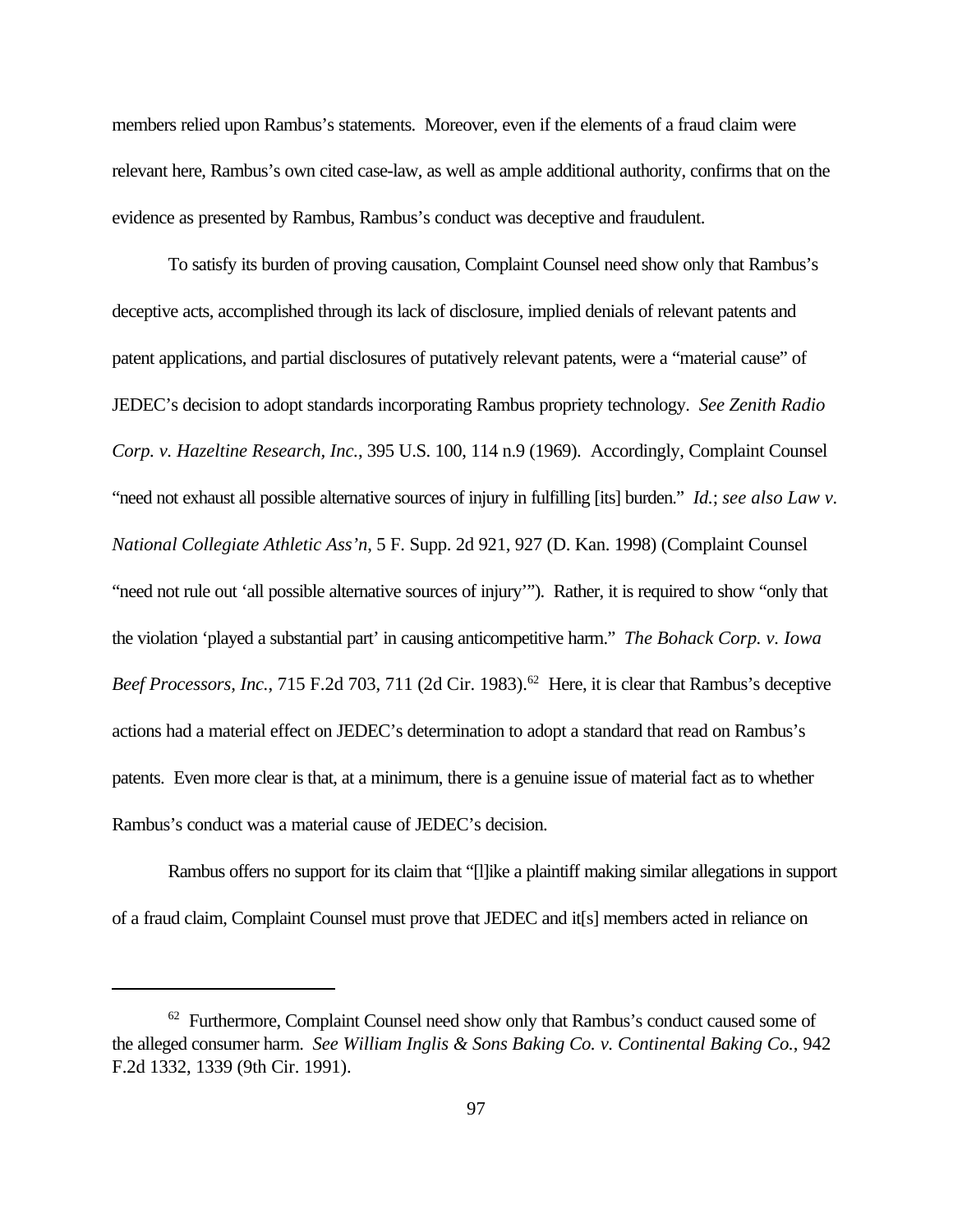Rambus's alleged failure to disclose." Rambus Mem. at 35. In other words, Rambus contends, Complaint Counsel must prove actual fraud. Section 2 of the Sherman Act and Section 5 of the FTC Act are not so limited. Indeed, the few cases Rambus cites in support of its remarkable proposition relate purely to standards for fraud, and thus do not support Rambus's proposition at all. *See Alicke v. MCI Communications Corp.*, 111 F.3d 909, 912 (D.C. Cir. 1997) (allegedly fraudulent billing practices by long-distance carriers); *Bank of Montreal v. Signet Bank*, 193 F.3d 818, 827 (4th Cir. 1999) (alleged fraud in commercial-banking transactions). Rambus also cites *Nobelpharma AB v. Implant Innovations, Inc.*, 141 F.3d 1059 (Fed. Cir. 1998), for this proposition. That case at least relates the to antitrust laws, but it simply applies the *Walker Process* doctrine,<sup>63</sup> one element of which is a showing of fraud on the patent office. As Rambus notes, "Complaint Counsel have not alleged that Rambus obtained its patents through fraud." Rambus Mem. at 36 n.17. The elements of a *Walker Process* claim thus have no bearing on this action.<sup>64</sup> In short, the law simply does not support Rambus's purported articulation of what Complaint Counsel must prove.

As explained above, Complaint Counsel need show only that Rambus's deceptive conduct was a material cause of the consumer harm alleged. Of course, while Rambus is entitled to advance its own

<sup>63</sup> As Rambus notes, *Walker Process Equipment v. Food Machine & Chemical Corp.*, 382 U.S. 172 (1965), held that enforcement of a fraudulently obtained patent could violate Section 2 of the Sherman Act.

<sup>64</sup> Moreover, the higher standard of proof required for the fraud element of a *Walker Process* claim does not apply to all of the elements of such an antitrust case. *See Ramsey v. United Mine Workers of Am.*, 401 U.S. 302, 311 (1971) (clear-and-convincing standard applicable only to one element of antitrust case requiring proof of union's connection with anticompetitive activities). Although Rambus does not appear to claim otherwise, the reasons supporting a higher standard of proof on the fraud element of a *Walker Process* case are not present here.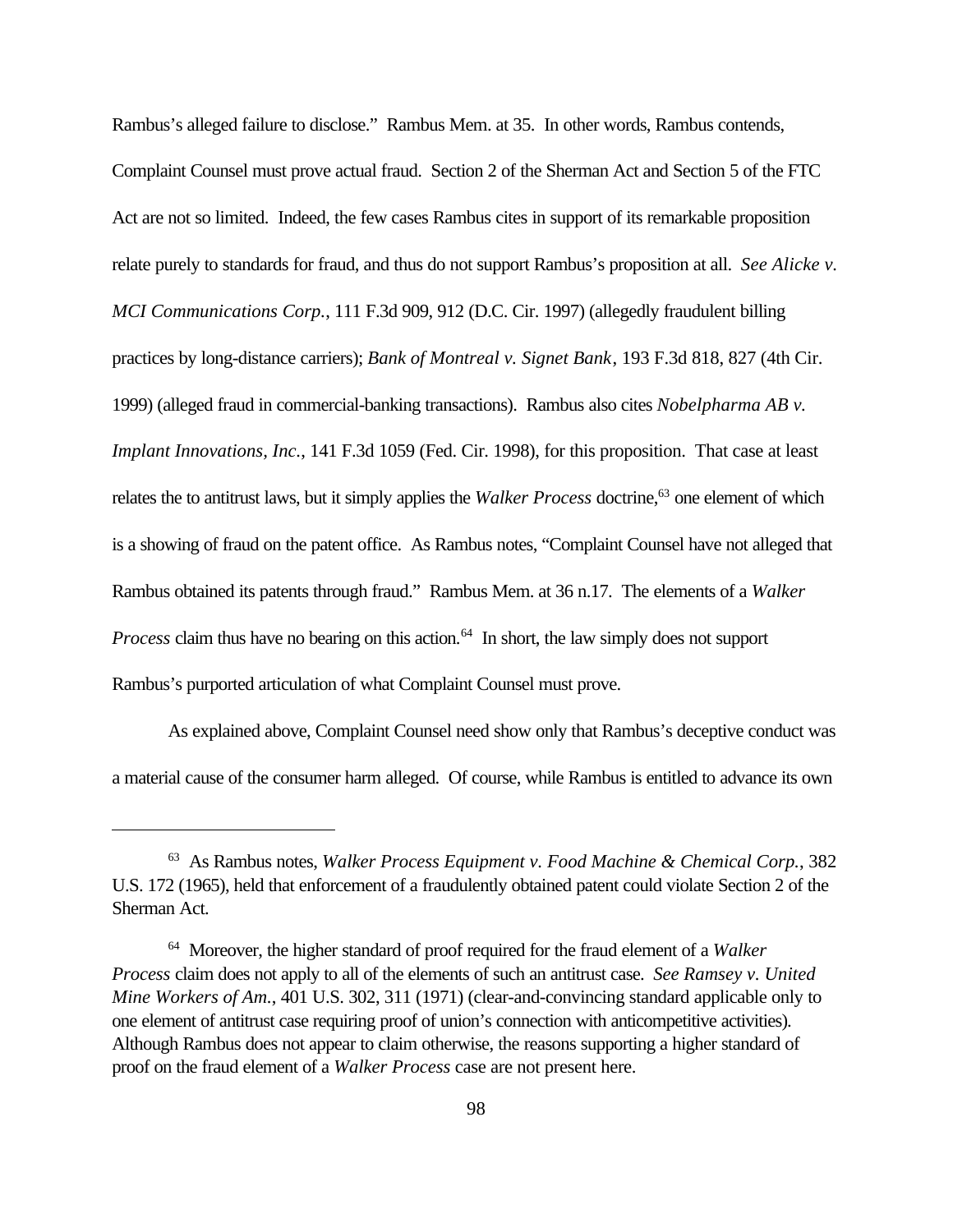causation theories, such theories are only alternatives for the finder of fact to consider. *See Hasbrouck v. Texaco, Inc.*, 842 F.2d 1034, 1042 (9th Cir. 1988). Thus even where there are possible "intervening causes," as Rambus posits, causation may still be proven where the antitrust harm "flowed from the anticompetitive conduct." *Id.* Here, Rambus's contention that JEDEC and its members should have realized that Rambus was failing to comply with the JEDEC disclosure rules is, at best, a possible contributing cause. Yet the primary cause of the anticompetitive harms complained of here is Rambus's wrongful, deceptive conduct.

The rule of causation in antitrust cases means that even where the result complained of might have arisen also because of factors not related to the defendant's conduct, if the defendant's conduct was a material cause, it is properly the subject of antitrust liability. *See, e.g.*, *Sullivan v. National Football League*, 34 F.3d 1091, 1103 (1st Cir. 1994) (finding NFL liable for anticompetitive ban on public ownership of franchises despite plaintiff-owner's failure to request exception to ban and minimal proof that a public sale would have succeeded); *see also Andrx Pharmaceuticals, Inc. v. Biovail Corp.*, 256 F.3d 799, 808-09 (D.C. Cir. 2001) (holding that FDA restrictions on entry into drug market did not defeat causation from anticompetitive agreement that prevented entry). Here, Rambus failed to disclose its intellectual property, in violation of JEDEC's policy. Moreover, it deceived JEDEC members by strongly implying that it was complying by disclosing the '703 patent and by using elusive language to suggest that it had nothing to disclose. That conduct alone was sufficient to cause JEDEC to adopt a standard that infringed Rambus patents, even if the members of JEDEC contributed to that result through their failure to see Rambus's "red flags." Simply put, even if JEDEC members somehow were negligent (which we submit they were not, and, on summary decision, it must be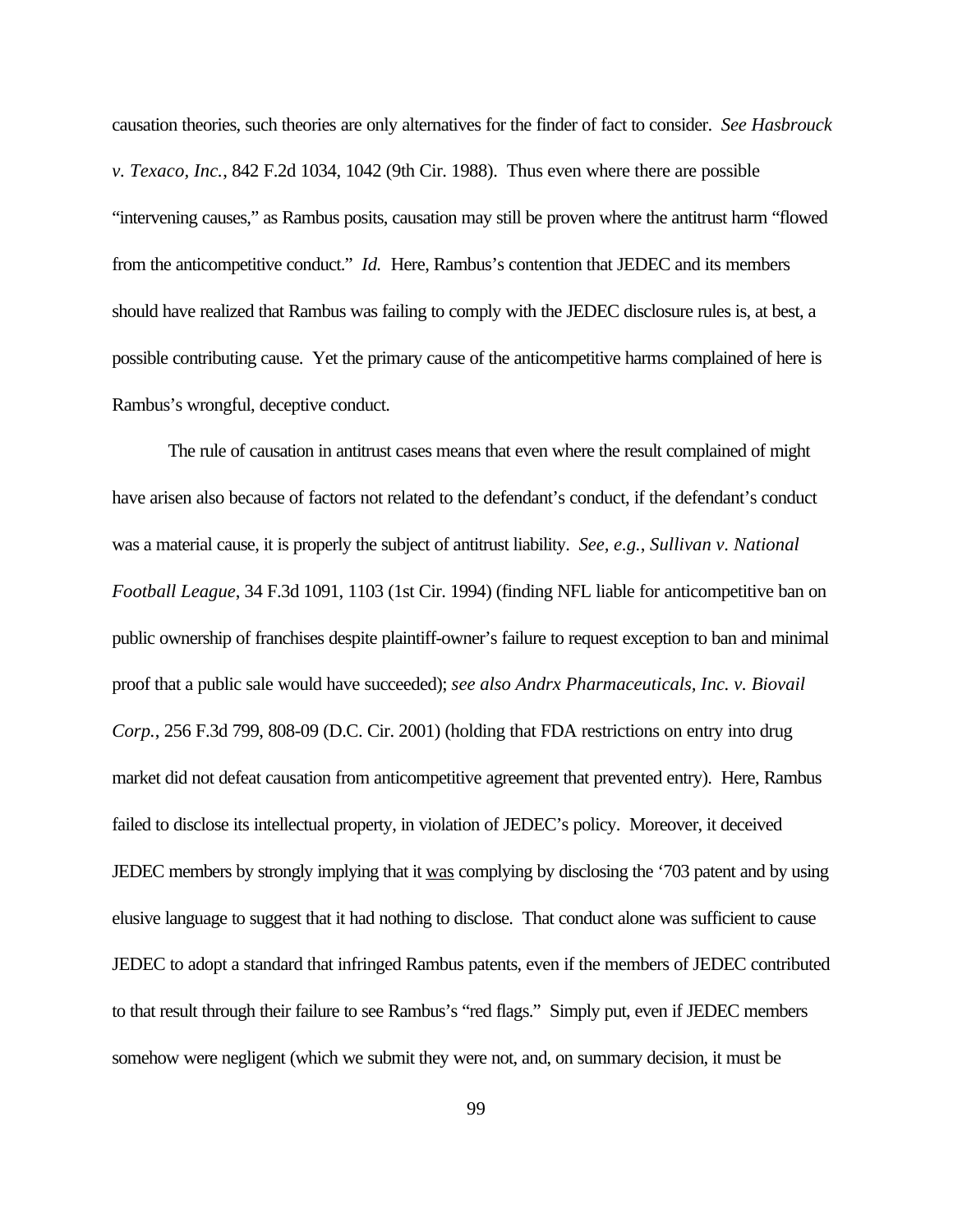presumed they were not), that negligence was, at best, one of two reasons leading to the adoption of the JEDEC standards. Accordingly, Rambus is not entitled to summary judgment on the ground that its lack of disclosure did not cause JEDEC to adopt standards that read on Rambus's patents.

Even if Rambus's statement of the law were correct (and it is not), Rambus still would not be entitled to summary decision. Cases addressing fraud demonstrate that Complaint Counsel has adduced facts, which if viewed favorably to Complaint Counsel (as they must on summary decision), show that each of the elements of a fraud claim, as *Bank of Montreal* sets them out, has been met here. Rambus made "(1) a false representation, (2) of material fact, (3) made intentionally and knowingly, (4) with intent to mislead," upon which (5) JEDEC members relied, and from which (6) damages flowed. *Bank of Montreal*, 193 F.3d at 826. Rambus does not appear to seek summary judgment on any of these elements, other than the fifth, reliance. Nor could it, as it is amply clear that, under Virginia and California law, a false representation can be demonstrated by showing, *inter alia*, "affirmative misrepresentations" or "omission" or "concealment." *Bank of Montreal*, 193 F.3d at 827; *accord, Allen Realty Corp. v. Holbert*, 318 S.E.2d 592, 597 (Va. 1984) ("Concealment of a material fact by one who knows that the other party is acting upon the assumption that the fact does not exist constitutes actionable fraud."); *Wilkins v. National Broadcasting Corp.*, 71 Cal.App.4th 1066, 1082 (1999) (listing four circumstances "in which nondisclosure or concealment may constitute actionable fraud").<sup>65</sup> It is therefore quite appropriate, even in a fraud case, for Rambus to be found liable for

<sup>&</sup>lt;sup>65</sup> Complaint Counsel does not concede that Virginia fraud law is applicable in this proceeding. It argues on the basis of Virginia and California fraud law because those two states are among those with the closest connection to Rambus (which has its principal place of business in California) and JEDEC (which is headquartered in Virginia).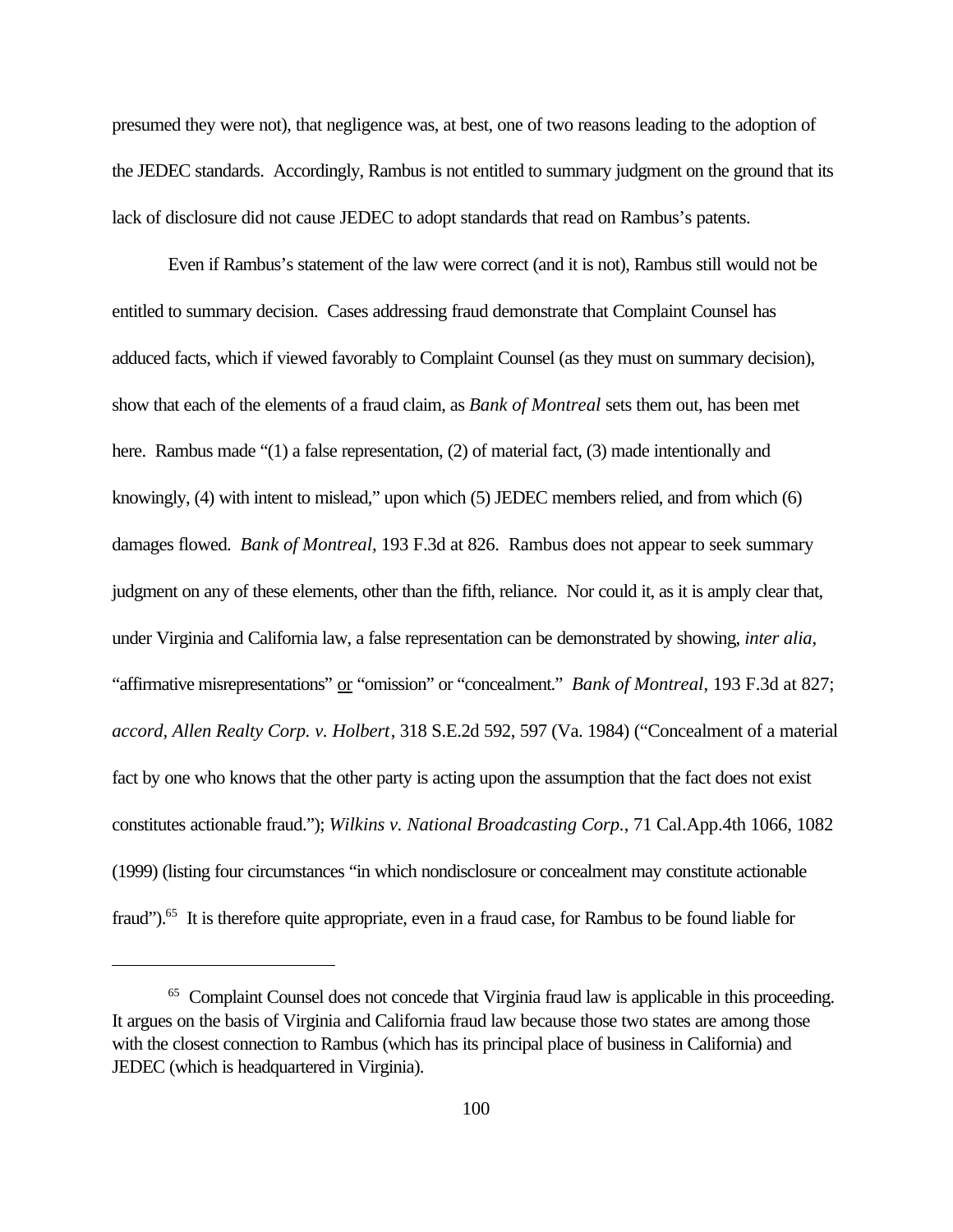failing to disclose relevant information, particularly when it was charged by its participation in JEDEC with an obligation to do so.

Rambus makes the bold but unsupportable claim that JEDEC members did not rely upon Rambus's misleading equivocations and partial denials. In a fraud case, however, a plaintiff need show only that its reliance was "reasonable." *E.g.*, *Hitachi Credit America Corp. v. Signet Bank*, 166 F.3d 614, 629 (4th Cir. 1999); *Garrett v. Perry*, 346 P.2d 758, 760 (Cal. 1959). Furthermore, where a fraud defendant throws another person "off guard" or "diverts" that person from learning the truth, reliance is readily justified. *See Bank of Montreal*, 193 F.3d at 830; *Hitachi Credit*, 166 F.3d at 629 ("A buyer may therefore recover for fraud if the seller does or says anything to divert the buyer 'from making the inquiries and examination which a prudent man ought to make.'"). Thus, even with possible knowledge that Rambus patents may have covered the technologies under consideration, any suspicions "were allayed by [Rambus's] subsequent reassurances," which would entitle JEDEC members to rely upon them. *Garrett*, 346 P.2d at 760. This is particularly true because Rambus had "superior knowledge" of the relevant facts. *Id.*

The question of JEDEC's reliance upon Rambus's omissions and material misstatements is not properly resolved on summary decision. Indeed, "the reasonableness of the reliance is ordinarily a question of fact." *Guido v. Koopman*, 1 Cal.App.4th 837, 843 (1992); *Brownlee v. Vang*, 235 Cal.App.2d 465, 473 (1965) ("Whether or not fraud exists, including the element of reliance, is ordinarily a question of fact for the fact-finding entity."). Here, there is ample evidence, contrary to Rambus's assertions, showing that JEDEC's reliance was reasonable.

Any suspicions that JEDEC members may have had about Rambus's patents were allayed by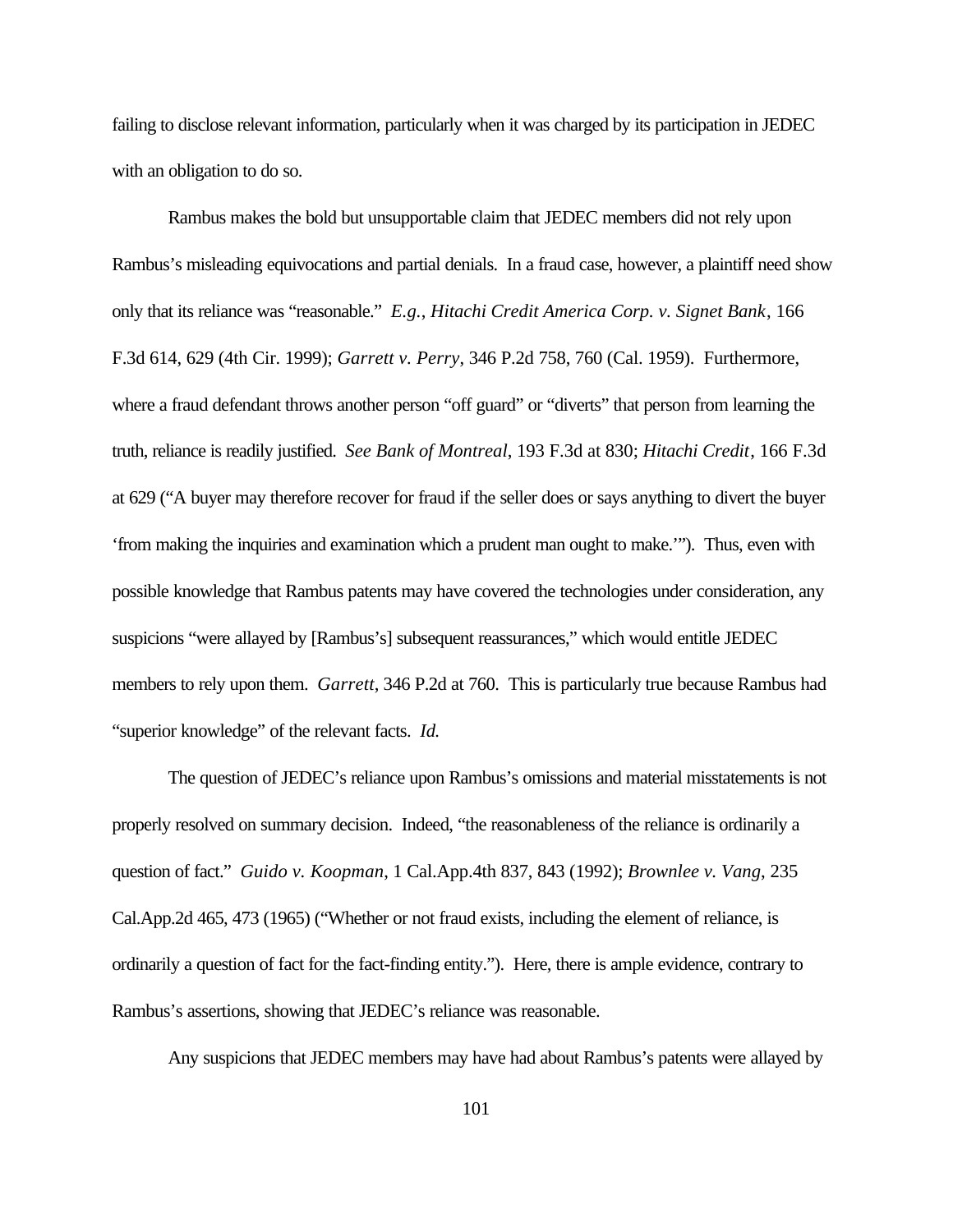Rambus's failure to inform JEDEC that it did, in fact, have patent rights that potentially covered the technologies under consideration at JEDEC, and by other affirmatively misleading conduct by Rambus. "[T]he receipt of some unfavorable information [does not] preclude" reliance when "suspicions . . . arising from the information [a party] has obtained upon his investigations were allayed by defendant's subsequent reassurances." *Garrett*, 346 P.2d at 760. Indeed, "one 'must not say or do anything to throw another off his guard or to divert him from making the inquiries and examination which a prudent man ought to make.'" *Wells v. Wells*, 401 S.E.2d 891, 893 (Va. App. 1991) (quoting *Horner v. Ahern*, 153 S.E.2d 216, 219 (Va. 1967)); *see Hitachi Credit*, 166 F.3d at 629 (quoting *Horner*).

### **B. Rambus's Request for Summary Decision on This Ground Raises Numerous Issues of Disputed Fact.**

Rambus's deliberate mischaracterizations of both Complaint Counsel's theory and the evidence are insufficient to overcome the high burden required for summary decision. While it is true that membership in JEDEC does carry a duty (which Rambus proudly admits that it violated) to speak when it relates to intellectual property, the Complaint is not limited to Rambus's violation of that duty through silence. It is not simply Rambus's silence, but also Rambus's affirmative and intentional misrepresentations in violation of the purposes and rules of JEDEC, that forms the basis of the Commission's Complaint.

Somewhat incongruously, Rambus argues that notwithstanding its admitted but misleading refusal to provide accurate information about its intellectual property claims, members of JEDEC were or should have been aware that Rambus held intellectual property that covered SDRAMs. The vague concerns of a few JEDEC members, however, must be viewed in the context of Rambus's attempts to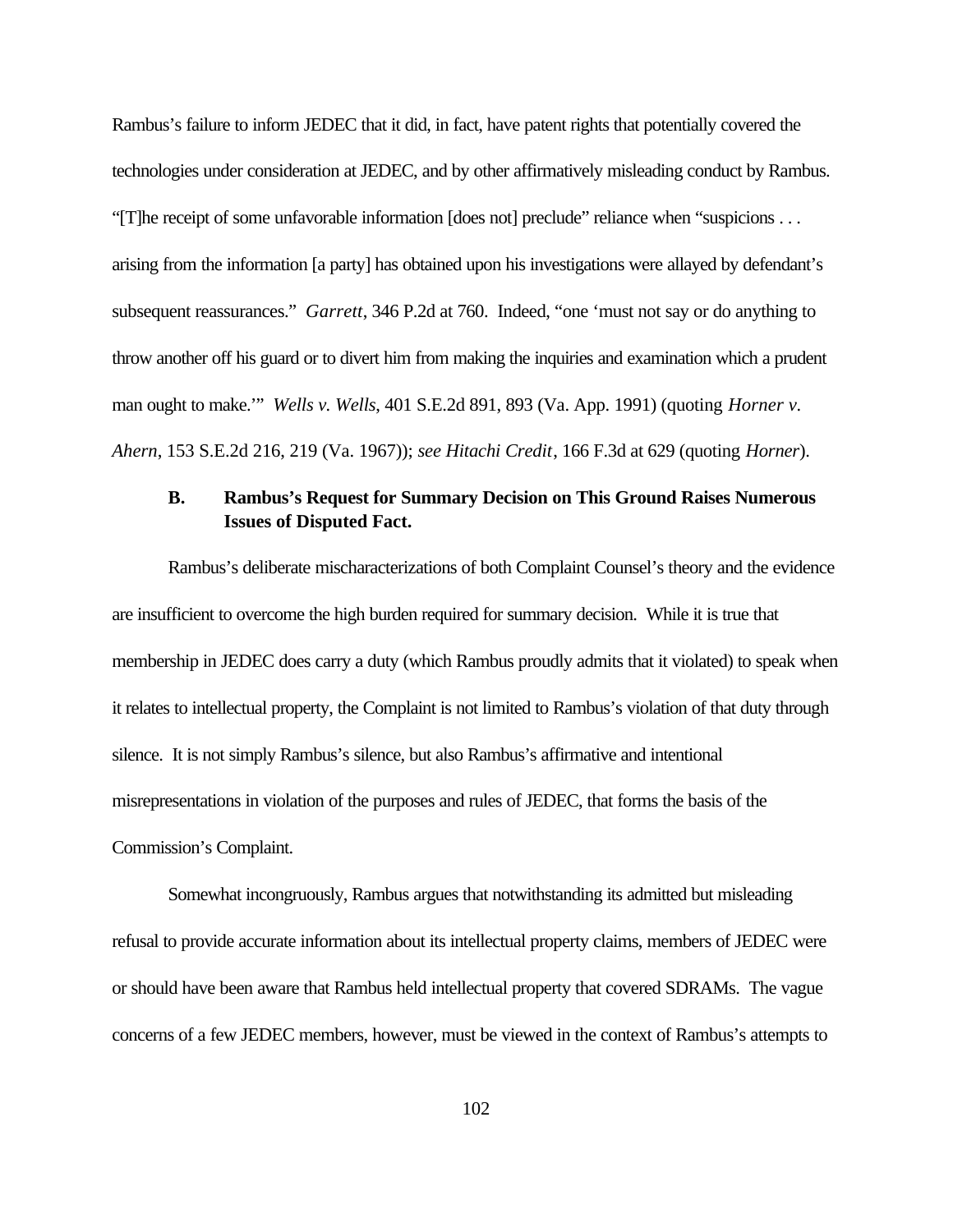market its proprietary RDRAM device. During the early 1990s, Rambus approached numerous

DRAM manufacturers seeking in the hopes of signing license agreements for the production of

RDRAM. For example:

- Q: Mr. Sussman, how did you first hear about Rambus?
- A: From Billy Garrett in December of 1991.
- Q: And what were the circumstances under which you heard about Rambus from Mr. Garrett?
- A: He wanted to provide information to me on Rambus saying that they had approached NEC Corporation and was looking for my help in convincing NEC that they should license Rambus' IP.

Sussman 5/21/01 Dep. at 93-94 **[Tab 90]**. Thereafter, Mr. Garrett provided Mr. Sussman with an overview of Rambus technology focusing on a few items that Garrett described as the "core of the technology." *Id.* at 96. Those core features, as described to Mr. Sussman, were "CMOS low voltage interface, a multiplex bus protocol, and a system clock de-skew by taking the clock and turning it around and sending it back with the data." *Id.* at 97. None of these disclosures to Mr. Sussman or any other potential licensee put JEDEC members on notice that Rambus's patents were applicable to SDRAM. Indeed, each of the 150 claims of the original '898 application (except those dealing with low-skew clock and packaging issues) is limited to the narrow-bus, multiplexed, packetized design. *See* Expert Report of Bruce Jacob at 30 **[Tab 91]**. This architecture was fundamentally different from the architectures under consideration at JEDEC and no JEDEC member is likely to have confused the two approaches to DRAM design. *See* Expert Report of Bruce Jacob at 27-36 **[Tab 91]**. Moreover, even if the claims contained in the '898 application were not specifically limited to the narrow-bus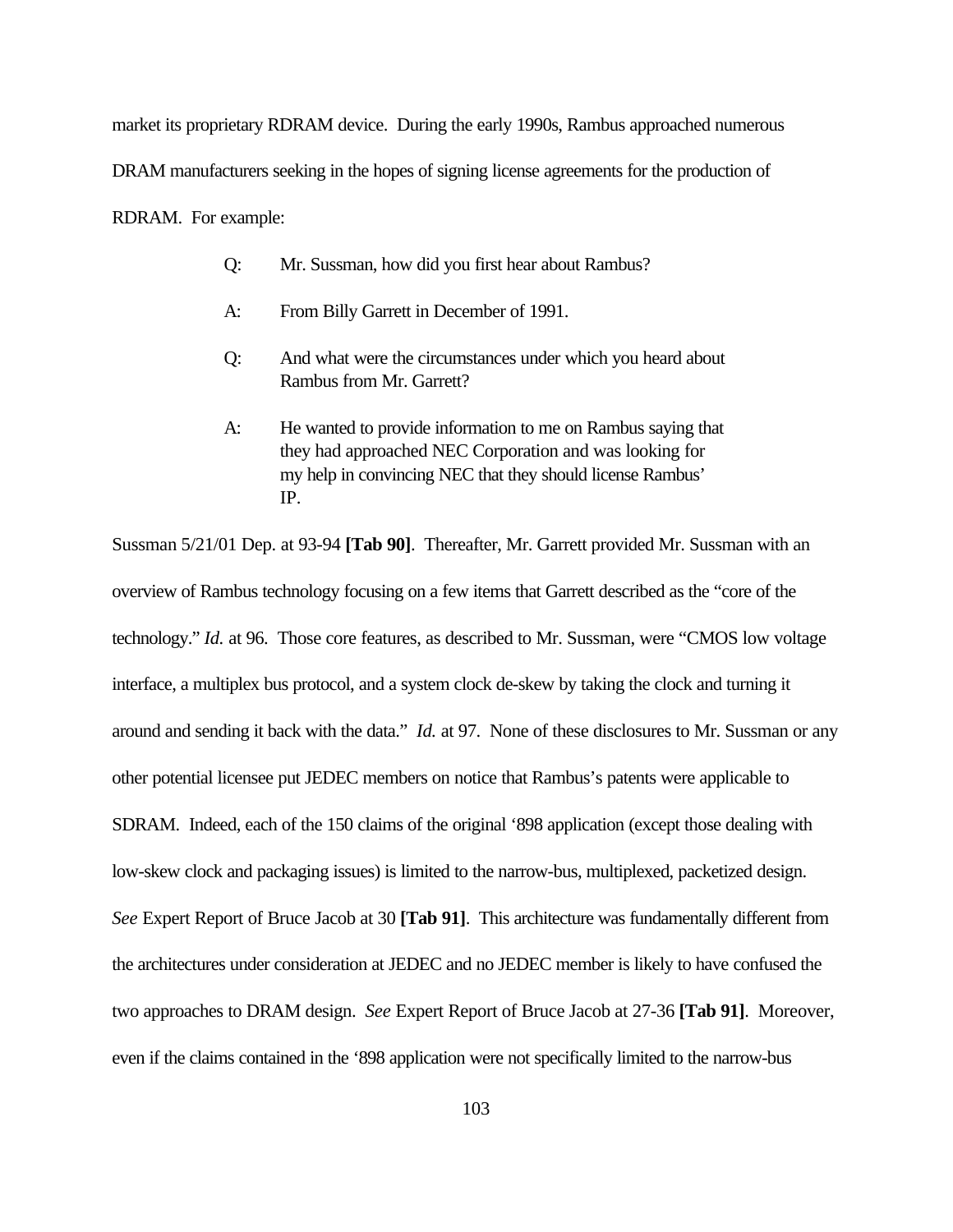design, because all of the inventions described in the application were discussed in the context of Rambus's "revolutionary" system, no reasonable JEDEC member would have understood the application to cover SDRAMs. *Id.* at 33-34.

At least by June 1992, Rambus believed that SDRAMs infringed on claims in some of its patent applications. See, e.g., Rambus, Inc., 1992-1997 Business Plan (R46394 at 410) [Tab 92] ("we believe that Sync DRAMs infringe on some claims in our filed patents"). JEDEC members, believing that any Rambus patent applications were directed toward Rambus's proprietary RDRAM architecture, were unlikely to make any connection between Rambus's potential patents and SDRAMs. Rambus, however, consciously avoided putting JEDEC on notice that Rambus's intellectual property might have broader applications than RDRAM. In fact, Rambus's own documents illustrate the deliberate and deceptive decision to leave JEDEC in the dark. For example,

See also Crisp 9/23/95 E-mail (R233837 at 838) [Tab 42] ("As time passed some of the patents issued and then we have not really made the committees aware of this fact . . . . It seems to me that we should re-evaluate our position relative to what we decide to keep quiet about, and what we say we have.") (emphasis added).

Rambus went beyond mere silence, however, in its effort to deceive JEDEC. Indeed, Rambus did "speak" on the issue of its intellectual property, albeit in a manner that served to mislead JEDEC and its members. For instance, at a JEDEC meeting in September 1993, Rambus disclosed the '703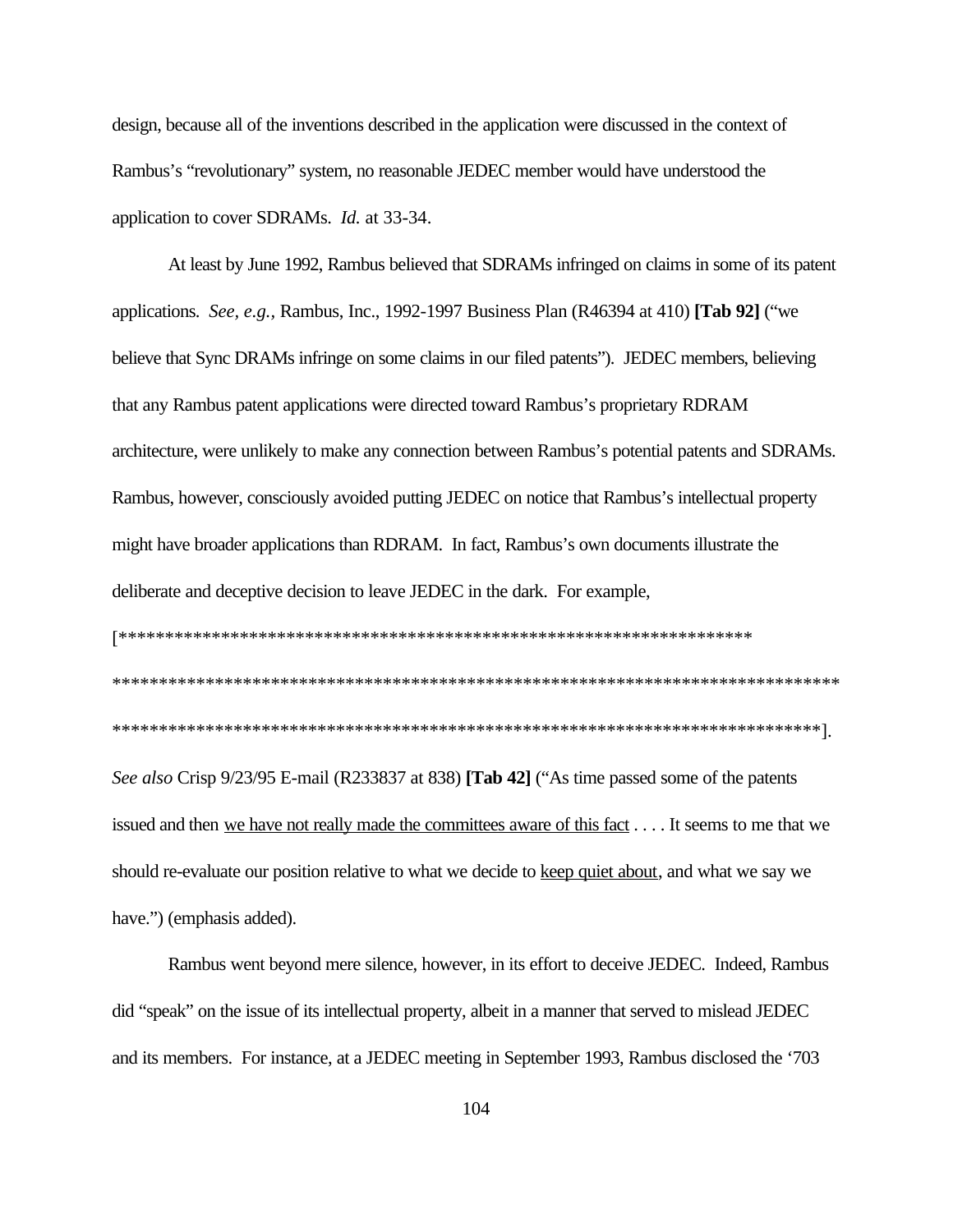patent to JEDEC even though Rambus knew that '703 did not relate to any work going on in the committee. (See Crisp 5/2/01 Tr. at 197-98 [Tab 13]). Rambus also disclosed a number of patents in June 1996 when it resigned from JEDEC. Notably absent from this list, however, was the '327 patent, which contained claims covering dual-edge clock. (See Crisp 5/2/01 Tr. at 225 [Tab 13]). In fact, 

Thus, there is a material issue of fact as to whether Rambus knowingly disclosed irrelevant patents to throw JEDEC off the scent, while deliberately holding back disclosure on patents that actually would have made a difference in the outcome of the standard. Any "red flags" allegedly raised would have been lowered due to Rambus's intentionally incomplete and misleading disclosures. It is disingenuous for Rambus to argue that it put JEDEC on notice about Rambus's intention to not comply with the disclosure obligations contained in the patent policy while asking Your Honor to completely ignore the disclosures that Rambus did make. These deliberately misleading disclosures, together with other affirmatively misleading misconduct discussed above, plainly preclude summary decision for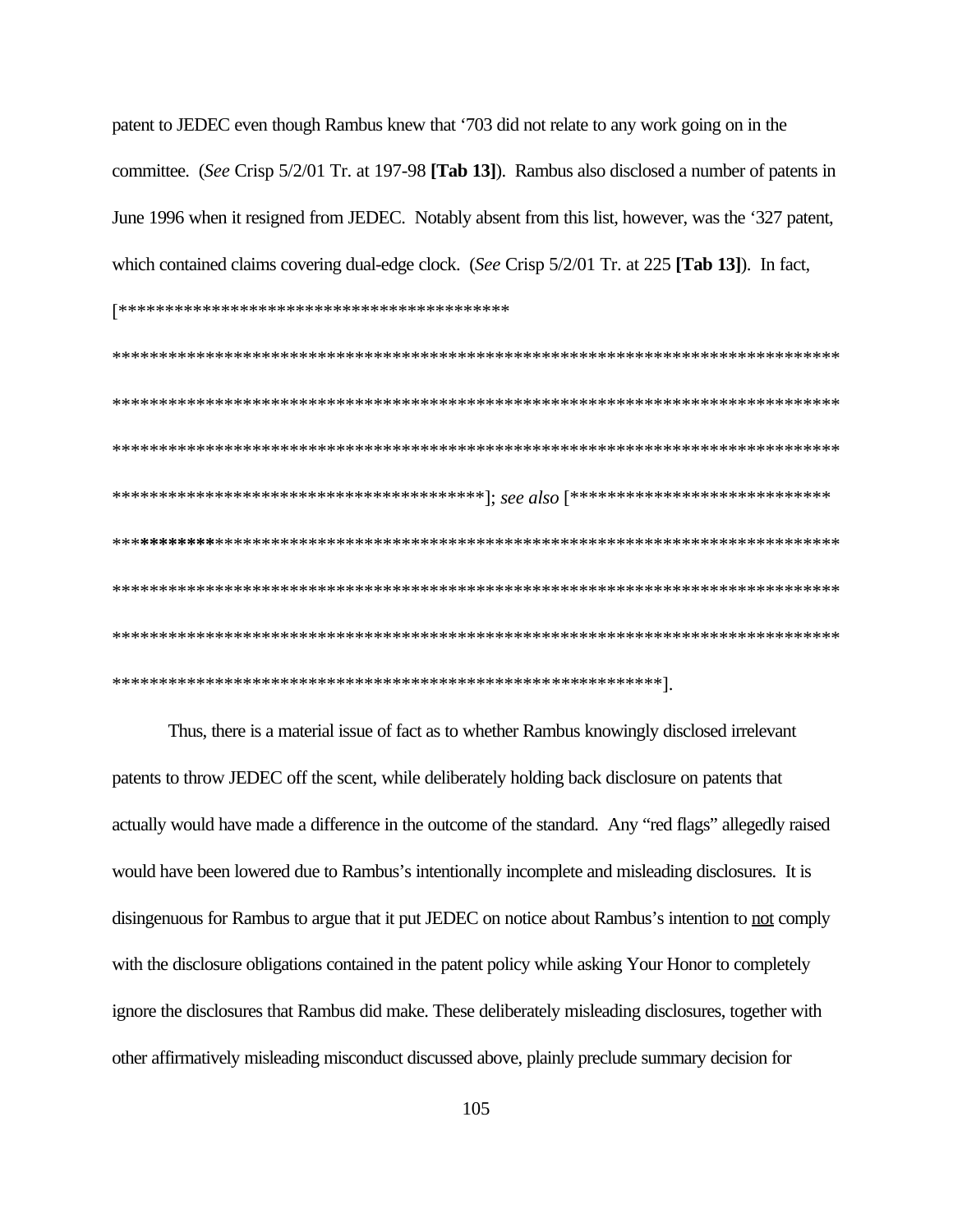Rambus.

Contrary to its contention today, Rambus did not "openly repudiate"<sup>66</sup> its duty to disclose patents and patent applications that might relate to the work of JEDEC. (Rambus Mem. at 44) The primary evidence offered by Rambus relating to its purported "open repudiation" of the JEDEC rules is that on two occasions [\*\*\*\*\*\*\*\*\*\*\*] informed Gordon Kelley of IBM that Rambus would not agree to license its technology on reasonable and non-discriminatory ("RAND") terms. (Rambus Mem. at 44, 47). Rambus conveniently glosses over the very significant distinction between the disclosure and the licensing assurance provisions of the JEDEC patent policy. Simply put, disclosure is required; RAND licensing is not.<sup>67</sup> A refusal to license on RAND terms does not suggest a refusal to disclose the existence of relevant technology.

In fact, in his deposition testimony, Gordon Kelley, whom Rambus cites at length, on numerous occasions distinguishes between the licensing and disclosure parts of the policy. Mr. Kelley also has

<sup>66</sup> Gidwani 1/14/03 Dep. at 35 **[Tab 96]** (never understood that Rambus would not comply with JEDEC patent policy); McGrath 12/16/02 Dep. at 128 **[Tab 97]** (no recall of Rambus stating that it would not comply with patent policy).

 $67$  Although RAND licensing is not required according to the patent policy, JEDEC rules forbid the standardization of patented technology without RAND assurances. In 1994, in response to a similar policy adopted by another influential SSO, JEDEC did consider adding a requirement that members agree to a mandatory RAND licensing provision, but that concept was rejected for various reasons (*See* JEDEC0000278 **[Tab 98]**). JEDEC's consideration and ultimate rejection of a mandatory RAND policy is an excellent example of why each SSO is entitled to adopt its own policy based on the peculiar factors affecting its members and their products. *See* Keefauver 3/8/03 Dep. at 10 **[Tab 99]** (agreeing that each organization has the right to adopt its own policies). Moreover, it is evidence that such policies are not vague or arbitrary afterthoughts, but the result of a careful weighing of the benefits and costs of the various requirements. Most important for present purposes, however, it is clear that this discussion had nothing to do with and, therefore, did not alter the obligation of a JEDEC member to disclose its intellectual property rights even if the member exercised its right to refuse RAND licenses.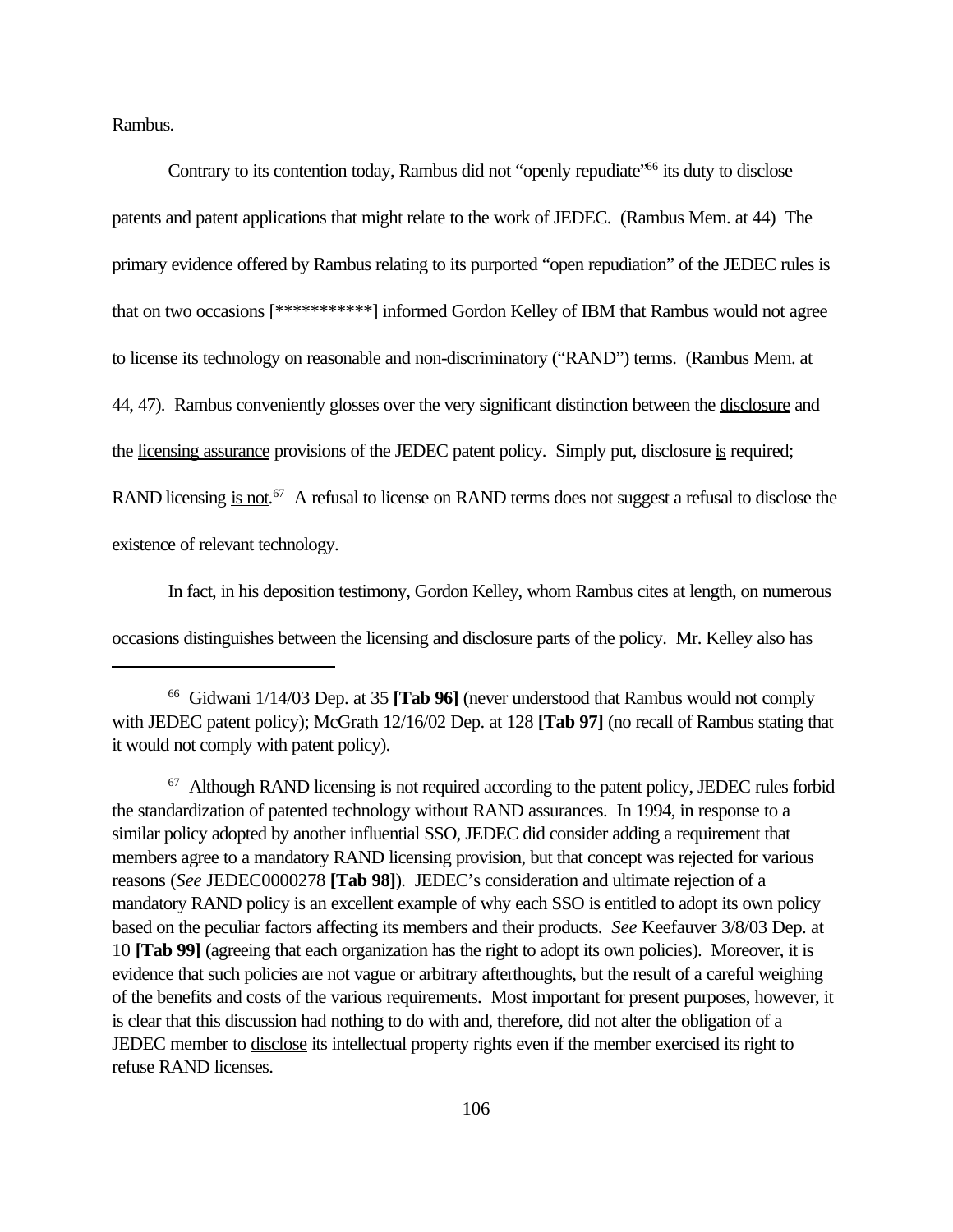testified that, while Mr. Crisp informed him that Rambus would not offer to license its patents under the JEDEC licensing requirements, he never informed him that Rambus would not abide by JEDEC's disclosure policy. For example, during his deposition taken during the Micron litigation on April 25, 2001, Kelley testified as follows at page 109-110 **[Tab 100]**:

- Q. . . . After Rambus began attending JEDEC committee 42.3, did Rambus indicate in any way that it would not agree to the disclosure obligation of the committee?
- A. Not to me.
- Q. To your knowledge did it Rambus indicate this to anybody else?
- A. Not to my knowledge.
- Q. Did Rambus ever agree to not disclose – ever indicate that it was not agreeing to the requirement of disclosing pending patents pursuant to the patent tracking list?
- A. Not to my knowledge.

Later on during the same deposition at page 128, Kelley reiterates that his discussions with Crisp were

limited to the licensing requirements:

- Q. Now, you testified about a couple of conversations that you had with Mr. Crisp. Do you recall that, that testimony?
- A. Yes, I do.
- Q. During those conversations, did Mr. Crisp indicate to you that Rambus would not comply with the JEDEC disclosure obligation regarding any intellectual property that Rambus might have had that related to SDRAMs?
- A. The conversation that I had with him only addressed the topic of licensing. He had notified me that there were one or more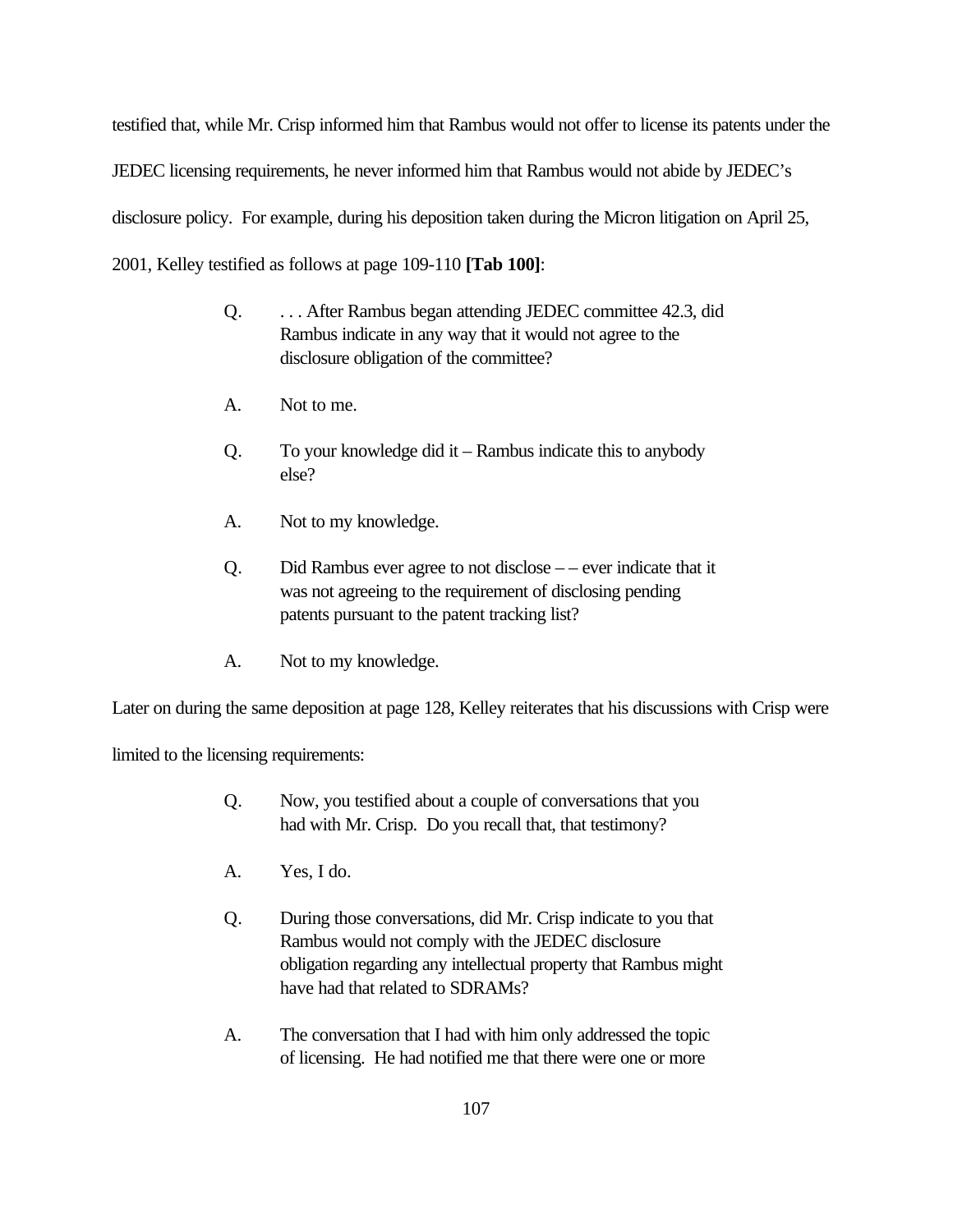Rambus patents [relating to Rambus's RDRAM architecture], and I was interested in whether they agreed to the JEDEC policy on licensing and royalties for those patents.

In fact, Mr. Kelley's testimony, rather than supporting Respondent's assertion that Rambus had openly repudiated its duty to disclose, supports the exact opposite position. In testifying on how Mr. Crisp came to disclose the '703 patent, Mr. Kelley stated that after Mr. Crisp approached him a second time requesting to make a presentation, Mr. Kelley asked the committee whether it was prepared to hear such a presentation. Mr. Kelley testified that the committee on hearing of Mr. Crisp's request asked Mr. Crisp whether Rambus had any relevant patents. Mr. Crisp responded by disclosing the '703 patent. Crisp 4/23/01 Dep. at 176-180 **[Tab 101]**. Thus, rather than repudiating the disclosure policy, Mr. Crisp, by disclosing the '703 patent, actually suggested to the committee that he was abiding by the policy.

The failure to disclose patents and patent applications related to the 1995 SyncLink proposal (Rambus Mem. at 47) also presents an issue of fact. Mr. Crisp's statements to Mr. Wiggers in June 1995 (*id.* at 48) are vague and misleading. Mr. Crisp vehemently objected to broad distribution of his comments concerning Rambus patents, citing copyright protection on his own email (*see* 69612 **[Tab 103]**). [\*\*\*\*\*\*\*\*\*\*\*\*\*\*\*\*\*\*\*\*\*\*\*\*\*\*\*\*\*\*\*\*\*\*\*\*\*\*\*\*\*\*\*\*\*

\*\*\*\*\*\*\*\*\*\*\*\*\*\*\*\*\*\*\*\*\*\*\*\*\*\*\*\*\*\*\*\*\*\*\*\*\*\*\*\*\*\*\*\**\*\*\**\*\*\*\*\*\*\*\*\*\*\*\*\***\*\*\*\*\*\*\*\*\*\***]. Once again, Rambus fraudulently thwarted legitimate attempts by JEDEC and other organizations to determine if there were any "patent problems" associated with Rambus technology.

Rambus, citing a few vague documents from the spring of 1992, asserts that at least Siemens (later Infineon) and IBM were aware of Rambus patents on two-bank design. (Rambus Mem. at 39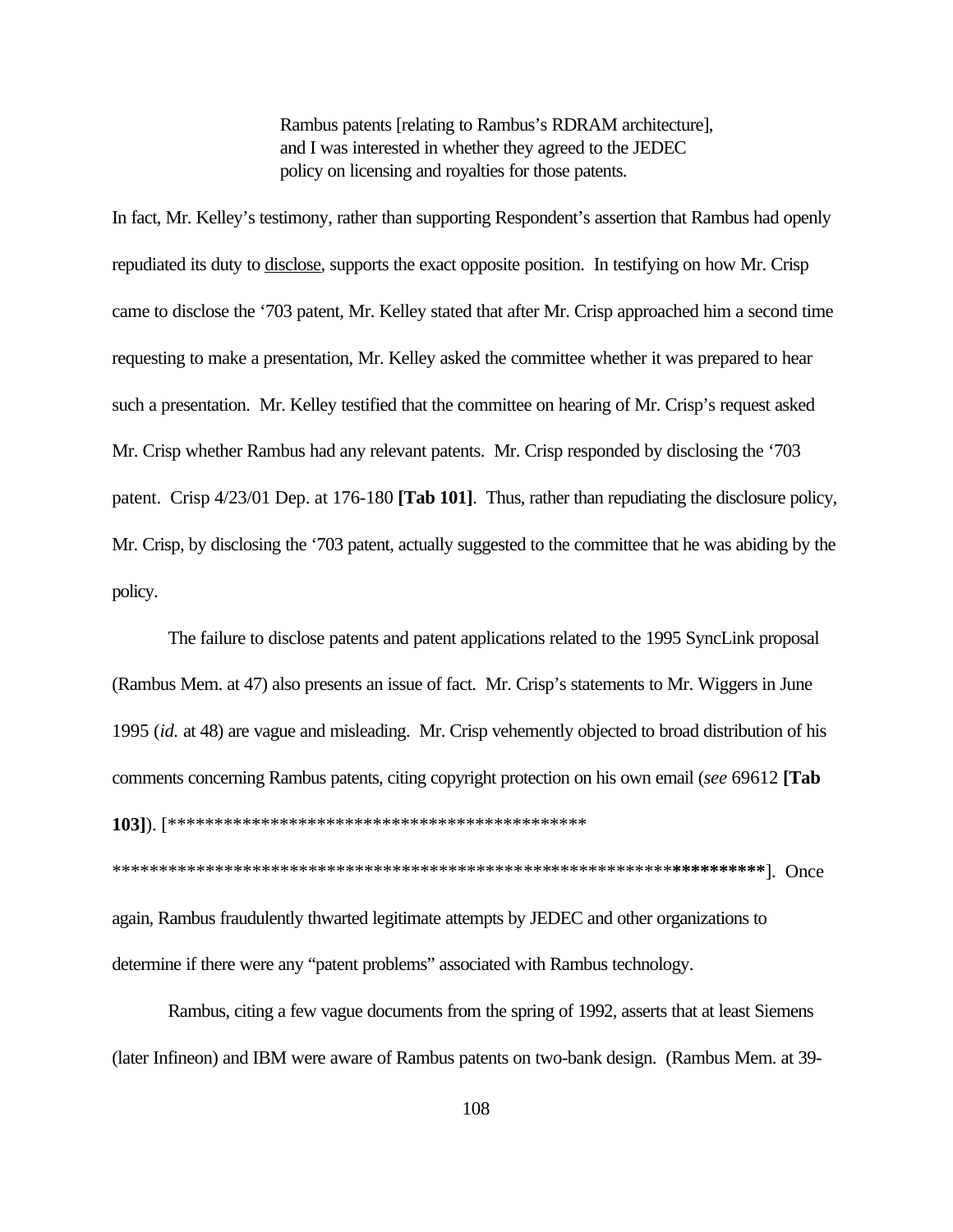40). In fact, what these firms were aware of was "a rumor" about the possibility of Rambus patents. Meyer 4/26/01 Tr. at 130 **[Tab 71]**. When at a JEDEC meeting in May of 1992 Mr. Crisp of Rambus was asked whether he wished to comment on those rumors, he responded with a shake of his head. According to one of those present, this nonverbal response was interpreted to the group by the chairman of the meeting as meaning "[t]hey don't have anything to say about that." *Id.* at 137.

This was in no way an open and unambiguous repudiation of the JEDEC disclosure policy, or notice to JEDEC members of a conflict with the developing SDRAM standard. Such a "no comment" response from a JEDEC member would sensibly be understood to mean simply that the member had nothing to say. *See, e.g.,* Rhoden 1/24/03 Dep. at 182 **[Tab 22]**. Contrary to Rambus's contention now, the rumor and response by Mr. Crisp did not "raise a red flag" (Rambus Mem. at 42). In fact, Mr. Meyer of Siemens, author of one of the documents cited by Rambus, testified that he and others at Siemens did not believe that by developing a SDRAM product they were running a risk of infringing Rambus patents. He believed that any such risk was removed by the fact that the JEDEC standard was the result of repeated discussions with all JEDEC participants, and the fact that JEDEC was "very sensitive" to the issue of including patented items in its standards. Meyer 4/25/01 Tr. at 310-311 **[Tab 104]**.

Rambus is unable to cite any testimony, from three private lawsuits or from the discovery in this proceeding, that any JEDEC participant knew that Rambus's patent applications covered the technologies at issue. The vague, out-of-context documents on which Rambus relies do not obscure the fact that Rambus never made any disclosure to JEDEC that its patents or patent applications might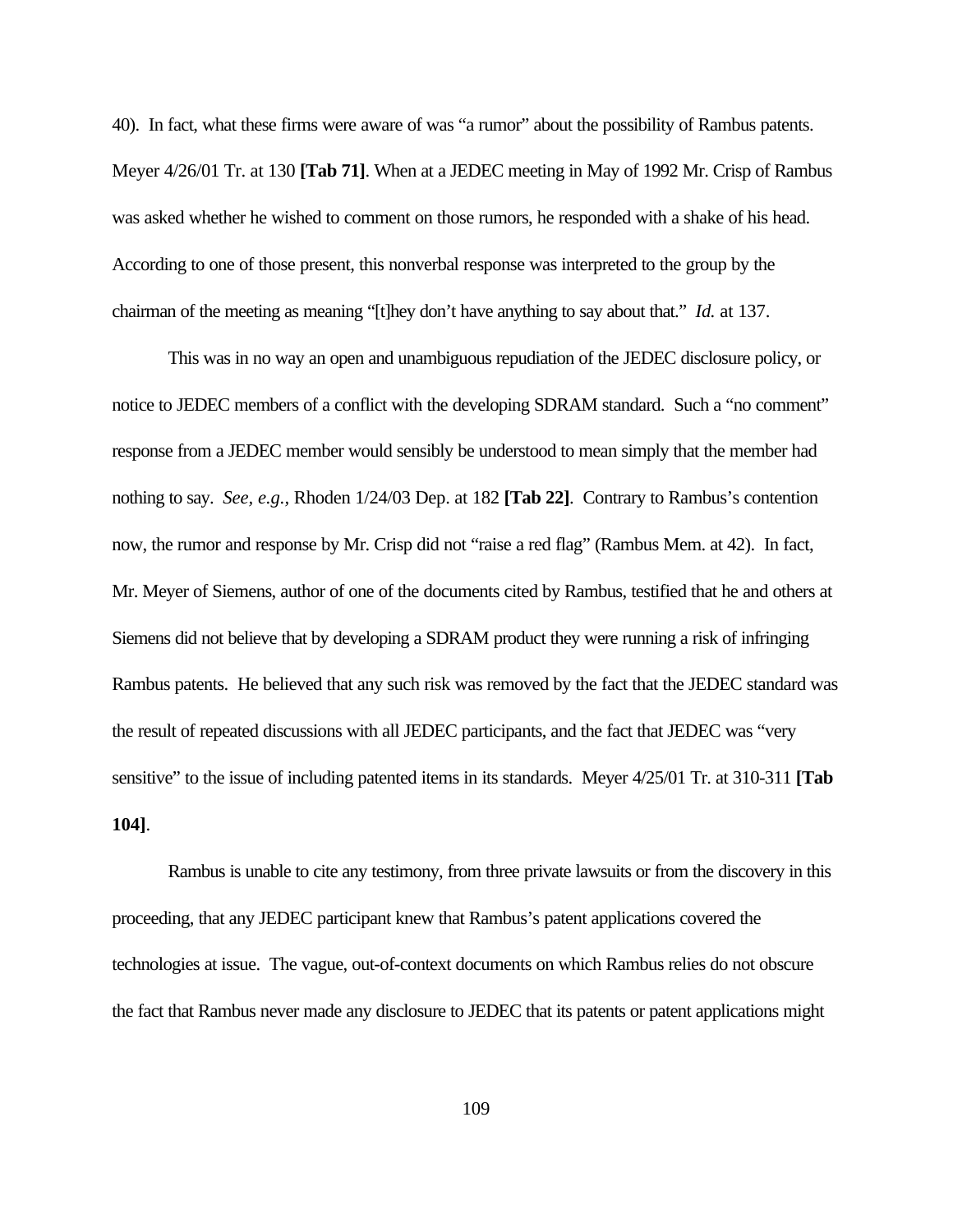involve the work that JEDEC was undertaking in the early 1990's.<sup>68</sup>

Even assuming, counter-factually, that one or two JEDEC participants had actual knowledge from a Rambus employee that Rambus believed its intellectual property covered technologies incorporated into SDRAM and DDR, Rambus still would not be entitled to summary decision. The fact is, Rambus had a disclosure duty to the JEDEC organization and the entire JEDEC membership. Yet, at best, the documents upon which Rambus relies suggest only that fewer than five JEDEC members may have had some vague suspicion about potential patent issues relating to Rambus. Even if this were true, there is substantial evidence to suggest that Rambus's pattern of misleading conduct was designed

\*\*\*\*\*\*\*\*\*\*\*\*\*\*\*\* ], the documents that Rambus cites again show that JEDEC members were kept in the dark about Rambus's patents. The documents that Rambus cites as evidence of 

Rambus also has submitted a supplemental filing suggesting that in the 1993 time frame Mitsubishi ("MELCO") was aware that Rambus had intellectual property claims related to features used or proposed in SDRAM devices. Supplemental Rule 3.24 Separate Statement in Support of Rambus Inc.'s Motion for Summary Decision, filed March 18, 2003. But the isolated internal documents that Rambus relies on for this proposition are in stark contrast to the actions actually taken by MELCO with respect to any supposed Rambus rights. [\*\*\*\*\*\*\*\*\*\*\*\*\*\*\*\*\*\*\*\* [\*\*\*\*\*\*\*\*\*\*\*\*\*\*\*\*\*]. MELCO was an active producer of SDRAM products; had it known or believed that Rambus had intellectual property rights that extended to these products, \*\*\*\*\*\*\*\*\*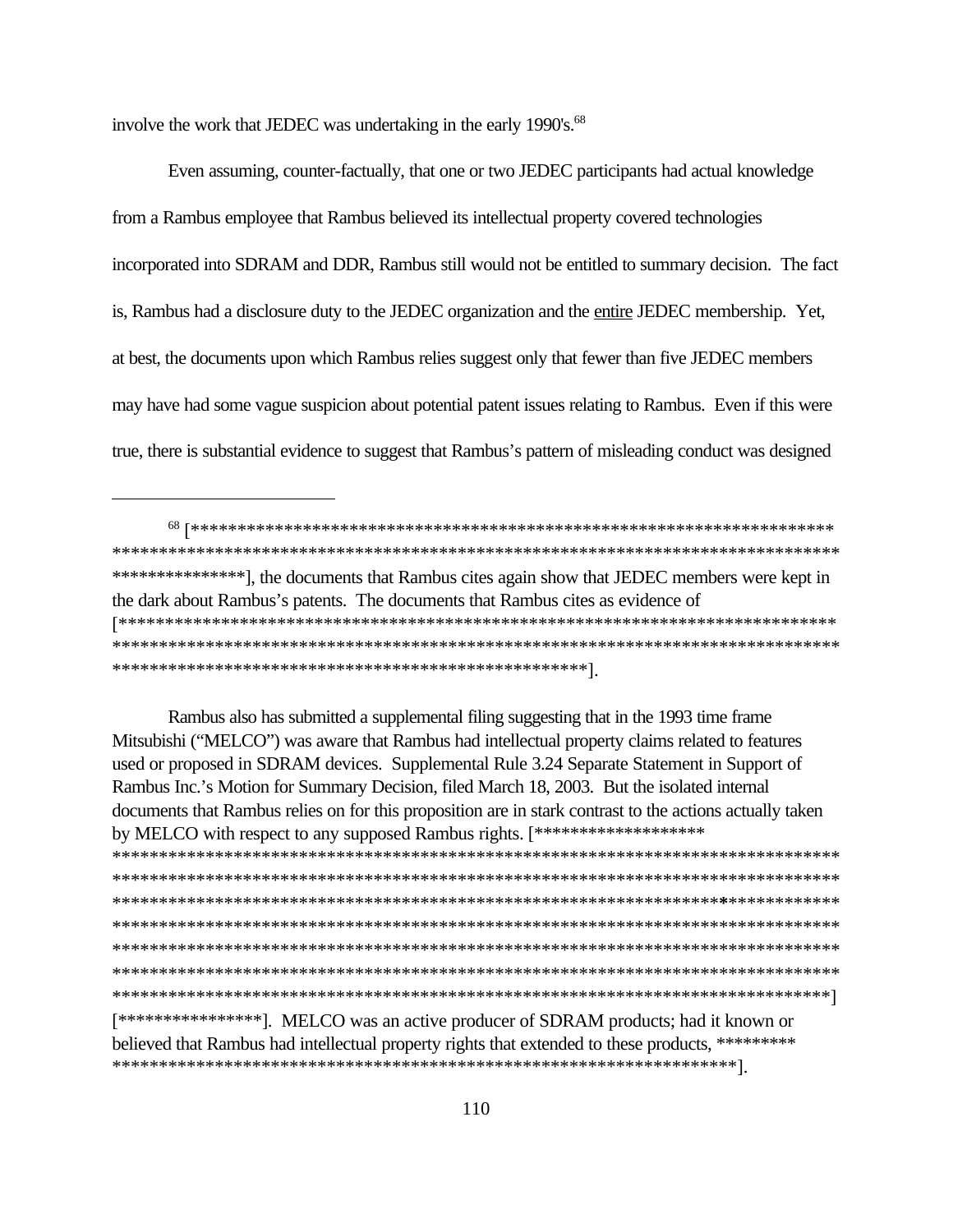to minimize or eliminate any such suspicions by JEDEC members.

Obviously, only Rambus knew what was contained in its patent applications. No amount of independent investigation by third parties would have been sufficient to obtain the information JEDEC needed to avoid incorporating Rambus technology into the SDRAM and DDR standards. Vague assertions of "patent problems" coupled with: (1) claiming copyright protection on e-mails; and (2) statements reflecting an inability to determine the scope of its own patent applications does not rise to the level of "consistently and loudly" delivering any message to JEDEC or anyone else. (Rambus Mem. at 52).

Nor did JEDEC or its members simply ignore Rambus's possible intellectual property claims. It is axiomatic that one cannot design around what one does not know. A generalized understanding that Rambus, like many other firms in the industry, was seeking patents on its intellectual property is inadequate to put anyone on notice as to the particular inventions that Rambus believed it invented and how those purported inventions might intersect with JEDEC's efforts to standardize SDRAM and DDR SDRAM.<sup>69</sup> Rambus now seeks to benefit from violating its voluntarily assumed duty by capitalizing on the same vague concerns that it fraudulently permitted to exist. As Siemens/Infineon representative Meyer testified, there were some features of SDRAM that looked similar to the Rambus technology, but he did not understand Rambus to claim that these features were proprietary. (Meyer 4/25/01 Tr. at 290 **[Tab 104]**). When JEDEC members attempted to learn the facts in order to avoid costly patents,

<sup>69</sup> Kelly 2/26/03 Dep. at 114-15 **[Tab 55]** (policy requires disclosure of enough information for the committee to understand the nature of the technology and how it related to the work of the committee).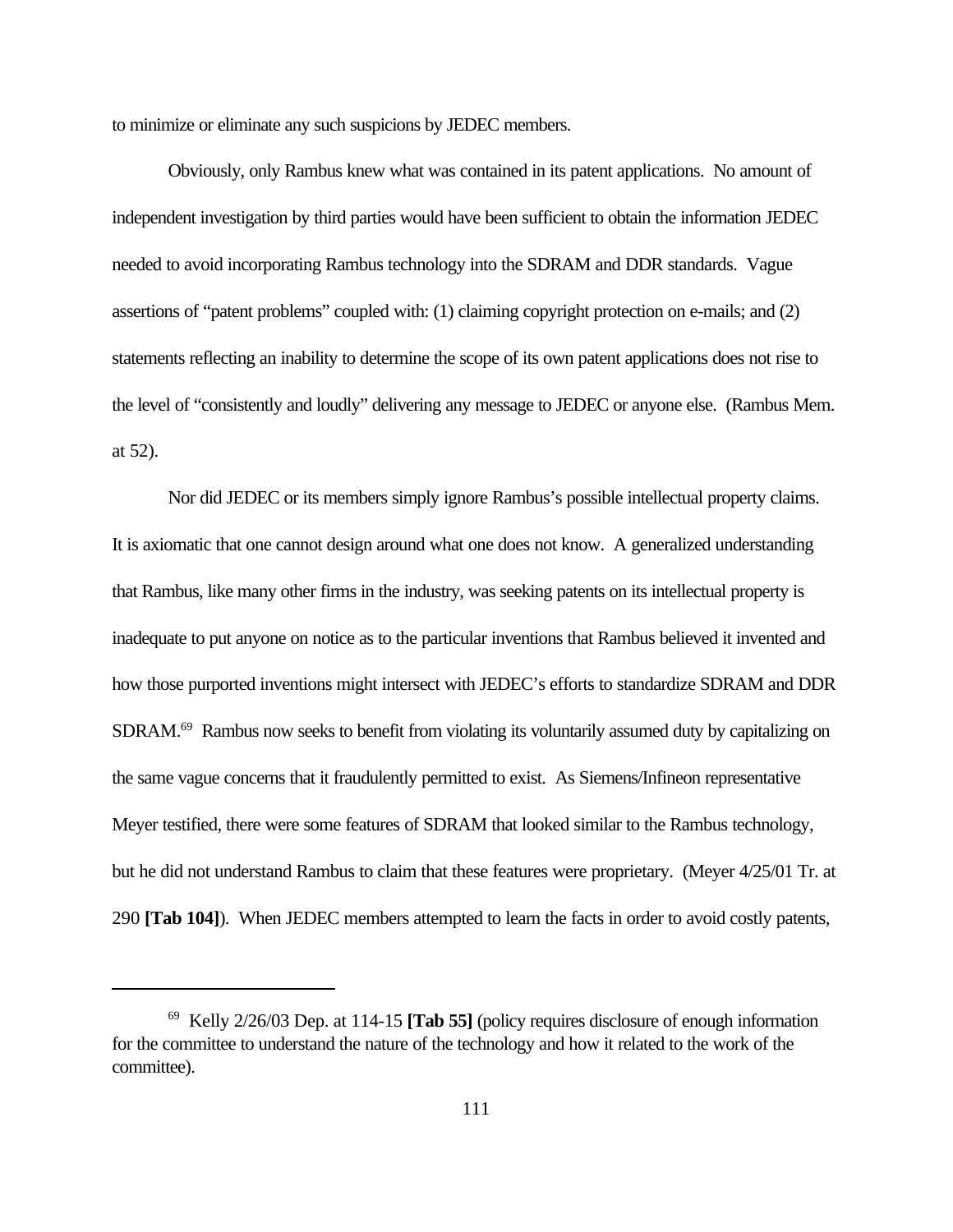Rambus made no comment until it disclosed its irrelevant '703 patent.

The truth is, what Rambus obviously knew – and depended upon – was that JEDEC members had no real idea what intellectual property Rambus owned. The record is full of testimony that JEDEC members in fact did not know what Rambus's intellectual property claims were. *See, e.g.*, Russell 2/13/03 Dep. at 102 **[Tab 108]** ("I did not know what the Rambus device was.");

[\*\*\*\*\*\*\*\*\*\*\*\*\*\*\*\*\*\*\*\*\*\*\*\*\*\*\*\*\*\*\*\*\*\*\*\*\*\*\*\*\*\*\*\*\*\*\*\*\*\*\*\*\*\*\*\*\*\*\*\*\*\*\*\*\*\*\*\*\*\* \*\*\*\*\*\*\*\*\*\*\*\*\*\*\*\*\*\*\*\*\*\*\*]; Prince 2/24/03 Dep. at 31 **[Tab 109]** ("I was not familiar with the Rambus patent."); Wiggers 12/18/02 Dep. at 145 **[Tab 110]** (reviewed Rambus issued patents "much later"); Gidwani 1/14/03 Dep. at 15 **[Tab 96]** (never saw a Rambus patent application); Landgraf 12/17/03 Dep. at 175 **[Tab 68]** (not familiar with Rambus patent); Kelley 1/26/01 Dep. at 53-56 **[Tab 49]** (never saw a Rambus issued patent or analyzed any Rambus patents or patent applications); Powell 1/15/03 Dep. at 22 **[Tab 111]** (never saw a Rambus patent application in the early 1990s); Sussman 1/15/03 Dep. at 130-31 **[Tab 112]** ("I don't know what patent claims they [Rambus] had.").

In short, the Rambus argument for summary decision in its favor on this ground is based on a fundamental misinterpretation of law and a large body of disputed fact. The argument cannot be the basis for summary decision in its favor.

## **V. Rambus's Final Summary Decision Point, Seeking Partial Summary Decision With Respect to the DDR Standard, Is Likewise Flawed.**

In addition to its arguments seeking summary decision in full, Rambus moves for partial summary decision in its favor with respect to the JEDEC standard for DDR (short for "double data rate") SDRAM, on grounds that this standard was not considered by JEDEC until after Rambus had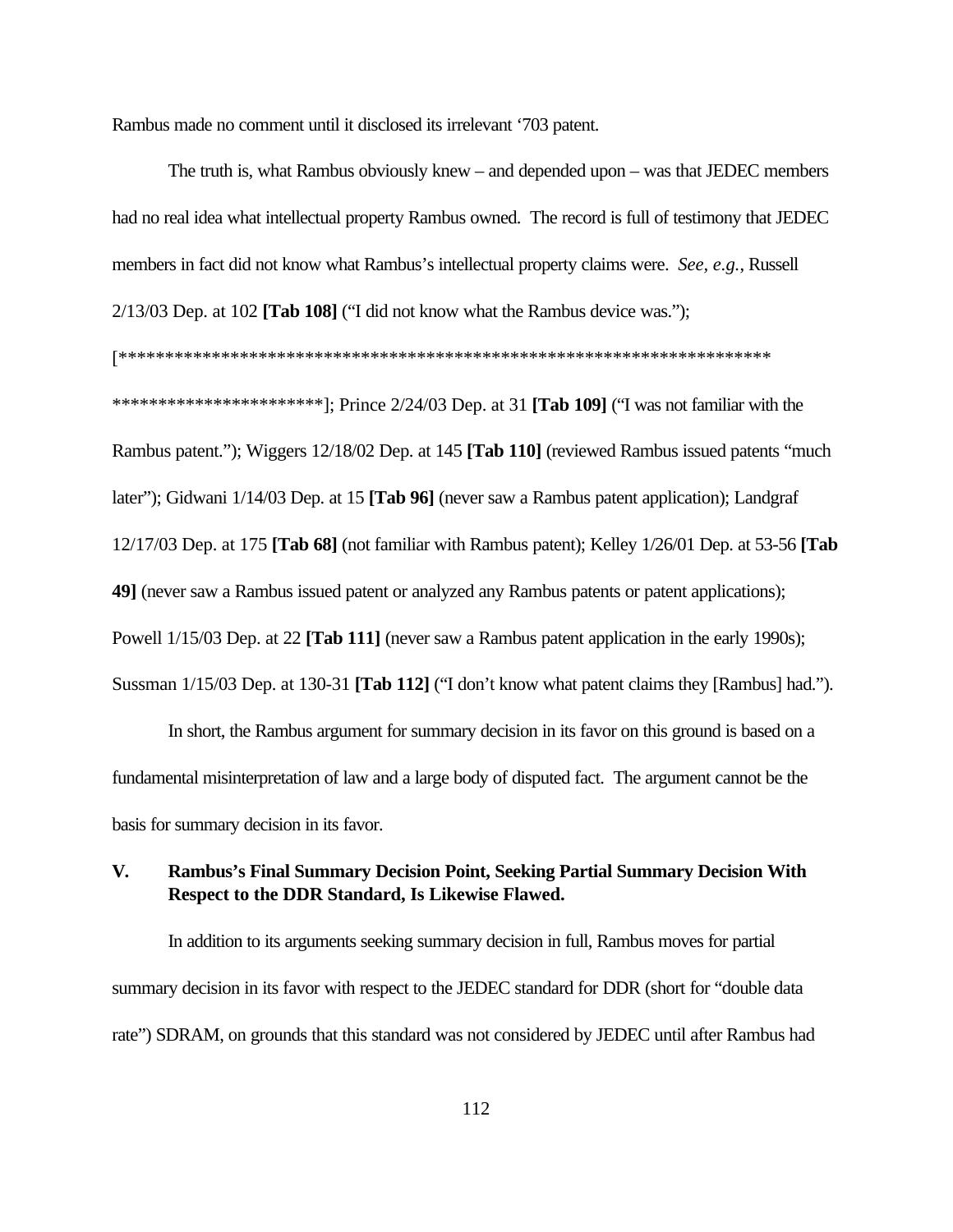resigned as a member of the JEDEC organization. Rambus Mem. at 58-62. This argument is groundless, for reasons discussed below.

At the outset, we note that, although Rambus devotes only four pages of its memorandum to this argument, the practical result of a partial summary decision on this issue would be of great significance in terms of the worldwide market for memory chips. Memory chips compliant with the JEDEC DDR standard account for the majority of the current market, and their portion of the market continues to grow as they supplant the prior generation of JEDEC standard technology, SDRAM. The following shows actual and projected worldwide market share of the various DRAM architectures, including SDRAM and DDR, based on projections made by an industry group in 2001:<sup>70</sup>

the data for the graph is Semico, DRAM Survivors vs. The Weakest Links (Third Quarter Perspective) (August 2001).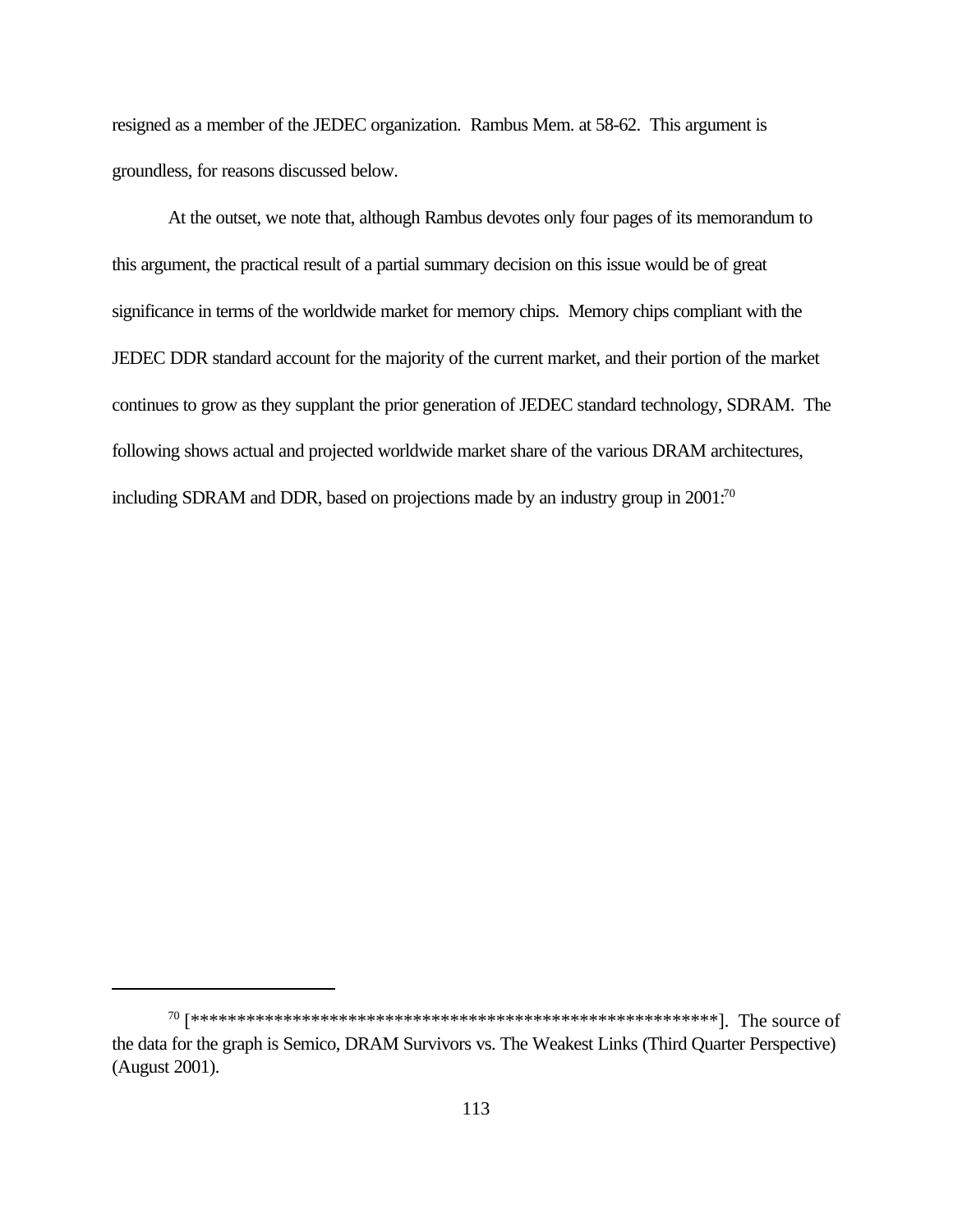#### **WORLDWIDE DRAM REVENUE BY TYPE**



The small argument that Rambus makes on this point is, therefore, one with very large market implications.

As it does elsewhere in support of its motion, Rambus rests this argument on a mischaracterization of the anticompetitive conduct alleged in the complaint. It parses the JEDEC rules in a manner it finds convenient and argues that Rambus had long left JEDEC before there was any obligation on it to make disclosure of its claims to intellectual property rights in the subject matter of the DDR standard. Rambus Mem. at 59. The argument – like Rambus's motion in general – fails to address the purpose of JEDEC, which was crystal-clear, to develop open and non-proprietary standards, available for industry use royalty-free or for a reasonable and non-discriminatory licensing fee. As discussed above, the gravamen of the antitrust violation alleged in the Complaint is not merely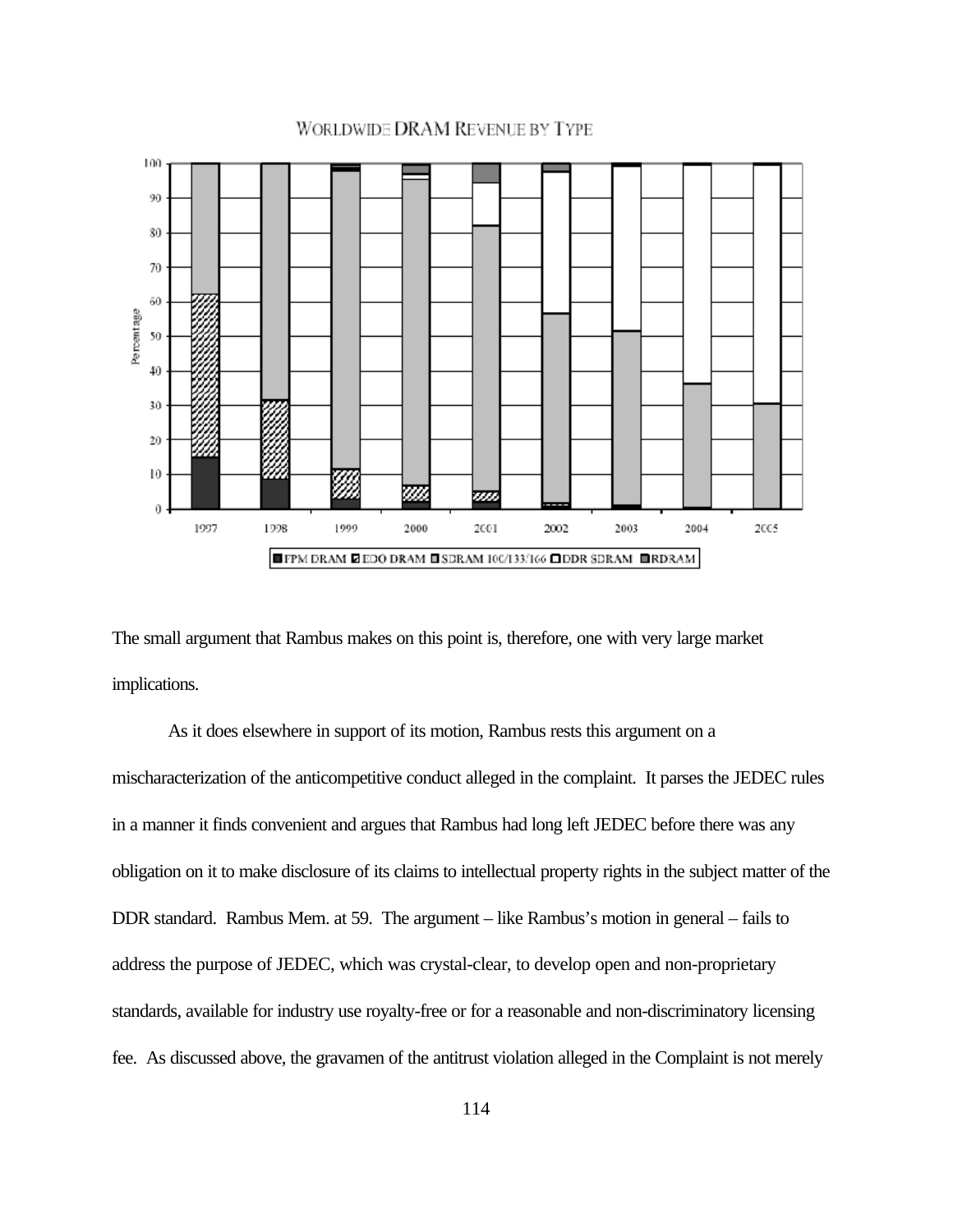Rambus's violation of the specific JEDEC patent disclosure rules, but more fundamentally its efforts over nearly a decade to undermine and subvert the institutional purposes of JEDEC in an effort to secure patent rights over JEDEC's widely-adopted DRAM standards.

#### $\mathbf{A}$ . **JEDEC Was Engaged in Ongoing Standard-Development Work for a Future Generation of Memory Technology Long Before Rambus Left the Organization.**

Rambus's narrow parsing of the JEDEC disclosure rules to argue for partial summary decision with respect to the DDR standard is based on temporal sleight-of-hand. Contrary to the suggestion advanced by Rambus in support of its motion, the DDR standard is not a freestanding result of informed JEDEC decision-making that occurred entirely after Rambus's departure. Rather, the work that ultimately culminated in the DDR standard began during Rambus's tenure as a member. As discussed below, some of the elements of the DDR standard, by Rambus's own admission, were contained in the SDRAM standard that was adopted in the early 1990s when Rambus was a member of JEDEC. Some of the elements of the DDR standard were considered for the earlier SDRAM standard but not adopted. In the period after the adoption of the SDRAM standard, and over the course of two and a half years before Rambus's departure as a JEDEC member, JEDEC considered a series of possible technologies for inclusion in the next generation of SDRAM, which eventually became known as DDR. Throughout all this ongoing standard development work, Rambus pursued its strategy of concealment of its claims to intellectual property in technologies under consideration by JEDEC.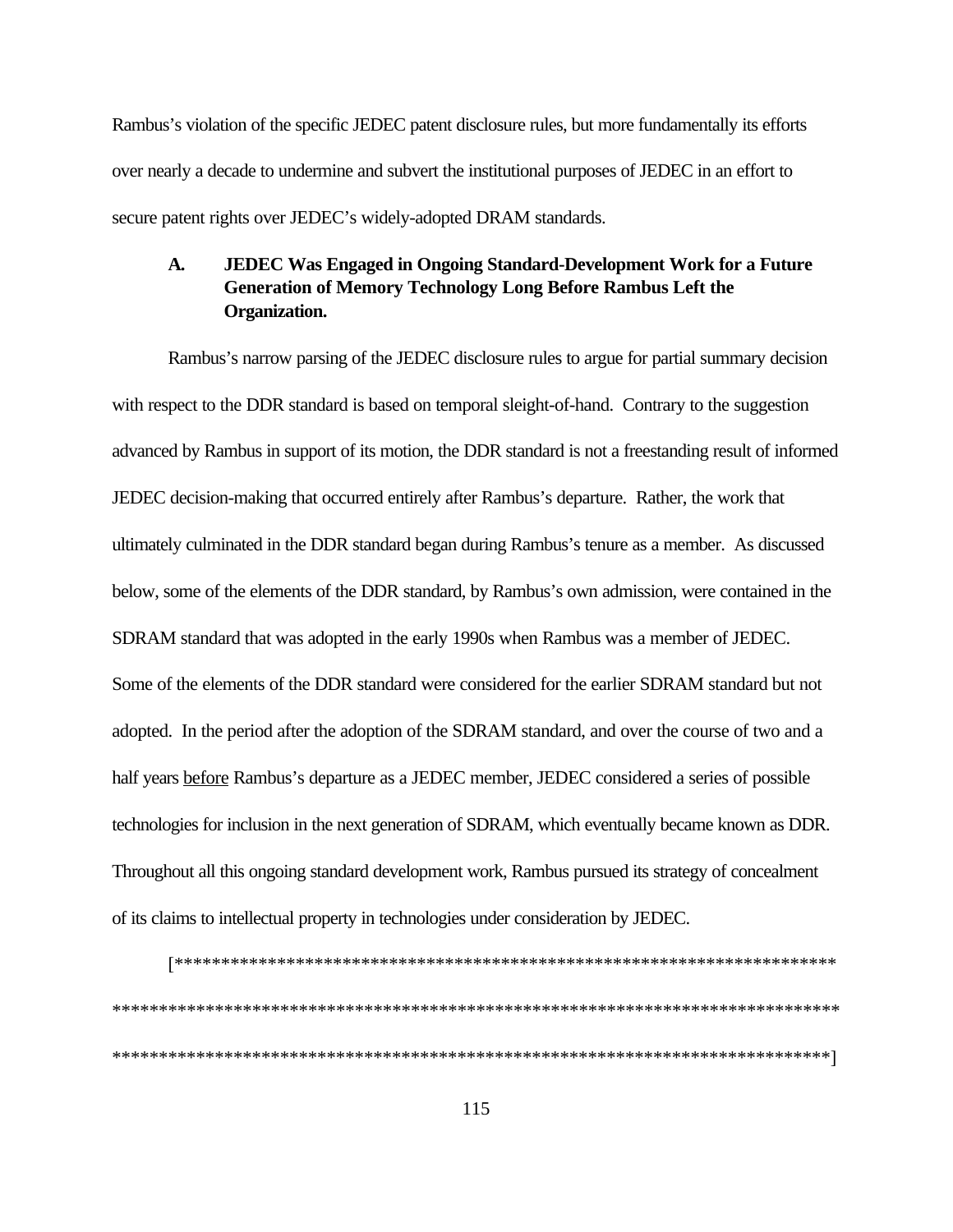In short, there can be no doubt that Rambus was aware long before it left JEDEC that the organization was engaged in work on a standard for the next generation of SDRAM technology, and that this work involved technologies that Rambus claimed as its own. These technologies were ultimately embodied in the DDR standard. As discussed below, the Rambus misconduct at issue in the Complaint permeates not only the SDRAM standard that was adopted during its time as a JEDEC member, but also the DDR standard that was adopted after it left.

#### **B. Rambus Itself Admits That The DDR Standard Embodies Proprietary Technologies Considered and Adopted by JEDEC During the Period When** Rambus Was a JEDEC Member.

As Rambus itself notes in support of its motion, the JEDEC DDR standard, adopted in August 1999 and published in June 2000, embodies four specific relevant technologies identified in the Commission's Complaint. Rambus Mem. at 58. These same technologies were described in the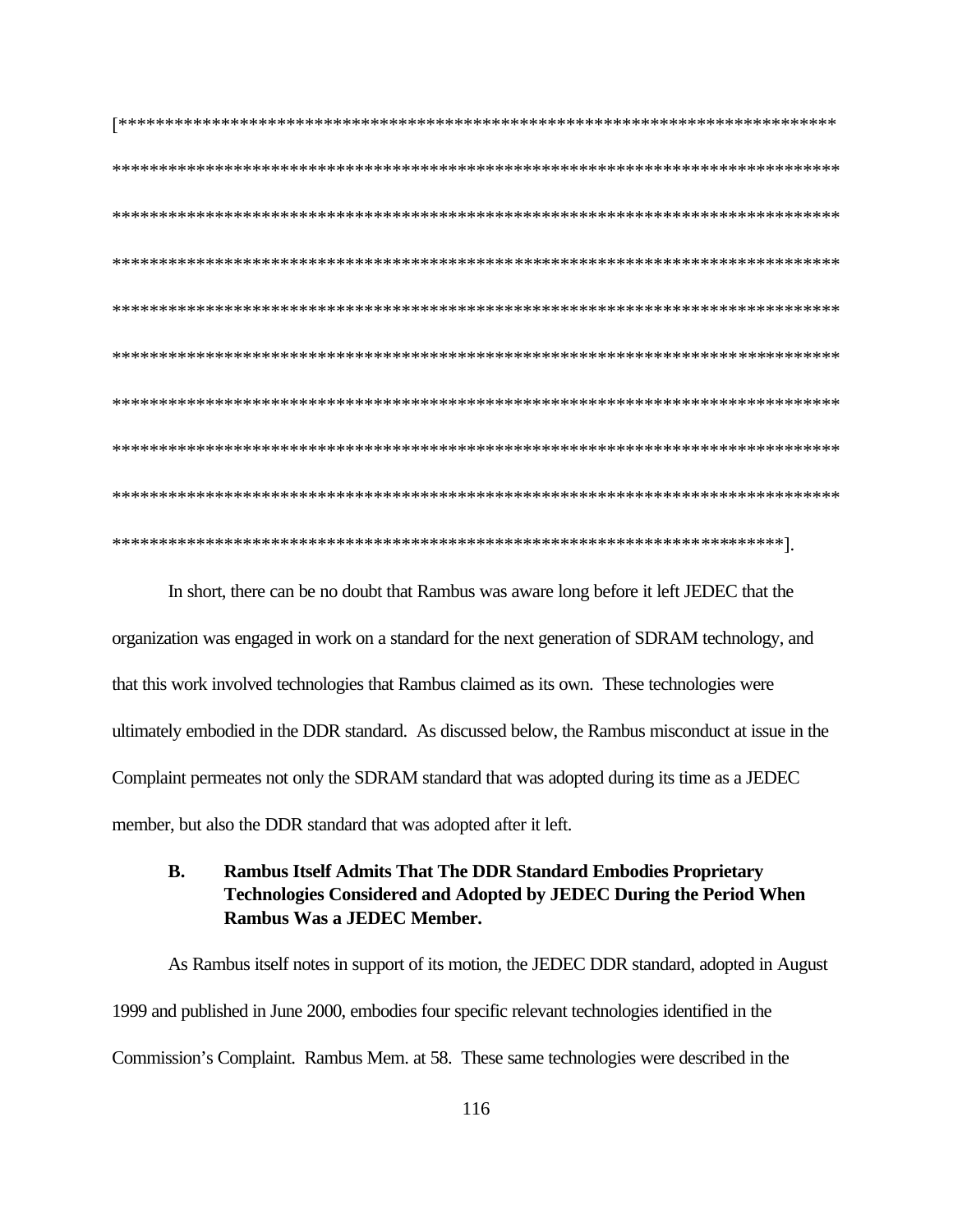original patent application ("the '898 application") filed in April 1990 by Drs. Farmwald and Horowitz, the founders of Rambus. Rambus Mem. at 6. During and after the time Rambus was a member of JEDEC, and continuing through the time that JEDEC published the DDR standard, Rambus failed to disclose to JEDEC its claim of proprietary rights in this technology, despite the crystal-clear institutional policy of JEDEC favoring open standards and discouraging the development of standards based on proprietary technology.

Rambus admits that two of the relevant technologies embodied in the DDR standard (those involving "programmable CAS latency" and "programmable burst length") also were embodied in the earlier SDRAM standard, adopted by JEDEC in 1993 when Rambus was a member. Mem at 58. The DDR standard, as this circumstance makes clear, is built upon the prior work of JEDEC in standard development for the SDRAM standard. This sort of evolutionary development, building on the work that has gone before, is a common pattern of JEDEC's standards work.

As a logical matter, the fact that these two relevant technologies were considered and adopted as part of the SDRAM standard before being carried over in the later DDR standard is sufficient in itself to preclude entry of partial summary decision with respect to the DDR standard. Any failure by Rambus to disclose the existence of its proprietary interest in these technologies is pertinent not only to the SDRAM standard, but also to the continued embodiment of these technologies in the later DDR standard. This is true even if, for purposes of argument, one were to credit Rambus's assertion that its disclosure obligations ended in June 1996 when it resigned its JEDEC membership. If Rambus wrongly failed to disclose its interest in the technologies in connection with the earlier standard, adopted during the time when it was a member of JEDEC, its failure necessarily taints the subsequent next-generation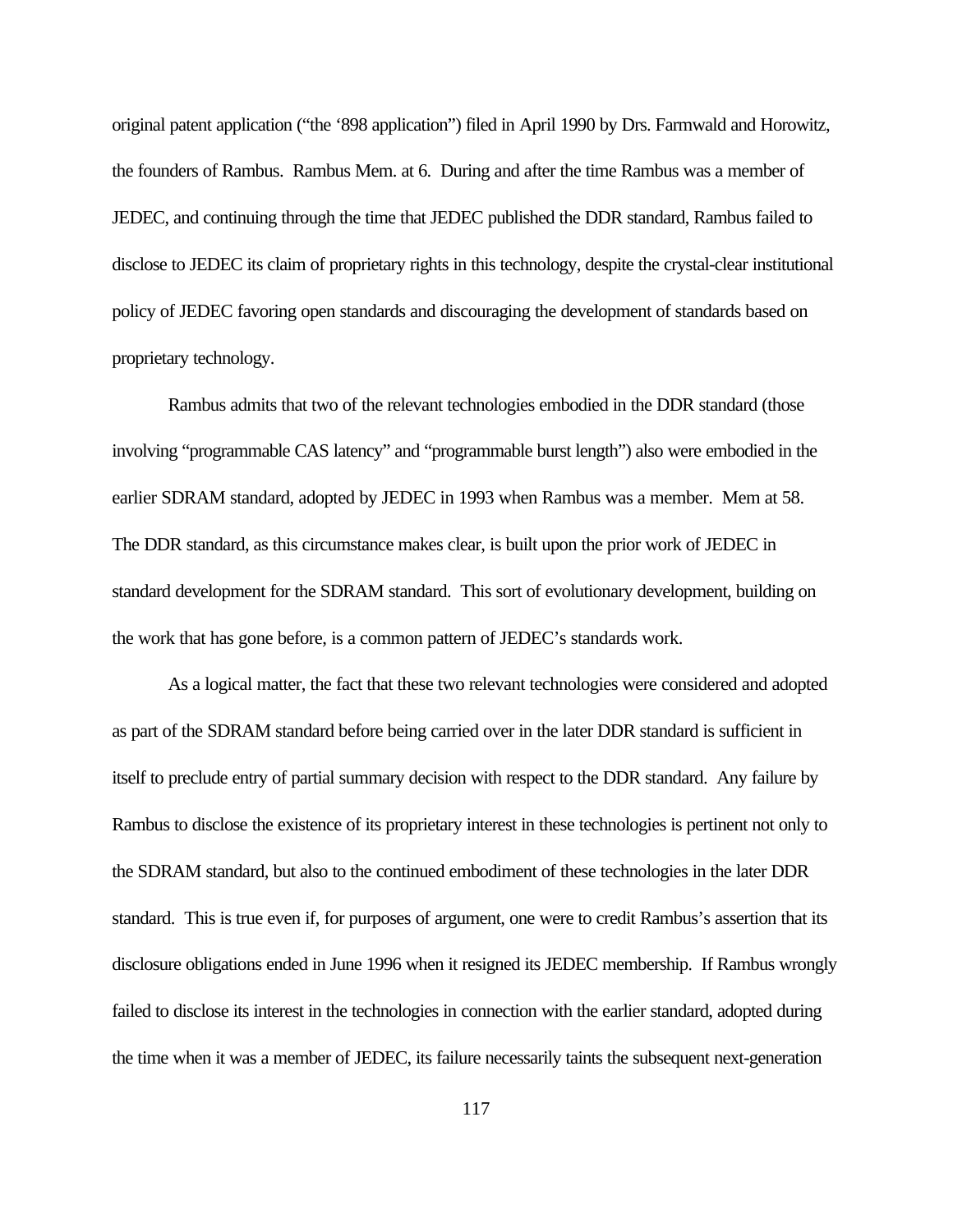DDR standard that embodies the same technologies.

Moreover, this taint of concealment extends not only to the two technologies carried over to the DDR standard from the earlier SDRAM standard, but also to the two additional relevant technologies (involving "on-chip DLL" and "dual-edge clock") that were first embodied in the later DDR standard. As Rambus admits, all four of these relevant technologies derive from the same invention described in the original '898 patent application. Rambus Mem. at 6.

# **C. Contrary to Rambus's Assertions, All of the Relevant Technologies Contained in the DDR Standard Were Considered by JEDEC as Part of Its Standards Work During the Time Rambus Was a JEDEC Member.**

The Rambus argument for partial summary decision is based on further logical and temporal sleights-of-hand. Rambus argues that it was under no obligation to disclose its intellectual property claims prior to the time that there was any "formal proposal for standardization" of relevant technologies, and asserts that no such formal proposal occurred as to the contents of the DDR standard before it resigned its JEDEC membership. Rambus Mem. at 59-60. This is a highly formalistic argument, and the truth is that neither leg of this reasoning justifies entry of summary decision.

Rambus's citation to the deposition testimony of Gordon Kelley in the *Infineon* litigation demonstrates the formalistic character of the Rambus argument. Rambus cites Mr. Kelley for the proposition that the JEDEC disclosure duty was "formally triggered" only during the balloting on a proposed standard (Rambus Mem. at 59), but the fundamental thrust of Mr. Kelley's testimony is quite different from Rambus's argument. What Mr. Kelley in fact testified to was that, although balloting was "the formal time" that JEDEC members were called on to check a box to indicate that they were unaware of patents applying to a standard proposal (Kelley 1/26/01 Dep. at 91 **[Tab 49]**), the usual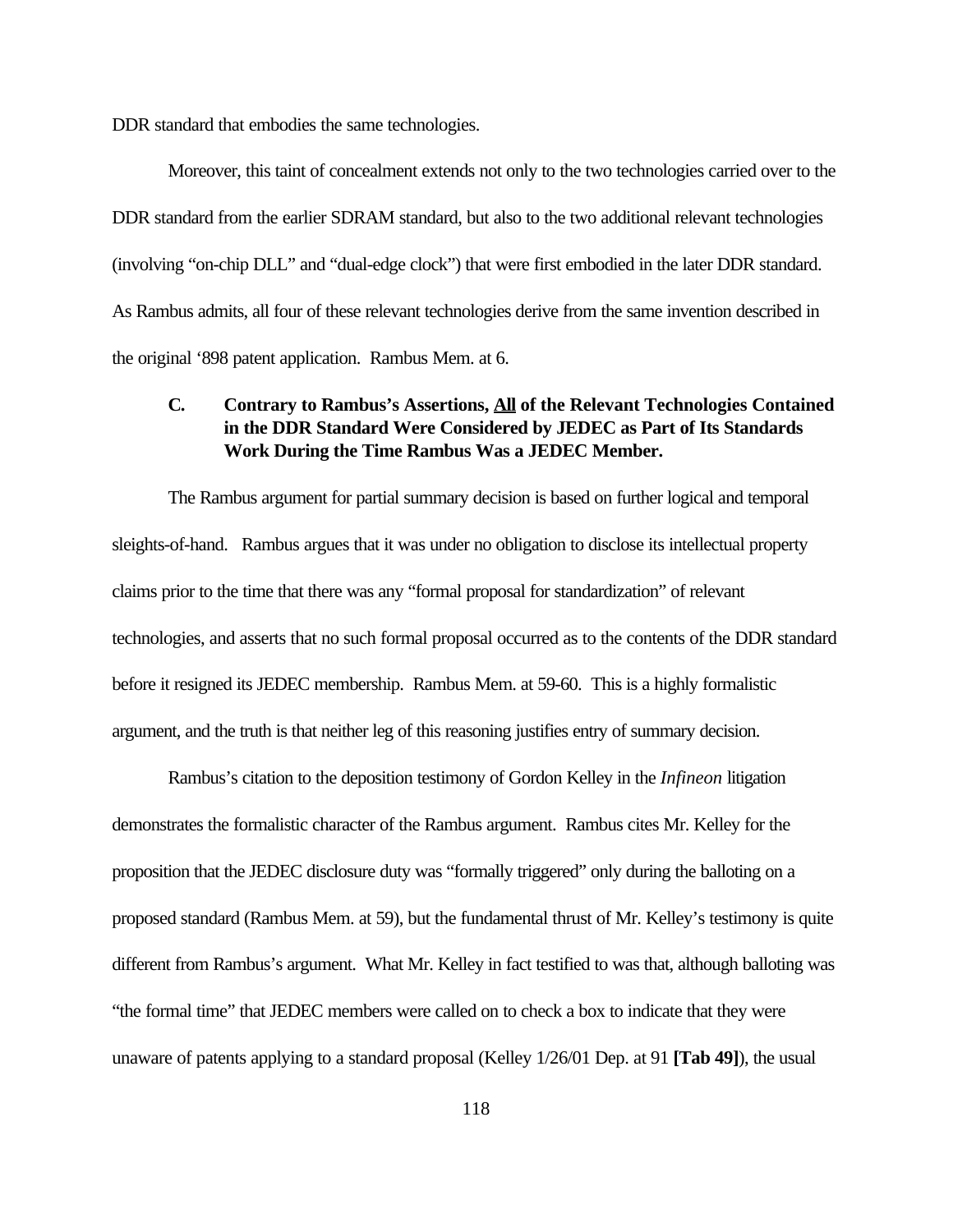practice, based on his participation as a JEDEC representative of IBM, was for disclosure to occur when he "recognized that a new [standard] proposal was going to be impacted by a patent." *Id.* Mr. Kelley testified that this occurred much earlier in the standards process – "[a]t the time of discussion, and discussion occurred many months before you get to balloting" (*id.* at 91-92). While Rambus prefers to focus on formalities, the substance of the JEDEC policy was to foster early disclosure, as soon as it was clear that a technology under discussion might be affected by a patent or patent application. *See* discussion *supra*, Section III.B.2.<sup>71</sup>

The second leg of Rambus's argument for partial summary decision is equally formalistic. Rambus argues that the first "formal proposal for standardization" and the assignment of an "item number"with respect to the one particular presentation associated with the eventual DDR standard did not occur until December 1996, after it had left the organization. (Rambus Mem. at 59-60). Yet the fact is that discussion among JEDEC members of the technologies embodied in the DDR standard had begun well before Rambus left JEDEC. As noted above, Rambus itself concedes that two of the technologies contained in the DDR standard ("programmable CAS latency" and "programmable burst length") had been discussed and in fact embodied in the SDRAM standard long before Rambus left the organization. The two other relevant technologies embodied for the first time in the DDR standard (involving "on-chip DLL" and "dual-edge clock") also were considered long before Rambus's departure, and long before the assignment of a formal item number for what would eventually become

<sup>&</sup>lt;sup>71</sup> As Mr. Kelley explained, "it is most important at the time of balloting that you disclose any information where a patent or patent application applies. However, it was encouraged, and in my case practiced, that we would disclose it as soon as possible." (Kelley 1/26/01 Dep. at 118 **[Tab 46]**).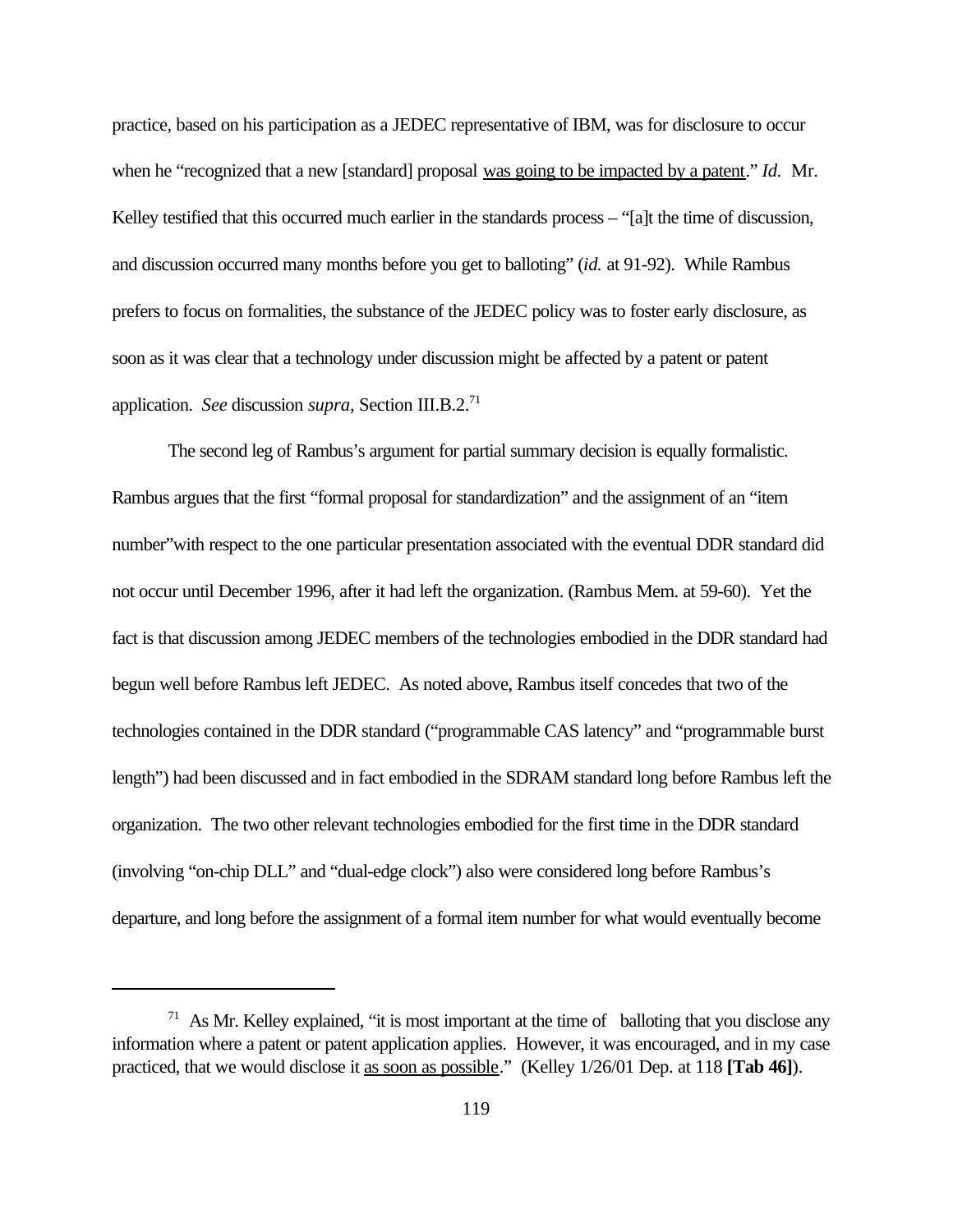the DDR standard. This is consistent with the common practice at JEDEC of considering various technologies, sometimes under somewhat different names, as part of the process of developing new generations of technology standards.<sup>72</sup>

There is abundant evidence that JEDEC was engaged in ongoing standards development efforts for the next generation of SDRAM technology long before Rambus resigned as a JEDEC member. Within only months after adopting the SDRAM standard in 1993, JEDEC members turned their attention to the next generation of memory technology. In addition to continuing work to implement the SDRAM standard, JEDEC began to discuss and debate the concepts and technologies that ultimately would become known as DDR. While the term "DDR" did not come to represent these discussions until 1996, certain of the discussions are easily identifiable under monikers such as "2nd Generation SDRAM," "Future Generation Sync DRAM," and "Future SDRAM." These discussions included specific consideration of the on-chip DLL and dual-edge clock technologies, over which Rambus claims proprietary rights:

> Ţ As early as 1991, and again in early 1992, IBM representatives to JEDEC made a presentation entitled "High-Speed Toggle for Microprocessor Applications" that embodied dual-edge clock technology. These discussions were in the context of JEDEC considerations of the SDRAM standard.<sup>73</sup>

73 [\*\*\*\*\*\*\*\*\*\*\*\*\*\*\*\*\*\*\*\*\*\*\*\*\*\*\*\*\*\*\*\*\*\*\*]; JC-42.3 Committee Minutes 12/4-5/91, R65095 at 114-115 [Tab 114]; JC-42.3 Committee Minutes, 2/27-28/92, R65189 at 65199 [Tab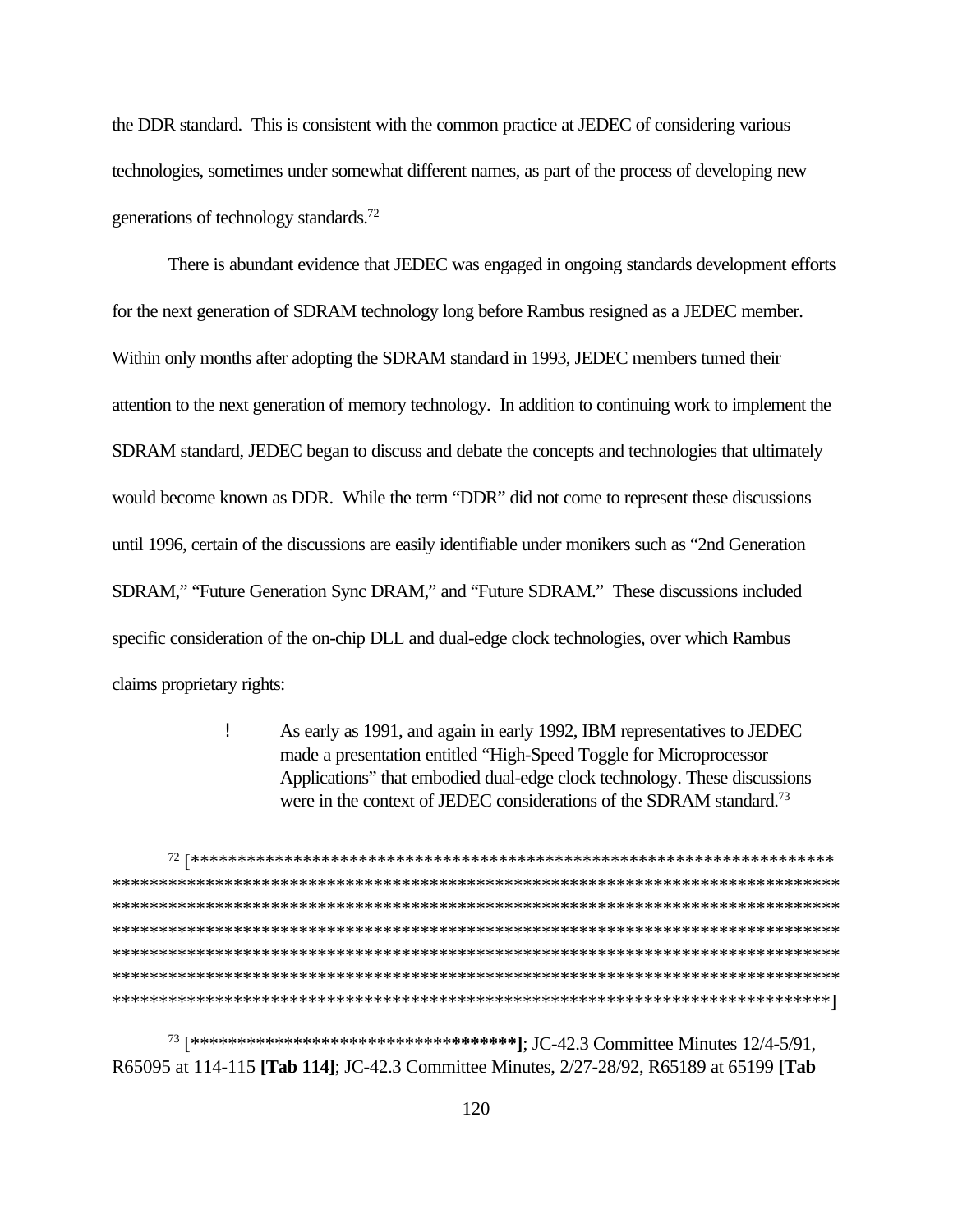- ! Rambus's own representative to JEDEC, Mr. Crisp, testified that at JEDEC meetings he attended in April and May 1992 there were discussions about embodying dual-edge clock technology in the SDRAM standard then under consideration.<sup>74</sup> His notes reflect that at that time IBM made a proposal pertaining to a DRAM chip with a "dual edge triggered output register" – a form of dual-edge clock technology.<sup>75</sup> Minutes of the May 1992 JEDEC meeting confirm that an IBM representation made a presentation on technology including "dual edge clock."<sup>76</sup>
- ! The consensus of the JEDEC group that considered dual-edge clock technology in 1992 in connection with the SDRAM standard was that the technology was not needed at the time, but that the technology could be used in the next generation JEDEC standard in order to increase the data rate.<sup>77</sup>
- ! As early as September 1994, at a JEDEC meeting in Albuquerque, there was a presentation made by NEC pertaining to on-chip PLL technology, a variant of the on-chip DLL technology that was later embodied in the DDR standard.<sup>78</sup>

#### **115]**.

<sup>74</sup> Crisp 5/2/01 Tr. at 112, 114, 118-119 **[Tab 13]**.

- <sup>75</sup> R45724 **[Tab 116]**.
- <sup>76</sup> JC-42.3 Committee Minutes, 5/7/92, R65286 at 65301 **[Tab 117]**.
- <sup>77</sup> Russell 1/30/01 Dep. at 268-274 **[Tab 118]**.

<sup>78</sup> [\*\*\*\*\*\*\*\*\*\*\*\*\*\*\*\*\*\*\*\*\*\*\*\*\*\***\*\*\*\*\*\*\*]**; JC-42.3 Committee Minutes, 9/13/94, R66143 at 148, 186-189 **[Tab 134]**. This particular NEC presentation did not escape the attention of Rambus's JEDEC representative, Richard Crisp, who immediately e-mailed his colleagues at Rambus about this new development and the "patent issues" it raised:

Subject: JEDEC #3 (NEC PROPOSES PLL ON SDRAM!!!) ....

... \*\*\*\*\*\*The big news here is the inclusion of a PLL enable mode option.\*\*\*\*\*\*\* .... \*\*\*\*\*They plan on putting a PLL on board their SDRAMs to improve the output delay by about 2 ns. They want to put the PLL on every chip and let the user use it or not depending on whether they need it. The advantages cited are the power and the lock time. Furnweger billed this as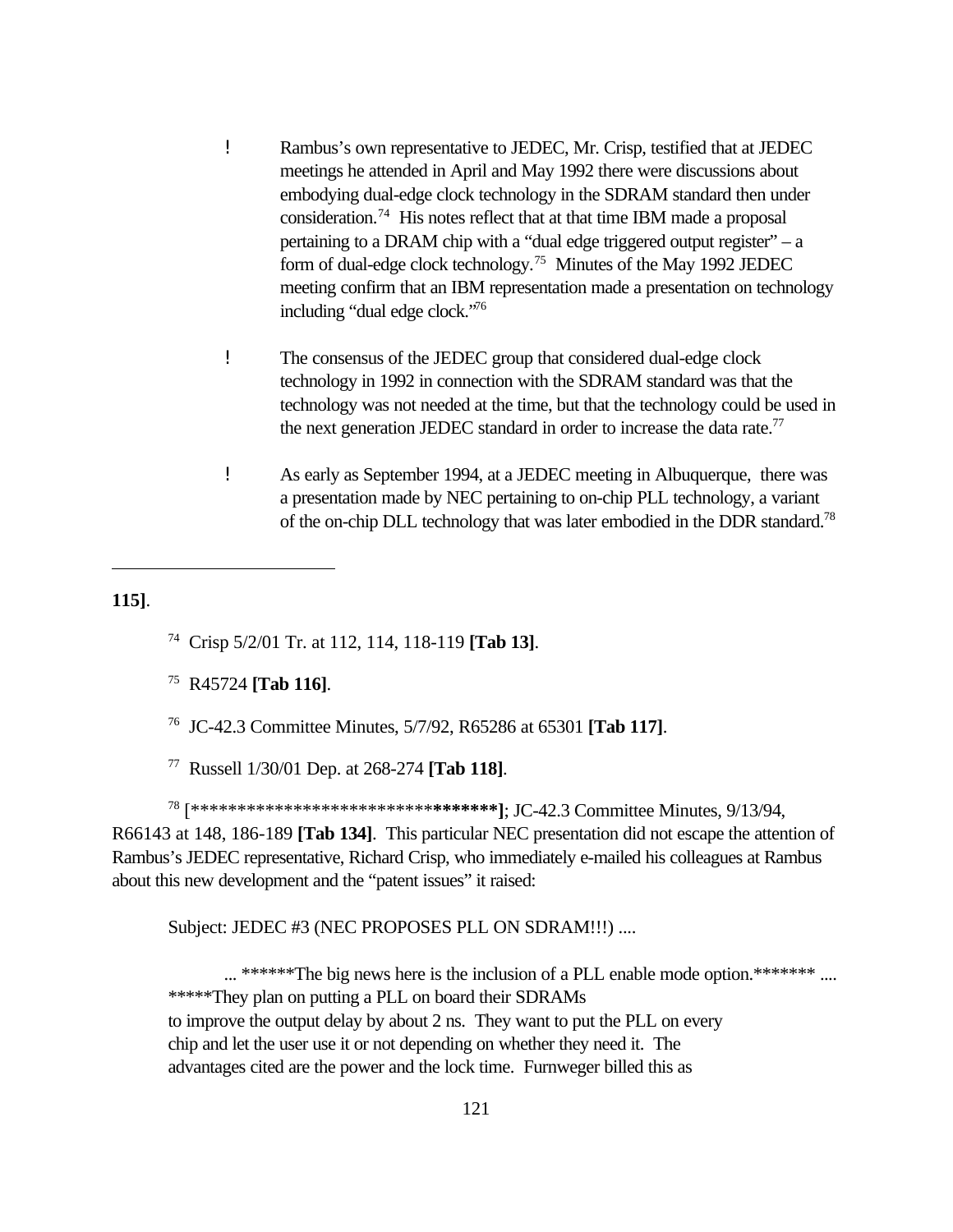- ! In March 1995, at a JEDEC meeting attended by Mr. Crisp for Rambus, there was a presentation by MOSAID proposing to amend the CAS latency feature in "Future Generation Sync DRAM."<sup>79</sup> CAS latency was a feature in the earlier SDRAM standard.
- ! In May 1995, at a JEDEC meeting attended by Mr. Crisp for Rambus, there was a presentation by Mitsubishi Electric pertaining to "64Mbit SyncLink" including dual-edge clock technology.<sup>80</sup>
- ! In September 1995, at a JEDEC meeting attended by Mr. Crisp for Rambus, there was discussion among JEDEC members concerning a process for developing a standard for a "next generation" of SDRAM. A "task group on SDRAM features" was formed, and it was agreed that a survey ballot be prepared and sent seeking JEDEC members' views on particular technologies to be included in a future SDRAM standard.<sup>81</sup>
- ! The survey ballot distributed during the Fall of 1995 sought JEDEC members' views "regarding potential modifications to the JEDEC standard for future SDRAMs."<sup>82</sup> Among the technologies specifically inquired about in the survey ballot were on-chip PLL/DLL and dual-edge clock.<sup>83</sup>

## R157024 **[Tab 119]** (emphasis in original).

- <sup>80</sup> JC-42.3 Committee Minutes, 5/24/95 **[Tab 121]**.
- <sup>81</sup> JC-42.3 Committee Minutes, 9/11/95, R66450 at 66454, 66456 **[Tab 122]**.
- <sup>82</sup> R194425 at -427 **[Tab 123]**.

<sup>83</sup> The survey asked "Does your company believe that an on chip PLL or DLL is important to reduce the access time from the clock for future generations of SDRAM?" and "Does your company believe that future generations of SDRAMs could benefit from using BOTH edges of the clock for sampling inputs?" R194425 at R194436 **[Tab 123]**.

<sup>&</sup>quot;the most exciting thing" in the presentation. .... Obviously we need to think about our position on this for potential discussion with NEC regarding patent issues here. \*\*\*\*I believe that we have now seen that others are seriously planning inclusions of PLLs on board DRAMs. . . .

<sup>79</sup> JC-42.3 Committee Minutes, 3/15/95, R66320 at 66326, 66373-66375 **[Tab 120]**.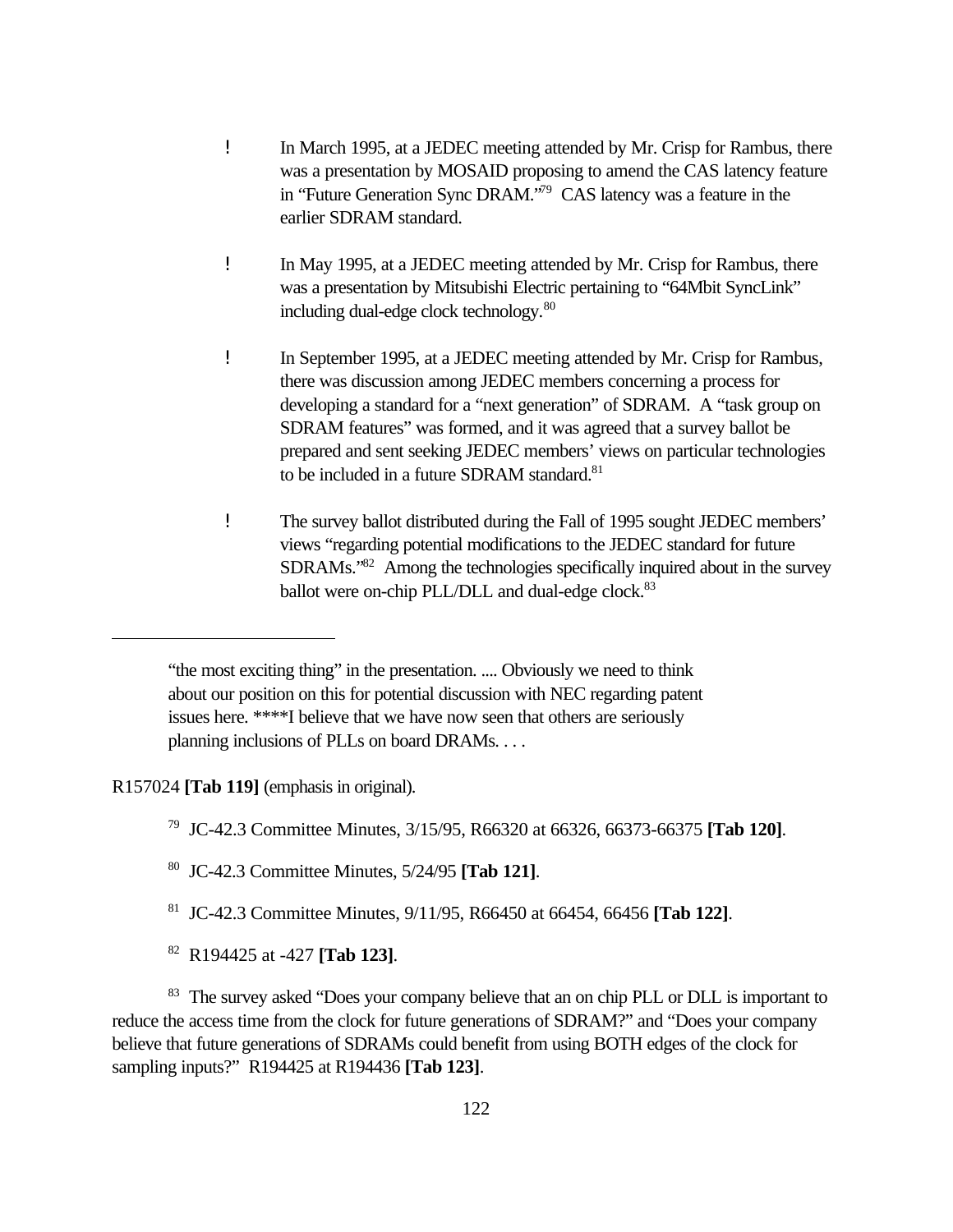- Ţ In December 1995, at a JEDEC meeting attended by Mr. Crisp for Rambus, the results of the survey were discussed, including both on-chip PLL/DLL and dual edge clock<sup>84</sup> The JEDEC minutes show that one JEDEC member disclosed to the group that it had a patent pending on DLL, remarking that the pending patent involved a particular implementation of the technology that might not be required to use a standard.<sup>85</sup> In contrast, Mr. Crisp of Rambus remained silent about his firm's intellectual property rights to the same technology.
- Ţ
- Ţ At a meeting in January 1996, JEDEC members continued their discussions about "Future SDRAM" technologies, including a presentation by Micron on the use of on-chip PLL/DLL.<sup>87</sup> Mr. Crisp, though he did not attend the meeting, received a copy of the meeting minutes, which he distributed to Rambus management. [\*\*\*\*\*\*\*\*\*\*\*\*\*\*\*\*\*\*\*\*\*\*\* disclosure of Rambus technology claims was made by Rambus, however.

<sup>84</sup> JC-42.3 Committee Minutes, 12/6/95, JC05173 at 05189-90 [Tab 124].

<sup>85</sup> *Id.* at 05175 [Tab 124].

<sup>87</sup> JC-42.3 Committee Minutes, 1/31/96, R66308 at 66316 [Tab 126].

who served as a high-level technical engineer for Rambus from 1990 to 1999, confirmed that the subject matter of the Micron presentation involved technology over which Rambus claimed intellectual property rights. Barth 1/7/03 Dep. at 83 ("O. Does any of these three pages look like it involves technology that Rambus had invented? A. There are certainly techniques that we used. Does it sound like ones that we invented, yeah, sounds like.")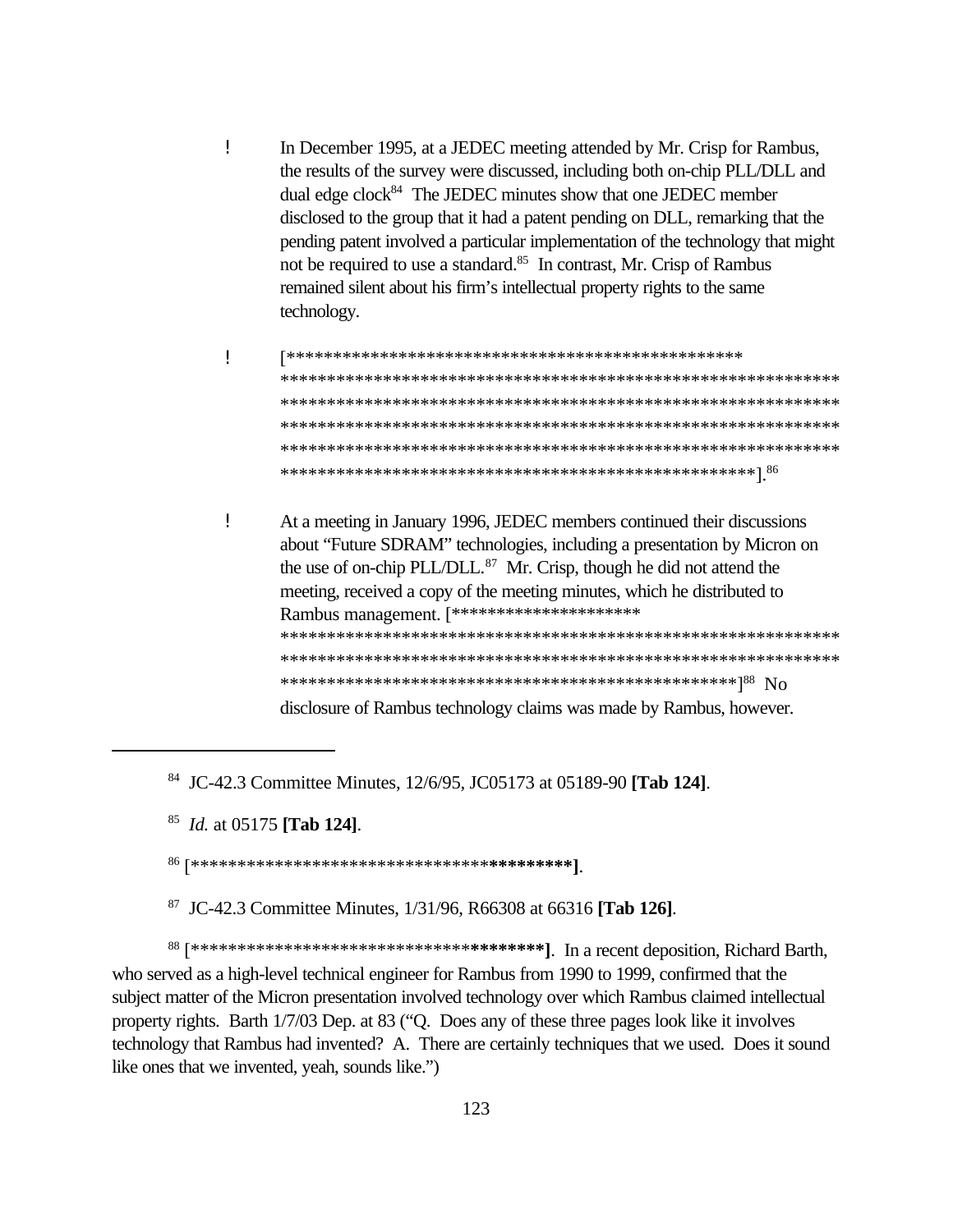- Ţ Discussions of the contents of a possible "Future SDRAM" standard continued at a JEDEC meeting in March 1996, including a presentation by Samsung concerning PLL/DLL technologies,<sup>89</sup> and in June 1996, including a presentation by the EIAJ concerning these same technologies.<sup>90</sup> Both of these meetings occurred prior to the date that Rambus resigned as a member of JEDEC.
- Ţ \*\*\*\*\*\*\*\*\*\*\*\*\*\*\*\*\* \*\*\*\*\*\*\*\*\*\*\*\*\*\*91 \*\*\*\*\*\*\*\*\*\*\*\*\*\*\*\*\*\*\*\*\*\*\*\*\*\*\*\*\*\*\*\*\*\*\*\*\*\* \*\*\*]  $93$

In short, there is abundant evidence that the relevant technologies embodied in the DDR standard and over which Rambus claims proprietary rights were discussed at JEDEC during the time Rambus was a member. It is also clear that the process of developing a "Future SDRAM" standard was already underway for months and even years before Rambus resigned from JEDEC, even though

<sup>90</sup> JC-42.3 Committee Minutes, 6/5/96, R66585 at 66605-06 [Tab 129].

 $91 [***************************************************]\qquad \qquad \qquad \left. \qquad \qquad 91$ 

 $93$  [\*\*\*\*\*\*\*\*\*\*\*\*\*\*\***\*\*\*\*\*\*\*\***]

<sup>&</sup>lt;sup>89</sup> JC-42.3 Committee Minutes, 3/20/96, JDC002374 at 02408-09 [Tab 128].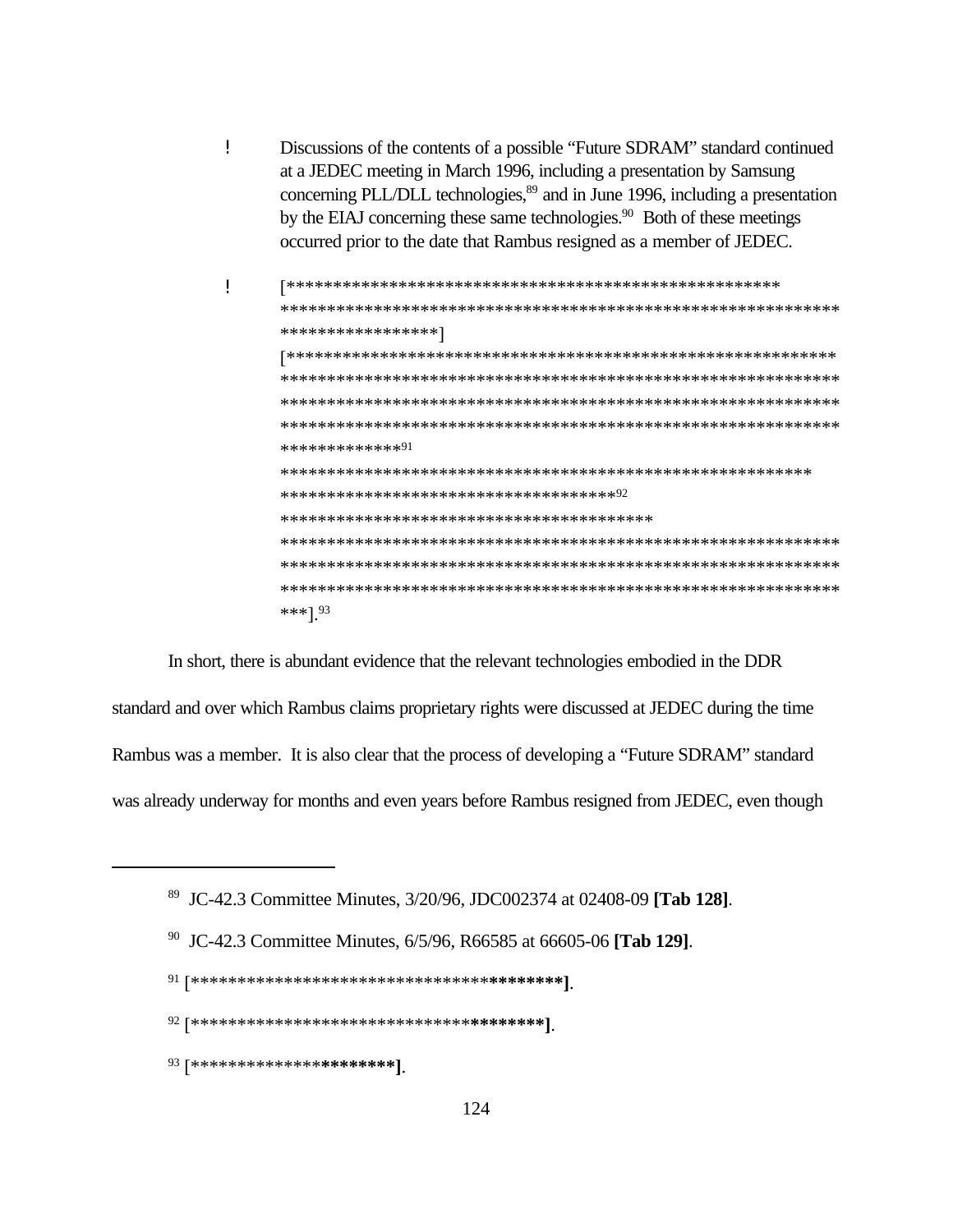no "item number" had yet been assigned to those efforts by JEDEC. Rambus was aware not only of the discussions at JEDEC but also of plans by chip-makers to incorporate the new technologies in nextgeneration versions of SDRAM products. The highly formalistic argument made by Rambus in support of its motion for partial summary decision ignores the actual process of standards development at JEDEC and disregards the substantial evidence that all of the relevant technologies embodied in the DDR standard were discussed during the time Rambus was a JEDEC member.

# **D. The Decision on This Issue in the** *Infineon* **Litigation, Which Involved a Different Issue of Law, a More Limited Factual Record, and a Different Standard of Proof, Does Not Warrant Summary Decision Here.**

In support of its motion for partial summary decision as to the DDR standard (Rambus Mem. at 60), Rambus cites the District Court and Court of Appeals decisions in the *Infineon* litigation. *Rambus, Inc. v. Infineon Techs. AG,* 164 F.Supp.2d 743 (E.D. Va. 2001), *vacated in part, reversed in part, affirmed in part, and remanded*, 318 F.3d 1081 (Fed. Cir. 2003). In that case Infineon, after being sued for infringement by Rambus for manufacturing memory chips compliant with the JEDEC SDRAM and DDR standards, charged Rambus with fraud in connection with its conduct at JEDEC. Rambus focuses in particular on the ruling that Infineon failed to establish that Rambus had committed fraud by failing to disclose its claims to proprietary technology embodied in the JEDEC DDR standard. 164 F.Supp.2d at 766-767; 318 F.3d at 1105.

Rambus cannot (and indeed does not) argue that the *Infineon* ruling on this issue is binding by collateral estoppel or res judicata principles on the Commission or Complaint Counsel, who were not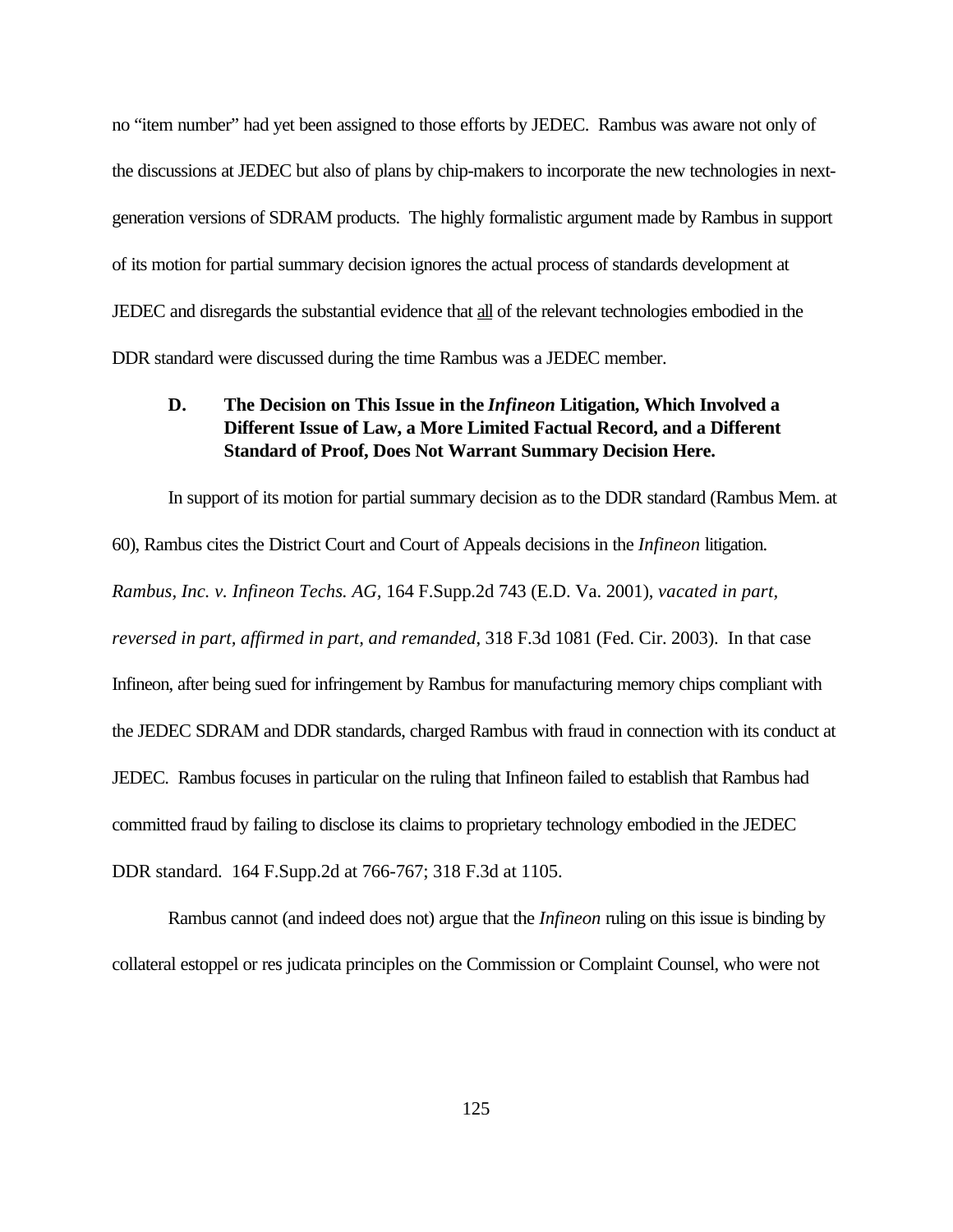party to that proceeding.<sup>94</sup> Rambus apparently finds the ruling persuasive, however, because the ruling on this issue reflects a formalistic approach similar to that urged here by Rambus in seeking summary decision as to the DDR standard. However, the *Infineon* ruling, though addressing the same conduct, is only marginally relevant to the issues here because (among other things) the ruling involved a different issue of law, a more limited factual record, and a different standard of proof than pertains here. It cannot be the basis for partial summary decision.

As a matter of law, the *Infineon* ruling on the DDR standard differs critically from the violation at issue here. Both the district court decision and the court of appeals decision rest expressly on an interpretation of the Virginia law of fraud, not on antitrust law principles pertaining to the subversion of the standard-setting process for anticompetitive gain. 164 F.Supp.2d at 765; 318 F.3d at 1105. The ruling rests on an interpretation of the JEDEC rules alone; specifically, that the rules imposed no disclosure obligation on Rambus prior to the time that "formal work" on the DDR standard was begun, as signified by the assignment of an administrative "item number" by JEDEC. 164 F.Supp.2d at 766; 318 F.3d at 1105. The ruling makes no attempt even to consider the possibility that Rambus might have complied with the literal requirements of the JEDEC rules but nonetheless subverted the purposes of JEDEC for anticompetitive ends – the conduct explicitly recognized by the Supreme Court as the basis for antitrust liability in *Allied Tube*. 95

<sup>&</sup>lt;sup>94</sup> Neither res judicata nor collateral estoppel binds a person who was not a party to the proceeding in which the ruling was rendered. *Parklane Hosiery Co., Inc. v. Shore*, 439 U.S. 322 (1979). Furthermore, "collateral estoppel . . . simply does not apply against the government." *United States v. Mendoza*, 464 U.S. 154, 162 (1984).

<sup>95</sup> Even under the law of fraud, the reasoning of the *Infineon* case would not apply to the conduct alleged in the Complaint here. The Complaint in this matter does not allege mere silence by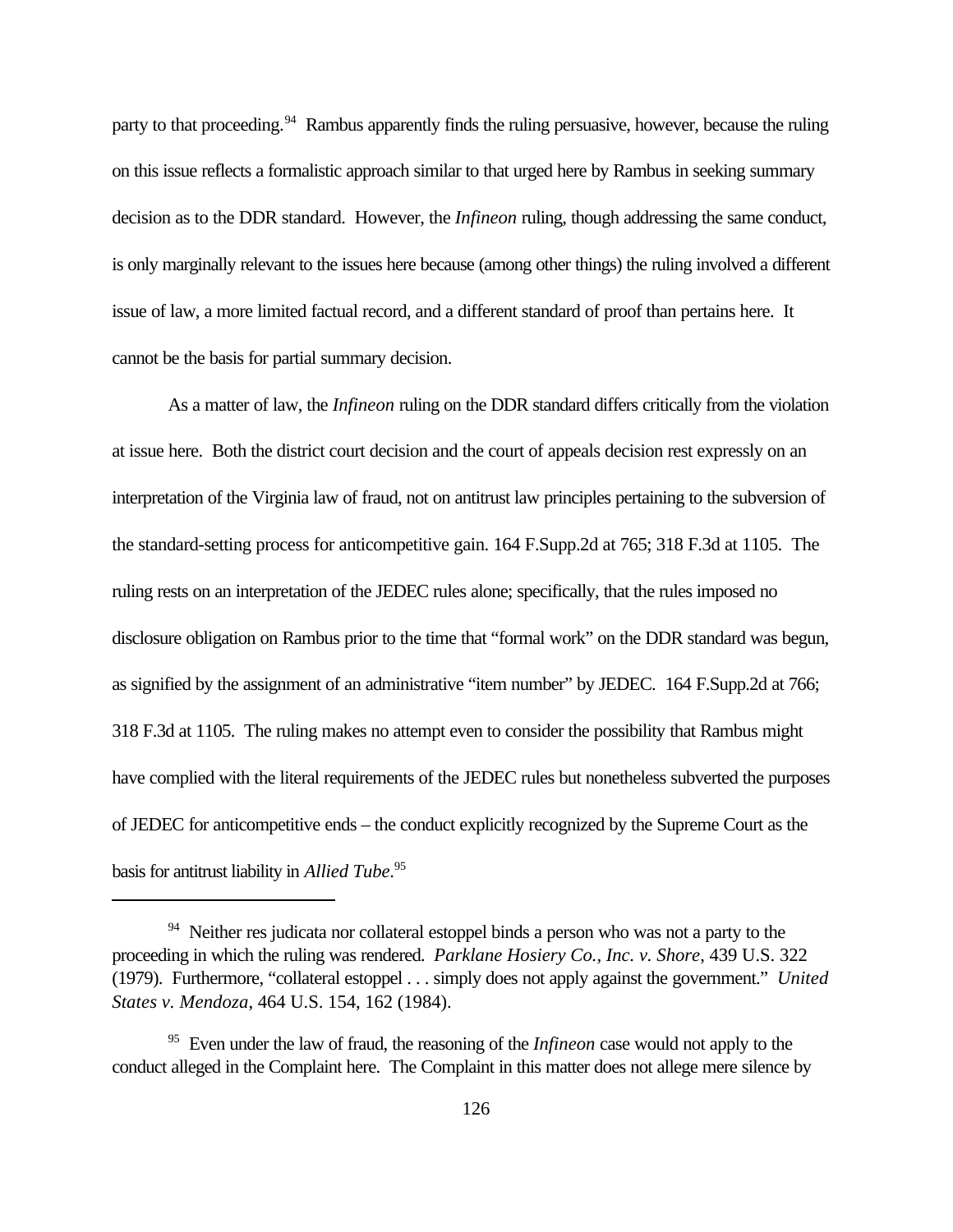Moreover, the *Infineon* ruling rests heavily on the trial court's weighing of the limited record before it, in light of the heightened burden of proof applicable to fraud claims. The trial court in fact recognized that there was evidence of "several presentations" relating to dual-edge clock and on-board DLL/PLL technologies from 1991 to 1996, during the time that Rambus was a member of JEDEC. 164 F.Supp.2d at 766. It nonetheless concluded that Infineon had failed to produce "clear and convincing" evidence that Rambus had a duty to disclose its claim to this relevant technology prior to the assignment of an "item number" signifying the formal beginning of the DDR standard-setting process. *Id.* This conclusion rested in large part on the trial court's evaluation of the testimony of a single witness, upon whose testimony it found that Infineon had "almost exclusively" relied at trial and in

Rambus concerning its rights in the relevant technologies, but an on-going pattern of conduct intended to mislead and deceive JEDEC members. Precedent from the law of fraud clearly establishes that there is no need to search for a duty to disclose if the conduct at issue goes beyond silence, and includes conduct such as statement of half-truths or concealment of material information. *See United States v. Keplinger*, 776 F.2d 678, 697 (7<sup>th</sup> Cir. 1985) ("Omissions or concealment of material information can constitute fraud ... without proof of a duty to disclose the information pursuant to a specific statute or regulation."); *Meade v. Cedarapids, Inc.*, 164 F.3d 1218, 1222 (9<sup>th</sup> Cir. 1999) ("One who makes a representation that is misleading because it is in the nature of a 'half-truth' assumes the obligation to make a full and fair disclosure of the whole truth.") (*quoting Gregory v. Novak*, 121 Ore. App. 651, 855 P.2d 1142, 1144 (Or. Ct. App. 1993)). The law of fraud also recognizes that one who has made a statement that becomes misleading by reason of intervening circumstances is under a duty to make corrective disclosure if another is relying on the misleading statement. *Koch v. Williams*, 193 Cal. App. 2d 537, 541 (1961) ("One who learns that his statements, even if thought to be true when made, have become false through a change in circumstances, has the duty before his statements are acted on to disclose the new conditions to the party relying on his original representations."); *Ware v. Scott*, 257 S.E.2d 855, 858 (Va. 1979). For these reasons, even under the law of fraud the premise of the *Infineon* ruling – that Rambus must be found to have violated a specific *independent* duty to disclose – is misplaced when considered in light of the larger pattern of deceptive conduct alleged in the Complaint here.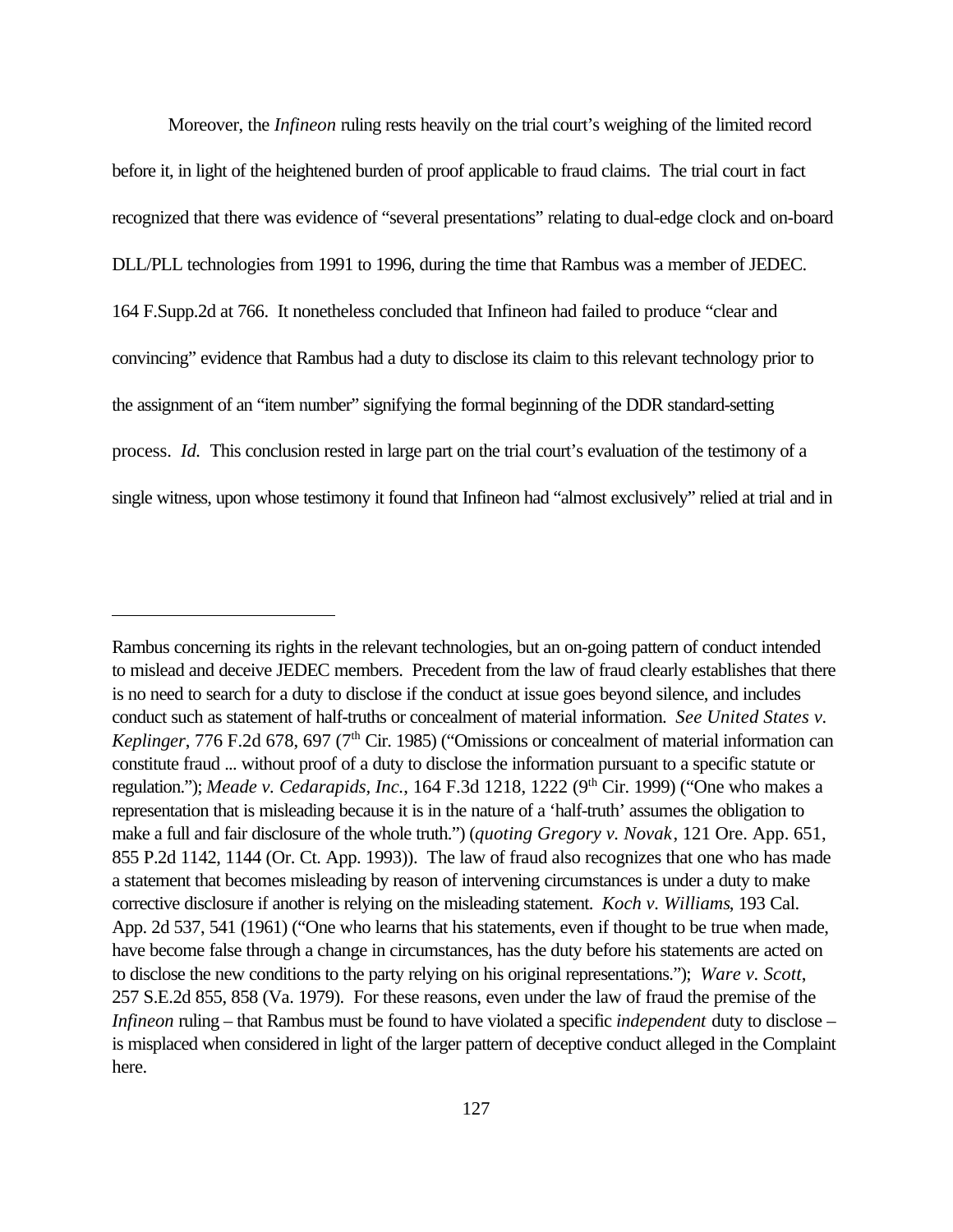the post-trial briefing on this issue. *Id*. 96

The fact that the *Infineon* decision rests on a different rule of law, and on the trial court's weighing of a different factual record under a different burden of proof, makes the ruling of limited utility as the basis for partial summary decision here. If anything, even a cursory reading of the opinions of the *Infineon* courts on this issue demonstrates that the ruling was reached only after assessing a factual record as to which there were substantial contested issues. The *Infineon* ruling itself demonstrates that Rambus cannot meet the heavy burden of demonstrating uncontested facts and a controlling rule of law warranting partial summary decision as to the DDR standard.

# **VI. Judge Timony's Recent Rulings Concerning Rambus's "Spoliation of Evidence" and "Ongoing Fraud" Further Underscore the Appropriateness of Denying Summary Decision.**

More fundamentally, Complaint Counsel believe that the *Infineon* courts' approach to the issue of the DDR standard was fundamentally flawed, in part because it reflects no effort whatever to interpret the disclosure obligation under the JEDEC rules in light of the purpose of the JEDEC organization to develop open standards that do not embody proprietary technology.

<sup>&</sup>lt;sup>96</sup> The witness was Reese Brown, a consultant employed by JEDEC. 164 F.Supp.2d at 766. Complaint Counsel believe that, even on the record before it, the trial court's conclusions concerning Rambus's conduct as to technologies contained in the DDR standard were incorrect. For example, the trial court conjectured that the several presentations on relevant technologies during Rambus's tenure at JEDEC could have been "for informational purposes only" and not with a view toward standardizing the technology. 164 F.Supp.2d at 766. But the record shows, based on the testimony of Rambus's own representative, that the IBM presentations on dual-edge clock technology in April and May 1992 were made specifically in connection with the SDRAM standard then under consideration by JEDEC, though ultimately the technology was not included in the SDRAM standard that was adopted. Crisp 5/2/01 Tr. at 112, 114, 118-119 **[Tab 13]**. Similarly, the discussion of dual-edge clock and on-chip PLL/DLL technologies throughout the 1994-1996 period, and specifically at the December 1995 JEDEC meeting, was manifestly not simply for informational purposes, but was made explicitly in the context of the members' consideration of "potential modifications to the JEDEC standard for future SDRAMs." R194425 at -427 **[Tab 123]**.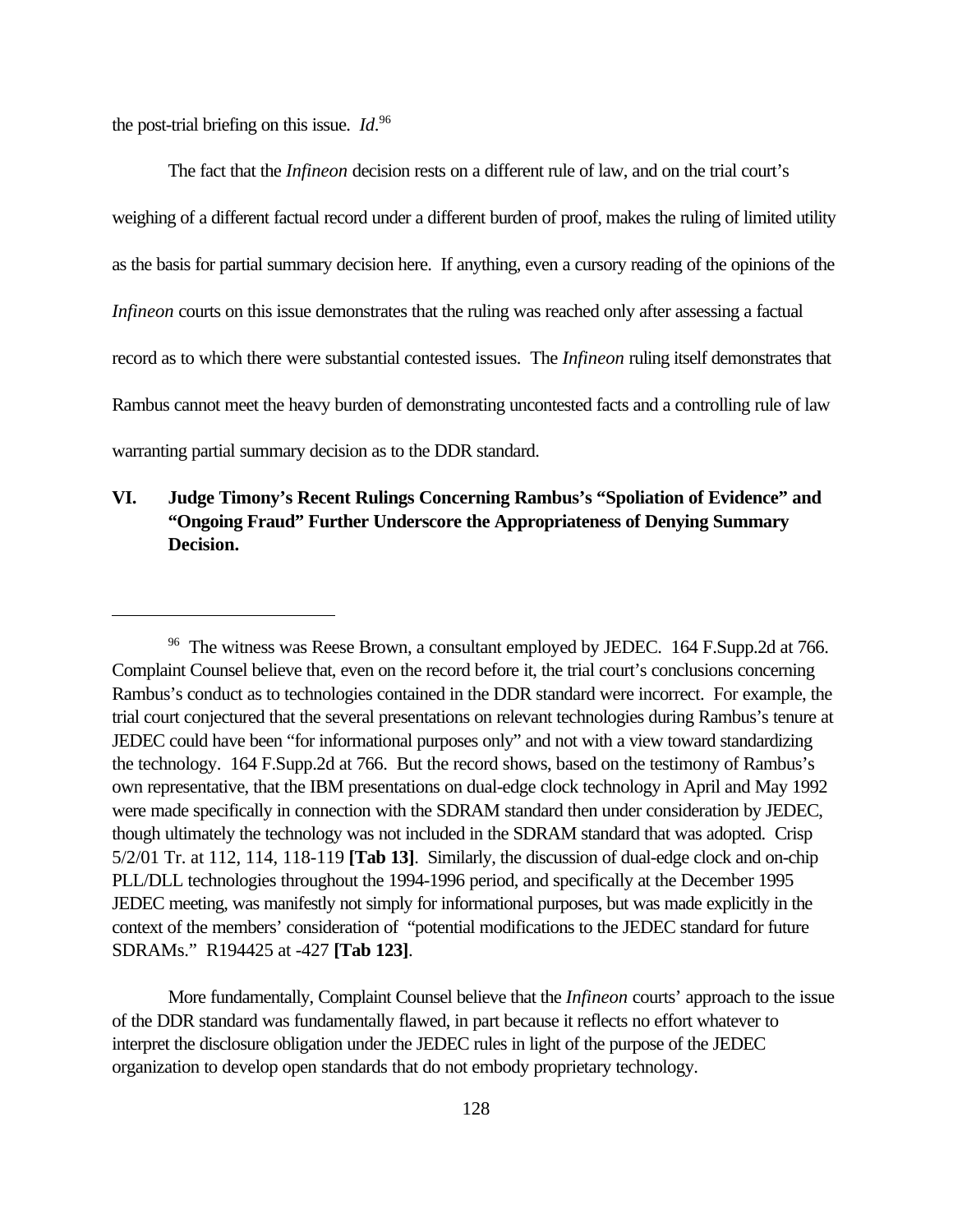#### **A. Judge Timony's Crime-Fraud Ruling Prevents the Entry of Summary Decision.**

In an order issued on February 28, 2002, Judge Timony ruled that "Complaint Counsel has made a sufficient *prima facie* showing that Rambus was involved in an ongoing fraud post-June 1996 concerning the RAM patents it held and had applied for to permit discovery under the crime-fraud exception." Order Concerning Complaint Counsel's Motion to Compel Discovery Relating to Subject Matters as to Which Rambus's Privilege Claims Were Invalidated on Crime-Fraud Grounds and Subsequently Waived at 3 **[Tab 11]**. This order entitles Complaint Counsel to the discovery of otherwise privileged communications between Rambus and its lawyers even after Rambus left JEDEC. *Id.* Rambus has moved for reconsideration of the crime-fraud ruling. Assuming the order remains undisturbed, however, it entitles Complaint Counsel to additional discovery on matters that go to the heart of this motion, and to the heart of this case. The experience in the *Infineon* proceedings suggests that this additional discovery could prove critical. There, documents obtained after the piercing of the attorney-client privilege caused Rambus representatives to change their prior testimony.<sup>97</sup> There is no reason to expect a different outcome here.

A host of cases hold that the entry of summary adjudication is inappropriate when – as in this case – the non-moving party has been unable to complete discovery on issues relevant to the motion seeking summary disposition. *E.g., Snook v. Trust Co. of Georgia Bank of Savannah, N.A.*, 859 F.2d 865, 870 (11<sup>th</sup> Cir. 1988) ("This court has often noted that summary judgment should not be

 $97$  "Rambus representatives ... hindered discovery efforts by providing false or misleading testimony," only later to change their testimony when "confronted with documents obtained after the piercing of the attorney-client privilege." *Rambus, Inc. v. Infineon Technologies*, 155 F. Supp. 2d 668, 681-832 (E.D. Va. 2001).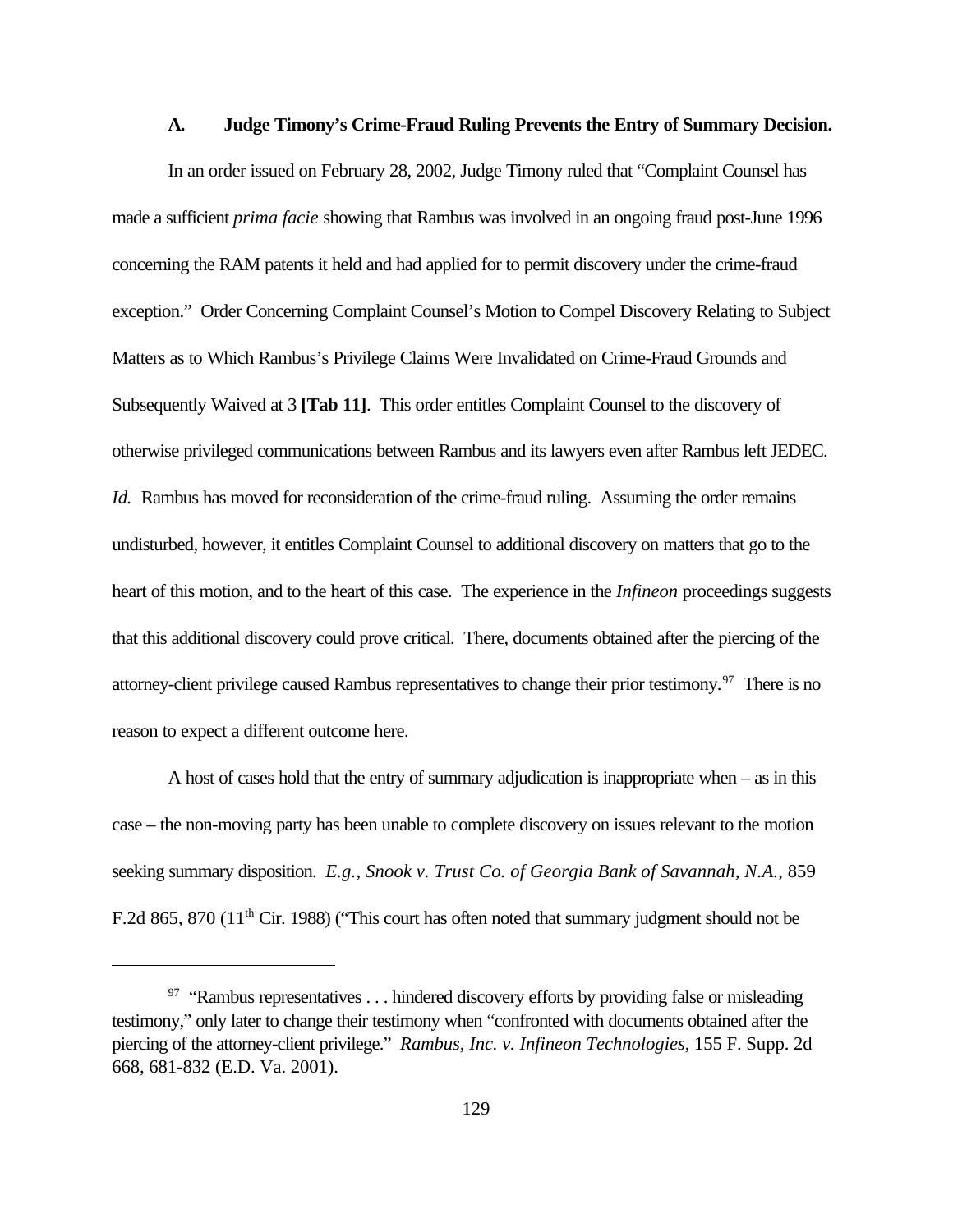granted until the party opposing the motion has had an adequate opportunity for discovery."); *Tarleton v. Meharry Medical College*, 717 F.2d 1523, 1535 (6th Cir. 1983) ("[s]ummary judgment should not ordinarily be granted before discovery has been completed."); *Fernandez v. Bankers Nat. Life Ins. Co.*, 906 F.2d 559, 570 (11<sup>th</sup> Cir. 1990) ("This court previously has reviewed the Supreme Court's direction for ruling on summary judgment motions found in [the Supreme Court cases] *Celotex*, *Anderson* and *Matsushita* and concluded that the common denominator of those cases is 'that summary judgment may only be decided upon an adequate record.'") (citations omitted).

### **B. Judge Timony's Rulings Concerning Rambus's Spoliation of Evidence Likewise Prevent the Entry of Summary Decision.**

Finally, the fact that Judge Timony ordered adverse inferences against Rambus to remedy its "spoliation of evidence" should likewise prohibit the entry of a summary decision in this case. Judge Timony concluded that Rambus engaged in "intentional destruction of documents that it knew or should have known were relevant to reasonably foreseeable litigation" involving "JEDEC standards" for DRAM. Order on Complaint Counsel's Motions for Default Judgment and for Oral Argument ("Adverse Inference Order") at 6, 8 **[Tab 9]**. Judge Timony further concluded that Rambus's "utter failure to maintain an inventory of the documents its employees destroyed makes it impossible to discern the exact nature of the relevance of the documents destroyed to the instant matter." *Id.* at 7. Based on these and other factual determinations, Judge Timony concluded that Rambus engaged in "spoliation of evidence" (*id*. at 4) and imposed as a remedy seven rebuttable presumptions against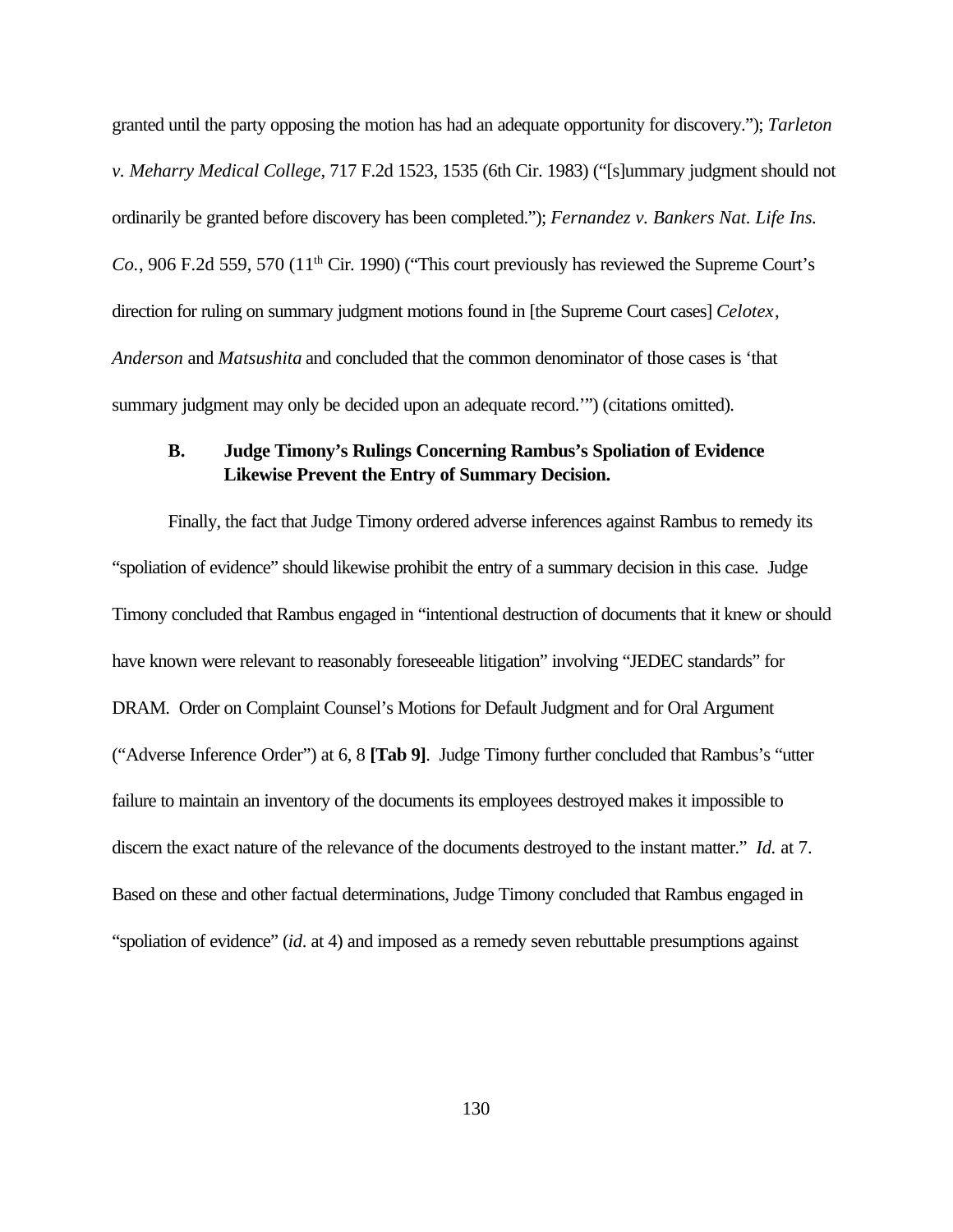Rambus.<sup>98</sup>

Under such circumstances, courts agree that summary disposition may not be granted in favor of the spoliator. *E.g., United States v. Kronisch*, 150 F.3d 112 (2d Cir. 1998). In *Kronisch,* which Judge Timony cites in the Adverse Inference Order, the plaintiff claimed that he was unwittingly drugged with LSD as part of a confidential CIA drug research program. The CIA destroyed all files relating to the program years before the plaintiff filed suit. The Second Circuit ruled that the jury,

<sup>98</sup> The adverse presumptions include:

- 1. Rambus knew or should have known form its pre-1996 participating in JEDEC that developing JEDEC standards would required the use of patents held or applied for by Rambus;
- 2. Rambus never disclosed to other JEDEC participants the existence of these patents;
- 3. Rambus knew that its failure to disclose the existence of these patents to other JEDEC participants could serve to equitably estop Rambus from enforcing its patents as to other JEDEC participants;
- 4. Rambus knew or should have known from its participation in JEDEC that litigation over the enforcement of its patents was reasonably foreseeable;
- 5. Rambus provided inadequate guidance to its employees as to what documents should be retained and which documents could be purged as part of its corporate document retention program;
- 6. Rambus's corporate document retention program specifically failed to direct its employees to retain documents that could be relevant to any foreseeable litigation; and
- 7. Rambus's corporate document retention program specifically failed to require employees to create and maintain a log of the documents purged pursuant to the program.

Adverse Inference Order at 9 **[Tab 9]**.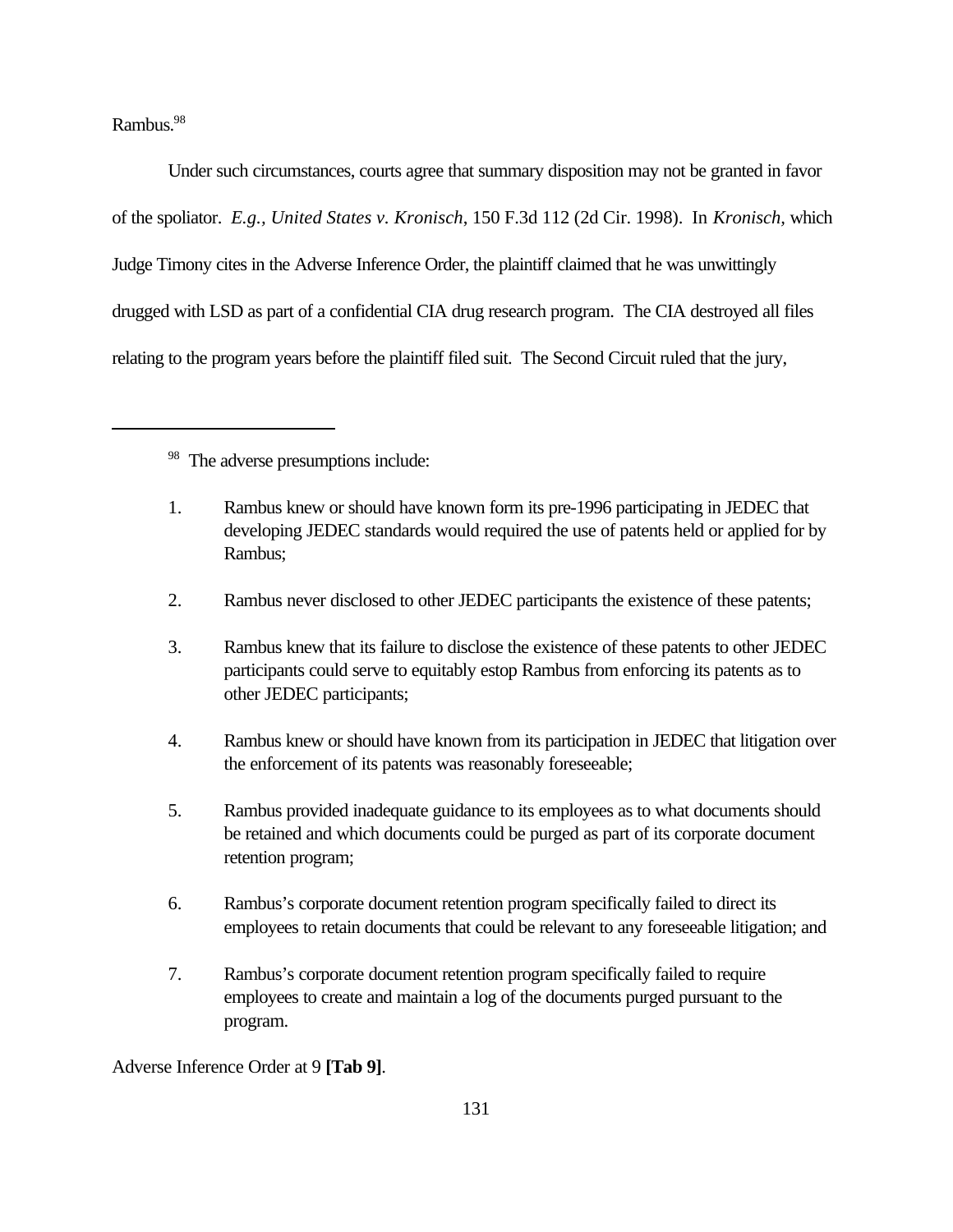assuming it found the CIA had an obligation to preserve the documents, was entitled to infer that the destroyed documents would have supported plaintiff's case. Moreover, it held that "the possibility that the jury would choose to draw such an inference, along with the plaintiff's other circumstantial evidence that he was drugged by the CIA . . . is enough to entitle plaintiff to a jury trial." *Kronisch*, 150 F.3d at 130. Significantly, the court reasoned:

> At the margin, where the innocent party has produced some (not insubstantial) evidence in support of its claim, the intentional destruction of relevant evidence by the opposing party may push a claim that might not otherwise survive summary judgment over the line. In the absence of such a result, . . . the purposes of the adverse inference are eviscerated.

*Kronisch*, 150 F.3d at 128.

Other cases have relied on the *Kronisch* ruling to reach a similar result. For example, *Byrnie v. Town of Cromwell,* on which Judge Timony also relied in issuing his Adverse Inference Order, involved a discrimination case in which the school district had destroyed relevant hiring records. 243 F.3d 93 (2d. Cir. 2001). There, the Second Circuit denied the school district's motion for summary decision because the adverse inference of spoliation had raised a genuine dispute over material facts. The court reasoned, "'if there is any evidence in the record from any source from which a reasonable inference could be drawn in favor of the nonmoving party, summary judgment is improper' . . . The spoliation of evidence germane 'to proof of an issue at trial can support an inference that the evidence would have been unfavorable to the party responsible for its destruction.'" *Byrnie*, 243 F.3d at 101, 107 (quoting *Kronisch*, 150 F.3d at 126). *See also Pelletier v. Magnusson*, 195 F.Supp.2d 214, 236-37 (D. Me. 2002) ("[T]he argument and factual support advanced by [plaintiff] as to the spoliation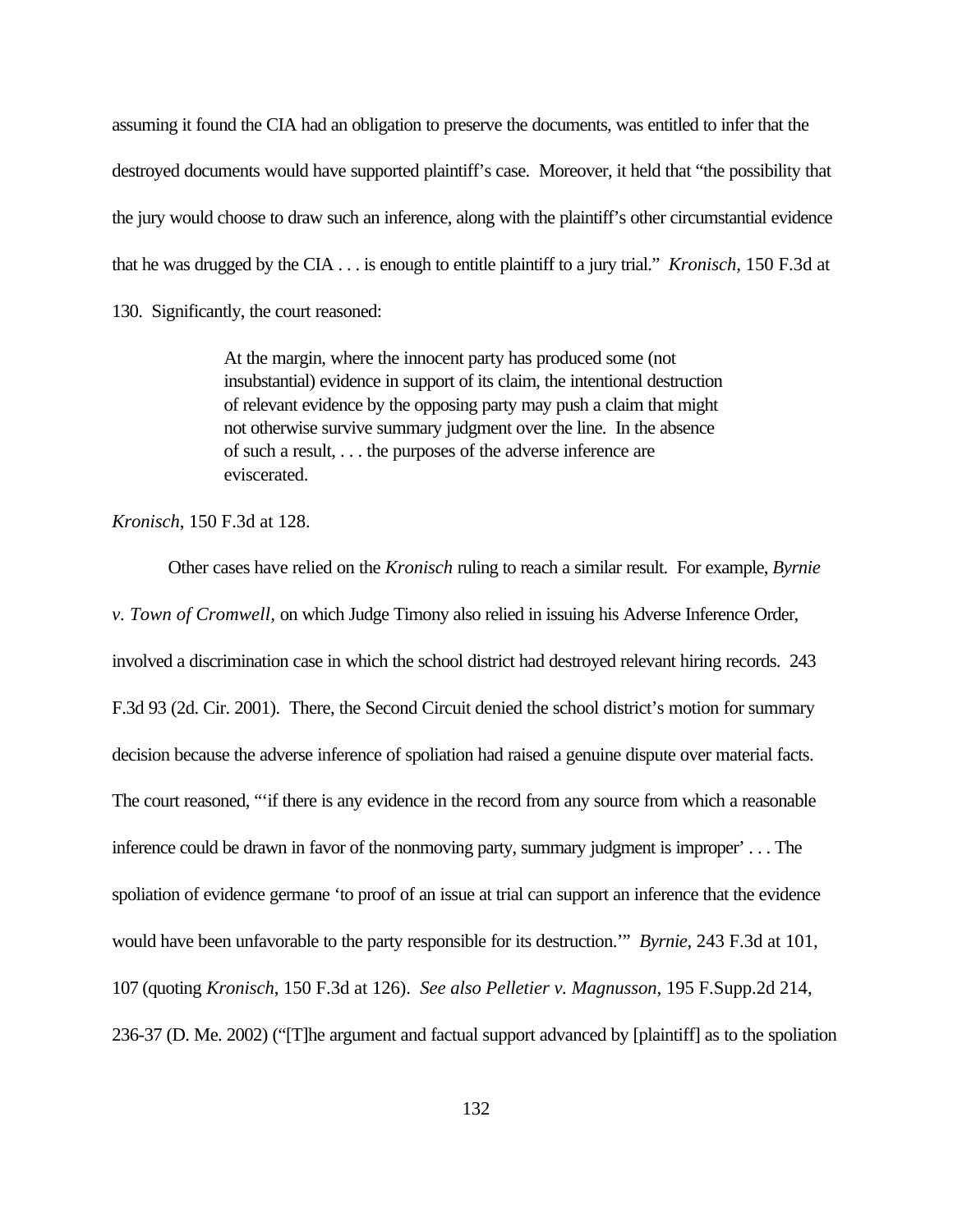of the documents are sufficient to get him over the summary judgment hurdle as to [three defendants] . . . . [Plaintiff] has produced some evidence supporting his claim . . . and the intentional destruction of relevant evidence by the defendants has pushed 'a claim that might not otherwise survive summary judgment over the line.'") (quoting *Kronisch*, 150 F.3d at 128) (other citations omitted).

The relevant facts of the instant proceeding are even more compelling than those in *Kronisch* and *Byrnie*. Like the CIA and school district, Rambus also intentionally destroyed relevant documents. Moreover, Judge Timony's Adverse Inference Order establishes not only that Rambus had a duty to preserve the documents, but that it intentionally destroyed them to prevent their use in litigation, and ordered adverse inferences accordingly. Thus, the adverse inferences are not just a possibility in this case, but a reality. Finally, unlike in those cases, where the plaintiffs had proffered only marginal circumstantial evidence to support their cases, the evidence marshaled above establishes persuasive support for Complaint Counsel's allegations.

Even the spoliation of a single document has been deemed sufficient to defeat a motion for summary judgment. For example, in *Trist v. First Federal Sav. & Loan Ass'n of Chester*, the court declined to grant summary judgment in a complex antitrust case because the defendant failed to produce a single questionnaire. The court determined that proof of spoliation could support an inference that the defendants engaged in a conspiracy, and therefore raised genuine issues of fact. 466 F. Supp. 578 (E.D. Pa. 1979). Rambus, in contrast, destroyed not one document, but millions, <sup>99</sup> and

<sup>&</sup>lt;sup>99</sup> Joel Karp, Rambus's Vice President of Intellectual Property and the person charged with overseeing the development and implementation of Rambus's "document retention" program, sent an E-mail to all Rambus staff on the day Rambus launched the program explaining that "[i]t took about 5 hours to completely fill the shredding truck (capacity is 20,000 lbs). They are now on their way to the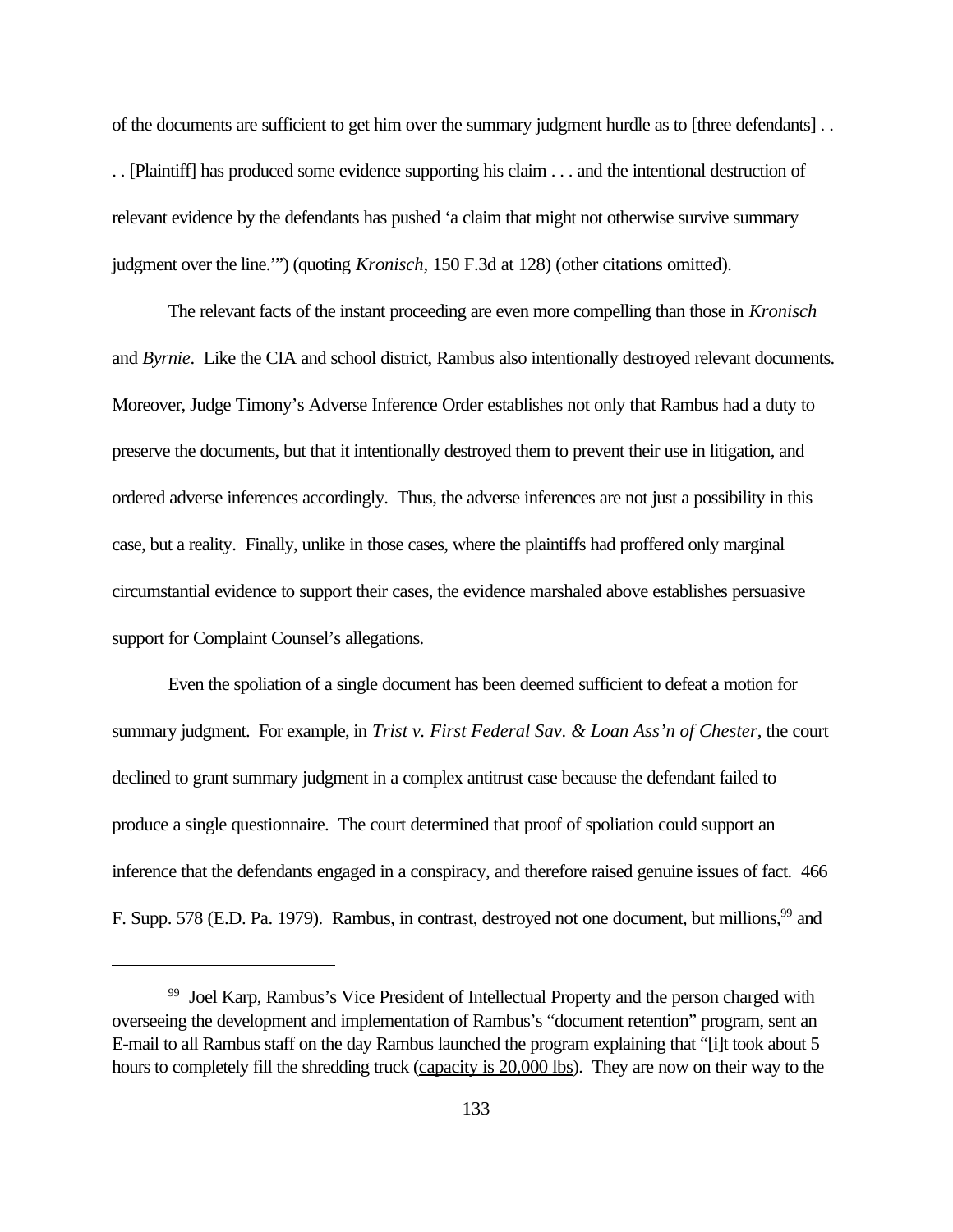rendered it "impossible to discern the exact nature of the relevance of the documents destroyed to the instant matter." These circumstances, especially in light of the numerous adverse inferences already in place, raise significant genuine issues of fact, and preclude the entry of a summary decision in Rambus's favor.

For all the reasons set forth above, Rambus's motion for summary decision should be denied.

Respectfully submitted,

Jerome A. Swindell Andrew Heimert Lisa D. Rosenthal (202) 326-3663

M. Sean Royall Geoffrey D. Oliver Of Counsel: Patrick J. Roach

Charlotte Manning BUREAU OF COMPETITION Sarah Schroeder FEDERAL TRADE COMMISSION Michael A. Franchak Washington, D.C. 20580 John C. Weber (202) 326-3496 (facsimile)

\_\_\_\_\_\_\_\_\_\_\_\_\_\_\_\_\_\_\_\_\_\_\_\_\_\_\_\_\_\_\_\_\_

COUNSEL SUPPORTING THE COMPLAINT

Dated: March 25, 2003

recycling plant in San Jose and won't be back today. They feel they can finish the job tomorrow. Worst case is they might have to come back Tuesday to pick up anything that still remains after tomorrow's session." Karp 9/3/98 E-mail (RF0684604) (emphasis added) **[Tab 133]**.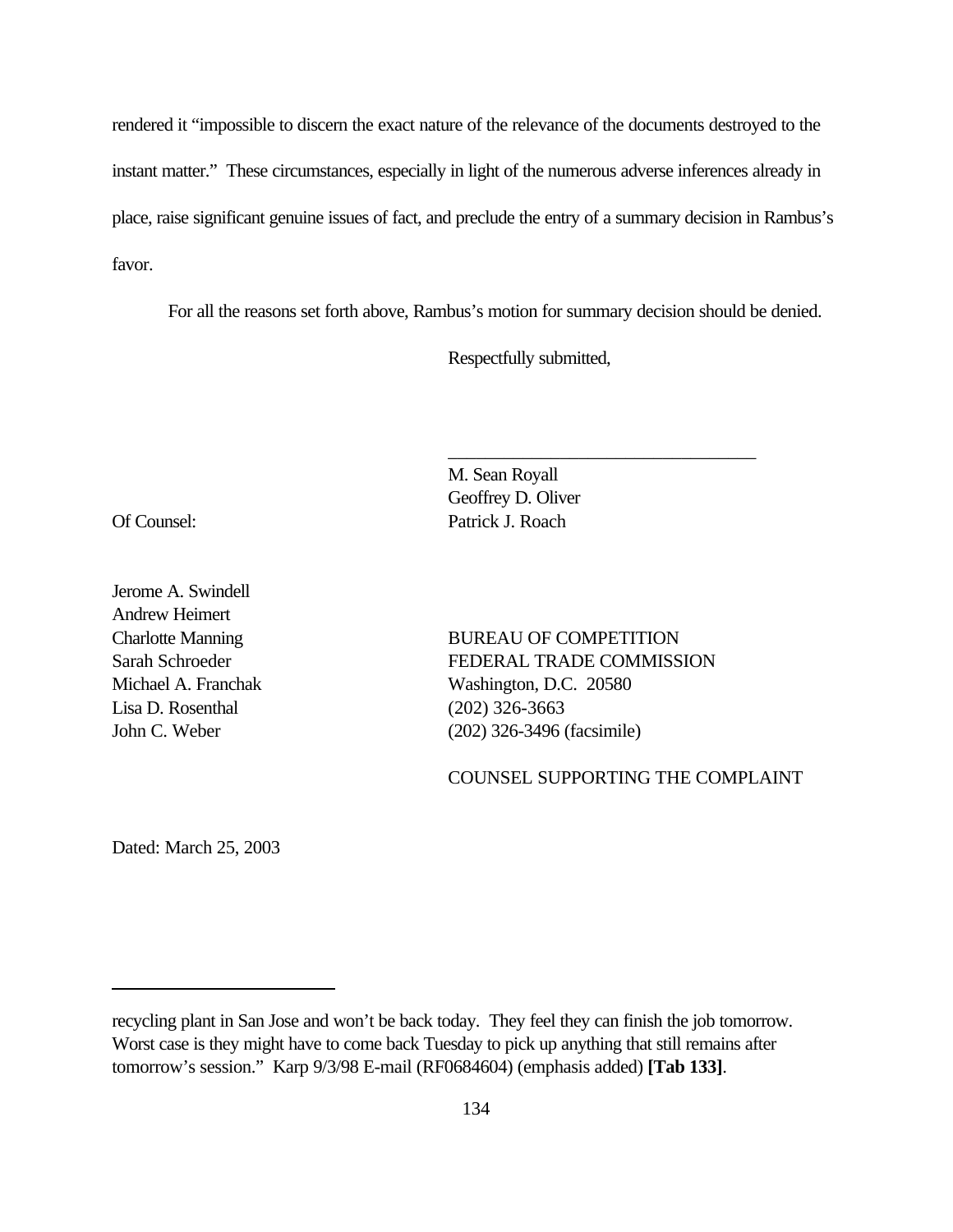# **Tabs 1-134 are REDACTED**